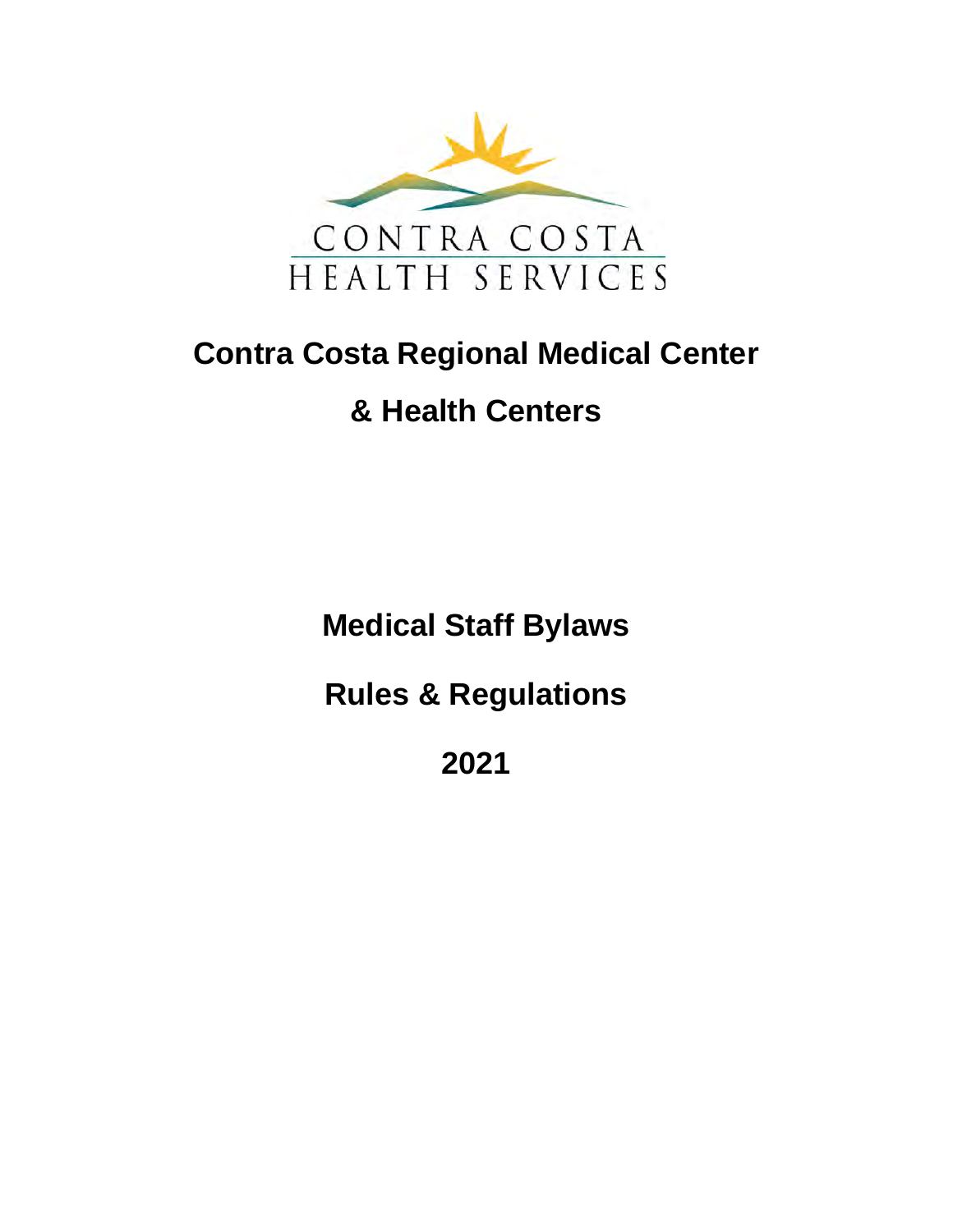## **Contents**

#### **[DEFINITIONS](#page-4-0) 1**

## **[ARTICLE 1](#page-6-0) 3**

|--|--|--|--|--|--|

## **[ARTICLE 2](#page-6-2) 3**

| 2.1 | Nature of Membership3                            |
|-----|--------------------------------------------------|
| 2.2 | Eligibility and Qualifications for               |
|     |                                                  |
| 2.3 | Waiver of Qualifications5                        |
| 2.4 | Membership Requirements 5                        |
| 2.5 | Effect of Other Affiliations 5                   |
| 2.6 |                                                  |
| 2.7 | <b>General Responsibilities of Medical Staff</b> |
|     |                                                  |
| 2 R |                                                  |

#### **[ARTICLE 3](#page-11-0) 8**

| CATEGORIES OF THE MEDICAL STAFF8 |  |
|----------------------------------|--|
|                                  |  |

## **[ARTICLE 4](#page-18-0) 15**

|     | ALLIED HEALTH PRACTITIONERS 15            |
|-----|-------------------------------------------|
| 4.1 |                                           |
| 4.2 | Categories of AHPs Eligible to Apply for  |
|     | AHP Clinical Privileges or Services 15    |
|     |                                           |
| 4.3 | Eligibility and General Qualifications 15 |
| 4.4 | Specific Qualifications 16                |
| 4.5 | Waiver of Qualifications17                |
| 4.6 |                                           |
| 4.7 |                                           |
| 4.8 | Procedure for Granting Initial and        |
|     | Renewal Services Authorizations17         |
|     |                                           |

4.9 [Termination, Suspension, or Restriction of](#page-21-0)  [Service Authorizations...........................18](#page-21-0)

## **[ARTICLE 5](#page-21-1) 18**

#### **[PROCEDURES FOR APPOINTMENT AND](#page-21-2)**

| 5.1                                            |  |
|------------------------------------------------|--|
| 5.2                                            |  |
| 5.3<br>Applicant for Initial Appointment and   |  |
| <b>Reappointment for Medical Staff</b>         |  |
|                                                |  |
| 5.4<br>Basis for Appointment and               |  |
| Reappointment to the Medical Staff 19          |  |
| 5.5<br>Application Procedure19                 |  |
| 5.6<br>Reappointment and Requests for          |  |
| Modifications of Staff Status or Privileges    |  |
|                                                |  |
| 5.7<br>Leave of Absence from the Medical Staff |  |
|                                                |  |
| 5.8<br>Waiting Period after Adverse Action29   |  |
| Confidentiality and Impartiality 29<br>5.9     |  |
|                                                |  |

#### **[ARTICLE 6](#page-33-0) 30**

| 6.1 | Exercise of Privileges30                       |
|-----|------------------------------------------------|
| 6.2 | Delineation of Privileges in General30         |
| 6.3 | Resident Physicians31                          |
|     | By virtue of their enrollment in an accredited |
|     | training program, resident physicians          |
|     | hold privileges to admit patients, perform     |
|     | procedures and provide services as             |
|     | assigned under the supervision of              |
|     | licensed physician members of the              |
|     | Medical Staff who have privileges for the      |
|     | patient care being rendered and the            |
|     | Residency Director. All resident               |
|     | physicians must meet qualifications for        |
|     | licensing and membership as outlined           |
|     | above in section 2.2.2 subsection C. All       |
|     | second year residents with 18 months of        |
|     |                                                |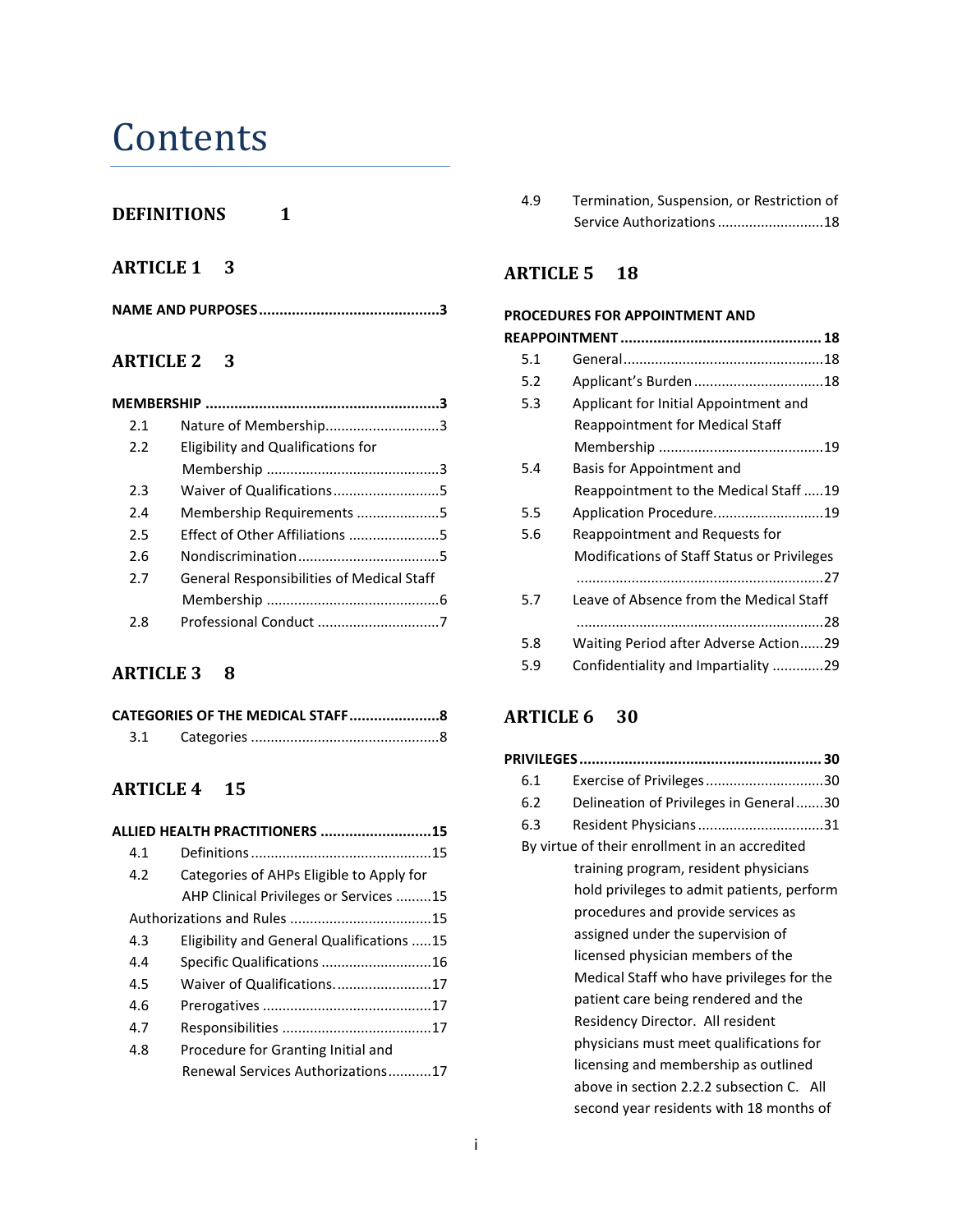| training and in good standing with the |
|----------------------------------------|
| residency may apply for privileges 31  |
| Temporary Privileges31                 |
| Emergency Privileges 33                |
|                                        |
|                                        |
|                                        |
|                                        |

#### **[ARTICLE 7](#page-39-0) 36**

|     | GENERAL MEDICAL STAFF OFFICERS 36      |  |
|-----|----------------------------------------|--|
| 7.1 |                                        |  |
| 7.2 |                                        |  |
| 7.3 | Attainment of Office 36                |  |
| 74  |                                        |  |
| 7.5 | Resignation and Removal from Office 38 |  |
| 7.6 | Duties of General Staff Officers38     |  |
|     |                                        |  |

#### **[ARTICLE 8](#page-42-0) 39**

|     | DEPARTMENT AND DIVISIONS 39    |  |
|-----|--------------------------------|--|
| 8.1 | Organization of Departments 39 |  |
| 8.2 | Assignment to Departments 40   |  |
| 8.3 | Functions of Departments40     |  |
| 8.4 | Department Heads41             |  |
| 8.5 | Election of Department Heads42 |  |
| 8.6 | Functions of Divisions 44      |  |
| 8.7 |                                |  |
| 8.8 | Election of Division Heads45   |  |
|     |                                |  |

#### **[ARTICLE 9](#page-50-0) 47**

| 92 | Medical Executive Committee 48 |  |
|----|--------------------------------|--|
|    |                                |  |

#### **[ARTICLE 10](#page-64-0) 61**

| 10.1 |                                          |  |
|------|------------------------------------------|--|
| 10.2 | <b>Clinical Department and Committee</b> |  |
|      |                                          |  |
| 10.3 |                                          |  |
|      |                                          |  |

#### **[ARTICLE 11](#page-67-0) 64**

#### **[CORRECTIVE ACTION............................................](#page-67-1) 64**

- 11.1 [Corrective Action....................................64](#page-67-2)
- 11.2 [Summary Restriction of Suspension.......65](#page-68-0)
- 11.3 [Grounds for Automatic Suspensions](#page-70-0)  [and/or Restrictions................................67](#page-70-0)

#### **[ARTICLE 12](#page-72-0) 69**

#### **[HEARING AND APPELLATE REVIEWS.....................](#page-72-1) 69** 12.1 [Grounds for Hearing...............................69](#page-72-2) 12.2 [Exhaustion of Remedies.........................69](#page-72-3) 12.3 [Requests for Hearing..............................69](#page-72-4) 12.4 Hearing Procedure [.................................71](#page-74-0) 12.5 [Appeals...................................................74](#page-77-0) 12.6 [Exceptions to Hearing Rights..................76](#page-79-0)

#### **[ARTICLE 13](#page-80-0) 77**

| 13.1 |                                           |  |
|------|-------------------------------------------|--|
| 13.2 | Breach of Confidentiality77               |  |
| 13.3 |                                           |  |
| 13.4 | Access by persons or Agencies Outside     |  |
|      | the Jurisdiction of the Hospital78        |  |
| 13.5 | Access by Persons within the Jurisdiction |  |
|      |                                           |  |

#### **[ARTICLE 14](#page-84-0) 81**

| 14.1 |                                      |  |
|------|--------------------------------------|--|
| 14.2 |                                      |  |
| 14.3 | Construction of Terms and Headings81 |  |
| 14.4 |                                      |  |
| 14.5 |                                      |  |
| 14.6 |                                      |  |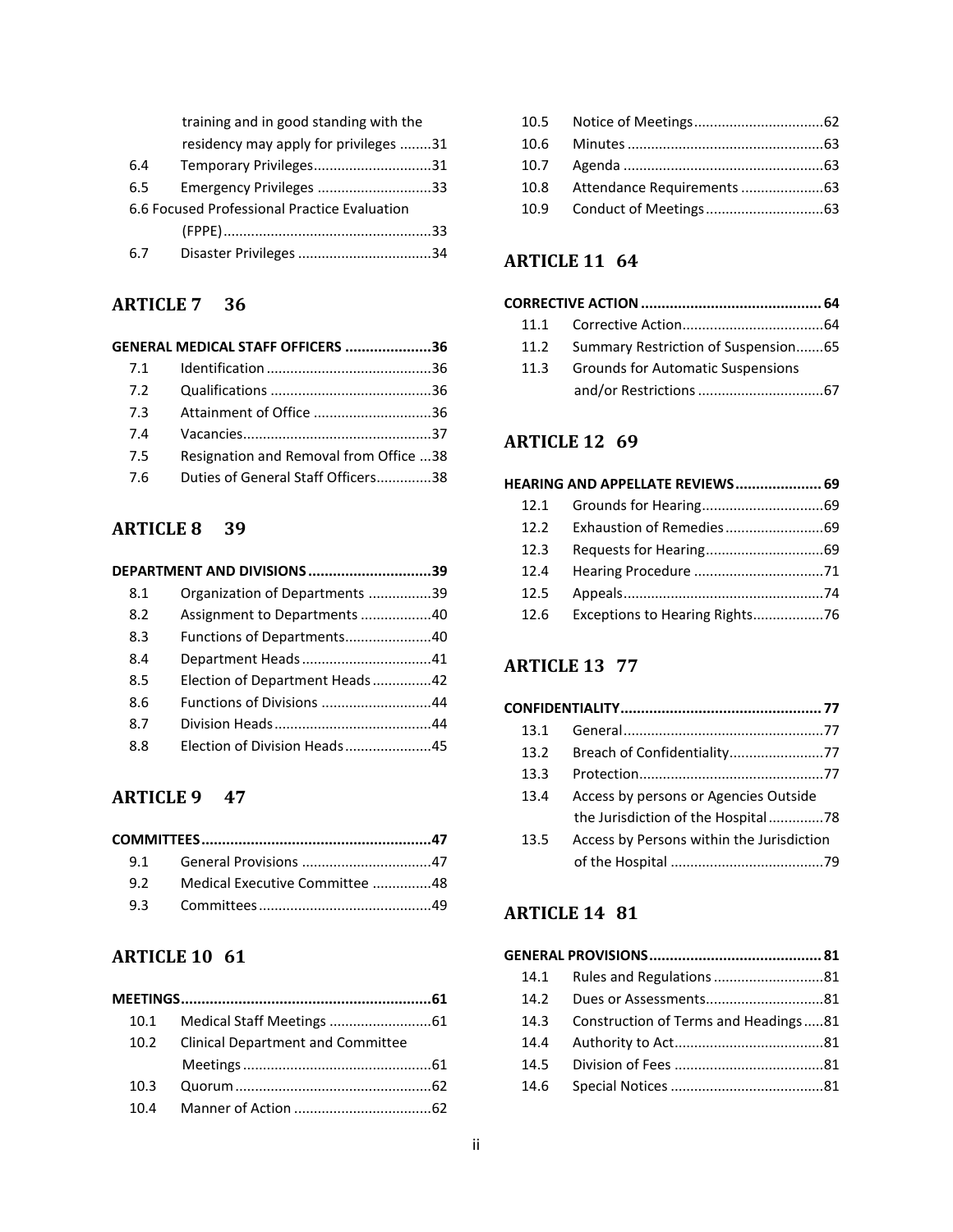| Requirements for Elections of Medical     |
|-------------------------------------------|
| Staff President, Department Heads,        |
| Division heads and for Bylaws             |
|                                           |
|                                           |
| Authorization, Immunity, and Releases. 83 |
| Standards for History and Physical        |
|                                           |
|                                           |

## **[ARTICLE 15](#page-87-0) 84**

#### **[ADOPTION AND AMENDMENT](#page-87-1) OF BYLAWS AND**

## **[RULES AND REGULATIONS](#page-89-0) 86**

| 1. |                |                                          |
|----|----------------|------------------------------------------|
|    | А.             |                                          |
|    | B.             | Continuous Responsibility for Patients86 |
|    | 1.             |                                          |
|    | 2.             |                                          |
|    | C.             |                                          |
|    | 1.             |                                          |
|    | 2.             | Completion of Records87                  |
|    |                | Inpatient Records87<br>a.                |
|    | 3.             |                                          |
|    | ii.            |                                          |
|    | 4.             | Disciplinary Proceedings 90              |
|    | D.             |                                          |
|    | $\mathbf{1}$ . |                                          |
|    | 2.             |                                          |
|    | F.             |                                          |
|    | F.             | Disaster Assignments: Refer to Hospital  |
|    |                |                                          |
|    | G.             |                                          |
|    | Н.             | Operating Room Policies92                |
|    | 1.             |                                          |
|    | 2.             | Prompt attendance of surgeon and         |
|    |                |                                          |
|    | ۱.             | Supervision of Resident Physicians92     |
|    |                |                                          |

| J.               |                                          |
|------------------|------------------------------------------|
| К.               | Processing and Delivery of Ordered Blood |
|                  |                                          |
| Ι.               | Collection and Expenditures of Medical   |
|                  |                                          |
| $\mathbf{1}$ .   |                                          |
| $\mathfrak{D}$ . |                                          |
| 3.               | Reappointment Late Processing Fees 94    |
| 4.               | Expenditure of Funds 95                  |
| М.               | Medical Staff Evaluation and             |
|                  |                                          |
| N.               |                                          |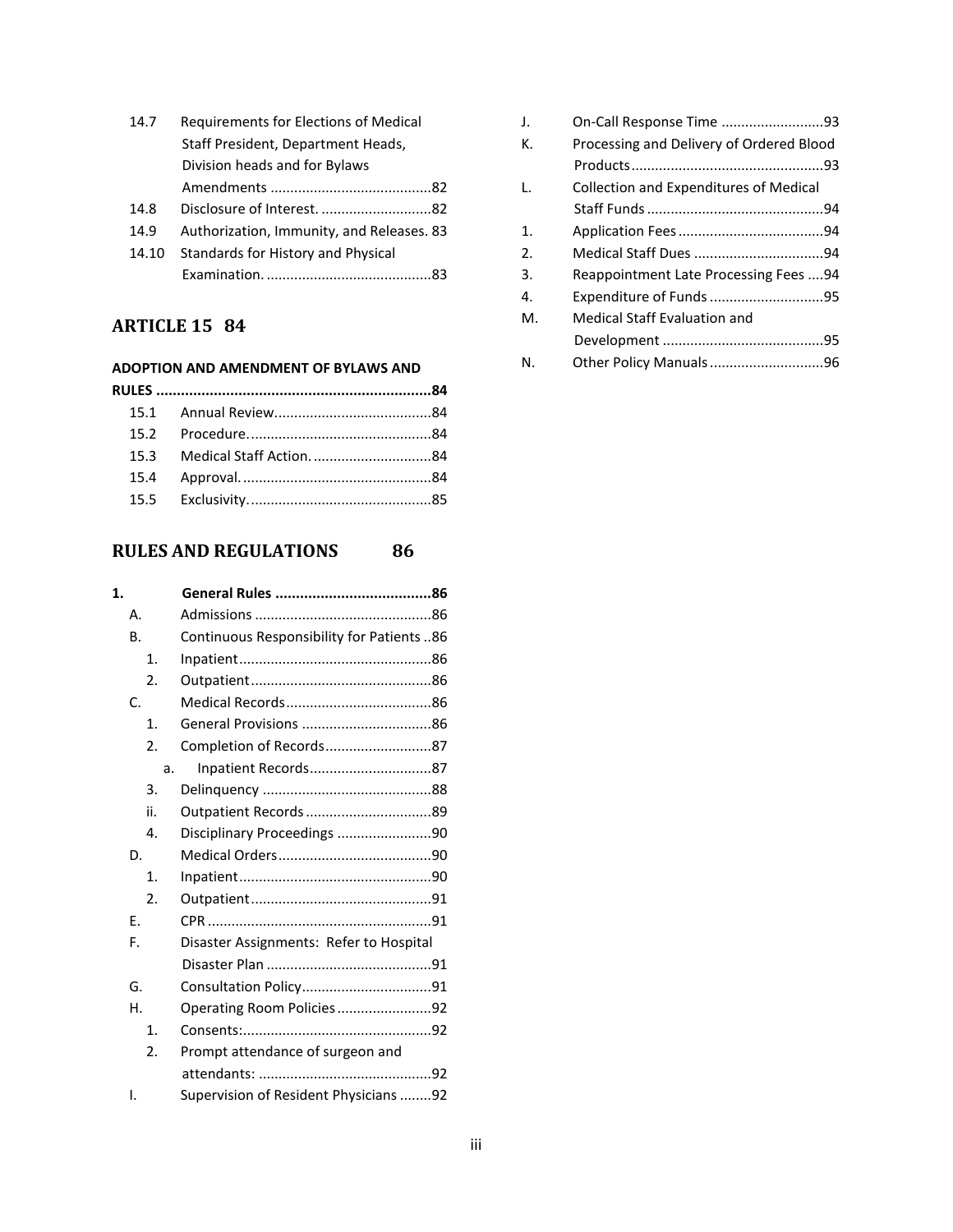## **Definitions**

<span id="page-4-0"></span>The following definitions apply to these Medical Staff Bylaws:

- 1. Administrator means the Chief Executive Officer of Contra Costa Regional Medical Center and Health Centers and her/his designee.
- 2. Chief Resident(s) means the fourth  $(4<sup>th</sup>)$  year resident(s) that is/are chosen by "Core Faculty" (as identified by the Residency Program Director).
- 3. Allied Health Practitioners (AHP) are those non-Medical Staff member practitioners described in Article 4 below.
- 4. Clinical Privileges or Privileges means permission, granted by this Medical Staff to members of the Medical Staff, to provide specific diagnostic, therapeutic, medical, dental, podiatric, surgical, psychiatric or psychology services.
- 5. AHP Clinical Privileges or Service Authorizations means permission granted by the Governing Body, upon the recommendation of the Interdisciplinary Practice Committee and the Medical Staff, to provide diagnostic and therapeutic services within the scope of the AHP's training and expertise.
- 6. County means County of Contra Costa, California.
- 7. Department or Clinical Department means a clinical structure of the Medical Staff as further identified in these Bylaws.
- 8. Department Head means the practitioner elected or appointed, pursuant to these Bylaws to be responsible for the function of a Clinical Department.
- 9. Medical Director of Contra Costa Regional Medical Center, also referred to simply as the Medical Director, means the physician appointed by the Administrator to oversee clinical activities of the hospital.
- 10. Chief Medical Officer of the Health Services Department means the physician appointed by the Director of the Health Services Department to oversee the clinical activities of the Health Services Department.
- 11. Ex-officio means service as a member of a body by virtue of an office or positions held and, unless expressly provided, without voting rights.
- 12. Governing Body means the County Board of Supervisors.
- 13. Hospital or Medical Center means the Contra Costa Regional Medical Center and Health Centers.
- 14. Health Centers means the outpatient clinical facilities operated by the County where the Members of this Medical Staff provide patient care.
- 15. Medical Staff Year means the twelve (12)-month period commencing on the first of July of each year and ending on the thirtieth (30<sup>th</sup>) of June of the following year.
- 16. Member or Medical Staff Member means any Practitioner or Resident who has been appointed to the Medical Staff pursuant to these Bylaws.
- 17. Member in Good Standing means a Member of the Medical Staff who is not under a suspension.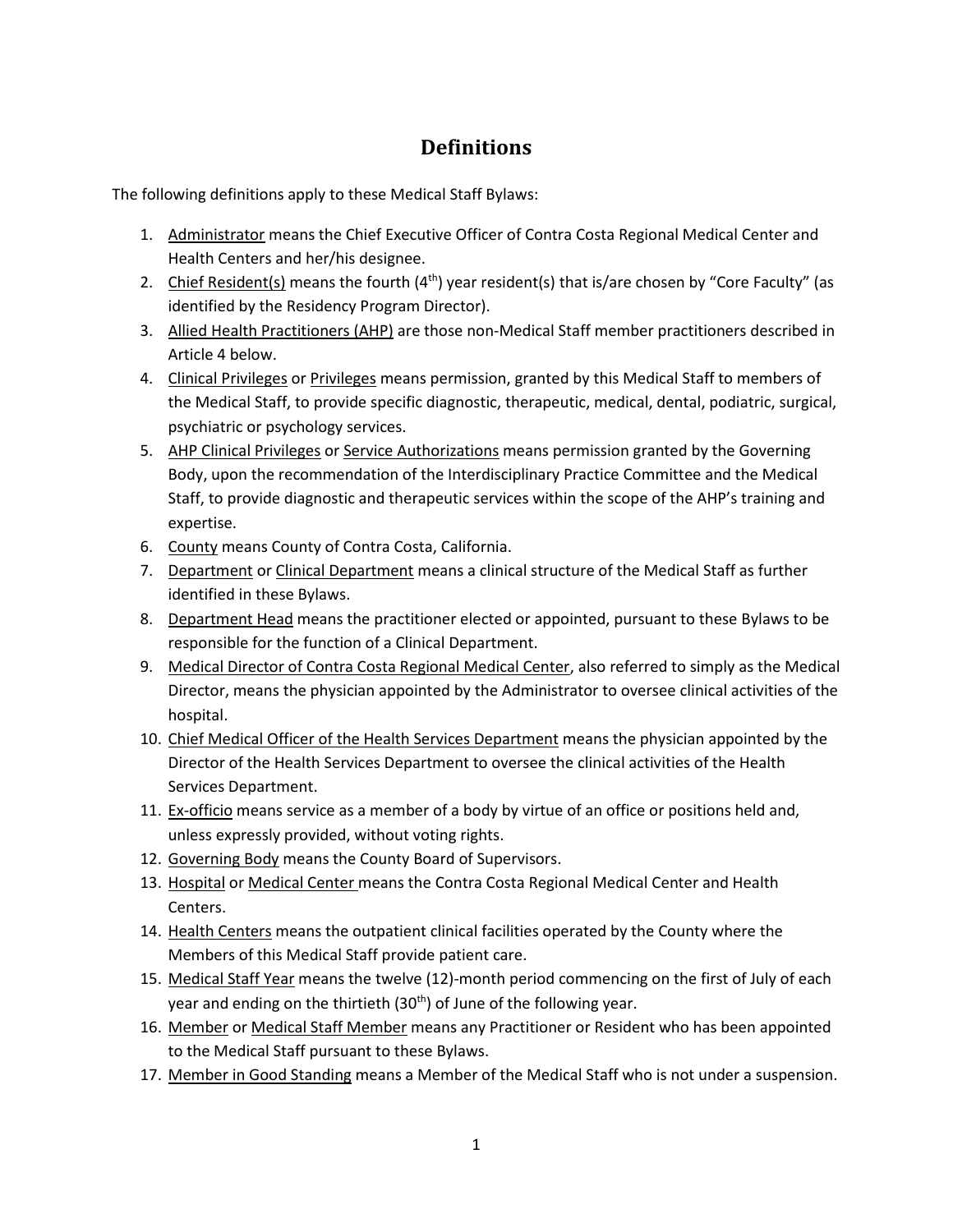- 18. Physician means an individual with a M.D. or D.O. degree who is currently licensed to practice medicine in the State of California.
- 19. Practitioner means a physician, dentist, clinical psychologist, or podiatrist who is currently licensed by the State of California to provide patient care services.
- 20. Residency Director means the physician who directs the postgraduate Family Medicine training program sponsored by Contra Costa Health Services.
- 21. Resident means a physician in training who is participating in a residency program approved by the Accreditation Council for Graduate Medical Education (ACGME) or American Osteopathic Association (AOA).
- 22. Rules or Rules and Regulations mean the Medical Staff Rules and Regulations that are contained under separate cover and are adopted pursuant to the Bylaws.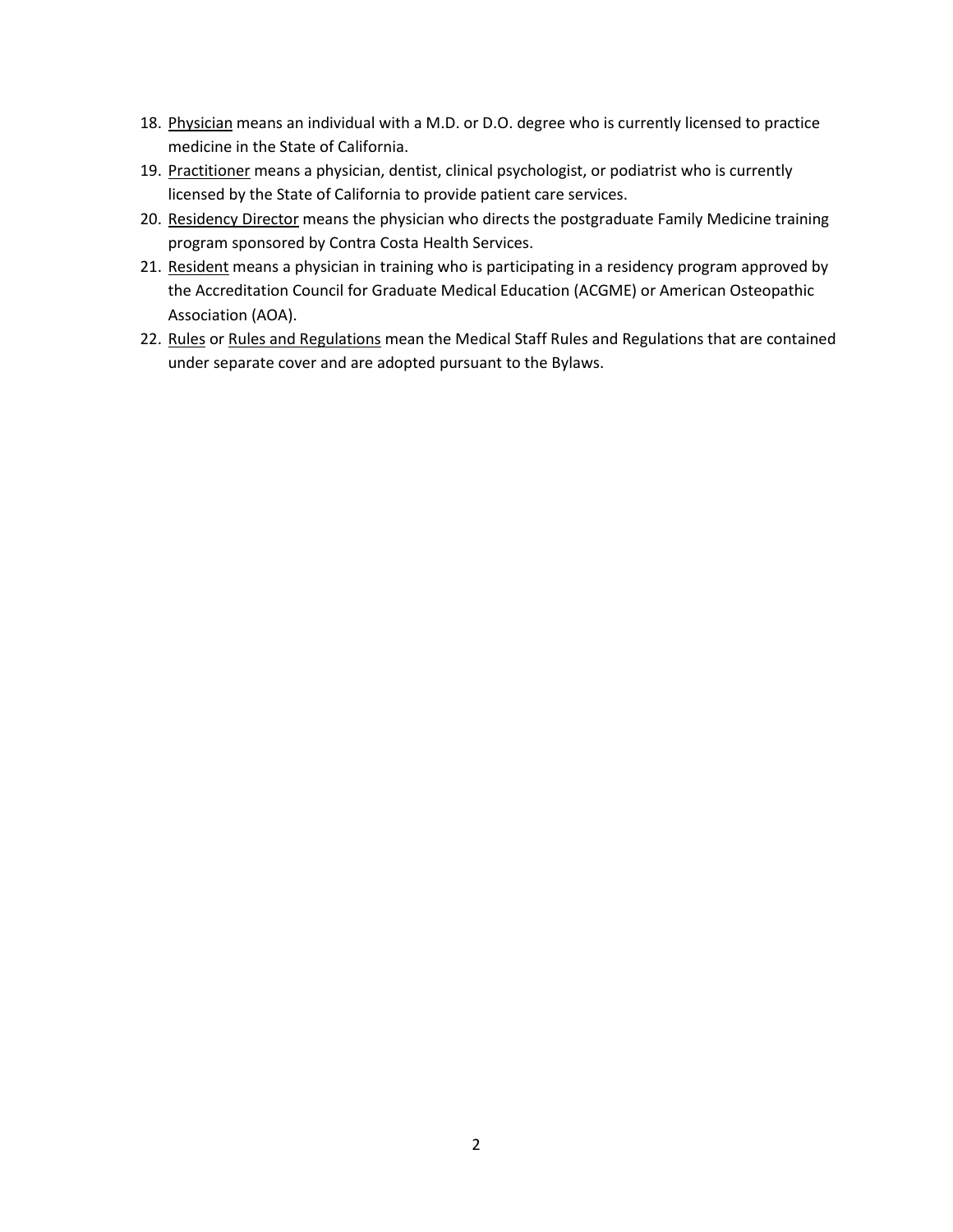## **ARTICLE 1**

#### **NAME AND PURPOSES**

- <span id="page-6-1"></span><span id="page-6-0"></span>1.1 The name of this organization is the Medical Staff of the Contra Costa Regional Medical Center and Health Centers.
- 1.2 The Medical Staff purposes are:
	- *1)* To assure that all patients treated by any of its members receive the best possible care.
	- *2)* To provide for professional performance that is consistent with the mission and goals of Contra Costa Health Services.
	- *3)* To maintain Rules for the Medical Staff to carry out its responsibilities for the professional work performed in the Hospital and Health Centers.
	- *4)* To provide a means for the Medical Staff, Governing Body and Hospital Administration to discuss issues of mutual concern.
	- *5)* To provide for accountability of the Medical Staff to the Governing Body.

## **ARTICLE 2**

#### **MEMBERSHIP**

#### <span id="page-6-4"></span><span id="page-6-3"></span><span id="page-6-2"></span>**2.1 Nature of Membership**

Appointment to the Medical Staff shall confer only such privileges and prerogatives as have been granted by the governing body in accordance with these bylaws. Only Members of the Medical Staff or Allied Health Professionals as defined in article 4 may care for patients in our Hospital and Health Centers.

#### <span id="page-6-5"></span>**2.2 Eligibility and Qualifications for Membership**

2.2.1 General Qualifications

Privileges and membership on the Medical Staff shall be extended only to practitioners who are professionally and ethically competent and continuously meet the qualifications, standards, and requirements set forth in these Medical Staff Bylaws, Rules and Regulations and the Medical Staff policies.

Except for Honorary, Resident and Administrative membership, only physicians, dentists, podiatrists and clinical psychologists who:

- *A.* Document current, valid, unrestricted licensure; adequate experience, education and training; professional and ethical competence; good judgment; adequate physical and mental health status; and current eligibility to participate in Medicare, Medicaid or other federally-sponsored health care programs
- *B.* Abide by the ethics of their profession; work cooperatively with others; maintain confidentiality as required by law; and will participate in and discharge their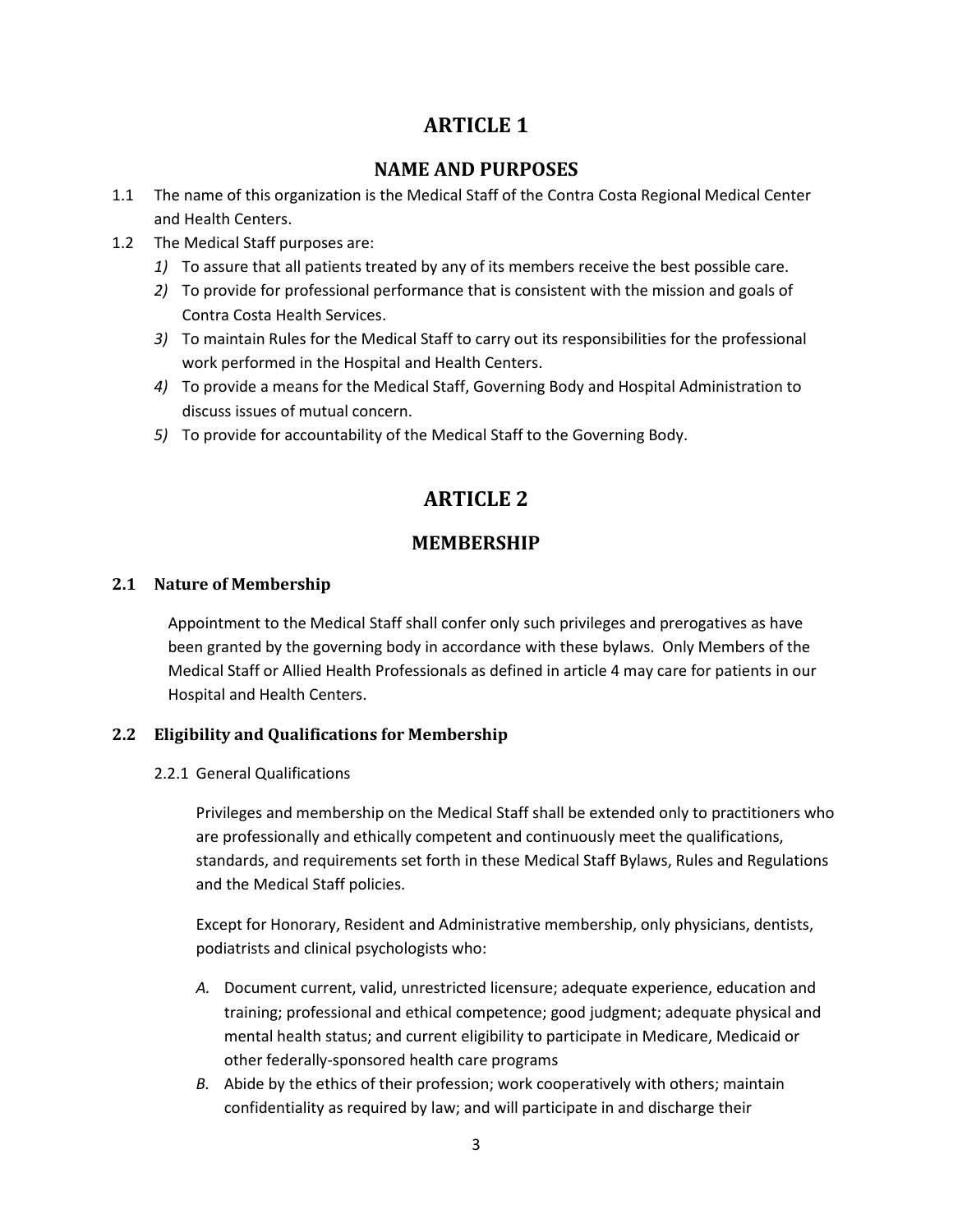responsibilities as required by the Medical Staff shall be deemed to possess the basic qualifications and eligibility for membership on the Medical Staff.

2.2.2 Specific Qualifications:

To be eligible and qualified for Medical Staff Membership and Privileges, the practitioner must meet the basic standards outlined above in Section 2.2.1, 'Eligibility and Qualifications for Membership,' and in these Specific Qualifications:

A. No record of criminal conviction of Medicare, Medicaid, or insurance fraud and abuse, payment of civil money penalties for same, or exclusion from such programs. No record of denial, revocation, relinquishment or termination of appointment or clinical privileges at any hospital for reasons related to professional competence or conduct.

B. Physicians seeking membership privileges or reappointment must meet the following criteria:

1) Successful completion of a postgraduate residency training program accredited by either the Accreditation Council for Graduate Medical Education (ACGME) or the American Osteopathic Association (AOA).

#### and

2) Current board certification or board eligibility leading to certification (with achievement of certification within the required time frame set forth by the respective boards). Board Certification shall be from an American Board of Medical Specialties (ABMS) or the American Osteopathic Association (AOA).

C. Resident Physicians seeking membership to the Medical Staff must meet all of the following criteria:

1) Have a valid M.D., D.O. or equivalent degree.

2) Be accepted for training by a residency program affiliated with Contra Costa Regional Medical Center and be a member in good standing in their program.

3) Obtain a Postgraduate Training License (PTL) from the Medical Board of California within 180 days of the commencement of residency training, which must be maintained throughout the resident physician's residency training.

4) Agree to be supervised by a licensed attending physician member of the Medical Staff for any patient care in which the resident physician is involved.

D. Controlled Substance Prescriber. Practitioner members on the Medical Staff must have a current, valid, unrestricted Federal DEA number/registration if prescribing controlled substances.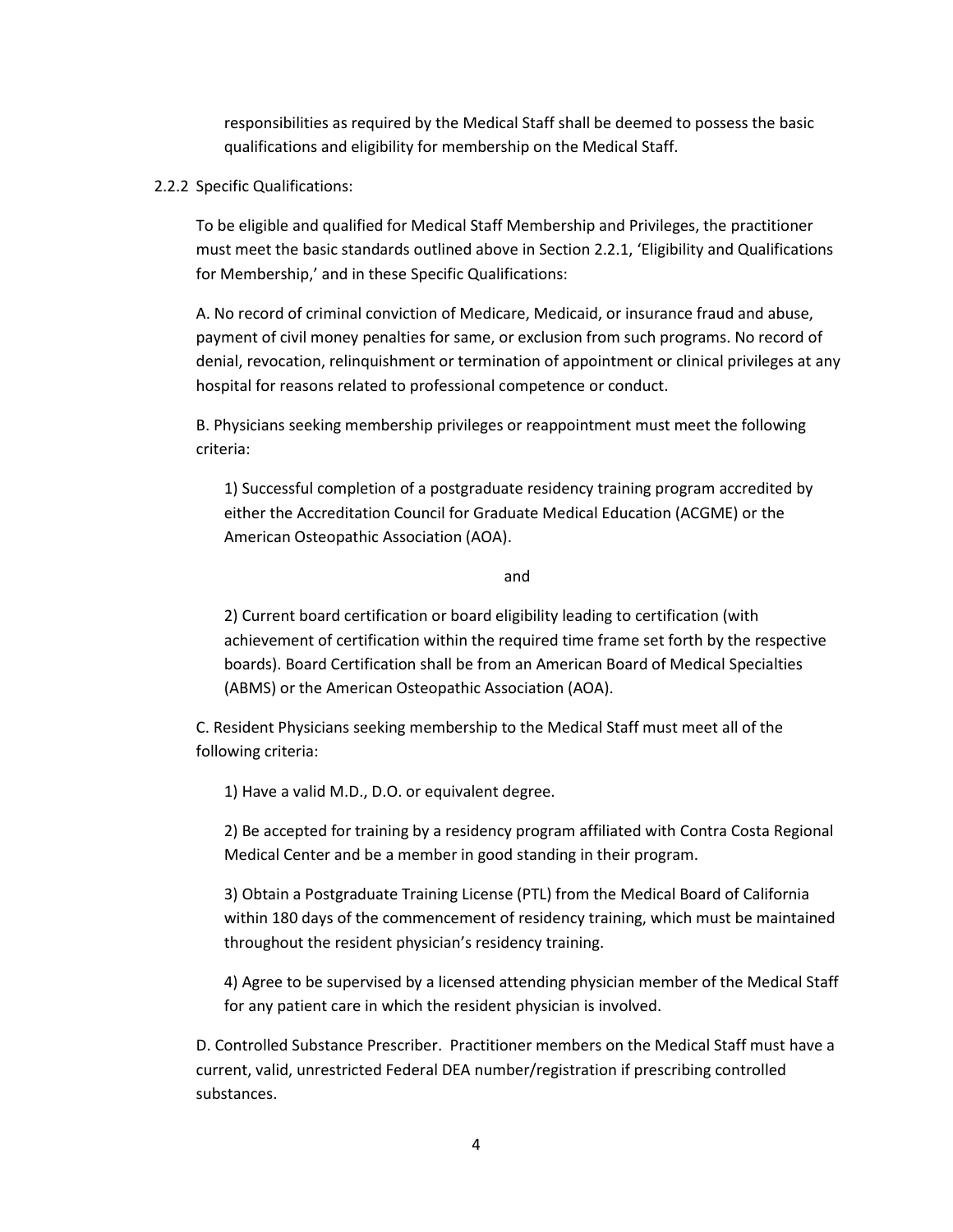E. Dentists. An applicant for dental membership on the Medical Staff must have a DDS or equivalent degree. The Practitioner must have a current, valid, unrestricted license to practice dentistry issued by California Board of Dental Examiners.

F. Podiatrists. An application for Podiatric Membership in the Medical Staff must have a D.P.M. or equivalent degree. The Practitioner must have a current, valid, unrestricted license to practice podiatry issued by the California Board of Podiatric Medicine.

G. Clinical Psychologists. An applicant for Clinical Psychologist Membership on the Medical Staff must have a doctorate degree in psychology. The Practitioner must have a current, valid, unrestricted license to practice clinical psychology issued by the California Board of Psychology.

#### <span id="page-8-0"></span>**2.3 Waiver of Qualifications**

The Credentials Committee may recommend that certain eligibility criteria be waived by the Medical Executive Committee (MEC.) The Practitioner must demonstrate that he or she has the equivalent qualifications or that exceptional circumstances exist which warrant granting the waiver. The Practitioner has no right to have his or her waiver request considered or granted and denial of a waiver confers no right to a hearing or appellate review.

#### <span id="page-8-1"></span>**2.4 Membership Requirements**

An applicant for Membership appointment or reappointment on the Medical Staff must document his or her adequate experience, education, and training in the requested Privileges. The applicant must demonstrate current professional competence and good judgment in the use of such Privileges. The applicant must demonstrate his or her ability to exercise such Privileges for quality patient care at a level recognized as appropriate to a similar professional within the community. The MEC must determine that the applicant adheres to the lawful ethics of his or her profession; is able to work cooperatively with others in the Hospital so as not to adversely affect patient care or Hospital operations; and is willing and able to participate in and properly discharge Medical Staff responsibilities as describes in these Bylaws, the Rule and Regulations and applicable Medical Staff Policy.

#### <span id="page-8-2"></span>**2.5 Effect of Other Affiliations**

No Practitioner is entitled to Medical Staff Membership merely because he or she holds a certain degree, is licensed to practice medicine in this or in any other state, is a member of any professional organization, is certified by any clinical board, or because he or she had, or presently has, Medical Staff Membership or Privileges at another health care facility.

#### <span id="page-8-3"></span>**2.6 Nondiscrimination**

No person in the Medical Staff or seeking admission thereto shall be appointed, promoted, disciplined, reduced, removed or in any way favored, disfavored, or discriminated on the basis of political, religious or union activities, age, sex, gender, gender identity, gender expression, sexual orientation, race, religion, color, national origin, physical or mental impairment, marital status or disability that does not pose a threat to the quality of patient care or substantially impair the ability to fulfill required staff obligations.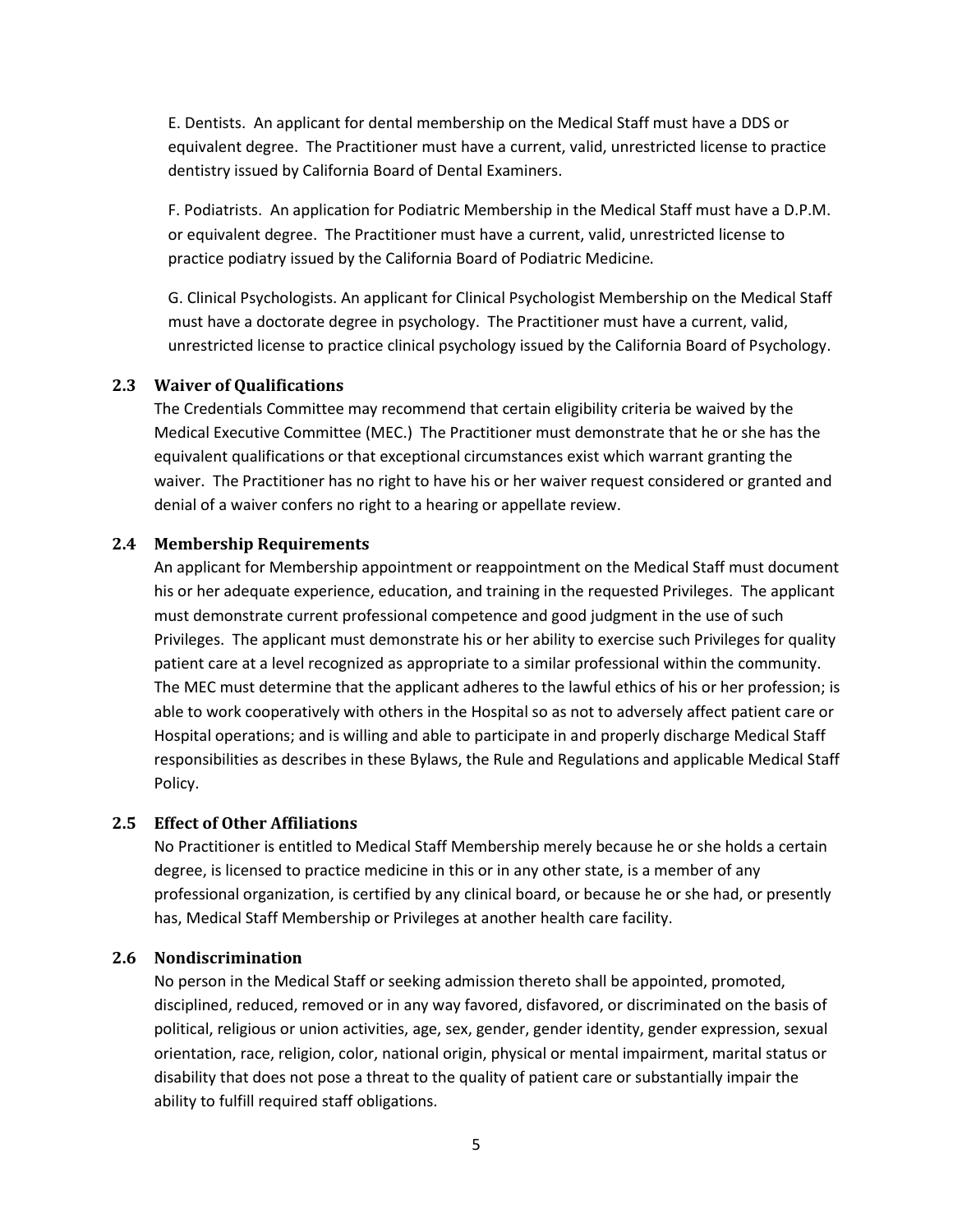#### <span id="page-9-0"></span>**2.7 General Responsibilities of Medical Staff Membership**

Each Medical Staff Member or Allied Health Professional exercising Privileges in the Hospital and Health Centers shall continuously meet all of the following responsibilities:

- 2.7.1 Provide his or her patients with care meeting the professional standards of the Medical Staff of this Hospital.
- 2.7.2 Abide by the Medical Staff Bylaws and the Rules and all other lawful standards, policies, and rules of the Medical Staff and the Hospital.
- 2.7.3 Abide by all applicable laws and regulations of governmental agencies and comply with applicable standards of The Joint Commission (TJC).
- 2.7.4 Discharge such Medical Staff, department, division, committee, and service functions for which he or she is responsible by appointment, election, or otherwise.
- 2.7.5 Prepare and complete in a timely manner the Medical and the required records for all patients to whom the Practitioner in any way provides services to the Hospital.
- 2.7.6 Abide by the ethical principles of his or her profession.
- 2.7.7 Work cooperatively with other Medical Staff Members, nurses, administrators, and other members of the health care team so as not to adversely affect patient care.
- 2.7.8 Participate in educational programs approved by the Medical Staff and designed to improve the quality of patient care.
- 2.7.9 Refuse to engage in any improper inducements for patient care referrals.
- 2.7.10 Make appropriate arrangements for coverage for his or her patients when an absence is anticipated.
- 2.7.11 Complete continuing education programs that are required by the Medical Staff.
- 2.7.12 Participate in emergency service coverage and consultation (on-call) panels as may be required by the Medical Staff.
- 2.7.13 Accept responsibility for participating in Medical Staff Focused Professional Practice Evaluation (FPPE) in accordance with the Bylaws.
- 2.7.14 Pay Medical Staff dues and assessments within sixty (60) days of invoice receipt.
- 2.7.15 Participate in the resident training program as requested by the Residency Director.
- 2.7.16 Promptly notify the Medical Staff Office of any professional liability action the member is involved in as soon as the member becomes aware of his or her involvement.
- 2.7.17 Participate in quality assurance programs as determined by the Medical Staff.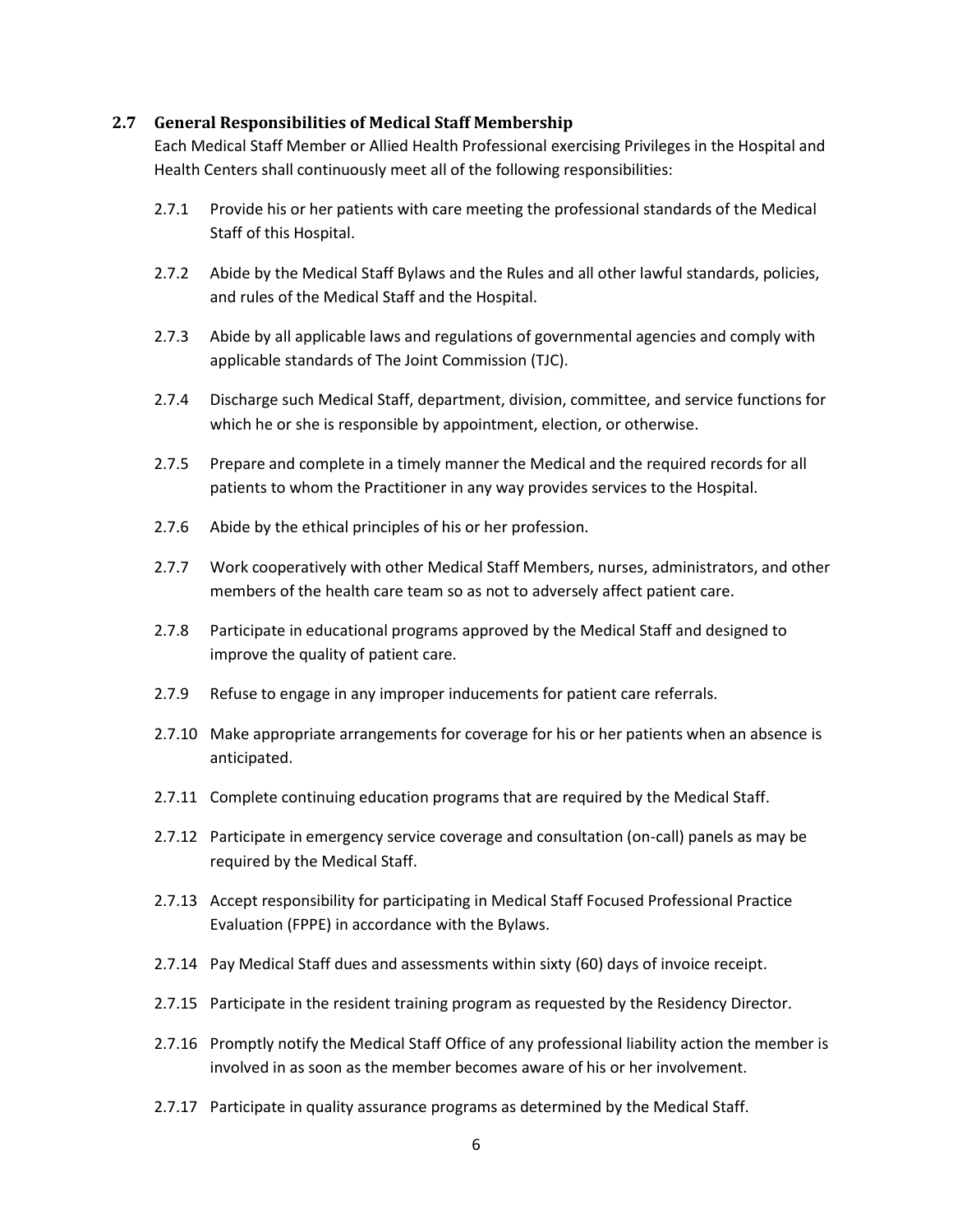2.7.18 Discharge such other duties and obligations as may be lawfully established from time to time by the Medical Staff, the Medical Executive Committee, the Member's Department, or the Administrator.

#### <span id="page-10-0"></span>**2.8 Professional Conduct**

#### 2.8.1 Statement of Policy

The Medical Staff is committed to providing a workplace free of sexual harassment or discrimination as well as unlawful harassment or discrimination based upon age, ancestry, color, marital status, medical condition, mental disability, physical disability, national origin, race, religion, gender, or sexual orientation. The Medical Staff does not tolerate harassment or discrimination by Medical Staff Members of resident physicians, support staff, County employees, patients, or other Medical Staff Members.

#### 2.8.2 Harassment Defined

- *A.* Harassment is unwelcome verbal, visual, or physical conduct that creates an intimidating, offensive or hostile working environment or that interferes with work performance. Such conduct constitutes harassment when:
	- 1) Submission to the conduct is made either an implicit or explicit condition of employment;
	- 2) Submission to or rejection of the conduct is used as the basis for an employment decision; or
	- 3) The harassment unreasonably interferes with work performance or creates an intimidating, hostile or offensive work environment.
- 2.8.3 Harassing conduct can take many forms and includes, but is not limited to, slurs, jokes, statements, gestures, pictures, or cartoons regarding a person's age, ancestry, color, marital status, medical condition, mental disability, physical disability, national origin, race religion, gender or sexual orientation. Sexually harassing conduct in particular includes all of these prohibited actions as well as requests for sexual favors, conversations containing sexual comments, and unwelcome sexual advances.
- 2.8.4 Investigation and Corrective Action
	- *A.* Every complaint of harassment, unlawful discrimination or retaliation made to the Medical Staff will be investigated thoroughly and promptly. The Medical Staff will attempt to protect the privacy of individuals involved in the investigation when appropriate. The Medical Staff will not tolerate retaliation against anyone who reports harassing conduct. Other entities, such as the County and legal authorities, may also separately investigate such complaints. When appropriate, the Medical Staff shall share investigatory information with such authorities.
	- *B.* If the Medical Staff determines that harassment occurred, the Medical Staff will take corrective action up to and including termination of Medical Staff Privileges or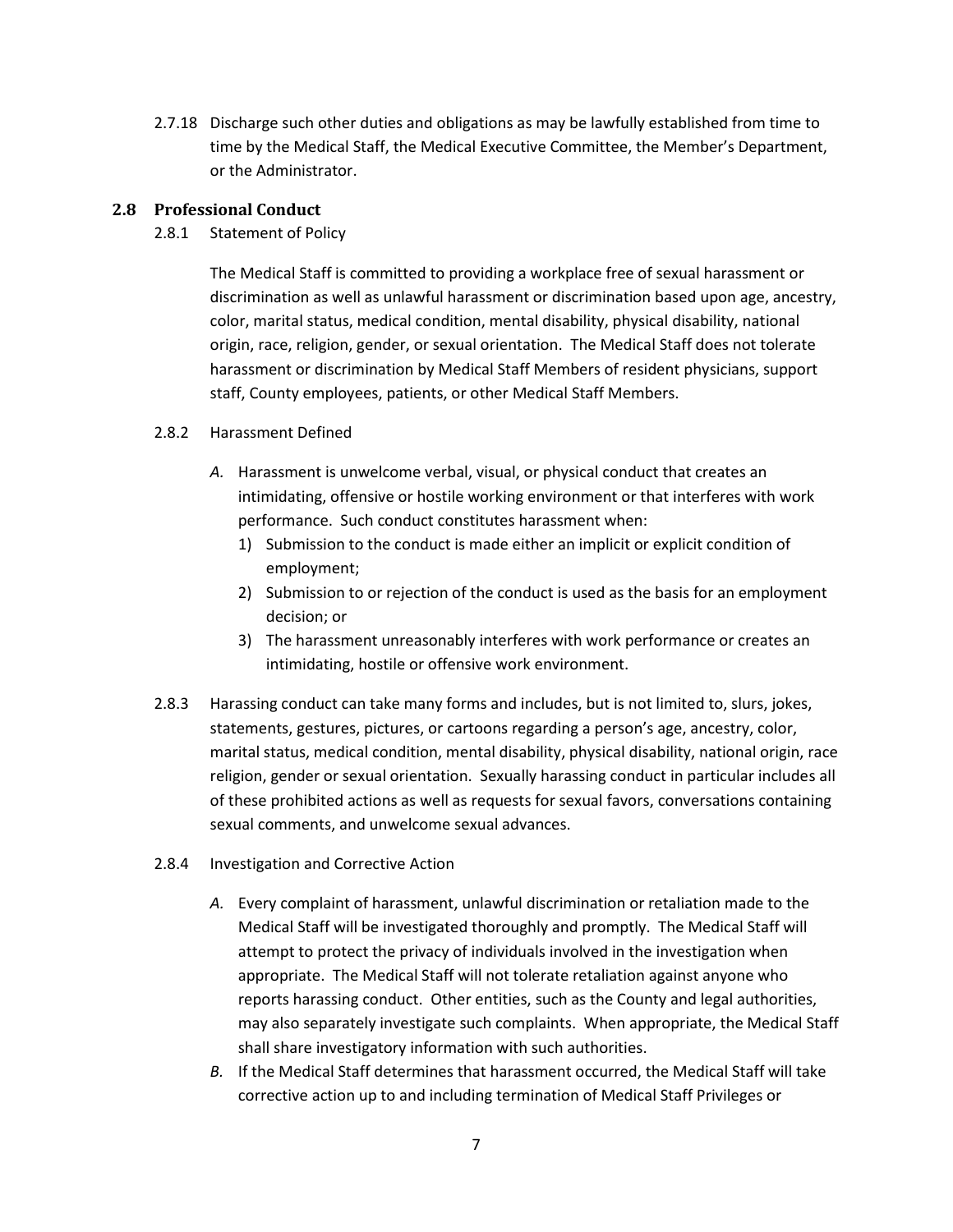Membership. Corrective actions taken by the Medical Staff related to such harassing conduct are not grounds for a hearing unless those actions affect a Member's Privileges or Membership status on the Medical Staff. When appropriate, corrective action may include reporting the harassment to appropriate legal, administrative, and governing authorities.

#### ARTICLE 3

#### **CATEGORIES OF THE MEDICAL STAFF**

#### <span id="page-11-2"></span><span id="page-11-1"></span><span id="page-11-0"></span>**3.1 Categories**

The Medical Staff Members are divided into the following categories of membership: honorary, administrative, active, courtesy, provisional, resident, and temporary. Each Medical Staff Member shall be assigned to a Medical Staff category based upon the respective qualifications set forth in theses Bylaws. Members of each Medical Staff category shall have the respective prerogatives and responsibilities as set forth in these Bylaws. Action may be initiated to change the Medical Staff category to terminate the membership of any Member who fails to meet the qualifications or fulfill the responsibilities as described in the Bylaws. Changes in Medical Staff category shall not be grounds for hearing unless it affects the Member's Clinical Privileges.

#### 3.1.1 The Honorary Medical Staff

The honorary Medical Staff consists of practitioners who are not active in the Hospital or who are honored by emeritus positions. These may be practitioners who have retired from active hospital practice or who are of outstanding reputation, not necessarily residing in the community. Honorary staff members are not eligible to admit, care for or consult on patients, to vote, to hold office, or to serve on standing Medical Staff.

#### 3.1.2 The Administrative Medical Staff

- *A.* Qualifications
	- 1) Administrative category membership shall be held by any physician, who is not otherwise eligible for another staff category and who solely performs ongoing medical administrative activities.
	- 2) Document their (1) current licensure, (2) adequate experience, education and training, (3) good judgment, and (4) current physical and mental health status, so as to demonstrate to the satisfaction of the Medical Staff they are professionally and ethically competent to exercise their duties;
- *B.* Prerogatives

The Administration Staff shall be entitled to attend meetings of the Medical Staff and various departments and education programs but shall have no right to vote at such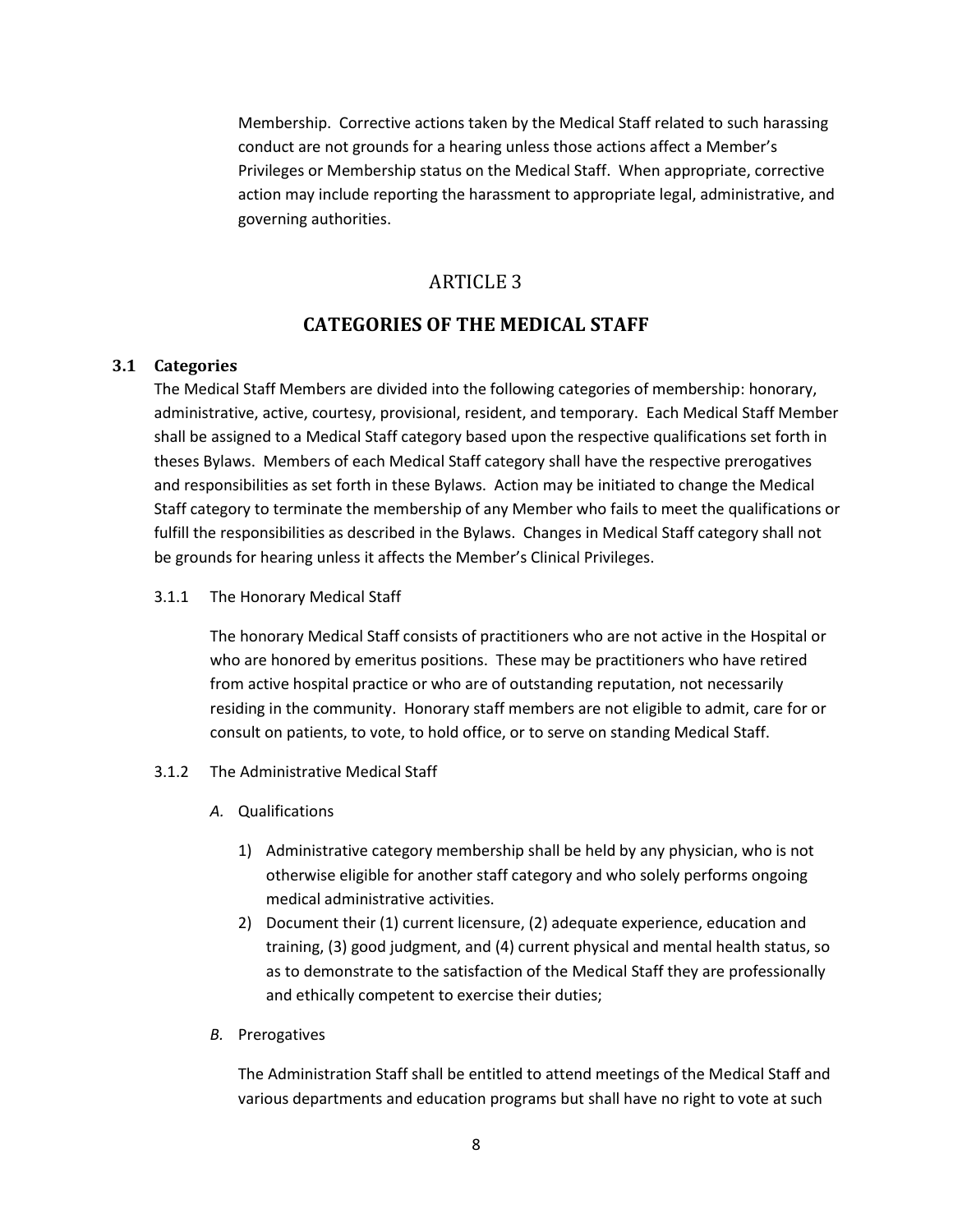meetings. Administrative Staff members shall not be eligible to hold office in the Medical Staff Organization, admit patients, or exercise clinical privileges.

- 3.1.3 The Active Medical Staff
	- *A.* Qualifications

The active staff consists of physicians, dentists, podiatrists, and licensed clinical psychologists, each of whom;

- 1) Meets the qualifications for Medical Staff membership set forth in the Bylaws;
- 2) Has an office and residence that, in the opinion of the Medical Executive Committee, is located closely enough to the Hospital to provide appropriate continuity of quality care;
- 3) Regularly admits patients to the Hospital, is regularly involved in the care of patients at the Hospital, or regularly uses the Hospital and/or Health Centers in the care of patients;
- 4) Has satisfactorily completed his/her term in the provisional staff category.
- *B.* Prerogatives

Each member of the active staff is entitled to:

- 1) Admit patients and/or exercise Clinical Privileges as are granted to him/her;
- 2) Attend and vote on all matters presented at general and special meetings of the Medical Staff, his/her department, and or committees to which he/she is a member;
- 3) Attend any staff or Hospital education programs;
- 4) Hold staff and/or departmental offices and service on committees to which he/she has been appointed.
- *C.* Responsibilities

Each member of the active Medical Staff is responsible for the following:

- 1) Carrying out the basic responsibilities of Medical Staff membership set forth in the Bylaws;
- 2) Providing for the continuous care and supervision of each patient in the Hospital and Health Centers for whom he/she is providing services, including arranging for care and supervision in his/her absence and outside of his/her area of professional competence;
- 3) Providing consultation, supervision, and monitoring of patients, when requested; and
- 4) Attending meetings of the Medical Staff, his/her department, and committees of which he/she is a member in accordance with the Bylaws.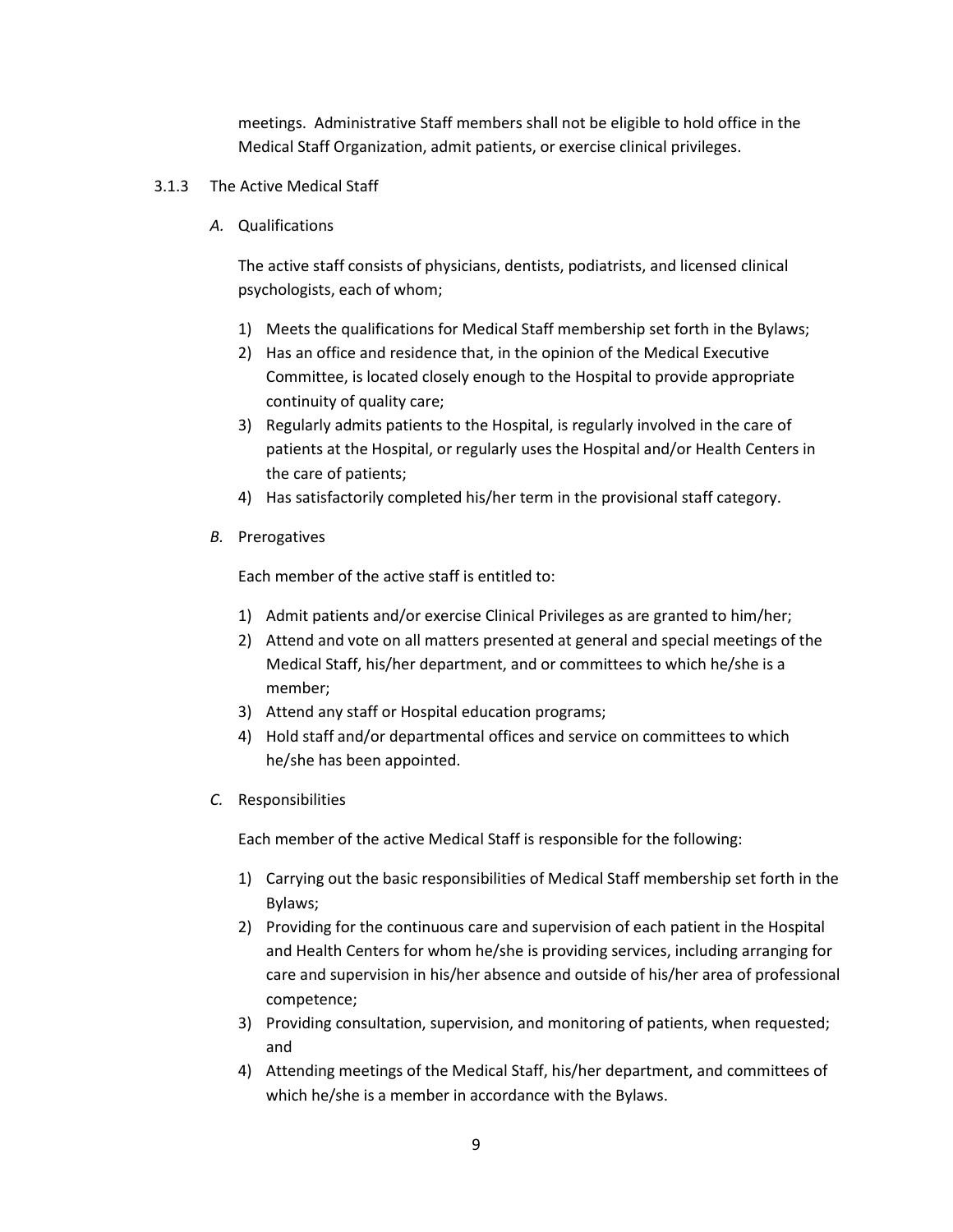*D.* Demotion of Active Staff Member.

After one year in which a Member of the active staff fails to regularly care for patients in the Hospital or Health Centers or be regularly involved in Medical Staff functions as determined by the Medical Staff, that Member may be demoted to a lower staff category.

#### 3.1.4 Courtesy Staff

*A.* Qualifications

The courtesy staff consists of practitioners, each of whom:

- 1) Meets the qualifications for Medical Staff membership set forth in the Bylaws;
- 2) Has an office and residence that, in the opinion of the Medical Executive Committee, is located closely enough to the Hospital to provide appropriate continuity of quality care;
- 3) Admits patients to the Hospital on an irregular basis, is occasionally involved in the care of Hospital patients, or occasionally uses the Hospital and/or Health Centers in the care of patients;
- 4) Is a member of the active staff of another licensed hospital unless the Medical Executive Committee, in writing, for good cause shown, waives this requirement. Dentists holding only General Dentistry, Endodontia, Periodontia, or Orthodontia privileges are exempt from this requirement.
- 5) Has satisfactorily completed his/her term in the provisional staff category.
- *B.* Responsibilities

Each member of the courtesy staff is responsible for the following:

- 1) Carrying out the basic responsibilities of Medical Staff membership set forth in the Bylaws;
- 2) Providing for the continuous care and supervision of each patient in the Hospital for whom he/she is providing services, including arranging for care and supervision in his/her absence and outside of his/her area of professional competence;
- 3) Providing consultation, supervision, and monitoring of patients, when requested; and
- 4) Attending meetings of the Medical Staff, his/her department, and committees of which he/she is a member in accordance with the Bylaws.
- *C.* Limitation

Courtesy staff members shall not be eligible to hold office in this Medical Staff organization nor shall they be eligible to vote on matters presented at general and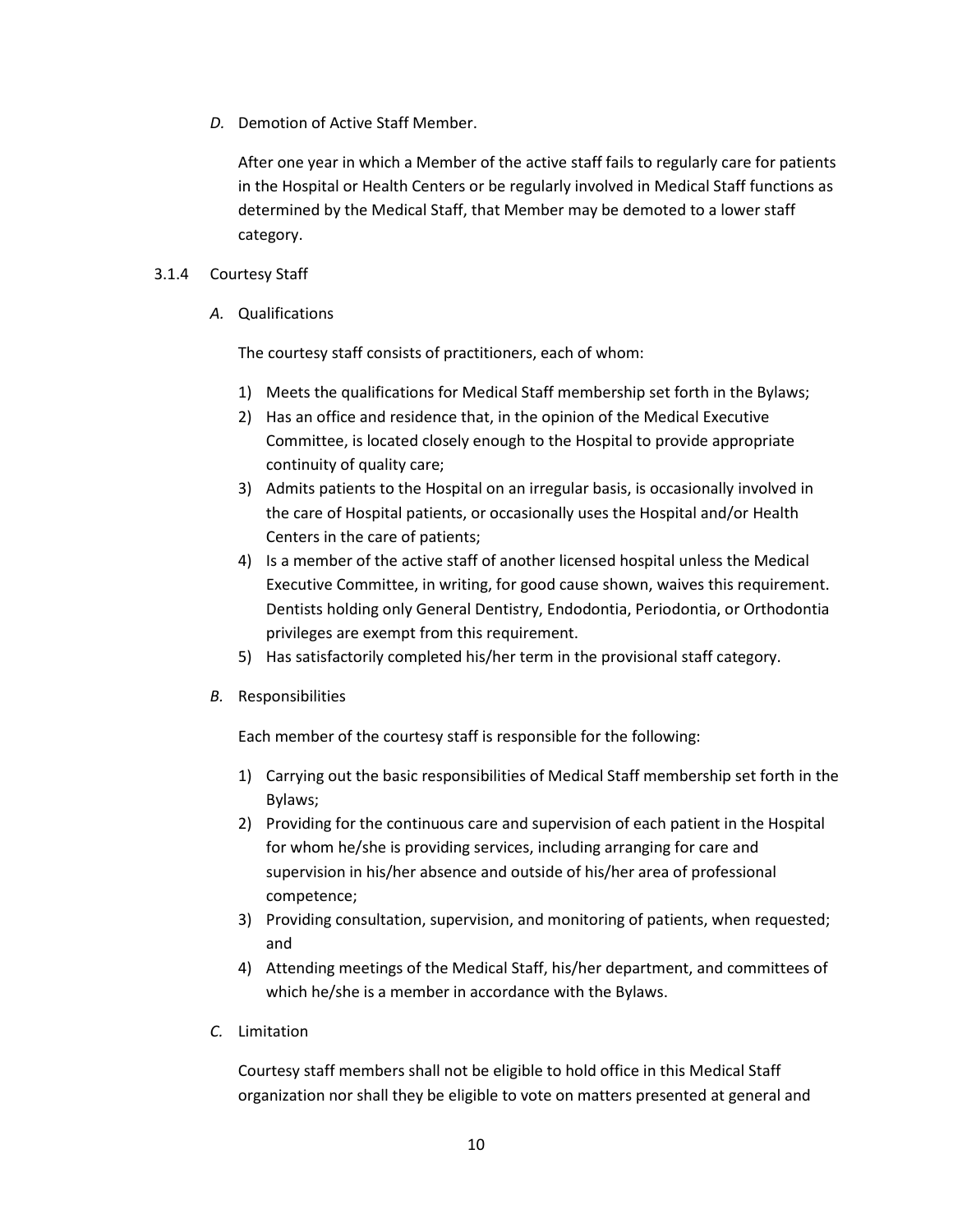special meetings of the Medical Staff, departmental meetings, division meetings, or committee meetings except as specifically provided in the Bylaws.

- 3.1.5 Provisional Staff
	- *A.* Qualifications.

The provisional staff consists of practitioners, each of whom:

- 1) Meets the qualifications for Medical Staff membership set forth in the Bylaws;
- 2) Immediately prior to his/her application and appointment was not a member (or was no longer a member) in good standing of this Medical Staff;
- 3) Has an office and residence that, in the opinion of the Medical Executive Committee, is located closely enough to the Hospital to provide appropriate continuity of quality care.
- *B.* Prerogatives.

Each member of the provisional staff is entitled to;

- 1) Admit patients and exercise such Clinical Privileges as are granted pursuant to the Bylaws;
- 2) Attend meetings of the staff and the department of which he/she is a member and any staff or hospital education programs;
- 3) Be appointed to any committee except the Medical Executive Committee. The provisional staff members shall not have the right to vote unless the Medical Staff President confers that right at the time of the committee appointment.
- *C.* Responsibilities

Each member of the provisional Medical Staff is responsible for the following:

- 1) Carrying out the basic responsibilities of Medical Staff membership set forth in the Bylaws;
- 2) Providing for the continuous care and supervision of each patient in the hospital for whom he/she is providing services, including arranging for care and supervision in his/her absence and outside of his/her area of professional competence;
- 3) Providing consultation, supervision, and monitoring of patients, when requested;
- 4) Attending meetings of the Medical Staff, his/her department, and committees of which he/she is a member in accordance with the Bylaws.
- *D.* Limitation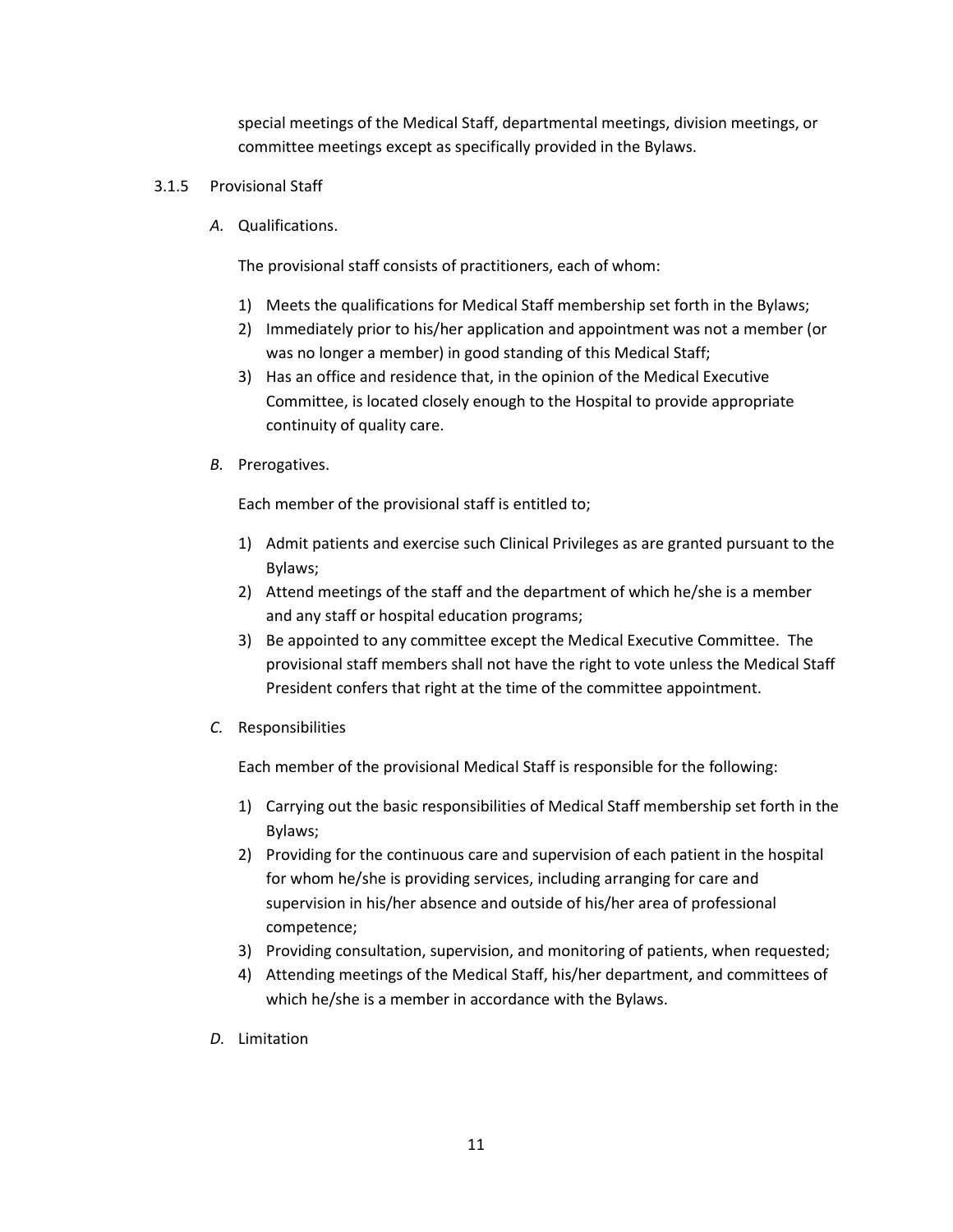Provisional staff members are not eligible to vote on matters presented at general and special meetings of the Medical Staff, department meetings, division meetings, or committee meetings except as specifically provided in the Bylaws.

*E.* Monitoring of Provisional Staff Member

Each provisional staff member shall undergo a period of monitoring. The monitoring shall be to evaluate the member's (1) proficiency in the exercise of Clinical Privileges initially granted and (2) overall eligibility for continued staff membership and advancement within staff categories. Monitoring of provisional staff members shall follow whatever frequency and format each department deems appropriate in order to adequately evaluate the provisional staff member including, but not limited to, concurrent or retrospective chart review, mandatory consultation, and/or direct observation. Results of the monitoring shall be communicated by the department chairperson to the Credentials Committee.

*F.* Term of Provisional Staff Status

A Member shall remain on the provisional staff for a period of six months unless the Medical Executive Committee or the Credentials Committee extends that status for an additional period of up to six months upon a determination of good cause, which determination shall not be subject to review. In special circumstances wherein the Member has had minimal activity at the Hospital and Health Centers, and current information is inadequate to allow a determination to conclude the provisional staff status, the Medical Executive Committee may extend the provisional staff status for an additional period of up to twelve (12) months, which determination shall not be subject to review. In no event shall the total provisional staff status of a member exceed twenty-four (24) months. At the conclusion of provisional staff status, further staff status is determined as stated below.

- *G.* Action at Conclusion of Provisional Staff Status
	- 1) If the Provisional Staff Member has satisfactorily demonstrated his or her ability to exercise the Clinical Privileges initially granted and otherwise appears qualified for continued Medical Staff membership, the Member shall be eligible for placement in the Active or Courtesy Staff, as appropriate, upon recommendation of the Medical Executive Committee (MEC.) The Administrator and the Governing Body shall act upon this MEC recommendation. Should any disagreement occur between the MEC, the Administrator, and the Governing Body, resolution shall occur in compliance with the Bylaws.
	- 2) In all cases, the appropriate department shall advise the Credentials Committee, which shall make its report to the Medical Executive Committee, which, in turn, shall make its recommendation to the Professional Affairs Committee regarding a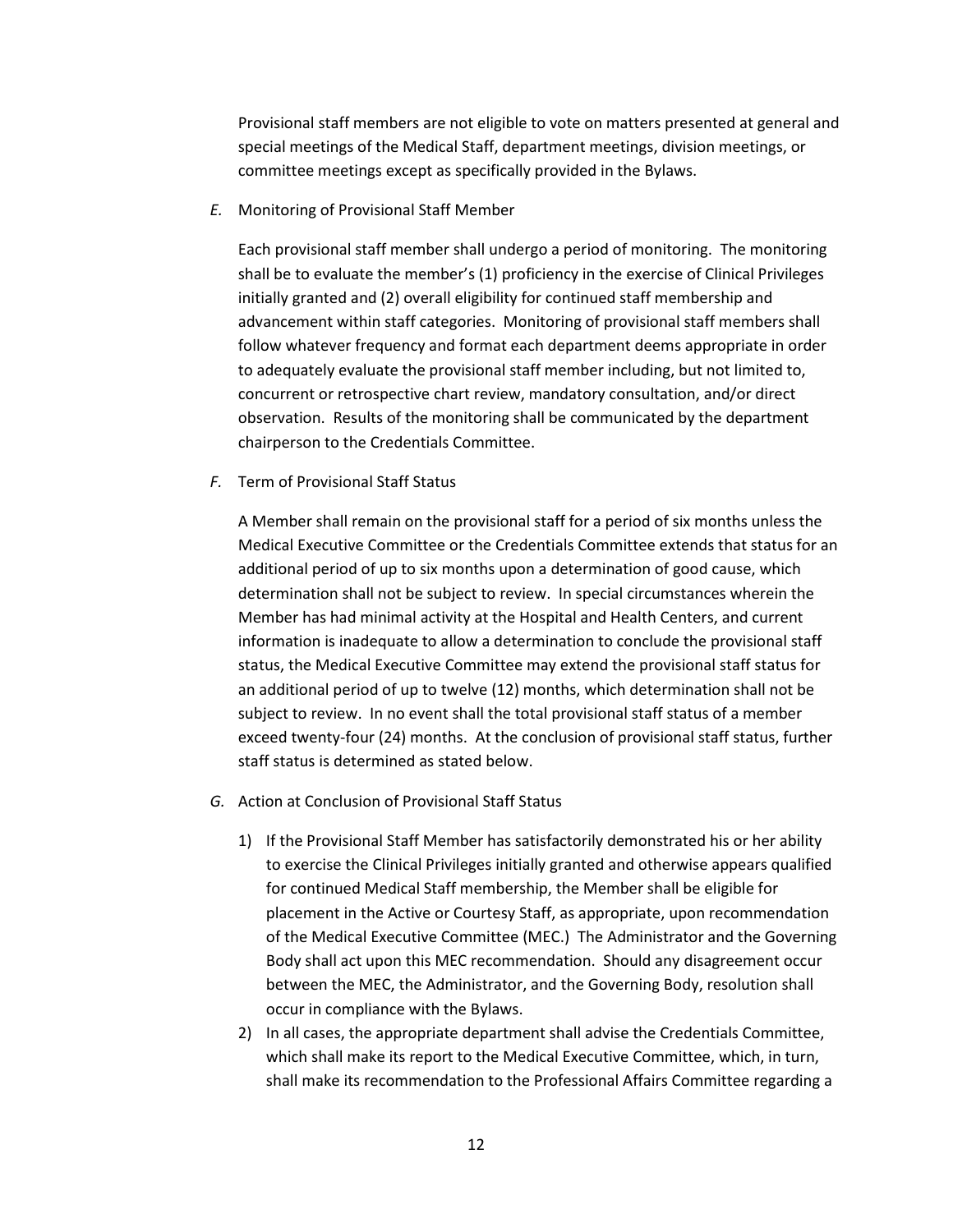modification or termination of Clinical Privileges, or termination of Medical Staff membership.

- 3.1.6 Resident/Fellow Physician Staff
	- *A.* Qualifications

The resident staff consists of Members, each of whom;

- 1) Meets the qualifications for Medical Staff membership set forth in these Bylaws;
- 2) Exercises clinical privileges under appropriate supervision and direction of the Program Director, and the head of the department in which he/she is exercising privileges as described in section 6.3 and under Rules & Regulations section 1.I. of these Bylaws;
- 3) Attends meetings of the Medical Staff and, if invited, the departments to which he/she is currently assigned; and
- 4) May be appointed to any committee except the Medical Executive Committee. The resident/fellow physician staff member shall not have the right to vote as a committee member unless that right is conferred by the Medical Staff President.
- *B.* Responsibilities

Each member of the resident/fellow staff is responsible for the following:

- 1) Carrying out the basic responsibilities of Medical Staff membership set forth in the Bylaws and Rules;
- 2) Contributing to the organization and administrative affairs of the Medical Staff by participating on staff, in the departments, and on committees as reasonably requested, and by participating in fulfilling such other staff functions as are reasonably requested.
- *C.* Limitation

Resident/fellow physician staff members shall not be eligible to hold office in this Medical Staff organization nor shall they be eligible to vote on matters presented at general and special meetings of the Medical Staff, departmental meetings, division meetings, or committee meetings except as specifically provided in these Bylaws.

#### 3.1.7 Temporary Staff

*A.* Qualifications

Temporary staff consists of Members, each of whom:

1) Meets the qualifications for Medical Staff membership set forth in the Bylaws;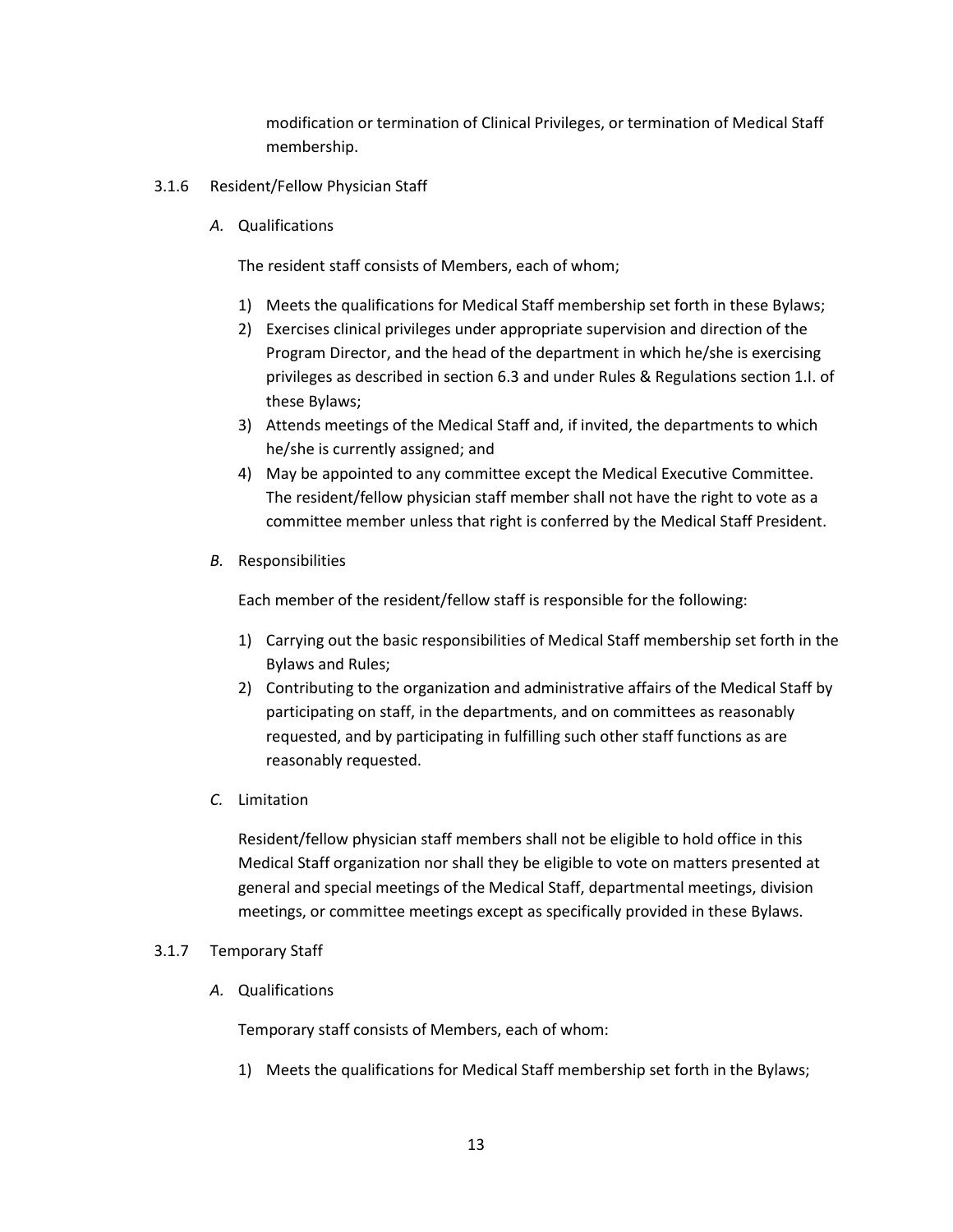- 2) Has been granted temporary privileges and is not currently on the active, courtesy, provisional, or resident staff.
- *B.* Prerogatives

Each Member of the temporary staff in entitled to:

- 1) Admit patients and exercise Clinical Privileges as are granted to him/her;
- 2) Attend meetings of the staff in the department of which he/she is a Member and any staff and hospital educational programs.
- *C.* Responsibilities

Each Member of the temporary staff is responsible for the following:

- 1) Carrying out the basic responsibilities of Medical Staff membership set for in the Bylaws;
- 2) Providing for the continuous care and supervision of each patient in the Hospital for whom he/she is providing services, including arranging for care and supervision in his/her absence and outside of his/her area of professional competence;
- 3) Providing consultation, supervision, and monitoring of patients, when requested; and
- 4) Attending meetings of the Medical Staff, his/her department, and committees of which he/she is a member.
- *D.* Limitations

Temporary staff members are not eligible to hold office in this Medical Staff organization nor are they eligible to vote on matters presented at general and special meetings of the Medical Staff, departments, divisions, or committees. In the event that a practitioner's temporary clinical privileges are terminated, said practitioner's temporary staff status is also deemed terminated and the practitioner is thereafter entitled to the procedural rights afforded by the Bylaws.

#### 3.1.8 Limitation of Prerogatives

The prerogatives set forth under each membership category are general in nature and may be subject to limitation by special conditions attached to a particular membership by other sections of these Bylaws and by the Rules.

#### 3.1.9 Modification of Membership

On its own, upon recommendation of the Credentials Committee, or pursuant to a request by a member, the Medical Executive Committee may recommend a change in the Medical Staff category of a member consistent with the requirements of the Bylaws.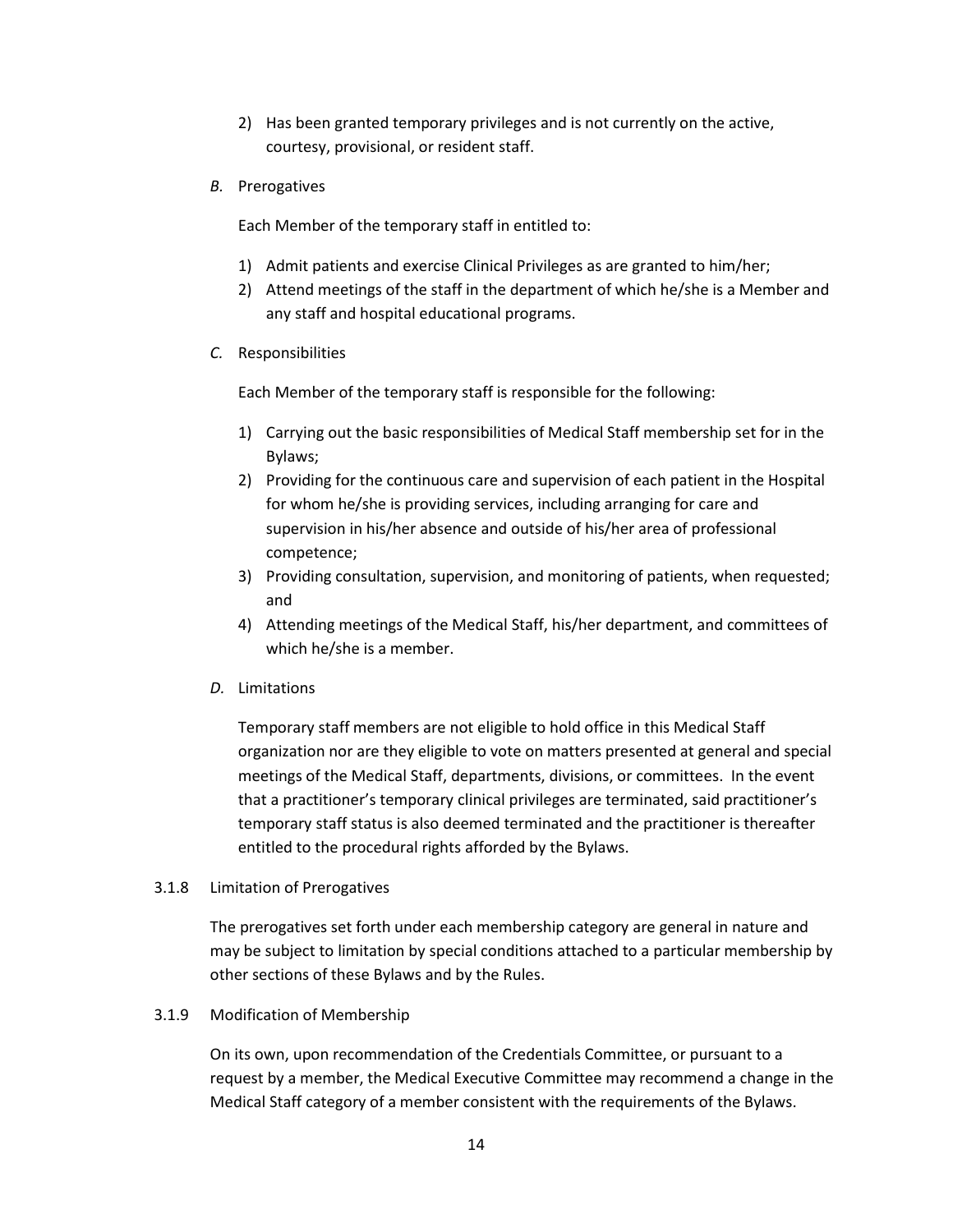### ARTICLE 4

## **ALLIED HEALTH PRACTITIONERS**

#### <span id="page-18-2"></span><span id="page-18-1"></span><span id="page-18-0"></span>**4.1 Definitions**

- 4.1.1 Allied Health Practitioner (AHP) means a health care professional, other than a physician, dentist, podiatrist or clinical psychologist, who holds a license, as required by California law, to provide certain professional services.
- 4.1.2 AHP Clinical Privileges or Service Authorization means the permission granted by the Governing Body, upon the recommendation of the Interdisciplinary Practice Committee and the Medical Staff, to provide diagnostic and therapeutic services with the scope of the AHP's training and expertise.

#### <span id="page-18-3"></span>**4.2 Categories of AHPs Eligible to Apply for AHP Clinical Privileges or Services**

#### <span id="page-18-4"></span>**Authorizations and Rules**

- 4.2.1 The categories of AHPs, based upon occupation or profession that shall be eligible to apply for AHP Clinical Privileges shall be designated by the Governing Board, upon recommendation of the MEC. Currently, AHP includes the following categories;
	- *A.* Nurse Practitioners who are registered nurses with additional training, expertise, certification and licensing that is recognized and authorized by the State of California to provide specific diagnostic and therapeutic services.
	- *B.* Optometrists who are licensed by the State of California to provide specific optometric services.
	- *C.* Midwives (Certified Nurse Midwives, Licensed Midwives, Certified Professional Midwives) who are health care providers with additional training, expertise, and certification that is recognized and authorized by the State of California, under the supervision of a licensed physician or surgeon, to attend cases of normal childbirth and to provide prenatal, intrapartum and postpartum care.
	- *D.* Physician Assistants who are healthcare professionals with specialized medical training from a program associated with a medical school and who are licensed by the California Physician Assistant Board to provide patient education, evaluation, and health care services under the supervision of a licensed physician.
	- *E.* Acupuncturists who are health care providers with training, expertise and knowledge in the practice of acupuncture who are licensed and regulated by the State of California under the Acupuncture Board.

#### <span id="page-18-5"></span>**4.3 Eligibility and General Qualifications**

An AHP is eligible for a Service Authorization in this Hospital/Health Centers if he or she: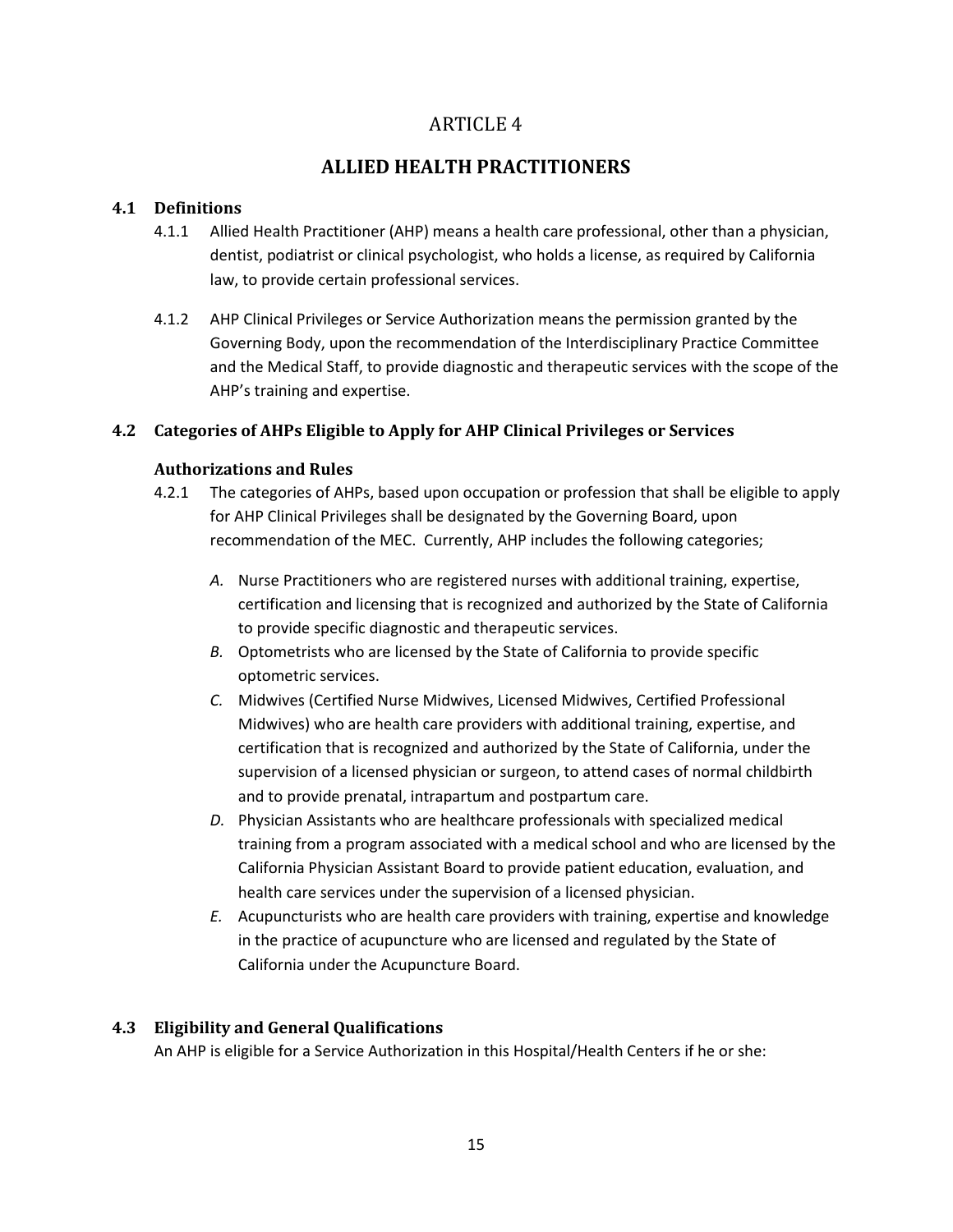- 1) Holds a current, valid, unrestricted license, certificate, or other legal credential in a category of AHP which the Governing Body has identified as eligible to apply for Service Authorization pursuant to the Bylaws; and
- 2) Documents his or her experience, background, training, current competence, judgment, and ability with sufficient adequacy to demonstrate that any patient treated by the practitioner will receive care at the generally recognized professional level of quality established by the Medical Staff; and
- 3) Is determined, on the basis of documented references to:
	- *A.* Adhere strictly to the lawful ethics of his or her profession;
	- *B.* Work cooperatively with others in the hospital setting so as not to adversely affect patient care;
	- *C.* Be willing to commit to and regularly assist the Medical Staff in fulfilling its obligations related to patient care; and
		- 1) Agrees to comply with all Medical Staff and Department and Division Bylaws, Rules and Regulations and protocols to the extent applicable to the AHP;
		- 2) Documents his or her current eligibility to participate in Medicare, Medicaid or other federally-sponsored health care program.

#### <span id="page-19-0"></span>**4.4 Specific Qualifications**

In addition to meeting the basic standards as outlined in "Eligibility and General Qualifications," an AHP shall have the following specific qualifications to be eligible and qualified for AHP Clinical Privileges or Service Authorization in this hospital:

No record of conviction of Medicare, Medicaid, or insurance fraud and abuse, payment of civil money penalties for same, or exclusion from such programs.

No record of denial, revocation, relinquishment or termination of appointment or clinical privileges at any hospital for reasons related to professional competence or conduct.

- 1) Nurse Practitioners: A Nurse Practitioner shall have a current, valid, unrestricted license and furnishing number which authorizes ordering of drugs or devices if applicable to the Nurse Practitioner's practice
- 2) Midwives: A Midwife shall have a current, valid, unrestricted license and furnishing number which authorizes ordering of drugs or devices if applicable to the Midwife's practice.
- 3) Physician Assistants: A Physician's Assistant shall have a current, valid, unrestricted license and furnishing number which authorizes the Physician's Assistant to provide drug and medication orders, if applicable to the Physician's Assistant's practice.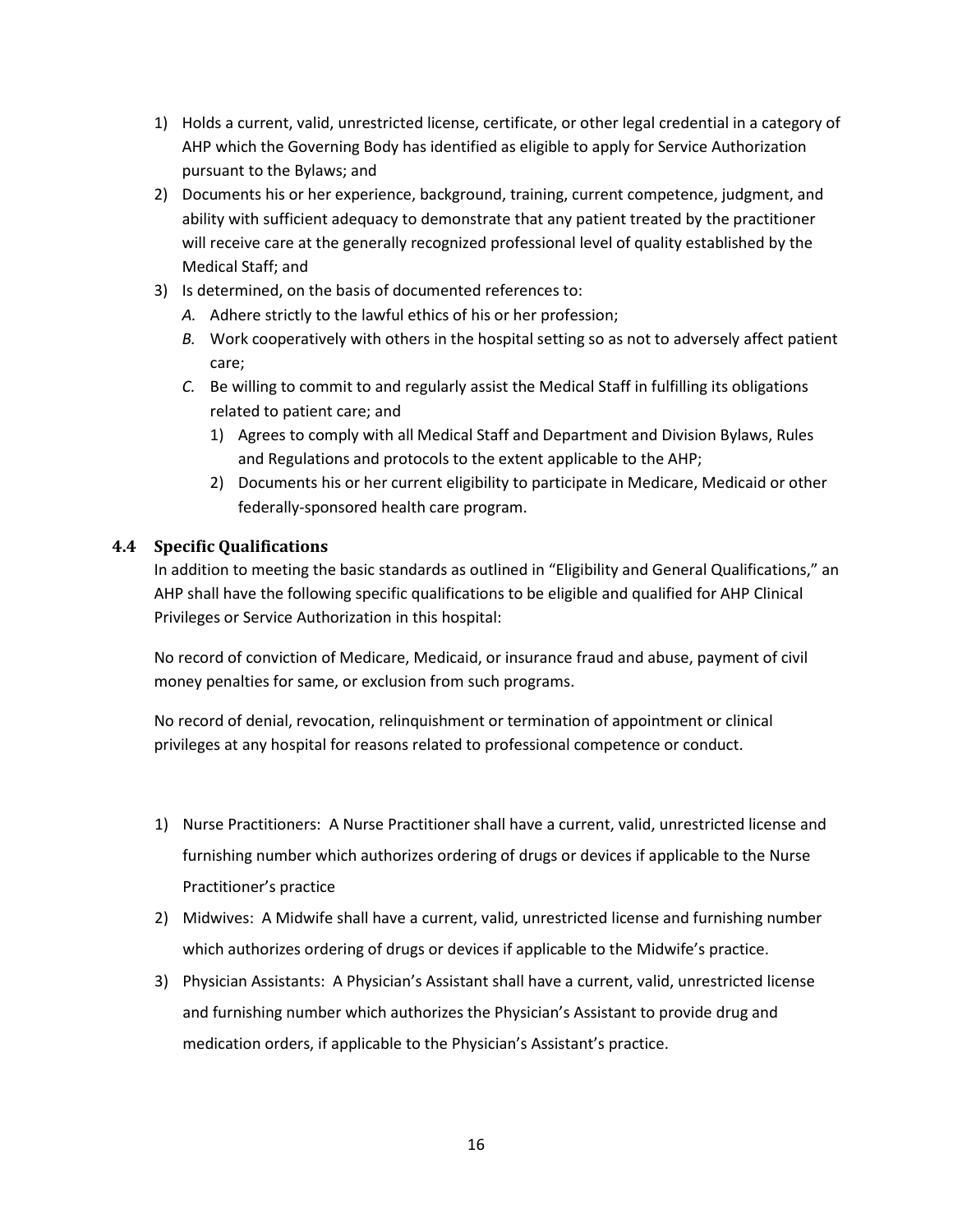- 4) Optometrists: An optometrist shall have a current, valid, unrestricted license and furnishing number which authorizes ordering of drugs or devices if applicable to the Optometrist's practice.
- 5) Acupuncturists: An Acupuncturist shall have a current, valid, unrestricted license authorizing the practitioner to provide acupuncture treatment and care within the State of California.

#### <span id="page-20-0"></span>**4.5 Waiver of Qualifications.**

When exceptional circumstances exist certain eligibility criteria may be waived by the MEC upon recommendation by the Interdisciplinary Practice Committee or its designee the Credentials Committee. The AHP requesting the waiver bears the burden of demonstrating exceptional circumstances and/or that his or her qualifications are equivalent to or exceed the criterion/criteria in question.

#### <span id="page-20-1"></span>**4.6 Prerogatives**

The prerogatives, which may be extended to an AHP, include:

- 1) Provision of specified patient care services consistent with the Service Authorization granted to the AHP and within the scope and licensure or certification of that AHP;
- 2) Service on Medical Staff and Hospital committees except as otherwise provided in the Bylaws. An AHP may not serve as chair of a Medical Staff committee;
- 3) Attendance at meetings of the department to which he or she is assigned. An AHP may not vote at department/division meetings.

#### <span id="page-20-2"></span>**4.7 Responsibilities**

Each AHP shall:

- 1) Meet those responsibilities required by the Medical Staff Rules and Regulations.
- 2) Retain appropriate responsibility within his or her area of professional competence for the care of each patient in the hospital for whom he or she is providing services.
- 3) Participate, when requested, in patient care and audit and other quality review evaluation and monitoring activities required of AHPs and other functions as may be required by the Medical Staff from time to time.

#### <span id="page-20-3"></span>**4.8 Procedure for Granting Initial and Renewal Services Authorizations**

- 1) An AHP who practices under Standardized Procedures must apply and qualify for a Service Authorization. An AHP must reapply for a renewed Service Authorization every two years.
- 2) AHP application for initial granting and renewal of service authorization shall be submitted to the Interdisciplinary Practice Committee (IPC), which may delegate the processing of such applications to the Credentials Committee. Credentialing and Privileging is processed in a parallel manner to that provided for the Medical Staff by the Bylaws. At the discretion of the Credential Committee an initial application of reappointment may be sent to the IPC for review.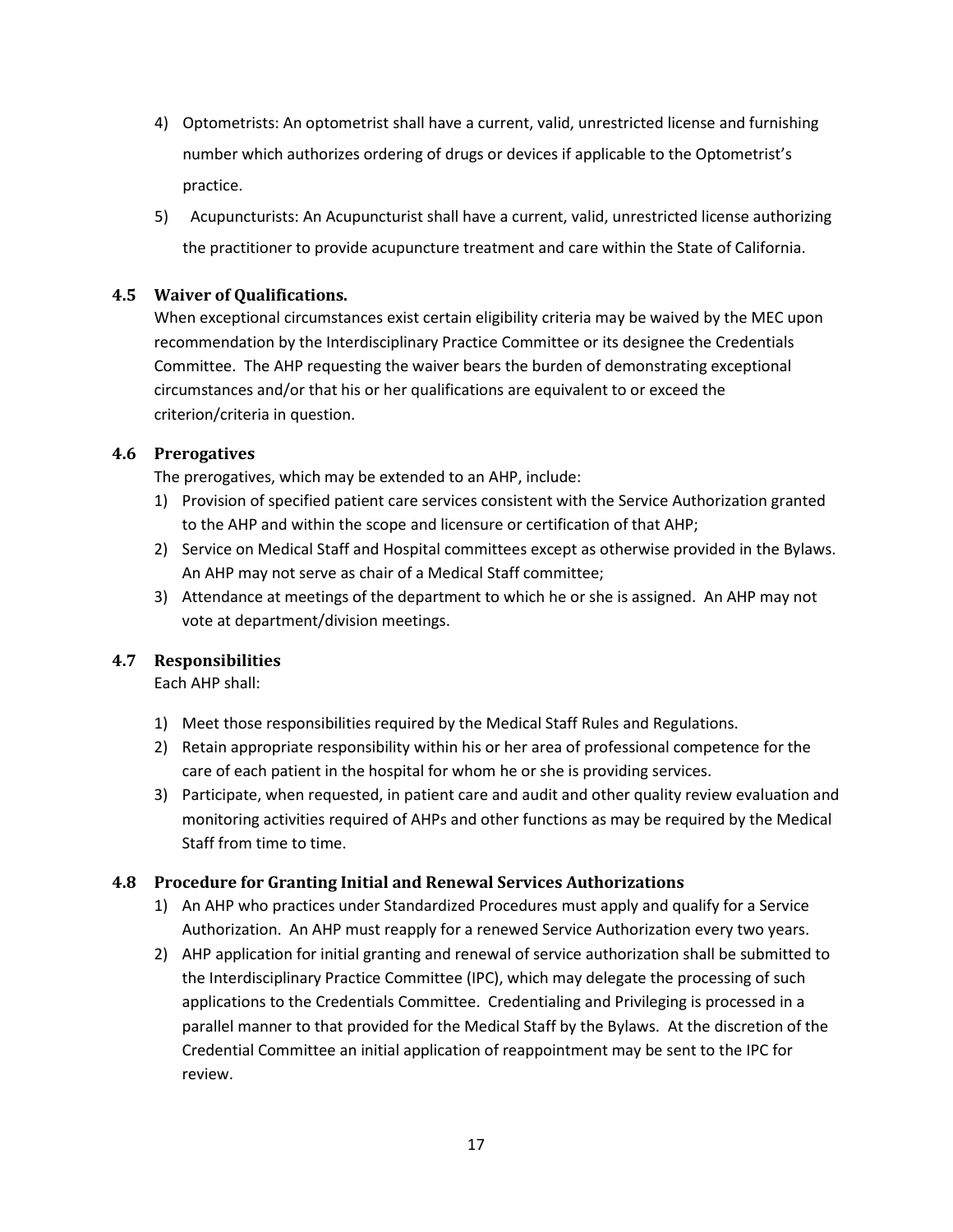- 3) The Credential Committee shall, as delegated by the IPC, make recommendations to the MEC and the Governing Body regarding the granting of individual Service Authorizations to AHP applicants.
- 4) Upon approval by the MEC and the Governing Body, an applicant AHP shall be granted Service Authorization and assigned to the clinical department appropriate to his or her occupation and training. The AHP is subject to the relevant rules and regulations of that department.

#### <span id="page-21-0"></span>**4.9 Termination, Suspension, or Restriction of Service Authorizations**

1) The termination, suspension or restriction of Service Authorization shall be done as if the Service Authorization was a clinical privilege rendered to a Member of the Medical Staff. The AHP shall have the same procedural rights as a Medical Staff Member would have with the termination, suspension or restriction of privileges.

#### ARTICLE 5

#### **PROCEDURES FOR APPOINTMENT AND REAPPOINTMENT**

#### <span id="page-21-3"></span><span id="page-21-2"></span><span id="page-21-1"></span>**5.1 General**

The Medical Staff shall consider each application for appointment, reappointment, and privileges, and each request for modification of Medical Staff category using the procedures and the standards set forth in the Bylaws. The Medical Staff shall evaluate each applicant before recommending action by the Governing Body. The Governing Body is ultimately responsible for granting Medical Staff membership and Clinical Privileges. Temporary Privileges may be granted to a practitioner, pursuant to these Bylaws and the Rules, prior to final action by the Governing Body. By applying to the Medical Staff for appointment or reappointment, the applicant agrees that, whether or not he or she is appointed or granted Privileges, he or she will comply with the responsibilities of Medical Staff Membership and with the Medical Staff Bylaws and Rules as they exist and as they may be modified from time to time.

#### <span id="page-21-4"></span>**5.2 Applicant's Burden**

An applicant for appointment, reappointment, advancement, transfer, and/or Privileges shall have the burden of producing accurate and adequate information for a thorough evaluation of the applicant's qualifications and suitability for the requested status and Privileges, resolving any reasonable doubts about these matters and satisfying requests for information. To the extent consistent with law, this burden may include submission to a medical or psychological examination, at the applicant's expense, if deemed appropriate by the Medical Executive Committee (MEC.) The applicant may select the examining physician from an outside panel of three physicians chosen by the MEC.

Misstatements and Omissions: Any misstatement in, or omission from, the application is grounds to suspend the application process. The applicant will be informed in writing of the nature of the misstatement or omission and permitted to provide a written response. The Chair of the Credentials Committee and/or the Medical Staff President will review the response and determine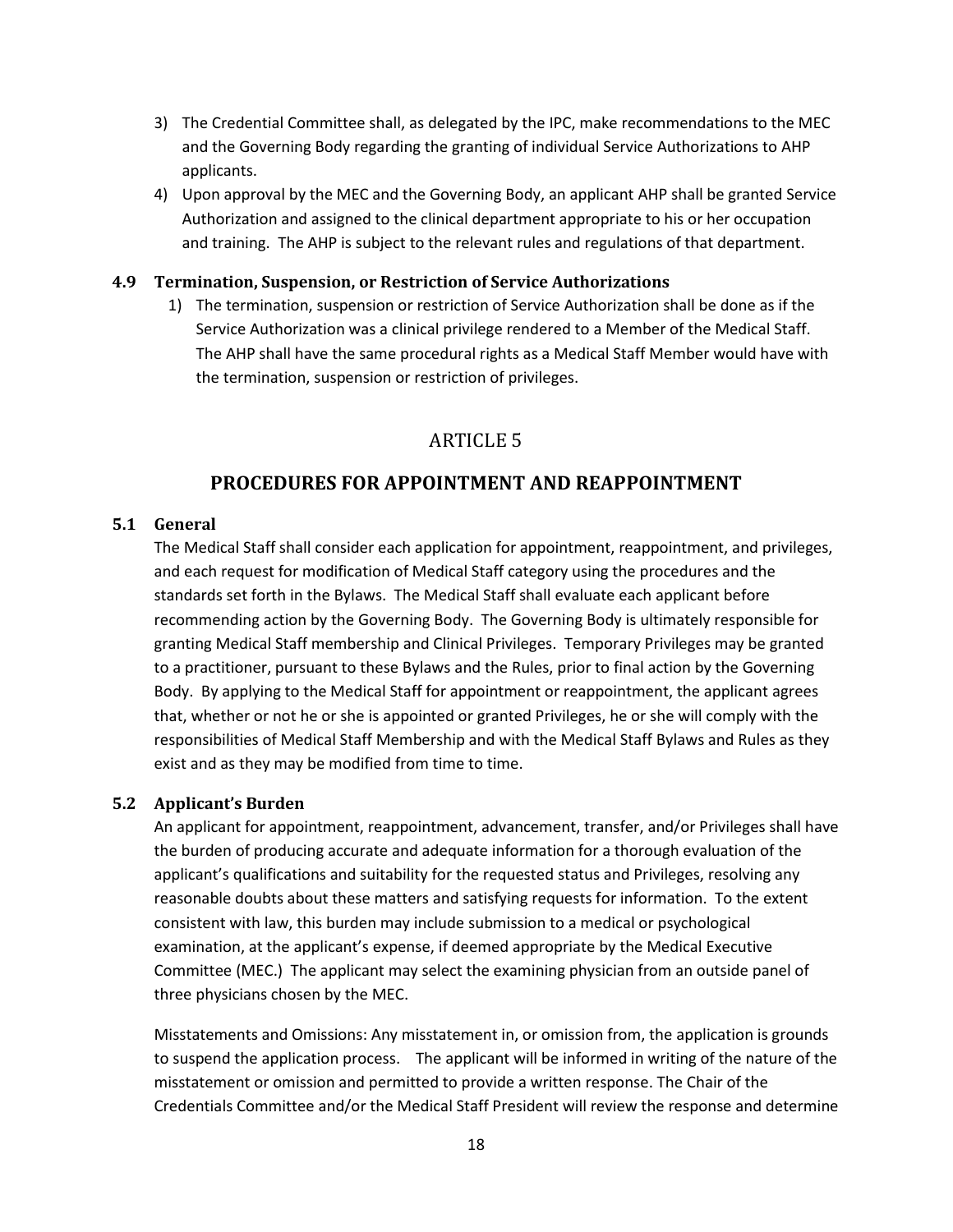whether the application should be processed further. The decision to suspend or cease processing an application due to a misstatement or omission does not entitle the applicant to a procedural hearing or appellate review rights.

#### <span id="page-22-0"></span>**5.3 Applicant for Initial Appointment and Reappointment for Medical Staff Membership**

Applicants for appointment or reappointment must complete, sign and date the prescribed application form provided by the Medical Staff. The application shall request detailed information about the applicant and shall document the applicant's agreement to abide by the Medical Staff Bylaws, Rules, and other terms. The applicant must provide all of the requested information, the agreements, and all supporting documentation to the Medical Staff office. An application which is incomplete will not be accepted for review. The applicant must pay the required fee, if any, at the time the application is submitted or it will not be accepted for review.

#### <span id="page-22-1"></span>**5.4 Basis for Appointment and Reappointment to the Medical Staff**

Recommendations for appointment and reappointment to the Medical Staff and for granting and renewal of Privileges shall be based upon:

- 1) The applicant's or Member's professional performance at this Hospital and in other settings;
- 2) Whether the applicant or Member meets the qualifications and is able to carry out all of the responsibilities specified in these Bylaws and the Rules; and
- 3) The Hospital's patient care needs and ability to provide adequate support services and facilities for the applicant or Member.
	- A) Term of Appointment, Extensions, and Failure to File Reappointment Application

Except as otherwise provided in these Bylaws, initial appointments to the Medical Staff shall be until the applicants' second birthday after the initial provisional appointment. Reappointments shall be for a maximum period of two years. The Credentials Committee may recommend the granting of reappointments for less than two years.

Failure to file a complete and timely application for reappointment shall result in the automatic termination of the Members' membership Privileges and prerogatives at the end of that term.

#### <span id="page-22-2"></span>**5.5 Application Procedure.**

5.5.1 Application for Medical Staff membership must be submitted directly to the Credentials Committee by the applicant in writing and on such form as approved by the MEC. Prior to the application being submitted, the applicant will be provided access to a copy of the Medical Staff Bylaws, the Rules and Regulations of the Staff and its Departments and Divisions, and summaries of the policies and resolutions relating to clinical practice in the Hospital and Health Centers. An applicant who does not meet the basic qualifications or requirements as outlined in these Bylaws, related rules or policies, is not eligible or qualified to apply for Medical Staff membership and the application shall not be accepted for review.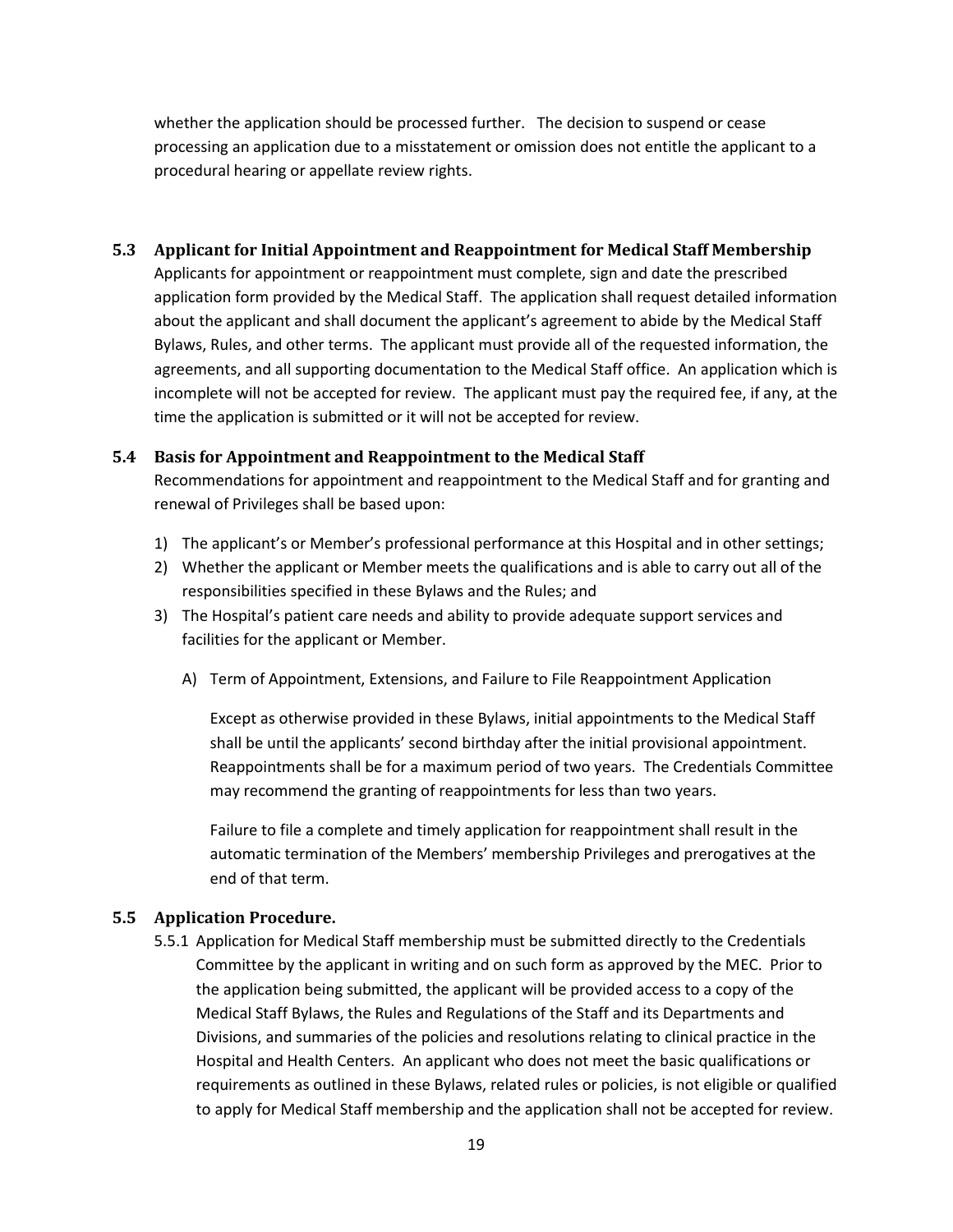If, during any stage of the application process, it is discovered that the applicant does not meet the basic qualifications or requirements as outlined in these Bylaws, related rules or policies, review of the application shall be discontinued.

An applicant who does not meet the basic qualifications or requirements is not entitled to procedural hearing and appellate review rights.

#### 5.5.2 Application Content

Every applicant, except Resident staff applicants, must furnish a complete application providing all supporting documentation and an accurate and complete response to each query including but not limited to the following:

- 1) The applicant's undergraduate, medical school, and postgraduate training, including the name of each institution, degrees granted program completed, and dates attended;
- 2) All currently valid medical, dental, podiatric and other professional licensures or certifications, and Drug Enforcement Administration registration (with exceptions determined by Credentials Committee action when the applicant will not be prescribing medication) and any other controlled substances registration, with the date and number of each;
- 3) Specialty or sub-specialty board certifications and/or recertification;
- 4) Health impairments (including alcohol and drug dependencies), hospitalizations, and institutionalizations, if any, which may affect the applicant's ability in terms of skill, attitude and judgment to perform professional and Medical Staff duties;
- 5) Applicant's statement that his or her health status is such that he or she has the ability to perform the privileges requested;
- 6) Applicant's statement that he or she will consent to and cooperate with any required physical or mental health evaluations and provide the results from the evaluations to enable a full assessment of the applicant's fitness, as described in Section 5.2, 'Applicant's Burden';
- 7) Evidence of applicant's current Professional Liability Insurance coverage, or if not currently insured, evidence of past Professional Liability Coverage;
- 8) Whether there are any pending or completed actions involving denial, revocation, suspension, reduction, limitation, probation, non-renewal or voluntary relinquishment (by resignation or expiration) of the applicant's license or certificate to practice any profession in any state or country; Drug Enforcement Administration or other controlled substances registration; membership or fellowship in local, state or national professional organizations; or faculty membership at any medical or other professional school;
- 9) The location of offices, names and addresses of other practitioners with whom the applicant is associated and inclusive dates of such association; names and locations of any other hospital, clinic or health care institution where the applicant provides or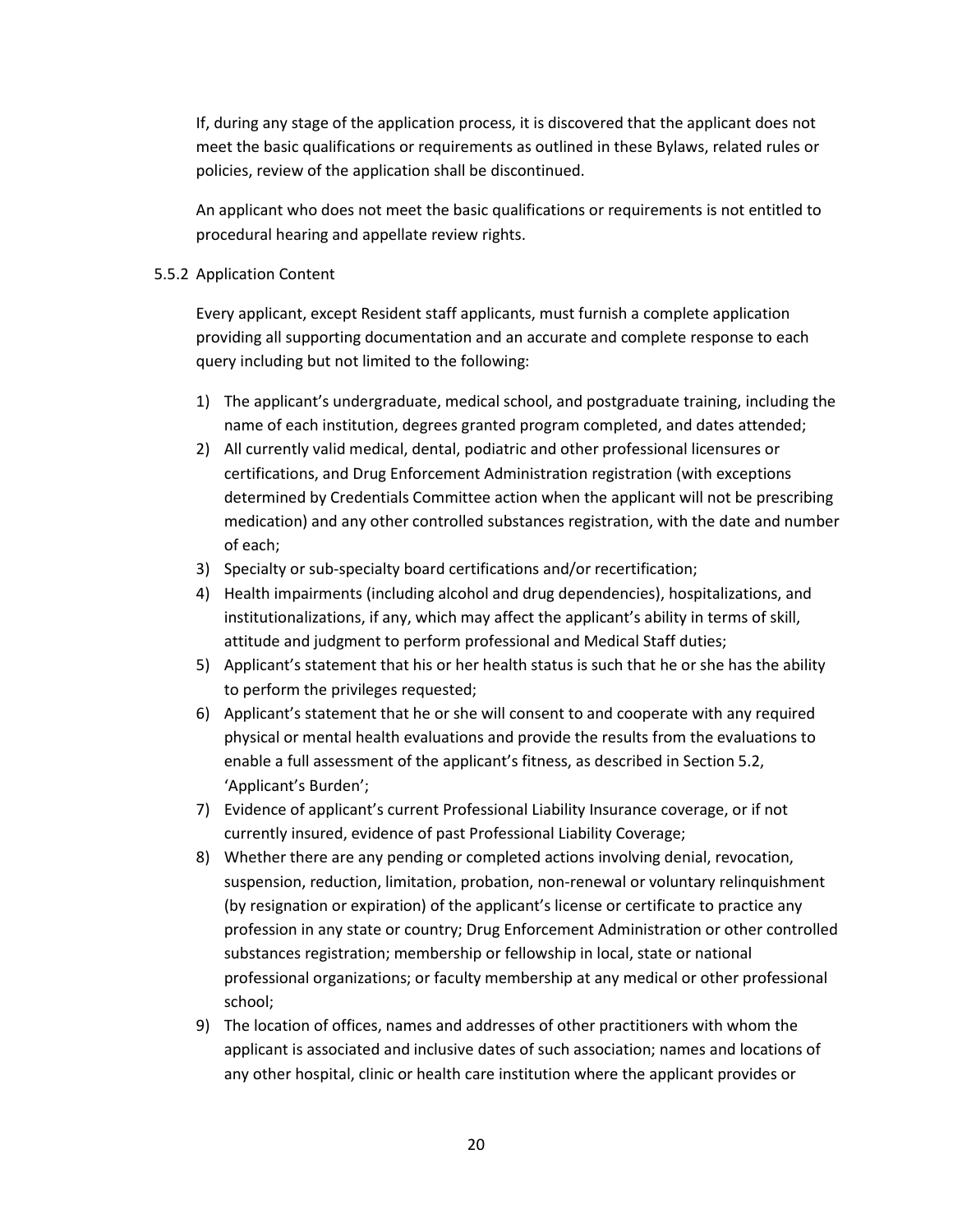provided clinical services with the inclusive dates of each affiliation, status held, and general scope of clinical privileges, for the last five years;

- 10) Requests for department assignment(s), staff category after conclusion of provisional status, and specific Clinical Privileges;
- 11) Whether the applicant has ever been charged with or convicted of a crime, other than minor traffic violations, or whether a criminal action is now pending;
- 12) Whether there are any pending or completed actions involving denial, revocation, suspension, reduction, limitation, probation, non-renewal or voluntary relinquishment (by resignation or expiration) of Medical Staff membership, or privileges at another hospital, clinic or health care facility of institution;
- 13) References as required below;
- 14) An acknowledgement that the applicant has read the Medical Staff Bylaws of the Contra Costa Regional Medical Center and Health Centers, that he/she understands said Bylaws, and that he/she agrees to be bound by the terms thereof, as they may be amended from time to time, if he/she is granted membership or Clinical Privileges, and to be bound by the terms thereof, without regard to whether or not he/she is granted membership and/or clinical privileges in all matters relating to consideration of this application;
- 15) Any and all continuing medical education classes attended by applicant in the last twenty-four (24) months;
- 16) Whether the applicant has had any notification of, or involvement in, a professional liability action, the applicant's complete malpractice claims history, including all information regarding lawsuits, or settlements made, concluded and pending;
- 17) Whether the applicant has been excluded from federal health care program in the past, or is subject to a pending or current exclusion from a federal health care program;
- 18) The applicant's consent to the release and inspection of all records and documents as may be necessary for a thorough evaluation of the applicant's professional qualifications, background and health status;
- 19) The applicant's consent to provide release and a release from liability for all individuals requesting and all individuals providing information related to the applicant's professional qualifications, background, or health, or evaluating and making judgments regarding the applicant's professionalism qualifications, background, or health;
- 20) A valid photo identification issued by a state federal agency;

Applicants to the Resident Staff must furnish the information and/or documentation listed in (1), (2), (5), (6), (8), (11), (12), (14), (18), (19) and (20) above, and may do so by submitting their residency application form, updated as necessary to include these required items, in lieu of submitting the standard application form described herein.

Furthermore, each applicant will be assessed an application fee as determined by policies set forth by the Medical Executive Committee. The application will not be processed without receipt of this fee.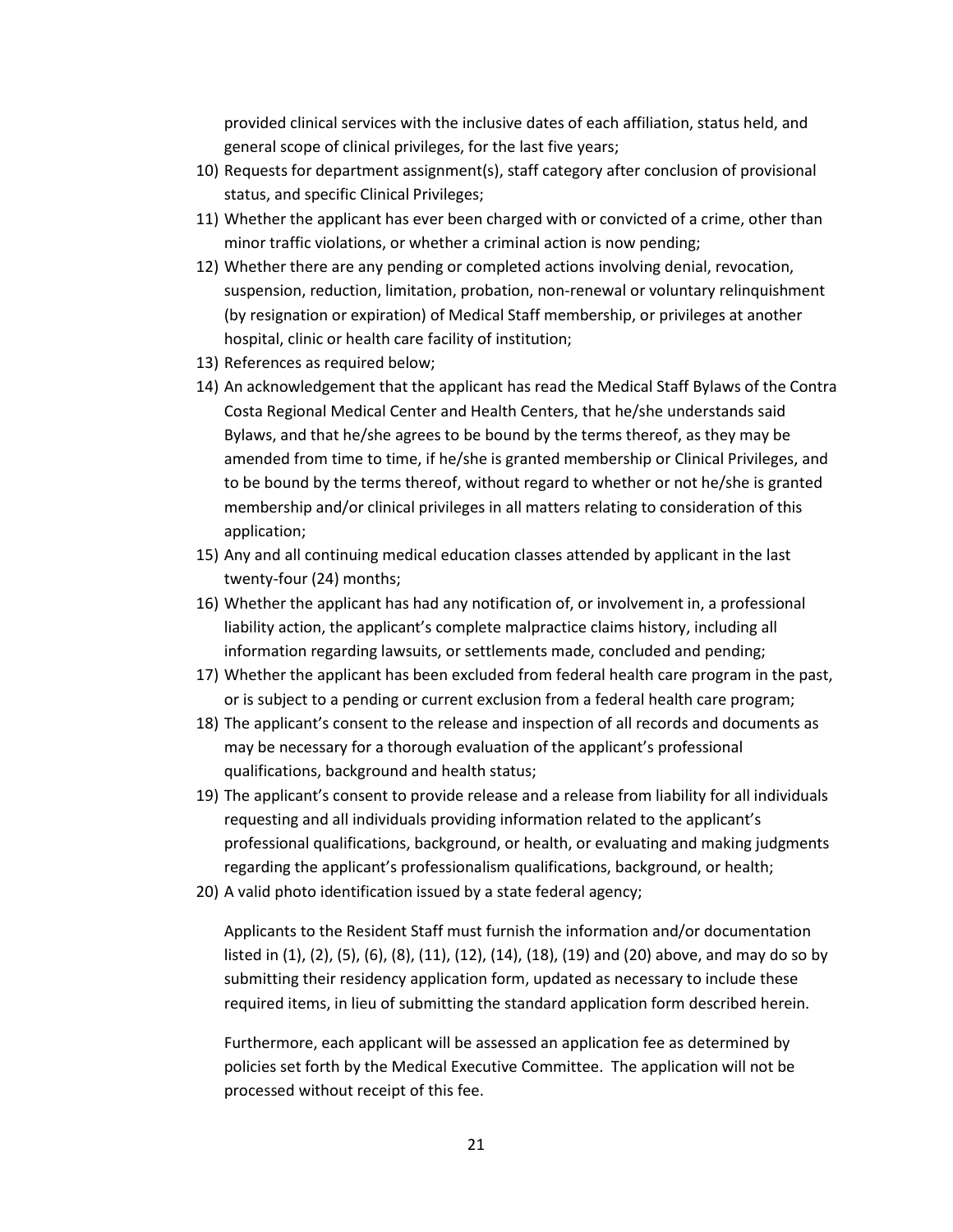#### 5.5.3 References

The applicant must include the names of at least three (3) professionals currently licensed and practicing in the same discipline as the applicant, not currently or about to become corporate or business partners with the applicant in professional practice or personally related to him, who have personal knowledge of the applicant's current clinical ability, competence, ethical character, health status and ability to work cooperatively with others and who will provide specific written comments on these matters, and letters of recommendation for staff membership.

The named individuals must have acquired the requisite knowledge through recent observation of the applicant's professional performance over a reasonable period of time and at least one must have had organizational responsibility for supervision of his/her performance (e.g., Department Chairperson, Service Chief, Training Program Director). The applicant is responsible for submitting three (3) letters of recommendation from the named professional references to the Credentials Committee Chairperson.

At the discretion of the Credentials Committee, the requirement of receipt of all three letters of reference may be reduced to two (2).

#### 5.5.4 Effect of Application

The applicant must sign the application and in so doing:

- 1) Attests to the correctness and completeness of all information furnished and acknowledges that any significant misstatement in or omission from the application constitutes grounds for denial of appointment or revocation of Medical Staff membership;
- 2) Signifies his/her willingness to appear for interviews in connection with his/her application;
- 3) Agrees to abide by the terms of the Bylaws, Rules, and policies and procedures manuals of the Medical Staff if granted membership and/or Clinical Privileges, and to abide by the terms thereof in all matters relating to consideration of the application without regard to whether membership and/or privileges are granted;
- 4) Agrees to maintain an ethical practice and to provide continuous care to his or her patients;
- 5) Agrees to keep Medical Staff representatives up to date on any change made or proposed in the status of his/her professional license to practice, DEA or other controlled substances registration, malpractice insurance coverage, and membership or clinical privileges at other institutions;
- 6) Authorizes and consents to Medical Staff representative consulting with prior associates or others who may have information bearing on professional or ethical qualifications and competence and consents to Medical Staff representatives inspecting all records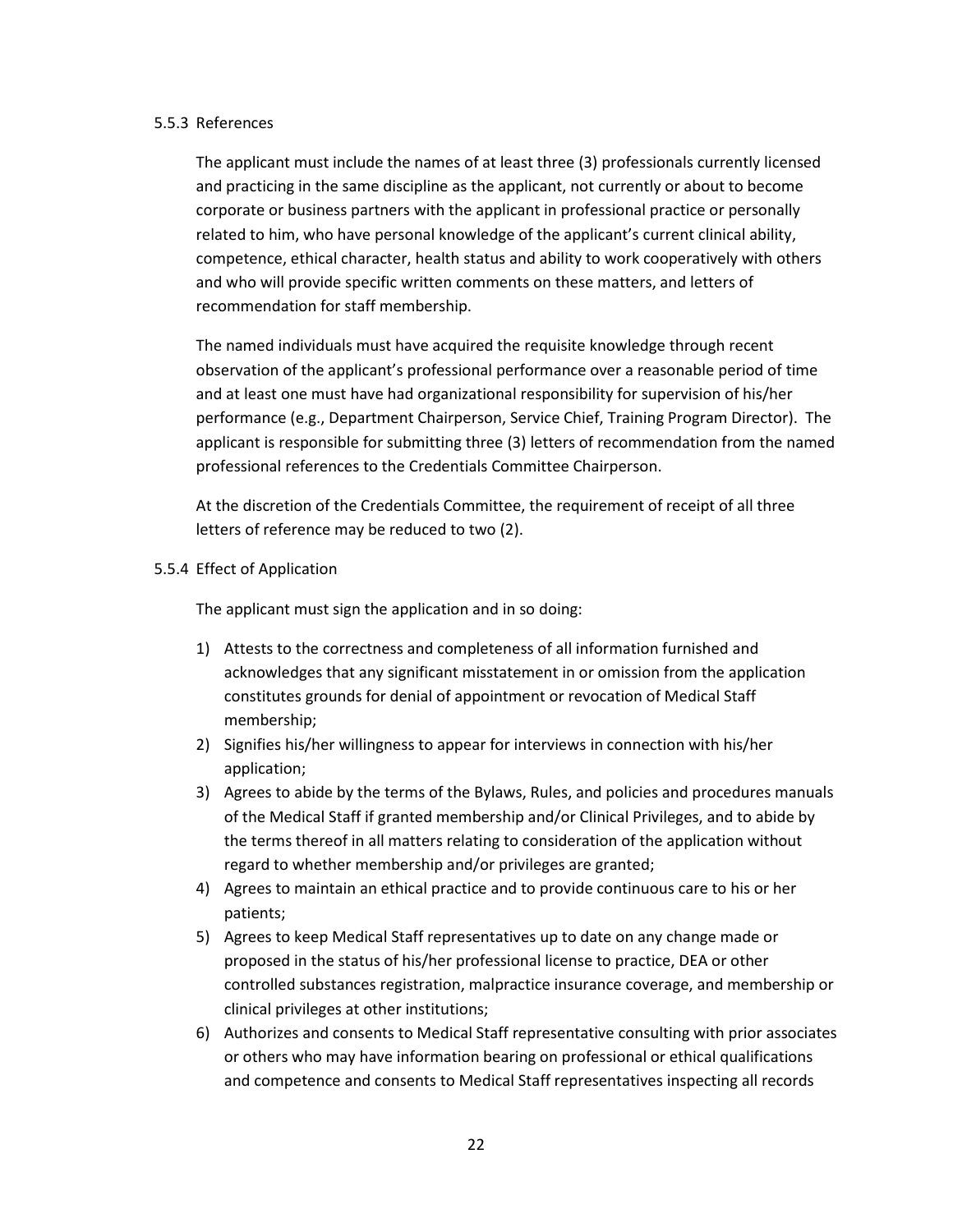and documents that may be material to evaluation of said qualifications and competence;

7) Releases from any liability all those who, in good faith and without malice, review, act upon or provide information regarding the applicant's competence, professional ethics, utilization practice patterns, character, health status, and other qualifications for staff appointment and clinical privileges.

#### 5.5.5 Processing the Application

1) Verification of Information

After the application is submitted to the Credentials Committee Coordinator, the Credentials Committee Coordinator shall seek to verify the references, licensure status, and other qualification evidence submitted in support of the application, and to obtain the supporting information relevant to the application. The Coordinator shall verify in writing and from the primary source whenever feasible. The Credentials Committee Coordinator shall also query the National Practitioner Databank, and shall promptly notify the applicant of any problems in obtaining any of the information required. Upon such notification, it shall be the applicant's obligation to obtain the required information.

Verification shall include sending a copy of the list of Clinical Privileges requested by the applicant to at least his/her most recent affiliations and a request for specific information regarding his/her competence in exercising those privileges.

When the application is complete as defined in subsection (b), the Credentials Committee Coordinator transmits the application and all supporting materials to the Head of each Department in which the applicant seeks Privileges.

2) Definition of Completed Application

A completed application shall consist of all pertinent material including receipt in the Medical Staff office of all correspondence from references and other medical staffs as required.

3) Incomplete Applications

Incomplete applications will not be accepted for review. In addition to applications which are incomplete as described by Section 5.3, 'Application for Initial Appointment and Reappointment for Medical Staff Membership', applications may be deemed incomplete as follows.

If the MEC, the Medical Staff office, or Credentials Committee, Administrator or Governing Body review the application requests additional information, documentation, or clarification from the applicant, and/or an interview with the applicant, the applicant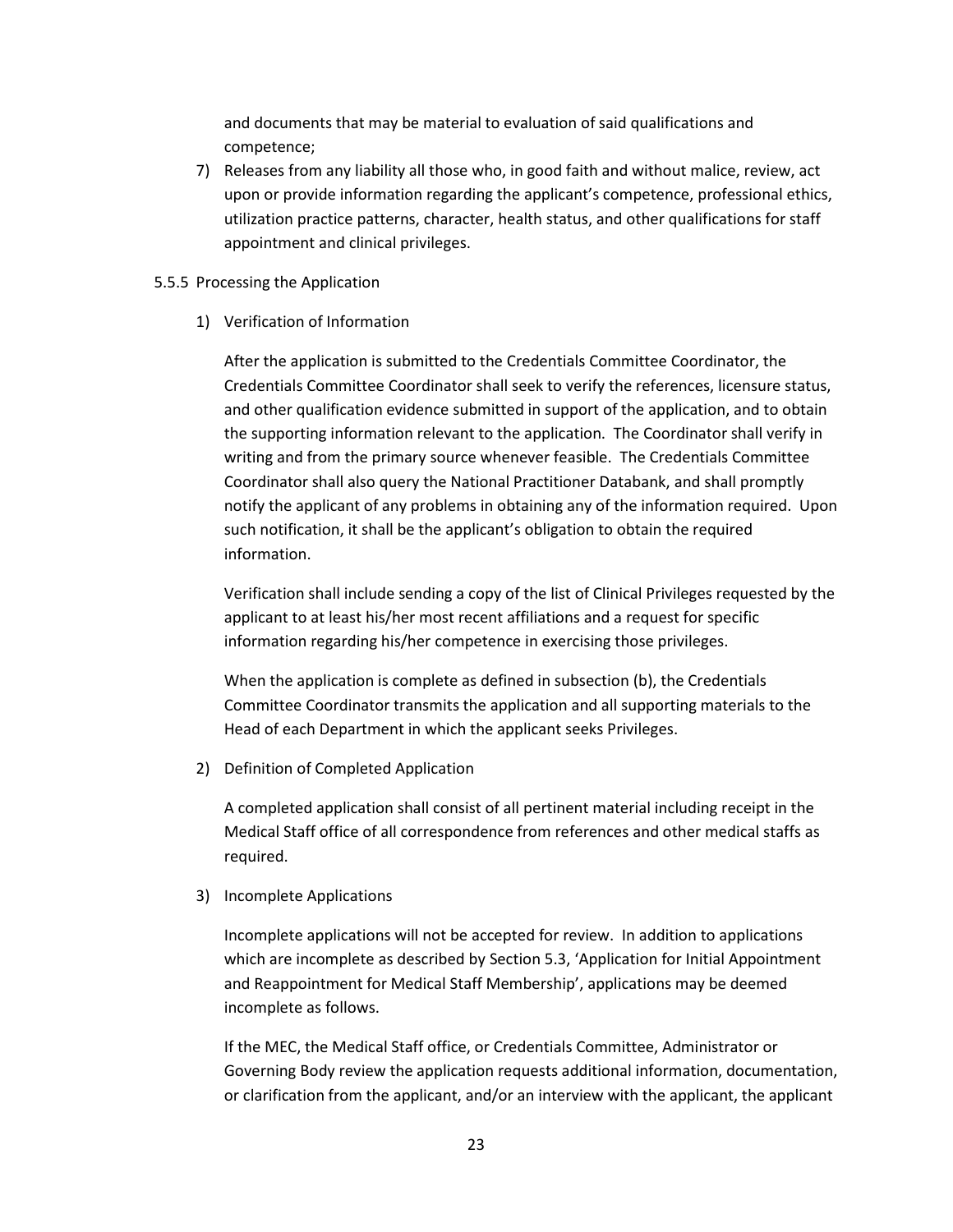will be promptly notified and the application process will be suspended, and the application shall be deemed incomplete, until the requested information, documentation, or clarification has been provided and/or the requested interview has been conducted. No application shall be considered complete until it has been reviewed by the Department Head or designee for each department for which the applicant seeks privileges, the Credentials Committee or designee and the Medical Executive Committee, and all have determined that no further documentation or information is required to permit consideration of the application.

The Medical Staff shall promptly inform the applicant of the specific request(s) made, the time period within which the applicant must satisfy the request and the effect on the application process if the request is not satisfied within that time period.

4) Department Evaluations

The Head of each Department in which the applicant seeks privileges reviews the application and its supporting documentation and forwards to the Credentials Committee a written report as required evaluating the evidence of the applicant's training, experience and demonstrated ability and stating how the applicant's skills are expected to contribute to the activities of the Department.

The Department Head or his/her designee shall conduct an interview with the applicant. If a Department Head requires further information, he/she may defer transmitting his/her report, but overall the combined deferral time generally should not exceed thirty (30) days. In case of a deferral, the Department Head must notify the Chairperson of the Credentials Committee in writing of the deferral and the grounds. If the applicant is to provide additional information or a specific release/authorization to allow Medical Staff's representative to obtain information, the notice to him/her must so state, must be a special notice, and must include a request for the specific data/explanation or release/authorization required and the time frame for response. Failure, without good cause, to respond in a satisfactory manner by that date is deemed a voluntary withdrawal of the application.

#### 5) Credentials Committee Evaluation

The Chairperson of the Credentials Committee or a designated committee member may conduct an interview with the applicant. Following the interview, the Credentials Committee reviews the application, the supporting documentation, the reports from the Department Heads, and any other relevant information available to it. The Credentials Committee then transmits to the Medical Executive Committee (MEC) its written report and recommendations as required. If the Credentials Committee requires further information, it may defer transmitting its report, but generally for not more than thirty (30) days. If the applicant is to provide the additional information or specific release/authorization to allow Medical Staff representatives to obtain information, the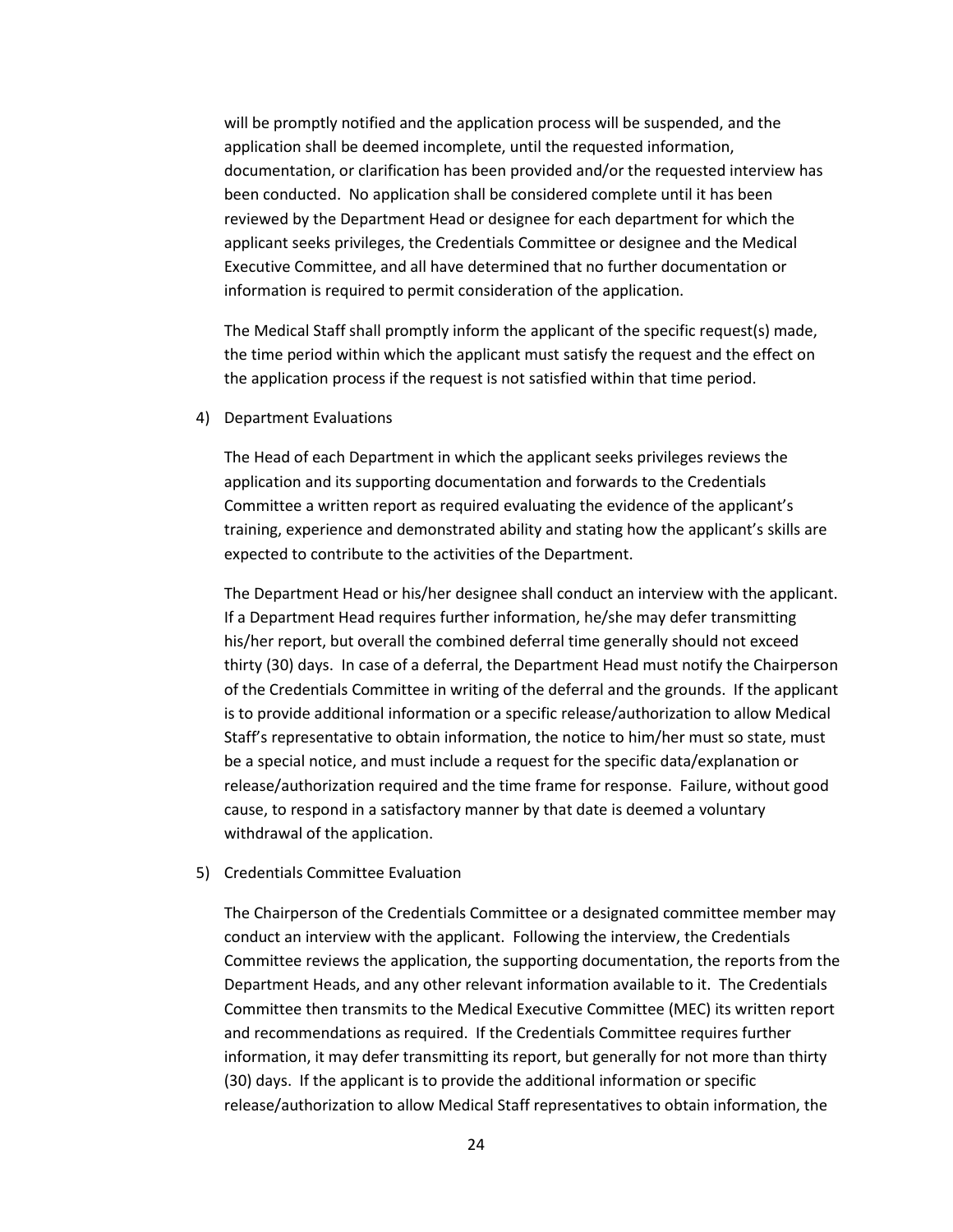notice to him/her must so state, must be a special notice, and must include a request for the specific data/explanation or release/authorization required and the time frame for response. Failure to respond in a satisfactory manner, i.e. provide the requested information by the date specified is deemed a voluntary withdrawal of the application.

The Credential Committee's written report, as required, is transmitted with all supporting documentation to the MEC.

- 6) The MEC, at its next regular meeting after receiving the Credentials Committee recommendation, reviews the application, the supporting documentation, the reports and recommendations from the Department Heads and Credentials Committee, and any other relevant information available to it. The MEC is responsible for determining staff status. The MEC defers action on the application, or prepares a written report with recommendations as required.
- 7) Effect of Medical Executive Committee Action
	- *A.* Deferral. Action by the MEC to defer the application for further consideration must, except for good cause, be followed up within forty-five (45) days with its report and recommendations. The Medical Staff President promptly sends the applicant a special notice of an action to defer, including a request for the specific data/explanation or release/authorization, if any, required from the applicant and the time frame for response. Failure, without good cause, to respond in a satisfactory manner by that date is deemed voluntary withdrawal of the application.
	- *B.* Favorable Recommendation. When the MEC's recommendation is favorable to the applicant in all respects, the Medical Staff President promptly forwards it, together with all supporting documentation, to the Administrator. All supporting documentation means the application form and its accompanying information, the reports and recommendations of the Division and Department Heads, Credentials Committee and MEC, and dissenting views.
	- *C.* Adverse Recommendation. When the MEC's recommendation is adverse to the applicant, the Medical Staff President promptly forwards it, together with all supporting documentation, to the Administrator, and the Administrator immediately informs the applicant by special notice, and the applicant is entitled to the procedural rights provided in the Bylaws.
- 8) Administrator Action
	- *A.* On MEC recommendation the Administrator may adopt or reject, in whole or in part, a favorable recommendation or refer the recommendation back to the MEC for further consideration stating the reasons for such referral and setting a time limit within which a subsequent recommendation must be made to the Administrator.
	- *B.* If the Administrator's action is favorable to the applicant, this action is forwarded to the Governing Body for final approval. If the Administrator's action, after complying with the applicable requirements, is adverse to the applicant in any respect, the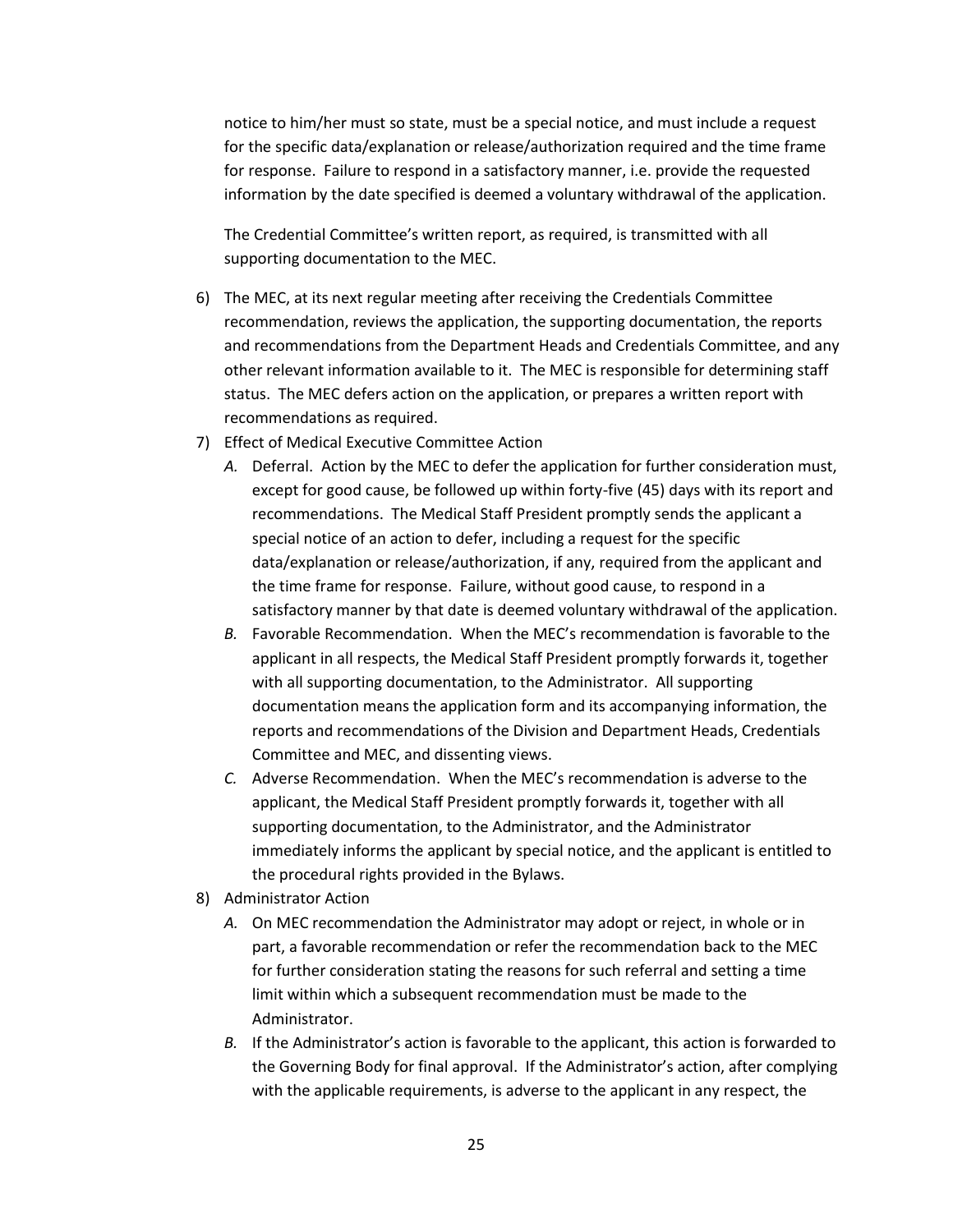Administrator promptly informs the applicant by special notice, and the applicant is then entitled to the procedural rights provided in the Bylaws.

- *C.* If the Governing Body, upon receiving a report from the Administrator for favorable action, disagrees with the Administrator, it must comply with the requirements below concerning Conflict Resolution. If, after such compliance, the decision is adverse to the applicant in any respect, the Administrator shall promptly inform the applicant by mailing a special notice to the applicant. The applicant is then entitled to the procedural rights provided in the Bylaws and the applicant shall be so informed by the special notice.
- 9) Content of Reports and Bases for Recommendations and Actions. The report of each individual or group, including the Administrator, required to act on an application must include recommendations as to approval or denial of, and any special limitations on, staff appointment, category of staff membership and prerogatives, Department affiliation(s) and scope of Clinical Privileges.
- 10) Conflict Resolution. Whenever the Administrator or Governing Body disagrees with the recommendation of the MEC, the matter will be submitted for review and recommendation to a joint conference composed of two members each from the Medical Staff and the Governing Body, appointed by the President of the Medical Staff and the Chairperson of the Governing Body, respectively, before the Governing Body makes its decision.
- 11) Notice of Final Decision
	- *A.* The Administrator shall mail notice of the Governing Body's final decision to the applicant, with copies to the Medical Staff President and the applicable Department Head(s).
	- *B.* A decision and notice to appoint included:
		- 1) The Staff category to which the applicant is appointed;
		- 2) The Department(s) to which he/she is assigned;
		- 3) The Clinical Privileges he/she may exercise; and
		- 4) Any special conditions attached to the appointment.
- 12) Time Periods for Processing

#### Individual/Group

- *A.* Applicant. One hundred and twenty (120) days.
	- 1) If the fully completed application is not received by the Medical Staff Office as defined, within One hundred and twenty(120) days, the application will be returned and reapplication will not be allowed for a period of ninety (90) days and any temporary privileges granted are immediately terminated.
- *B.* Credentials Committee Coordinator. Thirty (30) days.
- *C.* Department Heads. Thirty (30) days after receiving material from Credentials Committee Coordinator.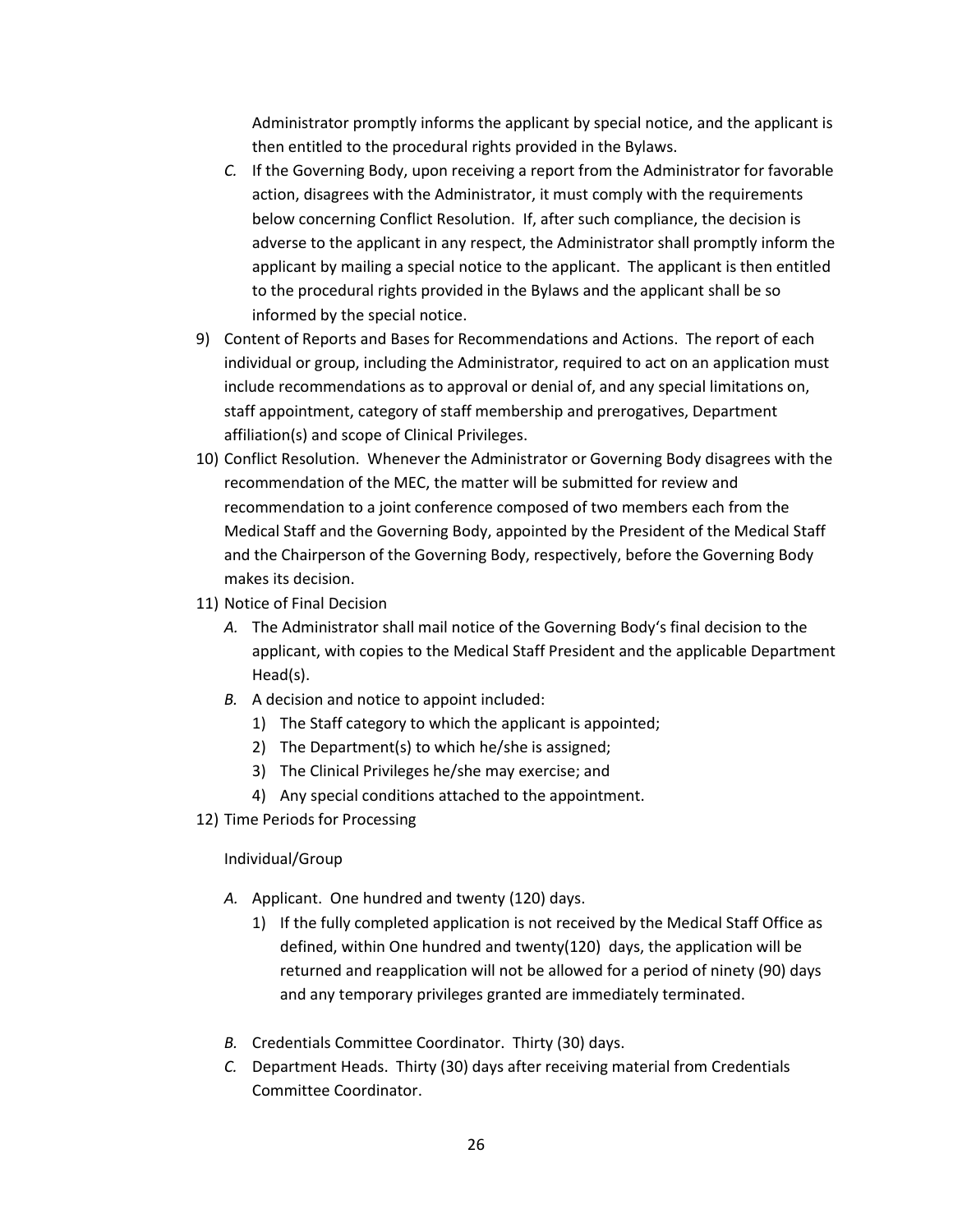- *D.* Credentials Committee. Thirty (30) days after receiving reports from the Credentials Committee Coordinator and Department Head.
- *E.* Medical Executive Committee. At the next regular meeting after receiving report from the Credentials Committee.
- *F.* Administrator. Fifteen (15) days after receiving report from the Medical Executive Committee.
- *G.* Governing Board. At the next regular meeting after receiving report from the Administrator.
- *H.* The time periods set forth are guidelines, not directives, and do not create any rights in any application to have his or her application processed within a specific time frame.

If an applicant is not offered or does not accept an offer for employment (permanent, temporary or contract) at CCRMC and Health Centers, the application will be deemed withdrawn.

When a Medical Staff member's employment (permanent, temporary, or contract) at CCRMC and Health Centers ends, clinical privileges will automatically expire, except when (1) the member requests an exception and (2) the exception is approved by both the Credentialing Committee and the Medical Staff President. The expiration of clinical privileges is an administrative action and does not entitle the individual to procedural hearing and appellate review rights.

#### 5.5.6 Staff Category upon Appointment

Except for applicants to the Resident Staff, all appointments to the Staff shall be to the Provisional Staff. After successful completion of the provisional term, as defined, the Medical Executive Committee, after recommendation from the Credentials Committee, shall assign the appropriate staff category.

#### <span id="page-30-0"></span>**5.6 Reappointment and Requests for Modifications of Staff Status or Privileges**

Applications for reappointment are due one hundred and fifty (150) days prior to the expiration of a Member's term. Applications that are not complete at ninety (90) days prior to the expiration of a term are not processed and the membership automatically expires at the end of the term. Applications completed between one hundred and fifty (150) and ninety (90) days from the end of a term are charged a late fee as noted in the Rules.

At least one hundred and eighty (180) days prior to the expiration date of the current staff appointment (except for temporary appointments), a reappointment form developed by the Medical Executive Committee shall be mailed or delivered to the Member. The completed application form and Medical Staff dues are due one hundred and fifty (150) days prior to the expiration date. The department Chair will be notified if the member is delinquent. Each Medical Staff Member shall submit to the Credentials Committee the completed application form for renewal of appointment to the staff and for renewal or modification of clinical privileges. The reapplication form shall include all information necessary to update and evaluate the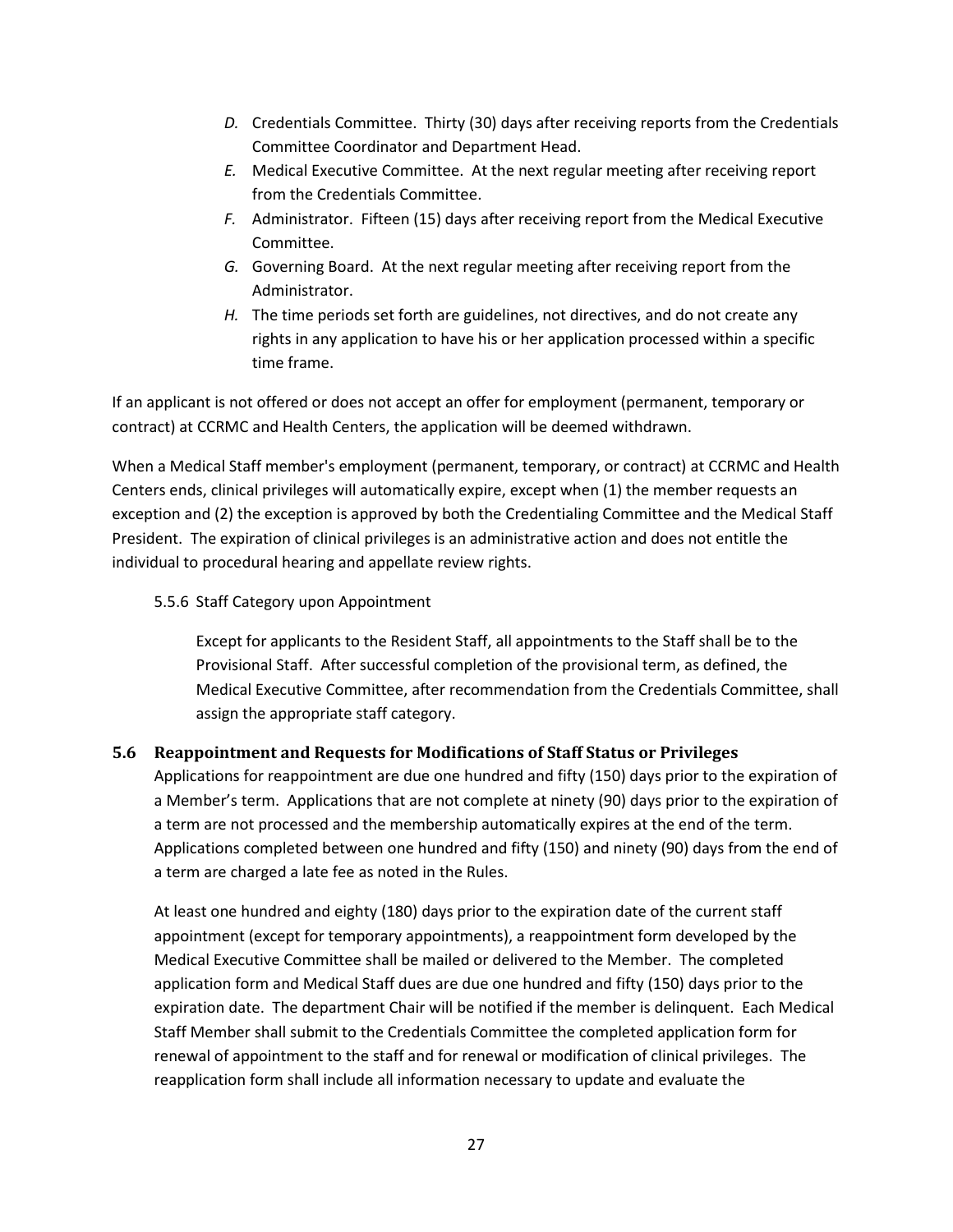qualifications of the applicant including, but not limited to, the matters set forth in these Bylaws as well as other relevant matters.

The results of performance monitoring, evaluation, and identified opportunities to improve care and service are printed and included in the reappointment file. Ongoing Professional Practice Evaluation (OPPE) data are collected and provided as evidence of the practitioner's current competence. A reappointment may be deferred if more information is needed.

Upon receipt of the application, the information shall be processed as set forth commencing at Section 5.4. In addition, the Department Head will review the applicants' QA profile if there is one.

A Medical Staff Member who seeks a modification of Clinical Privileges may submit such a request at any time upon a form developed by the Medical Executive Committee, except that such application may not be filed within one year of the time similar request has been denied.

#### 5.6.1 Effect of Application

The effect of an application for reappointment or modification of staff status or privileges is the same as that set forth in Section 5.5.

#### 5.6.2 Standards and Procedures for Review

When a staff Member submits an application for reappointment, or when the Member submits an application for modification of staff status or Clinical Privileges, the Member shall be subject to an in-depth review generally following the procedures set forth in Section 5.5.

#### <span id="page-31-0"></span>**5.7 Leave of Absence from the Medical Staff**

A Member may request a leave of absence not to exceed two (2) years. No leave is effective unless and until approved by the Medical Executive Committee. At the end of the leave the Member must apply for reinstatement. The Member must provide information regarding his or her relevant activities during the leave of absence if the MEC so requests. During the period of leave, the Member shall not exercise Privileges at the Hospital, and membership rights and responsibilities shall be inactive. The obligation to pay dues, if any, shall continue during the leave unless waived by the Medical Executive Committee.

#### 5.7.1 Reinstatement after a Leave

Failure, without good cause, to request reinstatement of Membership at least thirty (30) days prior to the end of an approved leave shall be deemed voluntary resignation from the Medical Staff. The MEC shall make recommendations concerning reinstatement of the Member's Membership and Privileges to the Governing Body for final action.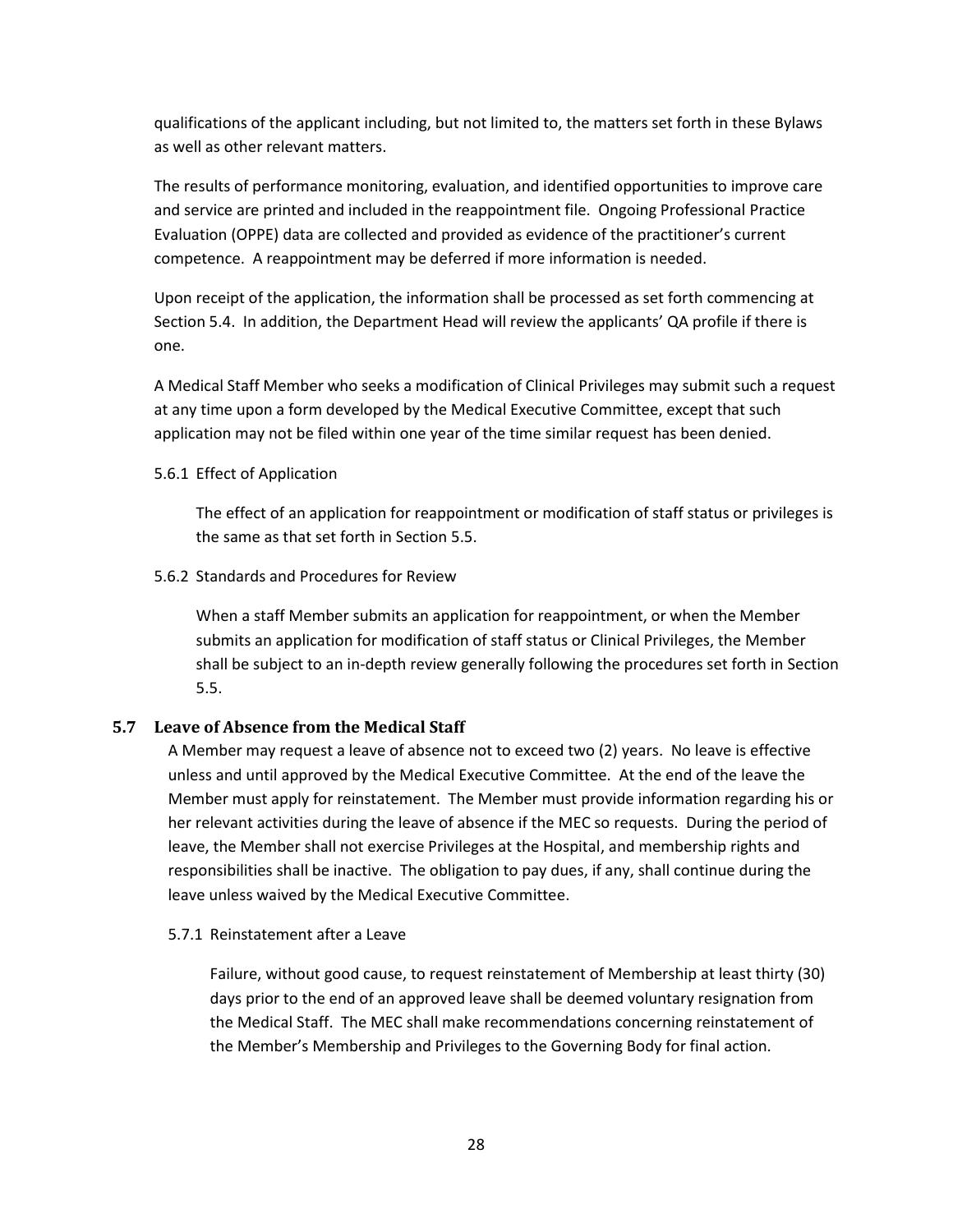#### <span id="page-32-0"></span>**5.8 Waiting Period after Adverse Action**

An applicant, Member, or prior Member is not eligible for Membership in the Medical Staff and/or granting of Privileges for twenty-four (24) months after an adverse action regarding his or her Membership or Privileges.

5.8.1 An Adverse Action occurs when any of the following occur:

- *A.* A final adverse decision regarding appointment or privileges is made by the Governing Body, or an applicant withdraws his or her application or request for Privileges following an adverse recommendation by the Medical Executive Committee to the Governing Body.
- *B.* A final adverse decision resulting in termination of a Member's membership or Privileges is made by the Governing Body, or if the Member resigns Membership or relinquishes Privileges while an investigation and resolution is pending concerning her/his membership and/or relevant Privileges.,
- *C.* A final adverse decision resulting in termination or restriction of Privileges or denial of a request for additional Privileges is made by the Governing Body
- 5.8.2 The Medical Staff may, as part of an adverse action, waive the twenty-four (24) month ineligibility period or limit it in some way including but not limited to require proctoring or supervision.
- 5.8.3 An action is considered final on the date the application was withdrawn, a Member's resignation became effective, or upon completion of all hearings and appellate reviews described in the Bylaws pertinent to the action. After an ineligibility period, the individual may reapply for Membership or re-request Privileges. The application will be treated as an initial application or request, except that the individual must document to the satisfaction of the Medical Staff that the basis for the adverse action no longer exists and that sufficient measures have been taken to assure that it will not occur again. With regard to the subject of the adverse action, the Medical Staff may impose more stringent conditions and requirements for evaluation, documentation, and monitoring than it might in an application de novo or it may deny the request outright.

#### <span id="page-32-1"></span>**5.9 Confidentiality and Impartiality**

To maintain confidentiality and to assure the unbiased performance of appointment and reappointment functions, participants in the credentialing process shall limit their discussion of the matters involved to the formal avenues provided in the Bylaws for processing applications and for appointment and reappointment.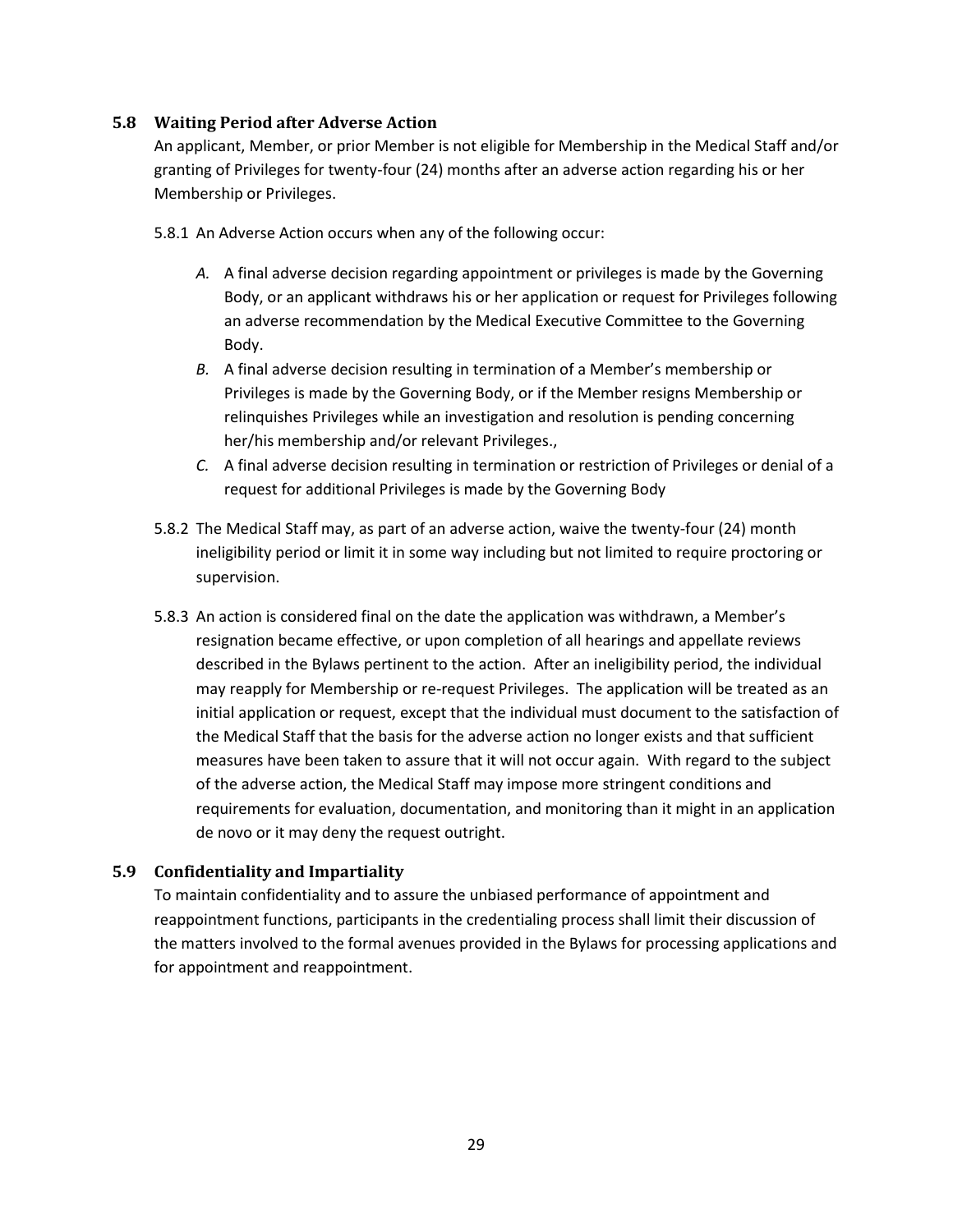## ARTICLE 6

#### **PRIVILEGES**

#### <span id="page-33-2"></span><span id="page-33-1"></span><span id="page-33-0"></span>**6.1 Exercise of Privileges**

Except as otherwise provided in these Bylaws, every Member providing direct clinical services at this Hospital shall be entitled to exercise only those Privileges specifically granted to him or her. Clinical privileges may be granted, continued, modified, or terminated by the Governing Body only upon the recommendation of the Medical Staff as outlined in these Bylaws.

#### <span id="page-33-3"></span>**6.2 Delineation of Privileges in General**

6.2.1 Requests

- *A.* Each applicant for appointment and reappointment to the Medical Staff must contain a request for the specific Privileges desired by the applicant. A request for modification of Privileges must be supported by documentation of training and/or experience supportive of the request. A Member may make requests for modifications of Privileges at any time.
- *B.* Each department is responsible for developing written criteria for granting Privileges. These criteria take effect only after approval by the Medical Executive Committee (MEC.)

#### 6.2.2 Basis for Privilege Determinations

Requests for Privileges shall be evaluated upon the basis of the Member's education, training, experience, demonstrated professional competence and judgment, clinical performances, and the documented results of patient care. Privilege determinations shall also be based upon pertinent information concerning clinic performance obtained from other sources, especially other institutions and health care setting where an individual exercises Privileges.

6.2.3 Privileges for Department Heads

Privileges for Department Heads will be acted upon by the Medical Staff President. If a Department Head is also the Medical Staff President, privileges will be acted upon by the Past President. In no event will a Department Head approve his/her own privileges.

#### 6.2.4 Admissions

Dentists, oral surgeons, podiatrists and clinical psychologist Members are non-Physician members. They may admit patients only if a Physician Member assumes responsibility for the care of the Patient's medical problems during the hospitalization. These non-physician members may participate in the patient's care to the extent allowed by the responsible Physician Member and the Medical Staff Bylaws and Rules.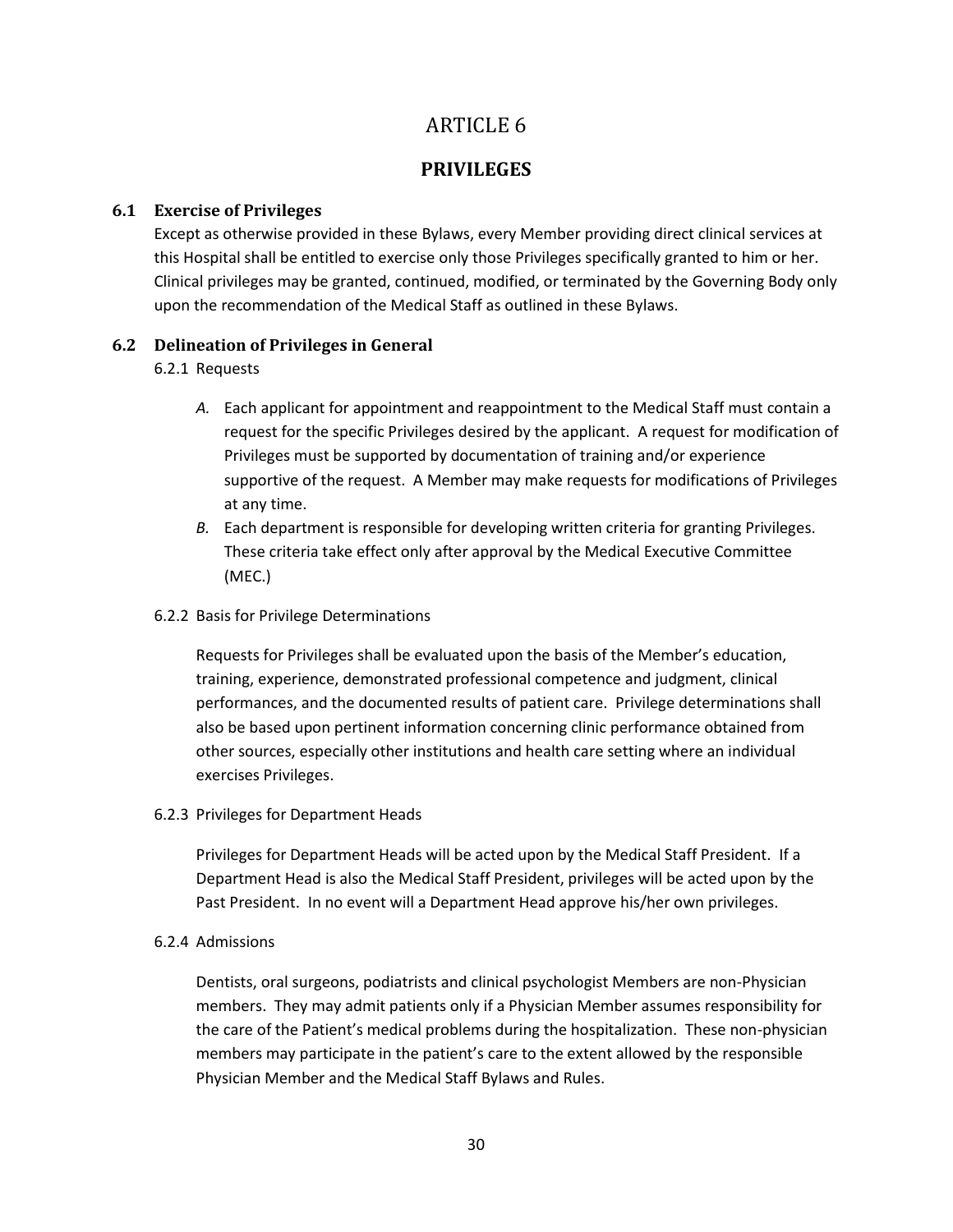#### 6.2.5 Medical Appraisal

A Physician Practitioner shall provide ongoing medical evaluation of all patients receiving some care from a non-physician Member. The Physician shall also provide appropriate supervision and control of the patient care provided by the non-physician Member.

#### <span id="page-34-1"></span><span id="page-34-0"></span>**6.3 Resident Physicians**

 By virtue of their enrollment in an accredited training program, resident physicians hold privileges to admit patients, perform procedures and provide services as assigned under the supervision of licensed physician members of the Medical Staff who have privileges for the patient care being rendered and the Residency Director. All resident physicians must meet qualifications for licensing and membership as outlined above in section 2.2.2 subsection C. Second year residents with 18 months of training and in good standing with the residency program may apply for privileges

#### **6.4 Temporary Privileges**

6.4.1 Circumstances

<span id="page-34-2"></span>The Administrator (or his/her designee), with the written concurrence of the Medical Staff President and the Chairperson of the Department where the Privileges will be exercised, may grant temporary Privileges to a practitioner subject to the following conditions:

*A.* Pendency of Application:

After receipt of a completed application for appointment or reappointment (see Section 5.5- including a request for specific Privileges for an initial period of sixty (60) days while the application is being processed. If the processing of the completed application by the Medical Staff requires more than sixty (60) days, the temporary Privilege may be extended for up to an additional sixty (60) days at the discretion of the Medical Staff President or his/her designee. Temporary Privileges shall automatically terminate at the end of a maximum of one hundred and twenty (120) days, unless earlier terminated in accordance with the Bylaws.

*B.* Important Patient Care, Treatment and Service Need.

After receipt of an application for appointment or reappointment, including a request for specific Privileges, an applicant may be granted temporary privileges for the purposes of important patient care, treatment or service need, for an initial period of sixty (60) days while the application is being processed. The Medical Staff must be able to verify the applicant's current licensure and competence, or temporary Privileges are denied. The National Provider Data Bank will be queried. If the processing of the application by the Medical staff requires more than sixty (60) days, the temporary Privileges may be extended for up to an additional one hundred and twenty (120 )days at the discretion of the Medical Staff President or his/her designee. Temporary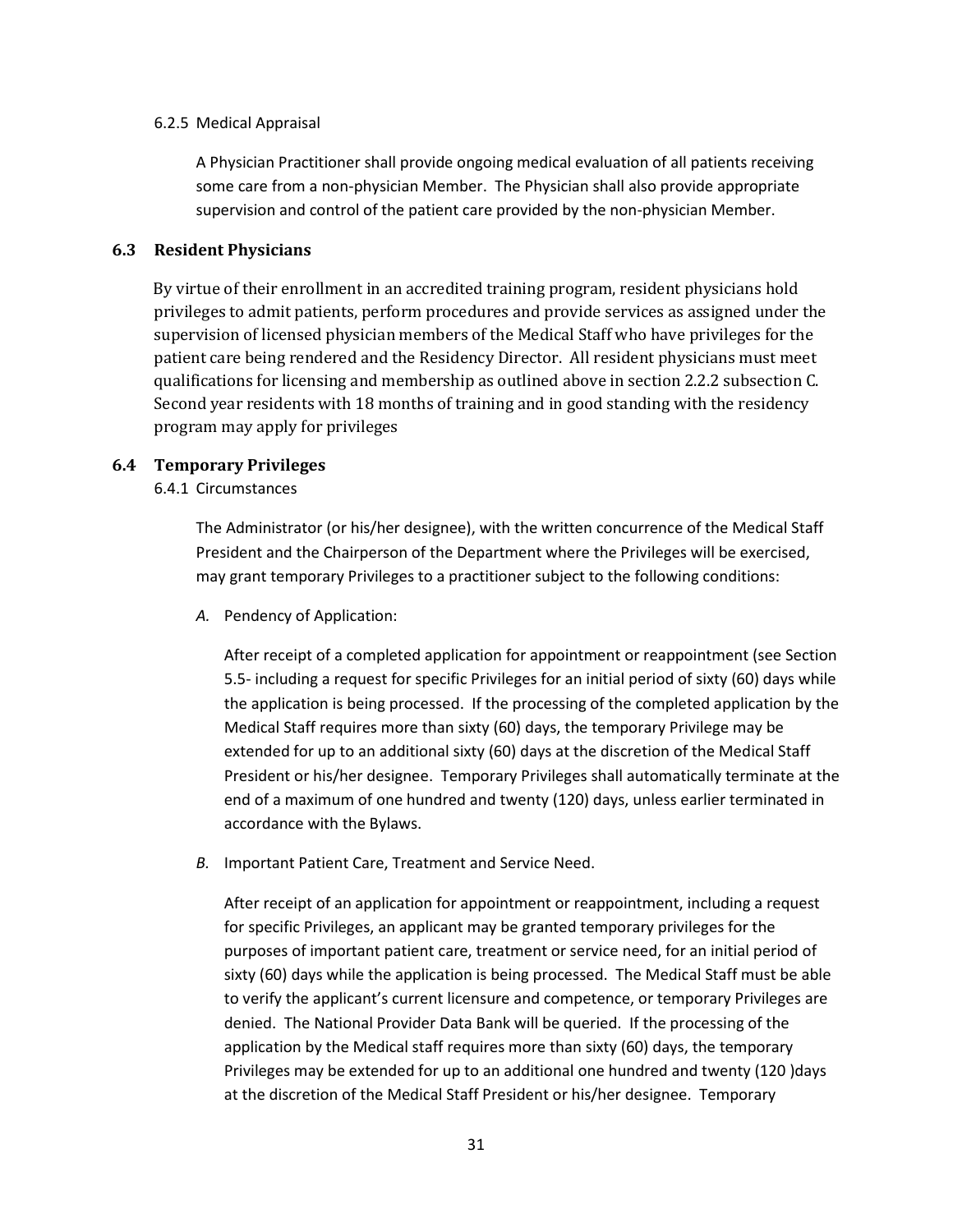Privileges shall automatically terminate at the end of a maximum of one hundred and eighty (180) days, unless earlier terminated in accordance with the Medical Staff Bylaws.

#### 6.4.2 Conditions

Temporary Privileges may be granted only after the practitioner has submitted a written application for appointment and a request for temporary Privileges and the information available reasonably supports a favorable determination regarding the requesting practitioner's licensure, qualifications, ability, and judgment to exercise the Privileges requested, and only after the practitioner has satisfied the requirement regarding professional liability insurance. The chairperson of the department to which the practitioner is assigned shall be responsible for supervising the performance of the practitioner granted temporary Privileges, or for designating a department member who shall assume this responsibility. That Chairperson may impose special requirements of consultation and reporting. Before temporary Privileges are granted, the practitioner must acknowledge in writing that he/she has received a copy of the Bylaws and Rules and that he/she agrees to be bound by the terms thereof in all matters relating to his/her temporary Privileges.

#### 6.4.3 Termination

The Administrator or the President of the Medical Staff may terminate any or all of a practitioner's temporary Privileges:

- *A.* Upon discovery of any information or the occurrence of any event of a nature which raises question about a practitioner's professional qualifications or ability to exercise any or all of the temporary Privileges granted by the Administrator or President of the Medical Staff;
- *B.* If the life or well-being of a patient is endangered in the opinion of the grantor of the temporary Privilege;
- *C.* In addition, any person entitled under these Bylaws to impose summary suspensions may terminate temporary Privileges if the well-being of a patient is endangered or thought to be endangered by the person termination the temporary Privilege. Any such termination shall be reviewed at the next scheduled meeting of the Medical Executive Committee. In the event of any such termination, the Department will assign the practitioner's patients then in the Hospital to another practitioner(s) or Division Head responsible for supervision. The wishes of the patient will be considered, where feasible, in choosing a substitute practitioner.

#### 6.4.4 Rights of the Practitioner

A practitioner shall not be entitled to the procedural rights afforded by these Bylaws merely because his/her request for temporary Privileges is denied. However, if all or any portion of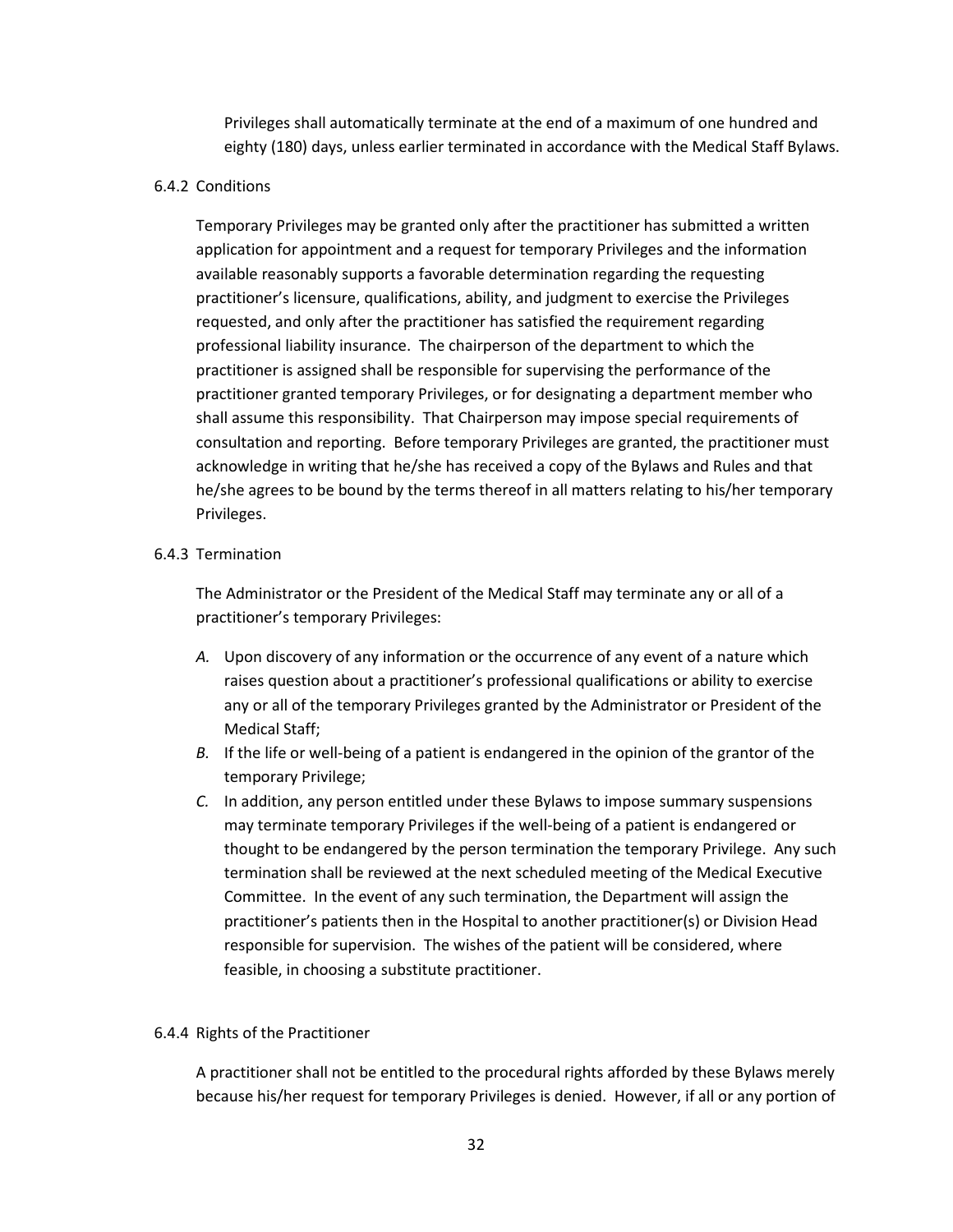his/her temporary Privileges are terminated or suspended, the practitioner shall be entitled to those procedural rights.

# **6.5 Emergency Privileges**

In the event of an emergency, any Member of the Medical Staff is permitted to do everything reasonably possible to save the life of a patient or to save a patient from serious harm. The Member shall promptly enlist assistance from and yield patient care to a qualified Member as soon as one becomes available.

# **6.6 Focused Professional Practice Evaluation (FPPE)**

*A.* General Requirements

All initial appointments to the Medical Staff and all Members granted new Privileges shall be subject to Focused Professional Practice Evaluation (FPPE). Information used for evaluation may be obtained through, but is not limited to the following:

- 1) Concurrent or targeted medical record review.
- 2) Direct observation.
- 3) Monitoring/proctoring of diagnostic, procedural, and/or treatment techniques.
- 4) Discussion with other practitioners involved in the care of specific patients.
- 5) Interviews with the physician involved in the patient's care.
- 6) Sentinel event data.
- 7) Any applicable peer review data.
- 8) Review of data from other institutions with applicant/member's permission.
- B. Each appointee or recipient of new Clinical Privileges shall be assigned to a department (or departments) where performance on an appropriate number of cases as established by the Medical Executive Committee shall be observed by the chair of the department or the chair's designee, to determine suitability to continue to exercise the Clinical Privileges granted in that department.
- C. The Member shall remain subject to FPPE until the Credentials Committee has been furnished with a report signed by the chair of the department(s) to which the member is assigned describing the types and numbers of cases observed and the evaluation of the applicant's performance, a statement that the applicant appears to meet all of the qualifications for unsupervised practice in that department.
- D. FPPE may be implemented whenever the Medical Executive Committee or its designee determines that additional information is needed to assess a Member's performance.
- E. FPPE is not an adverse action or a disciplinary measure. It is a means of gathering information regarding a Members' skills. Therefore, the requirements of proctoring does not itself give rise to the hearing rights triggered by an adverse action.
- F. During FPPE, the Member must demonstrate the requisite competence required to exercise the Clinical Privileges.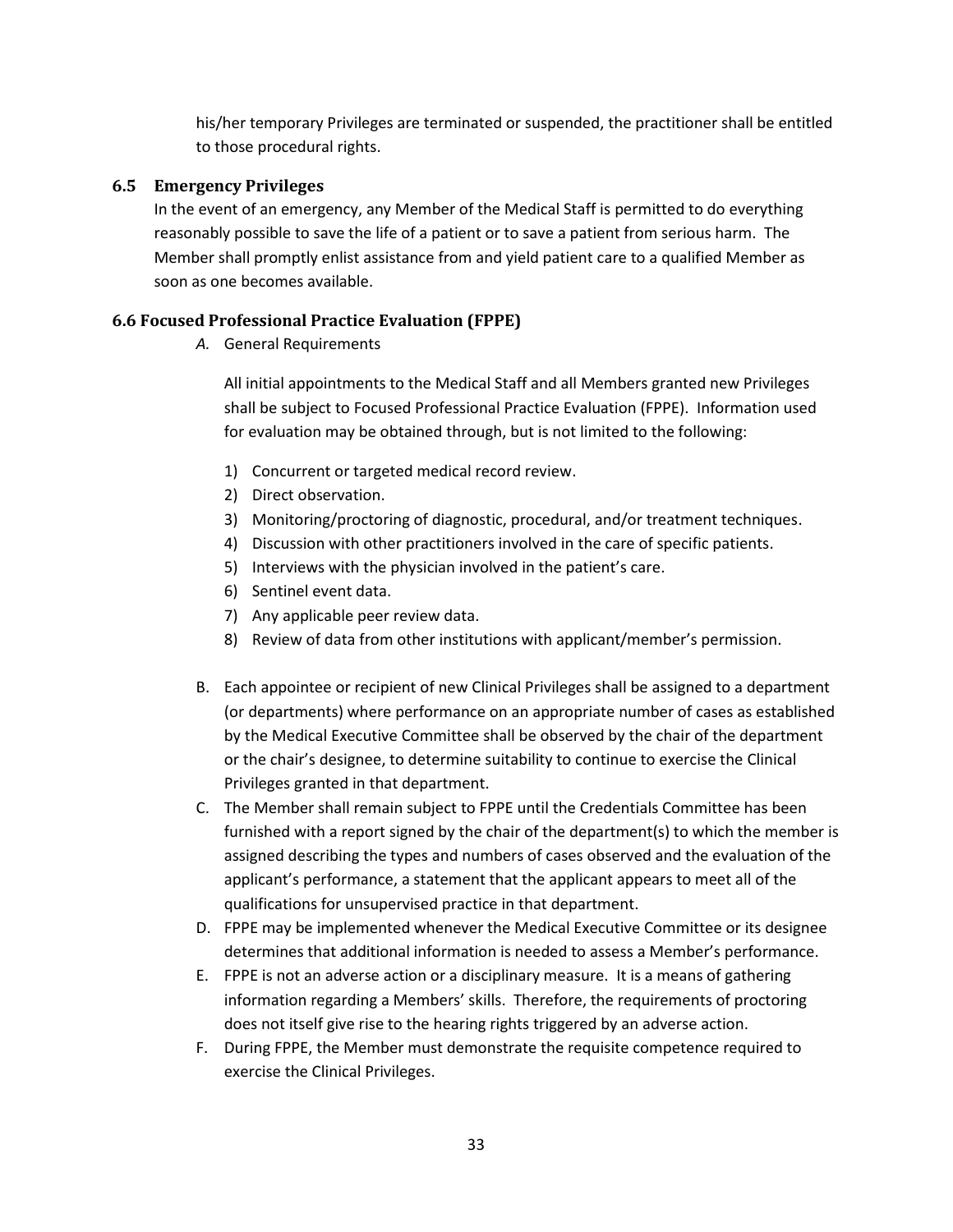#### 6.6.1 Completion of FPPE

FPPE shall be deemed successfully completed when the Credentials Committee has received sufficient information about the applicant's competency.

6.6.2 Requirements to Provide FPPE

Members of the Medical Staff shall serve in a manner consistent with FPPE requirements. Refusal to serve in this capacity, without good cause, as determined by the Medical Executive Committee, is grounds for corrective action.

6.6.3 Failure to Complete FPPE

A Member who fails to complete the required initial FPPE within one year shall be deemed to have voluntarily withdrawn his or her request for those Privileges. The Credentials Committee or the Medical Executive Committee may extend the time for completion of FPPE in appropriate cases. If a Member completes the necessary FPPE but fails to perform competently he or she may have the relevant Privileges revoked or involuntarily modified in order to assure quality patient care. Failure to successfully complete proctoring may, in certain situations, be adequate grounds for revocation, suspension, or other involuntary modification of membership and/or privileges. Such actions regarding Privileges and Membership qualify as adverse actions entitling the practitioner to appropriate procedural hearings.

#### **6.7 Disaster Privileges**

In the event of a disaster of sufficient magnitude to require use of resources beyond those available to the Hospital and Medical Staff, privileges may be granted to volunteers on an emergent basis to handle immediate patient care needs ("Disaster Privileges").

6.7.1 Declaration of Disaster

The Hospital disaster plan must be implemented prior to consideration of granting Disaster Privileges.

#### 6.7.2 Individuals Responsible for Granting Disaster Privileges

The Medical Staff President or his/her designee, or the Administrator or his/her designee(s) are responsible for granting Disaster Privileges. Under the disaster plan, and in the absence of the above persons or designees, the incident commander, or his/her designee(s), is the individual responsible for granting Disaster Privileges until the above person or designees are present to carry out the function of granting Disaster Privileges.

*A.* Responsibilities of Individuals Granting Disaster Privileges.

Disaster Privileges may be granted on a case-by-case basis, and the responsible individual, at his or her discretion, is not required to grant Privileges to any individual.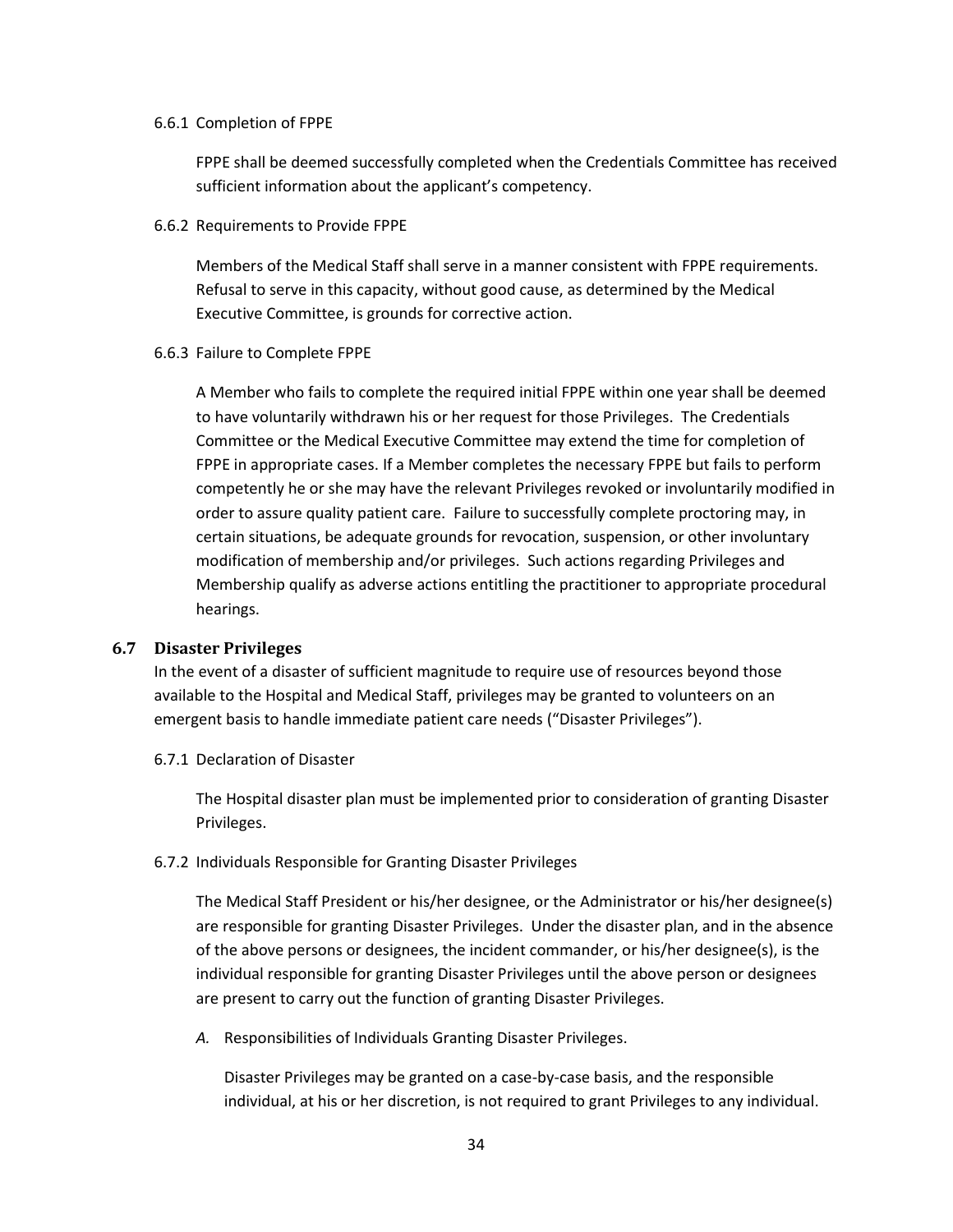## 6.7.3 Identification Requirements for Disaster Privileges

Disaster Privileges may be granted upon the presentation of a valid photo identification issued by a state or federal agency, and at least one of the following items;

- *A.* A current hospital ID card that clearly identifies professional designation.
- *B.* A current license to practice and a valid photo ID issued by a state or primary source verification of the license.
- *C.* Identification indicating that the individual is a member of a Disaster Medical Assistance Team (DMAT) or MRC, ESAR-VHP, or other recognized state or federal organization or group.
- *D.* Identification indicating that the individual has been granted authority to render patient care, treatment, and services in disaster circumstances (such authority having been granted by a federal, state, or municipal entity.)
- *E.* Verification of identity and qualifications by current Hospital or Medical Staff Member(s) with personal knowledge of the practitioner's identity and qualifications.

# 6.7.4 Disaster Identification

Practitioners granted disaster Privileges shall be identifiable to other staff by the wearing of a Disaster Identification Badge.

## 6.7.5 Management of Persons Granted Disaster Privileges

Persons granted disaster Privileges will be assigned duties either by the granting authorities as defined in Section 6.7.2, 'Individuals Responsible for Granting Disaster Privileges,' or assigned to a specific department, by the Department Chair or his/her designee. In the absence of these persons, the incident commander may assign duties or delegate this responsibility to person(s), identified in the disaster plan, who are responsible for designation of duties.

The Medical Staff oversees the professional practice of volunteer licensed independent practitioners by direct observation and clinical record review.

Disaster Privileges are automatically terminated when the disaster plan is deactivated. Disaster Privileges may be revoked at any time or for any reason by the Medical Staff President, Administrator, Department Chair, or their designee(s).

The Hospital must make a decision (based on information obtained regarding the professional practice of the volunteer) within seventy-two (72) hours related to the continuation of Disaster Privileges initially granted.

## 6.7.6 Verification Process

Verification: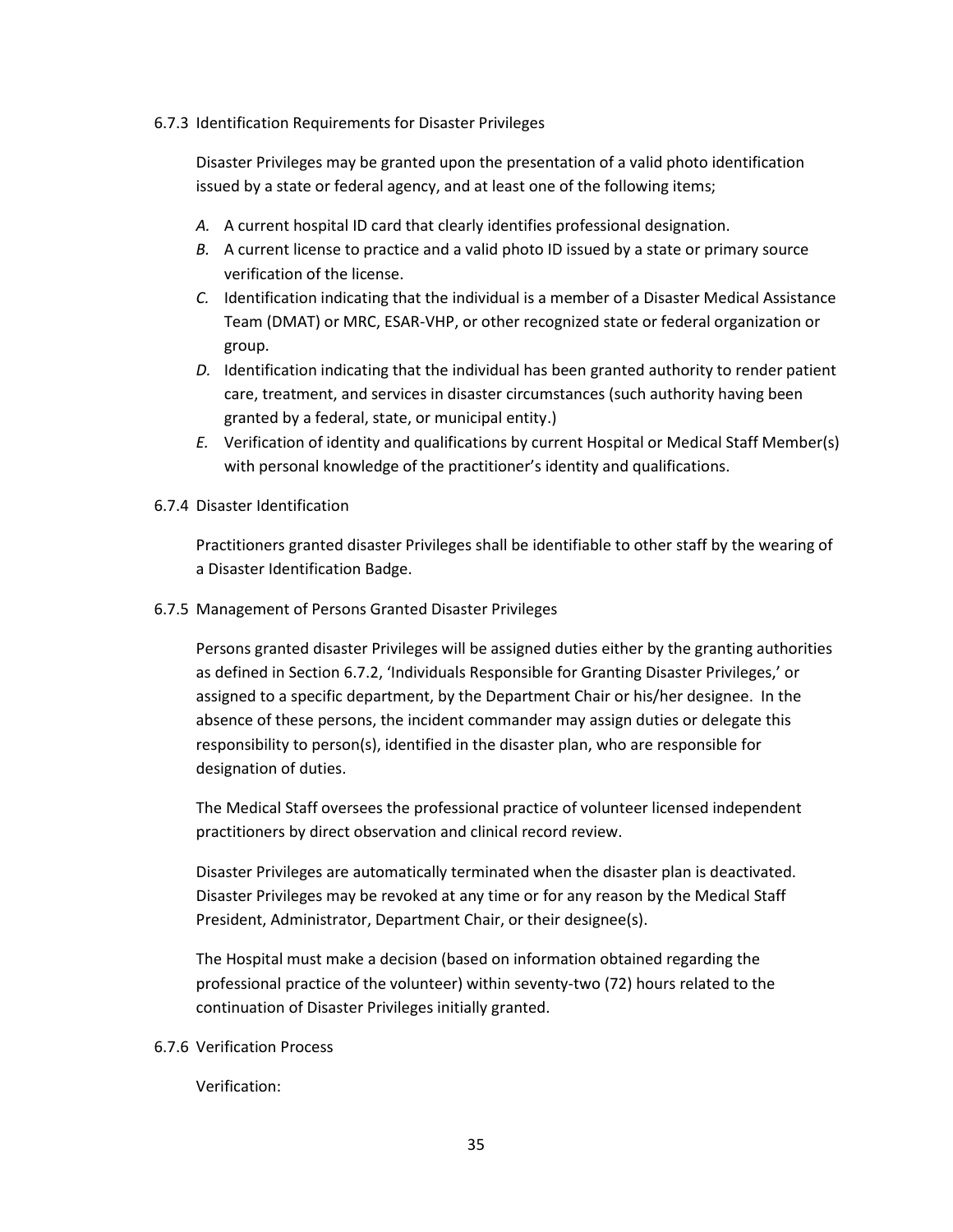Primary source verification of licensure begins as soon as the immediate situation is under control and is usually completed within seventy-two (72) hours from the time the volunteer practitioner presents to the organization. In extraordinary circumstances, when primary source verification cannot be completed in seventy-two (72) hours, there must be documentation of the following:

- Why the Primary source verification could not be performed;
- Evidence of demonstrated ability to continue to provide adequate care, treatment and services.

Primary source verification must still be done as soon as possible.

# ARTICLE 7

# **GENERAL MEDICAL STAFF OFFICERS**

# **7.1 Identification**

The general officers of the Medical Staff are the President, the President-Elect, and the Past President.

# **7.2 Qualifications**

Each general officer must:

- 7.2.1 Be a member of the Active Staff at the time of nomination and election and remain a Member in good standing during his/her term of office;
- 7.2.2 Be licensed as a physician and surgeon;
- 7.2.3 Willingly and faithfully discharge the duties of the office; and
- 7.2.4 Exercise the authority of the office held, working with the other general and Department officers of the Medical Staff.

# **7.3 Attainment of Office**

- 7.3.1 The election for the office of President-Elect shall take place in January of odd-numbered years. The person who receives the majority of the votes cast is the President-Elect and shall immediately assume the office. On July 1 of that same year, the President-elect shall assume the office of the President.
- 7.3.2 Term of Office

The President shall serve a two-year term, and may serve a maximum of four consecutive terms. If nonconsecutive, the number of terms a President may serve is not subject to limit. At the conclusion of the President's term(s) of office, the President shall assume the office of Past-President.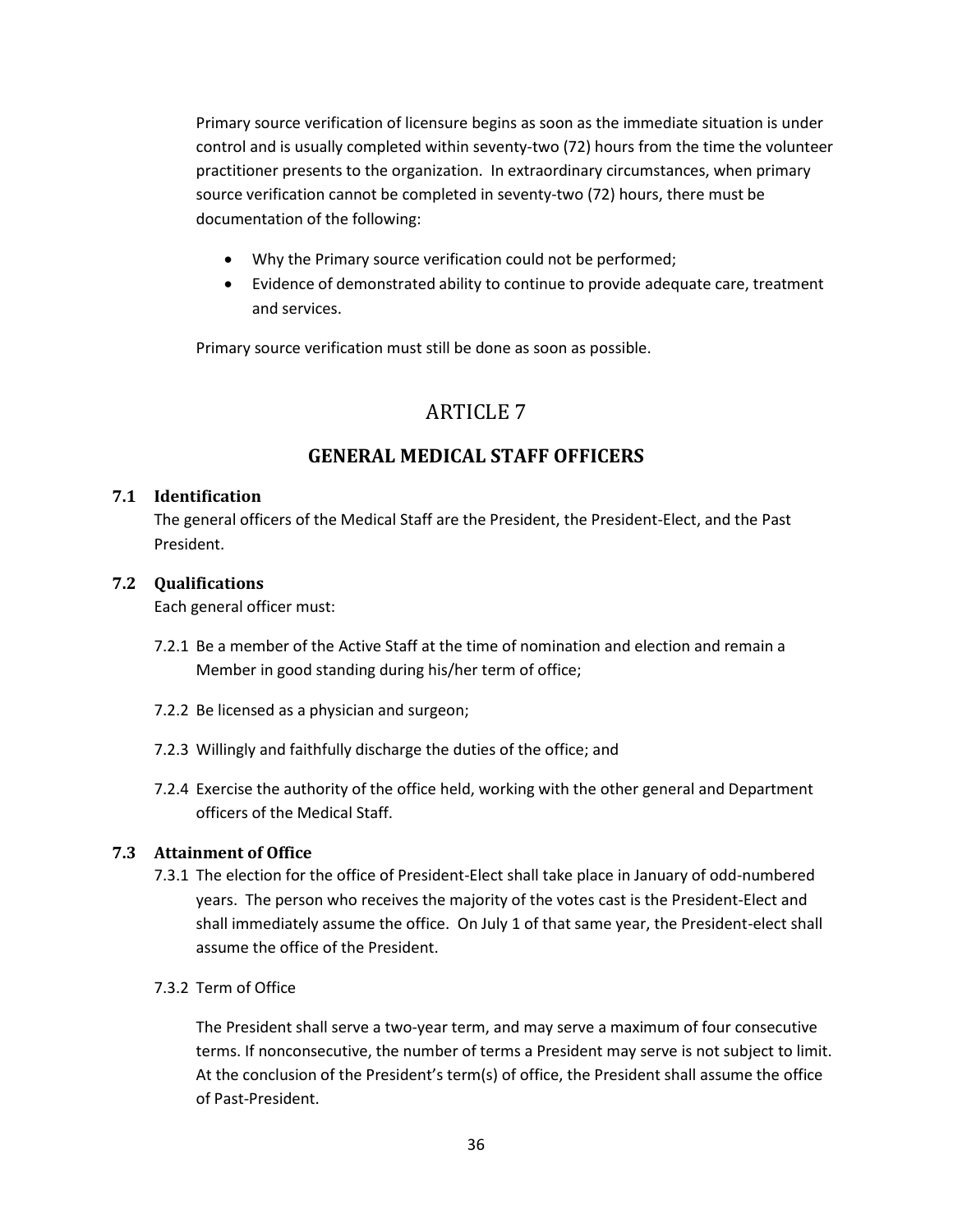7.3.3 Should the incumbent President be reelected, the office of President-Elect shall remain vacant until the next January election for President.

#### 7.3.4 Nomination

The MEC shall nominate qualified candidates for the office of President-Elect. Each nominee must be an M.D. or a D.O. Nominations may also be made from the floor at the October quarterly meeting by a Member of the Active Staff in good standing. Any such floor nomination must be seconded by a Member of the Active Staff in good standing and accompanied by evidence of the nominee's willingness to be nominated.

#### 7.3.5 Election

The President-Elect is chosen from among the nominated candidates by election as defined in these Bylaws. Candidates for Medical Staff President-Elect may submit a written statement not to exceed two pages to the Medical Staff Office no later than close of business on December 3rd. On or before December 7th, the Medical Staff Office shall mail to all active Members of the Medical Staff a list of the candidates for Medical Staff President-Elect, accompanied by the candidates' statements, if any. Approximately thirty (30) days, but no less than twenty-five (25) days, before the January meeting of the Medical Executive Committee, the Medical Staff Office shall mail ballots to all active Members of the Medical Staff.

7.3.6 In order for a ballot to be counted, it must be returned to the Medical Staff Office no later than close of business on the 11th day before the January meeting of the Medical Executive Committee. The Medical Staff President and at least one other member of the MEC shall count the ballots, unless the Medical Staff President is a candidate. In that event, the MEC shall designate a second member of the MEC to count ballots. As soon thereafter as possible, the MEC shall notify all candidates of the election results. Thereafter, but at least seven (7) calendar days before the January meeting of the MEC, the MEC shall post, or otherwise disclose the election results to the Medical Staff.

#### **7.4 Vacancies**

 7.4.1 If the office of the President becomes vacant after an election but before the end of the current President's term, the President-Elect will assume office to fill that vacancy and will serve the remainder of the current President's term and his/her own full term as President. If the office of the President becomes vacant while the election is underway, the Past President will serve as Acting President until the results of that election are determined. Once those results are determined, the President-Elect will assume office and will serve the remainder of the current President's term and his/her own full term as President. At any other times, if the office of the President becomes vacant, the Past President will serve as Acting President pending the outcome of a special election for the office of President to be conducted as expeditiously as possible and generally in the same manner as provided in this Article. The MEC may determine, however, not to call a special election if a regular election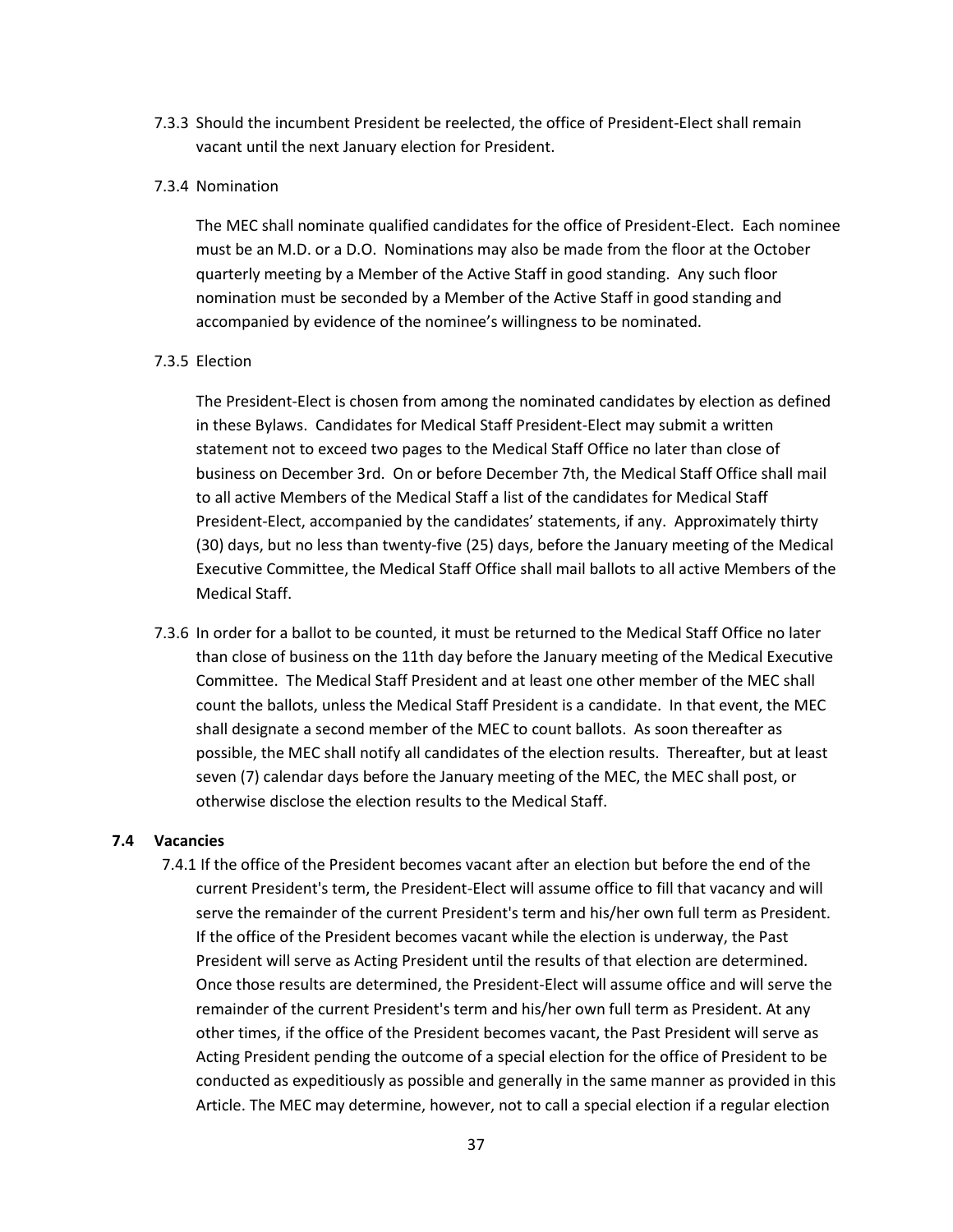for the office is to be held within ninety (90) days. The winner of a special election will serve only the remainder of the current President's term.

7.4.2 In the event of a vacancy in the office of Past President, the MEC shall appoint a Member of the MEC to serve out the remainder of the vacated term.

# **7.5 Resignation and Removal from Office**

7.5.1 Resignation

Any general Medical Staff officer may resign at any time by giving written notice to the Medical Executive Committee. Such resignation, which may or may not be made contingent upon formal acceptance, takes effect on the date specified in the resignation or, if no date is specified, on the date of receipt.

## 7.5.2 Removal

- *A.* Authority and Mechanism:
	- 1) Removal of a general staff officer may be effected by two-thirds majority vote by secret ballot of the members of the Active Staff in good standing.
- *B.* Grounds:
	- 1) Permissible grounds for removal of a general staff officer include, without limitation;
- *C.* Failure to perform the duties of the position held in a timely and appropriate manner;
- *D.* Failure to continuously meet the qualifications for the position;
- *E.* Physical or mental infirmity that renders the officer incapable of fulfilling the duties of his/her office.

# **7.6 Duties of General Staff Officers**

7.6.1 Medical Staff President

The Medical Staff President shall serve as the Chief Office of the Medical Staff. The duties of the Medical Staff President shall include, but are not limited to:

- *A.* Enforcing the Bylaws and Rules, implementing sanctions where indicated, and enforcing procedural safeguards where corrective action has been requested or initiated;
- *B.* Calling, presiding at, and being responsible for the agenda of all meetings of the Medical Staff;
- *C.* Serving as the chair of the Medical Executive Committee;
- *D.* Serving as an ex-officio member of all other Medical Staff Committees;
- *E.* Interacting with the Administrator and the Governing Body in all matters concerning the Hospital;
- *F.* Appointing, in consultation with the Medical Executive Committee, committee members for all standing and special medical Staff, liaison, and multi-disciplinary committees,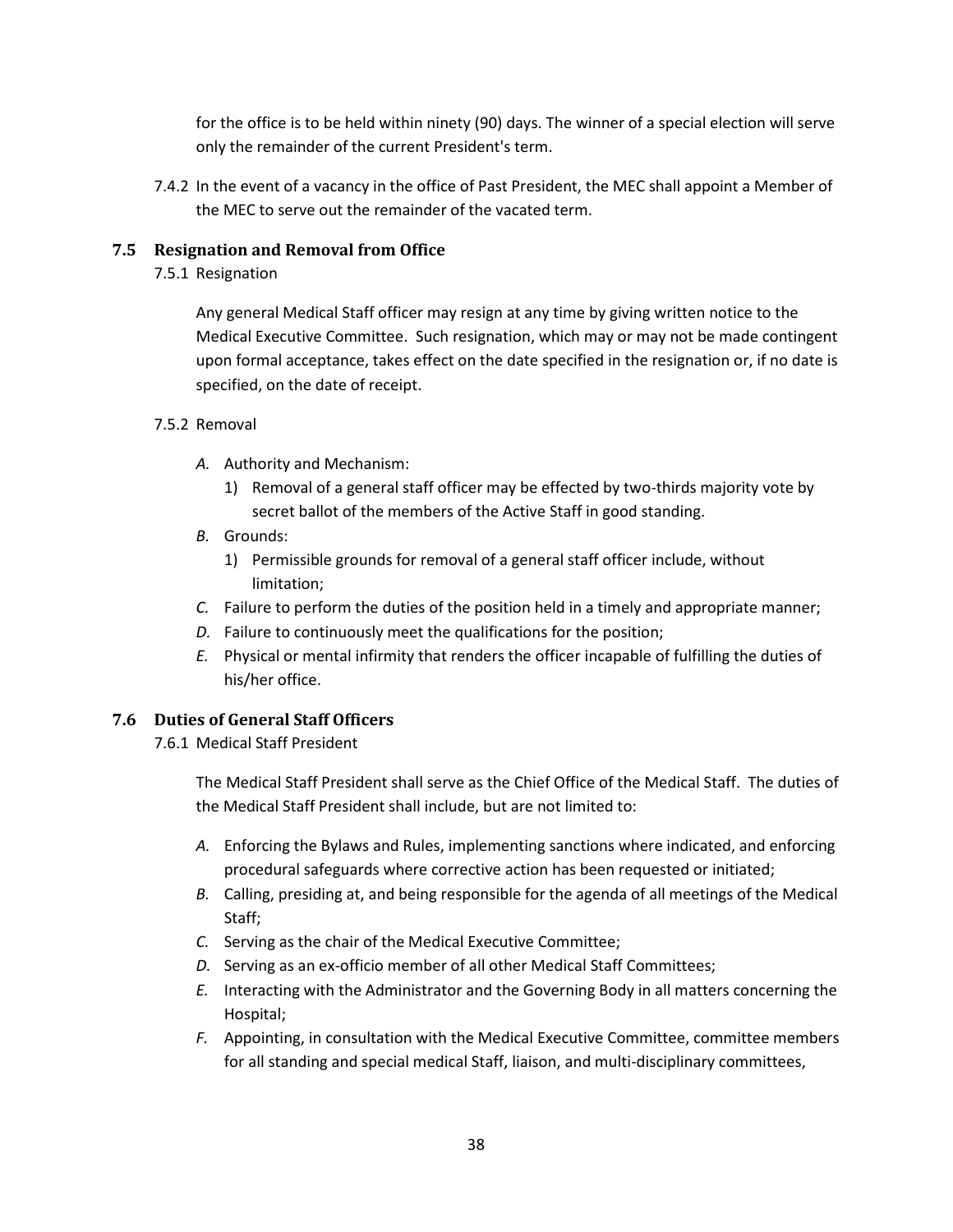except where otherwise provided by these Bylaws and, except where otherwise indicated, designating the chairpersons of these committees;

- *G.* Representing the views and policies of the Medical Staff to the Governing Body and to the Administrator;
- *H.* Being a spokesperson for the Medical Staff in external professional and public relations;
- *I.* Performing such other duties as may be required by the Bylaws, the Medical Staff, or by the Medical Executive Committee;
- *J.* Serving as an ex-officio member on liaison committees with the Governing Body and Administration and with outside licensing and accreditation agencies.

#### 7.6.2 President-Elect

The President-Elect shall assume all duties and authority of the Medical Staff President in the absence of the Medical Staff President. The President-Elect shall also be a member of the Medical Executive Committee and an ex-officio member of the Joint Conference Committee. The President-Elect shall perform such other duties as the Medical Staff President may assign or delegate to the President-Elect.

#### 7.6.3 Past President

The Past President shall have the same duties and responsibilities as the President-Elect in the absence of the President-Elect.

# ARTICLE 8

# **DEPARTMENT AND DIVISIONS**

## **8.1 Organization of Departments**

Each Department shall be organized as an integral unit of the Medical Staff and shall have a chair. The authority, duties, method of selection and responsibilities of these Department officers is set forth below. Each Department may appoint such standing or ad-hoc committees as it deems appropriate to perform its required functions. A Department may be further divided, as appropriate, into divisions. The division shall be directly responsible to the Department within which it functions. Each division shall have a division headappointed by the department head or elected by the division members, entrusted with the authority, duties and responsibilities specified in Section 8.7. When appropriate, the Medical Executive Committee may recommend to the Medical Staff the creation, elimination, modification, or combination of Departments or divisions.

8.1.1 Current Clinical Departments and Divisions:

The current Clinical Departments and Divisions are: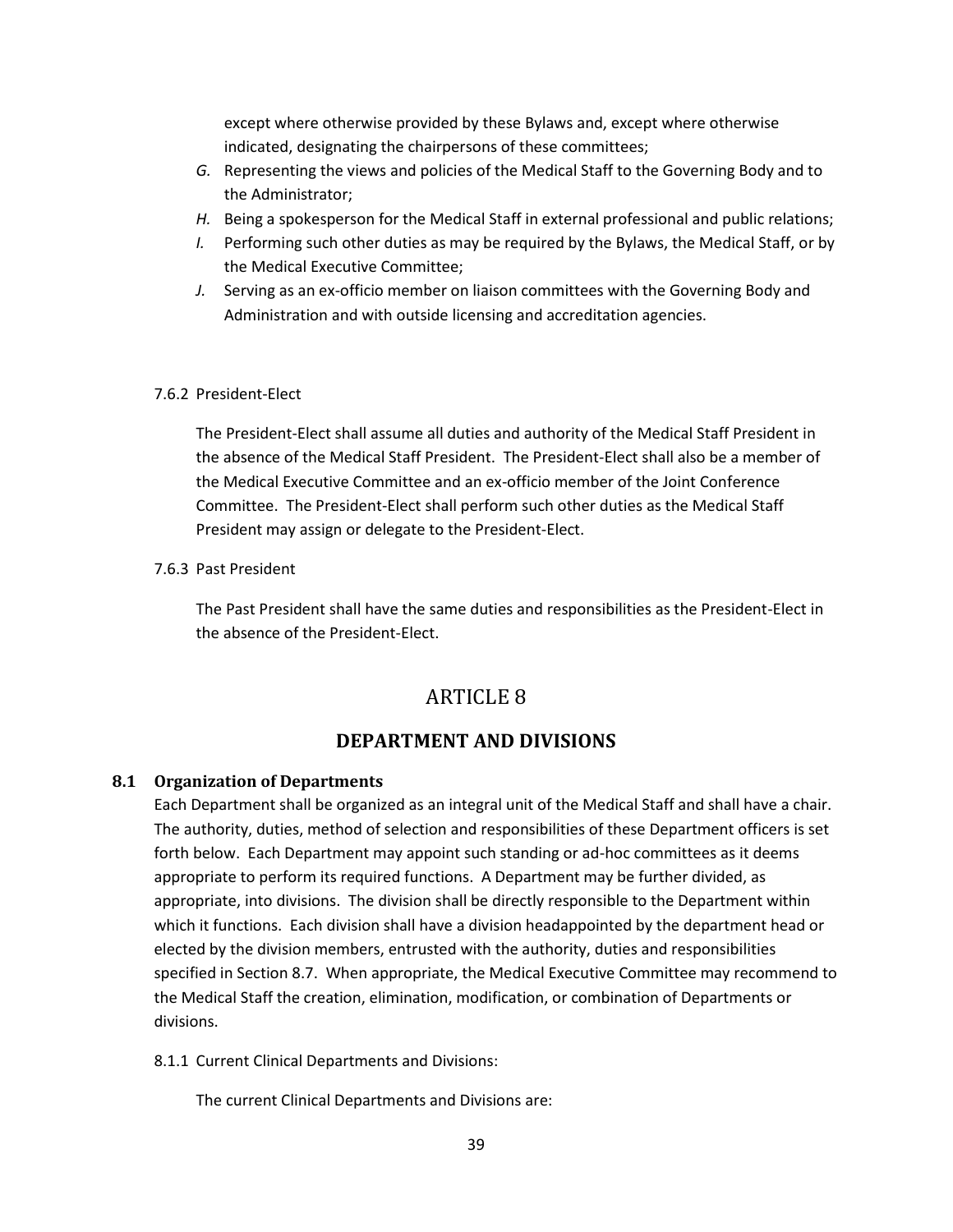- 1. Family and Adult Medicine
	- i. West County
	- ii. Martinez
	- iii. Concord
	- iv. East
	- v. Far East
- 2. Internal and Specialty Medicine
- 3. Hospital Medicine
- 4. Emergency Medicine
- 5. Psychiatry/Psychology
- 6. Pediatrics
- 7. Obstetrics and Gynecology
- 8. Surgery
- 9. Anesthesia
- 10. Critical Care Medicine
- 11. Dental
- 12. Diagnostic Imaging
- 13. Pathology

# **8.2 Assignment to Departments**

Each Member shall be assigned membership in at least one Department, but may also be granted membership and/or Privileges in other Departments.

## **8.3 Functions of Departments**

The functions of each Department shall include:

- 1) Conducting patient care reviews for the purpose of analyzing and evaluating the quality and appropriateness of care and treatment provided to patients within the Department. The Department shall routinely collect information about important aspects of patient care provided in the Department, periodically asses this information, and develop objective criteria for use in evaluating patient care. Patient care reviews shall include all clinical work performed under the jurisdiction of the Department;
- 2) Recommending to the Medical Executive Committee guidelines for the granting of Clinical Privileges and the performance of specified services within the Department;
- 3) Evaluating and making appropriate recommendations regarding the qualification of applicants seeking appointment or reappointment and Clinical Privileges within that Department;
- 4) Conducting, participating in, and making recommendations regarding continuing education programs pertinent to departmental clinical practice;
- 5) Reviewing and evaluating departmental adherence to: (1) Medical Staff policies and procedures; and (2) sound principles of clinical practice;
- 6) Coordinating patient care provided by the Department's Members with nursing and ancillary patient care services;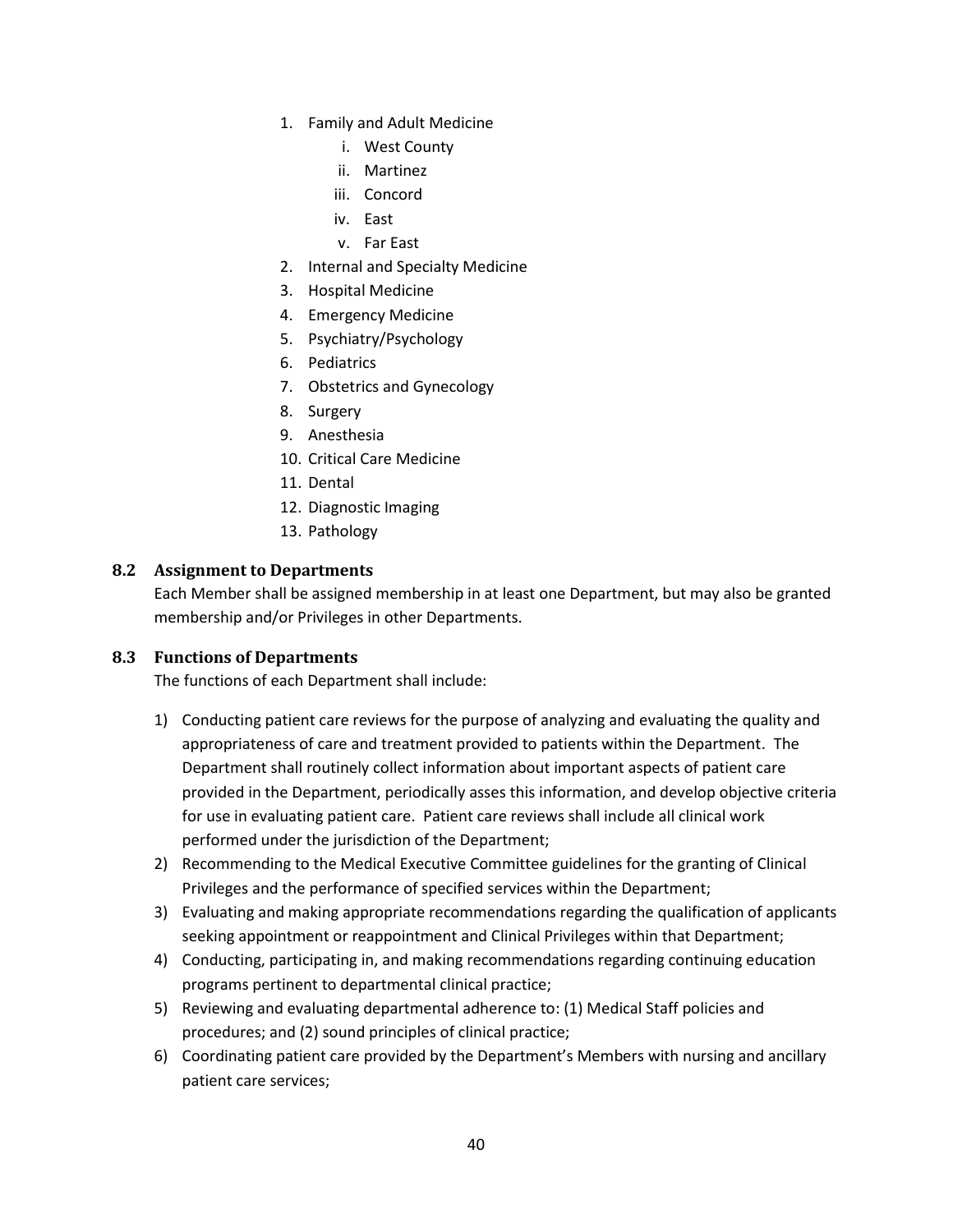- 7) Submitting written reports to the Medical Executive Committee concerning: (1) the Department's review and evaluation activities, actions taken thereon and the results of such action; and (2) recommendations for maintaining and improving the quality of care provided in the Department and Hospital;
- 8) Meeting regularly for the purpose of considering patient care review findings and the results of the Department's review and evaluation activities, as well as reports on other Department and staff functions;
- 9) Establishing such committees or other mechanisms as are necessary and desirable to perform properly the functions assigned to it, including proctoring protocols;
- 10) Taking appropriate action when important problems in patient care and clinical performance or opportunities to improve care are identified;
- 11) Accounting to the Medical Executive Committee for all professional and Medical Staff administrative activities within the Department;
- 12) Appointing such committees as may be necessary or appropriate to conduct Department functions;
- 13) Formulating recommendations for departmental rules and regulation reasonably necessary for the proper discharge of its responsibilities subject to the approval by the Medical Executive Committee and the Medical Staff;

When the department or any of its committees meet to carry out the duties described above, the meeting body shall constitute a peer review body, which is subject to the standards and entitled to the protections and immunities afforded by federal and state law for peer review bodies and/or committees. Each department and/or its committees, if any, must meet regularly to carry out its/their duties.

# **8.4 Department Heads**

Each Department shall have a Department Head who shall be a Member of the active Medical Staff and shall be certified by an appropriate specialty board, or affirmatively establish, through the Privilege delineation process, that the person possesses comparable competence in at least one of the clinical areas covered by the Department.

Each Department Head shall have the following authority, duties and responsibilities:

- 1) Act as presiding Officer (Chairperson) at departmental meetings;
- 2) Report to the Medical Executive Committee and the Medical Staff President regarding all professional and administrative activities within the Department;
- 3) Generally monitor the quality of patient care and professional performance rendered by Members with Clinical Privileges in the Department through a planned and systematic process; oversee the effective conduct of the patient care, evaluation, and monitoring functions delegated to the department by the Medical Executive Committee;
- 4) Prepare and transmit to the appropriate authorities, as required by these Bylaws, recommendations concerning appointment, reappointment, delineation of Clinical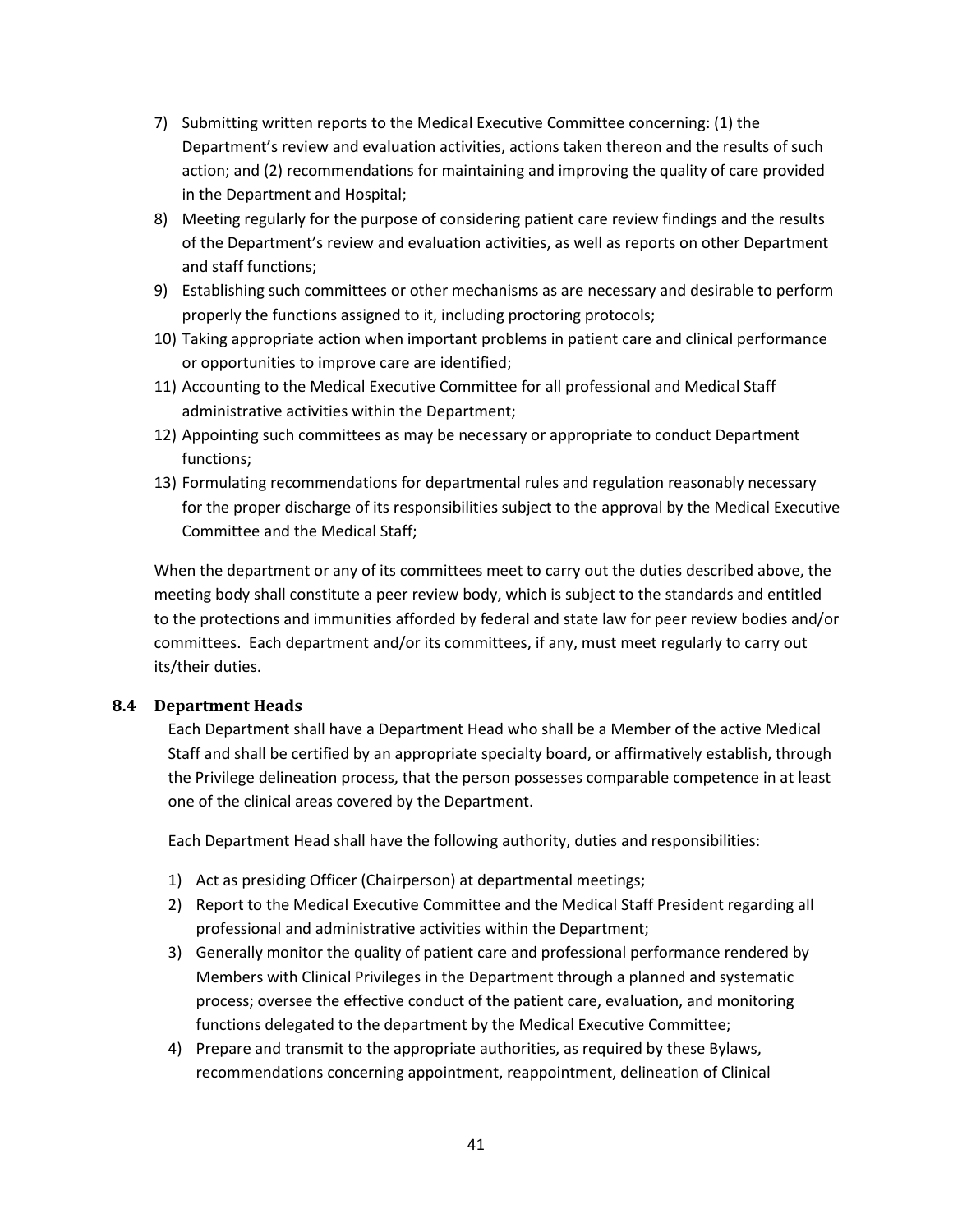Privileges, and corrective action with respect to practitioners holding membership or exercising privileges or services in the Department;

- 5) Annually review, and amend as necessary, Department policies and procedures;
- 6) Participate in managing the Department through cooperation and coordination with nursing and other patient care services and with Administration on all matters affecting patient care, including personnel, equipment, facilities, services, and budget;
- 7) Endeavor to enforce the Bylaws, Rules and policies and regulations with the Department;
- 8) Appoint an acting Department Head (Vice-Chairperson) during any absence;
- 9) Assure all Department functions are performed;
- 10) Perform such other duties commensurate with the office as may from time to time be reasonably requested by the Medical Staff President or the Medical Executive Committee;
- 11) Plan and conduct, as requested by and in cooperation with the Residency Director, a program of instruction, supervision, and evaluation of Residents'
- 12) Assess and recommend to the relevant hospital authority off-site sources for needed patient care services not provided by the department or organization;
- 13) Recommend a sufficient number of qualified and competent persons to provide care, treatment and services;
- 14) Determine the qualifications and competence of Department or service personnel who are not licensed independent practitioners and who provide patient care, treatment and service;
- 15) Continually assess and improve the quality of care, treatment and services;
- 16) Maintain quality control programs, as appropriate;
- 17) Oversee the orientation and continuing education of all persons in the Department or service;
- 18) Recommend space and other resources needed by the Department or service;
- 19) Recommend to the Medical Staff the criteria for Clinical Privileges that are relevant to the care provided in the Department;
- 20) Integrate the Department or service into the primary functions of the organization and coordinate and integrate interdepartmental and intradepartmental services;
- 21) Develop and implement policies and procedures that guide and support the provision of care, treatment and services.

## **8.5 Election of Department Heads**

- 8.5.1 In April of each election year, the active Medical Staff of the applicable Department shall elect a Department Head.
- 8.5.2 The following Departments shall elect a Department Head in odd-numbered years: Family and Adult Medicine, Anesthesia, Pediatrics, Internal and Specialty Medicine, Hospital Medicine, Pathology and Dentistry.

The following Departments shall elect a Department Head in even-numbered years: Emergency Medicine, Surgery, Psychiatry/Psychology, Diagnostic Imaging, Obstetrics & Gynecology and Critical Care.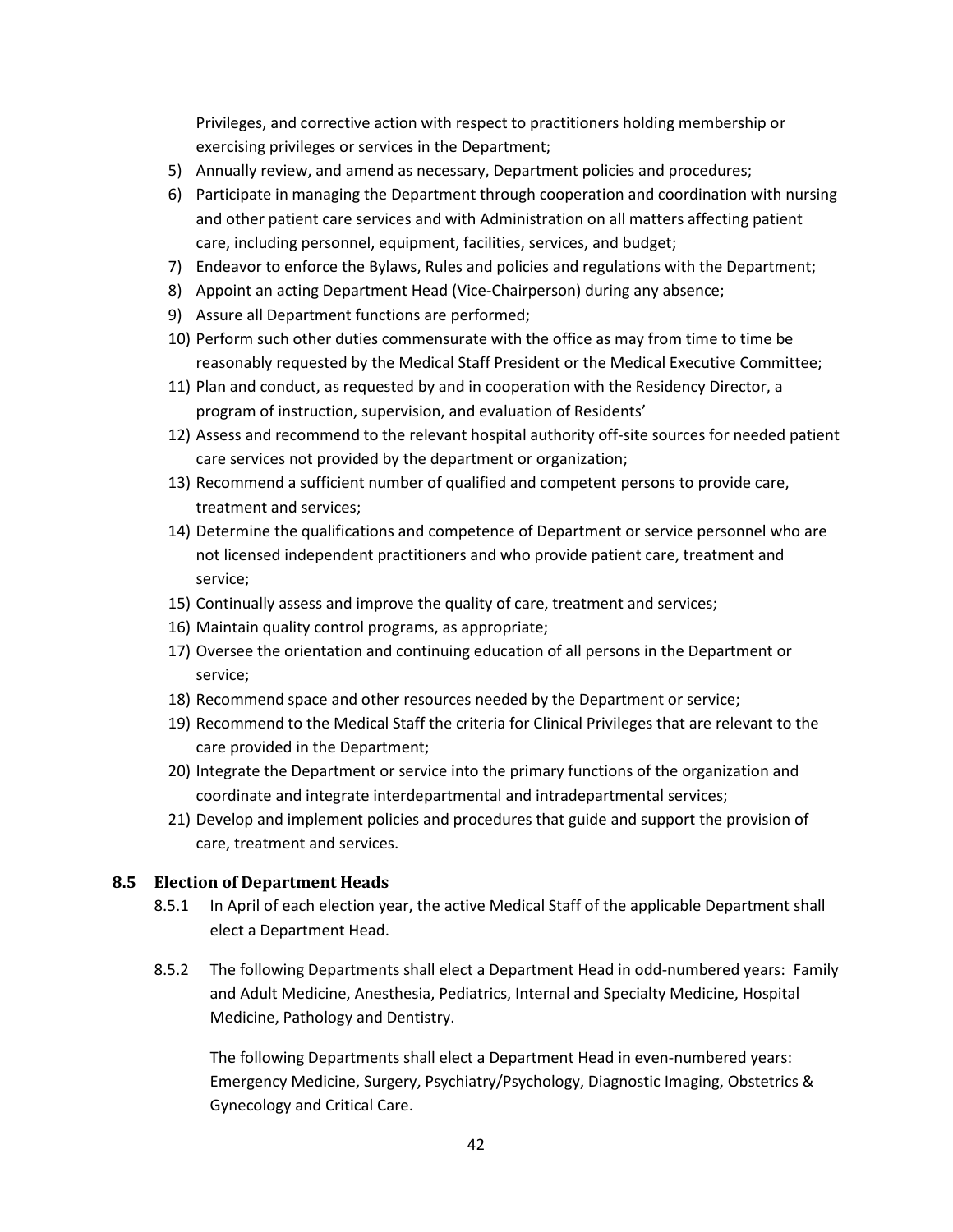8.5.3 The Medical Staff President shall request nominations for Department Head at the January Quarterly Medical Staff meeting and at the applicable Department meeting. Nominations may be submitted by any department member within the nominating department regardless of status (e.g. active; courtesy, etc.). Nominations may be made only to the current Department Head or to the Medical Staff President.

The last day to nominate a candidate for Department Head is March first. Candidates may submit a written statement not to exceed two pages to the Medical Staff office no later than close of business on March  $3<sup>rd</sup>$ . The Medical Staff Office shall mail a list of candidates to all active Members of the Medical Staff in the affected Department no later than March 7<sup>th</sup>. The candidates' statements, if any, shall accompany the list.

8.5.4 Approximately thirty (30) days, but no less than twenty-five (25) days, before the April meeting of the Medical Executive Committee, the Medical Staff office shall mail ballots to all the active Medical Staff Members within the affected Department.

In order for a ballot to be counted, it must be returned to the Medical Staff Office no later than close of business on the  $11<sup>th</sup>$  day before the April meeting of the Medical Executive Committee. The Medical Staff President and at least one other member of the Medical Executive Committee shall count the ballots, unless the Medical Staff President is a candidate. In that event, the Medical Executive Committee shall designate a second member of the Medical Executive Committee to count ballots. As soon thereafter as possible, the Medical Executive Committee shall notify all candidates of the election results. Thereafter, but at least seven (7) calendar days before the April meeting of the medical Executive Committee, the Medical Executive Committee shall post, or otherwise disclose to the Medical Staff, the election results.

- 8.5.5 The Medical Executive Committee shall review the newly elected Department Heads for approval at its April meeting. The elected Department Head is thereafter subject to the approval of the Chief Medical Officer. In the event that the elected Department Head is not approved by either the Medical Executive Committee or the Chief Medical Officer, a new election shall be conducted as soon as possible. If the Chief Medical Officer does not approve a Department Head, she/he will discuss the reasons for disapproval at the next Medical Executive Committee meeting.
- 8.5.6 The Medical Staff President can appoint an acting Department Head, subject to MEC approval, to carry out the duties of Department Head until an election is possible.
- 8.5.7 Term of Office

The term of office of Department Heads is two Medical Staff years. Each assumes office on the first day of the Medical Staff year, except that a Department Head appointed to fill a vacancy assumes office immediately upon appointment. Each Department Head serves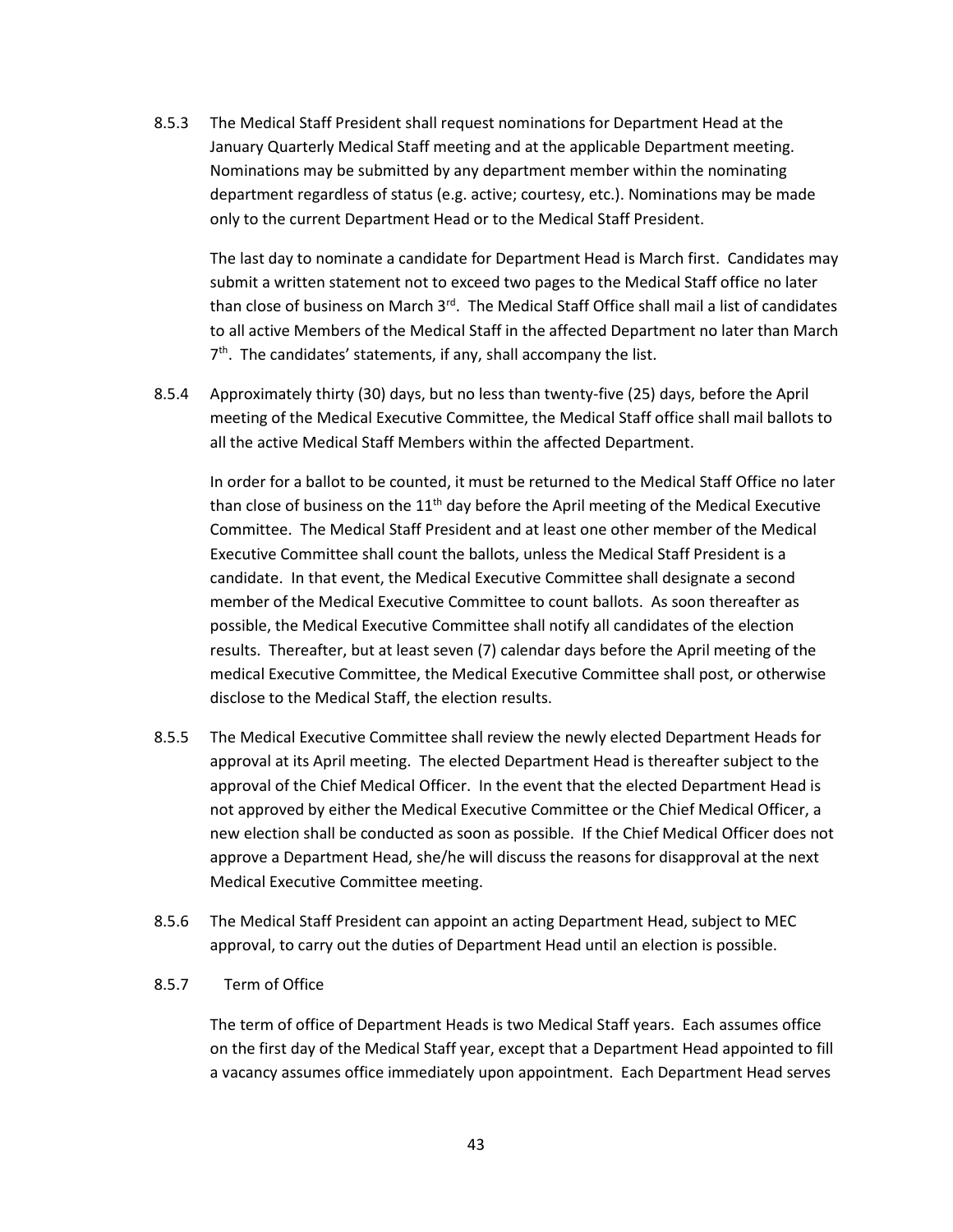until the end of his or her term until a successor is elected, unless he/she resigns sooner or is removed from office. A Department Head is eligible to succeed himself/herself.

#### 8.5.8 Removal

After election and ratification, removal of a Department Head from office may occur for cause by two-thirds vote of the Medical Executive Committee or a two-thirds vote of the Department Members on active staff.

#### **8.6 Functions of Divisions**

Subject to approval of the Medical Executive Committee, each division shall perform the functions assigned to it by the Department Chairperson. Such functions may include, without limitation, retrospective patient care reviews, evaluation of patient care practices, credentials review and privileges delineation, and continuing education programs. The division shall transmit regular reports to the Department Head on the conduct of its assigned functions.

## **8.7 Division Heads**

Each division shall have a Division Head who shall be a Member of the active or provisional Staff and a Member of the division which he/she heads, and shall be certified by an appropriate specialty board, or affirmatively establish through the privilege delineation process that he/she possesses comparable competence in at least one of the clinical areas covered by the division.

Each Division Head shall:

- 1) Act as presiding officer at division meetings;
- 2) Assist in the development and implementation, in cooperation with the Department Head, of programs to carry out the quality review and monitoring functions assigned to the division;
- 3) Continually review the patient care and the professional performance of Division members, and report to the Department Head patterns or situations affecting patient care within the Division;
- 4) As requested by and in cooperation with the Department Head, conduct investigations and submit reports and recommendations to the Department Head regarding the Clinical Privileges to be exercised within his/her division by Members of or applicants to the Medical Staff;
- 5) Manage the Division through cooperation and coordination with nursing and other patient care services and with Administration on all matters affecting patient care, including personnel, equipment, facilities, services, and budget;
- 6) Assure all Division functions are performed;
- 7) Perform such other duties commensurate with the office as may from time to time be reasonably requested by the Department Head, the Medical Staff President, or the Medical Executive Committee.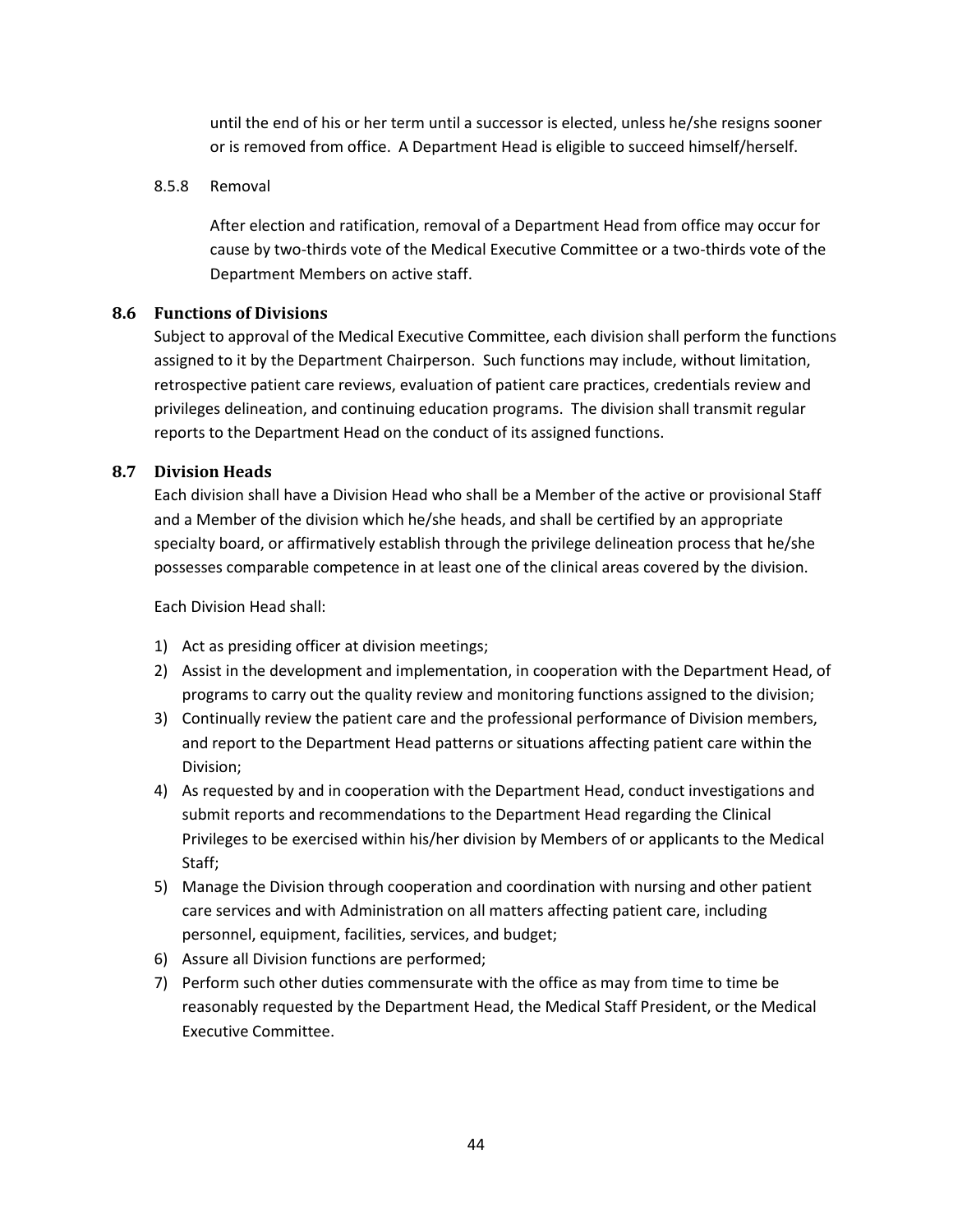#### **8.8 Election of Division Heads**

- 8.8.1 In April of each election year, the active Medical Staff of the applicable division shall elect a Division Head as set forth below.
- 8.8.2 Family and Adult Medicine West County and Family and Adult Medicine Far East County shall elect Division heads in even-numbered years; Family and Adult Medicine Martinez, Family and Adult Medicine Concord and Family and Adult Medicine East County shall elect Division Heads in odd-numbered years.
- 8.8.3 The Medical Staff President shall request nominations for Division Heads at the January Quarterly Medical Staff meeting and at the applicable division meeting. Nominations may be made only to the current Department Head or to the Medical Staff President.

The last day to nominate a candidate for Division Head is March 1st. Candidates may submit a written statement not to exceed two pages to the Medical Staff Office no later than close of business on March 3rd. The Medical Staff Office shall mail ballots to all the active Medical Staff Members within the affected division no later than March 7th. The candidates' statements shall accompany the list, if any.

8.8.4 Approximately thirty (30) days, but no less than twenty-five (25) days, before April meeting of the Medical Executive Committee, the Medical Staff Office shall mail ballots to all the active Medical Staff Members within the affected division.

For a ballot to be counted, it must be returned to the Medical Staff Office no later than the close of business on the 11th day before the April meeting of the Medical Executive Committee. The Medical Staff President and at least one other member of the Medical Executive Committee shall count the ballots, unless the Medical Staff President is a candidate. In that event, the Medical Executive Committee shall designate a second member of the Medical Executive Committee to count ballots. As soon thereafter as possible, the Medical Executive Committee shall notify all candidates of the election results. Thereafter, but at least seven calendar days before the April meeting of the Medical Executive Committee, the Medical Executive Committee shall post, or otherwise disclose to the Medical Staff, the election results.

8.8.5 The newly elected Division Heads shall be reviewed for approval by the appropriate Department Head prior to the April meeting of the Medical Executive Committee and by the Medical Executive Committee at its April meeting. The elected Division Head is thereafter subject to approval of the Chief Medical Officer. In the event that the elected Division Head is not approved by the Department Head, the Medical Executive Committee or the Chief Medical officer, a new election shall be conducted as soon as possible. If the Department Head or the Chief Medical Officer does not approve a Division head, she/he will discuss the reasons for disapproval at the next Medical Executive Committee meeting.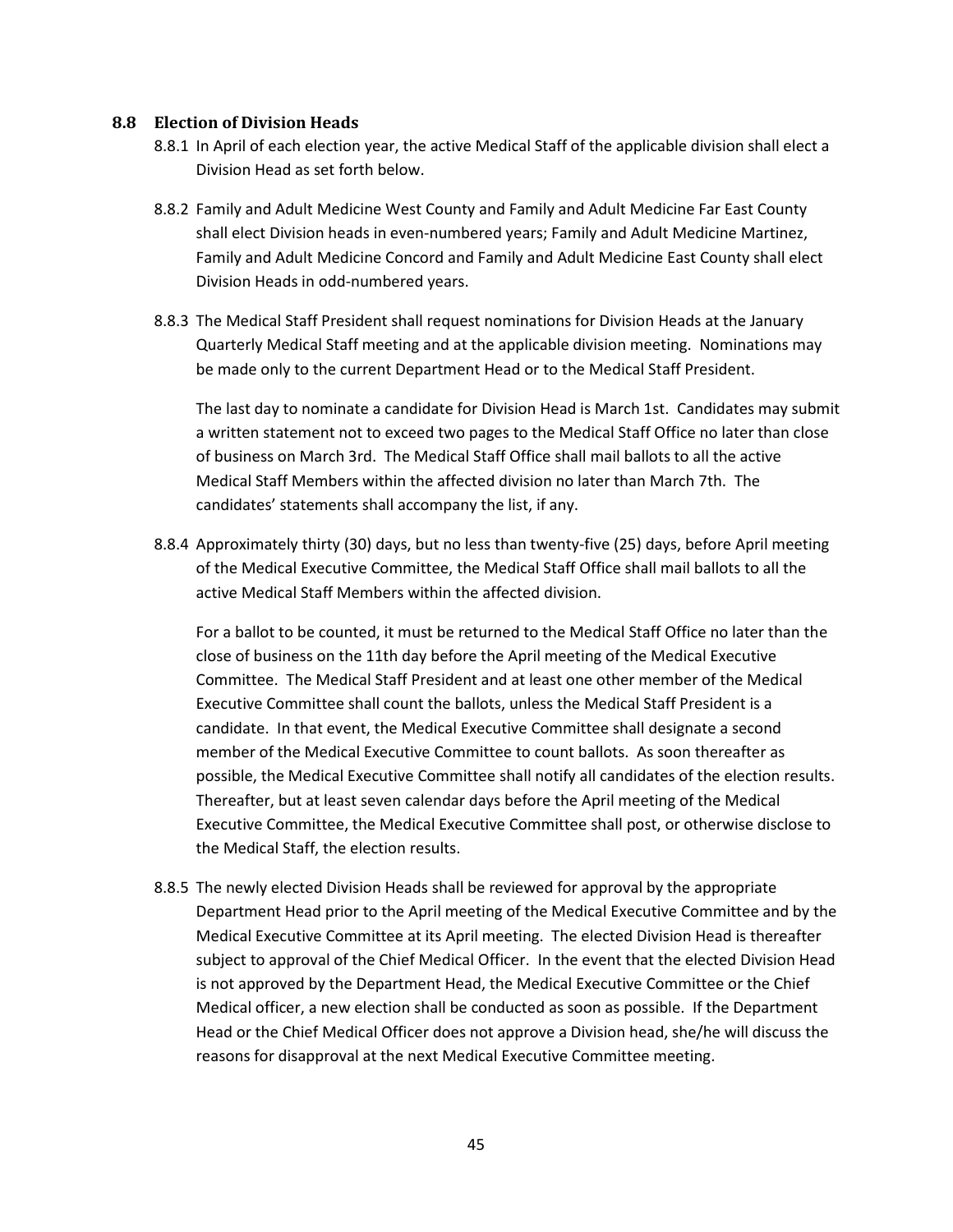8.8.6 Division members shall fill vacancies due to any reason for the unexpired term by election as soon as possible. The Department Head can appoint an acting Division head, subject to MEC approval, to carry out the duties of Division Head until this election is possible.

## 8.8.7 Term of Office

The term of office of Division heads is two Medical Staff years. Each assumes office on the first day of the Medical Staff year, except that a Division head elected to fill a vacancy assumes office immediately upon election. Each Division head serves until the end of his/her term and until a successor is elected, unless he/she sooner resigns or is removed from office. A Division Head is eligible to succeed himself/herself.

## 8.8.8 Removal

After selection and ratification, a Division head may be removed for cause by the Department Head, a two-thirds vote of the Division Members on active Staff, or by a twothirds vote of the MEC.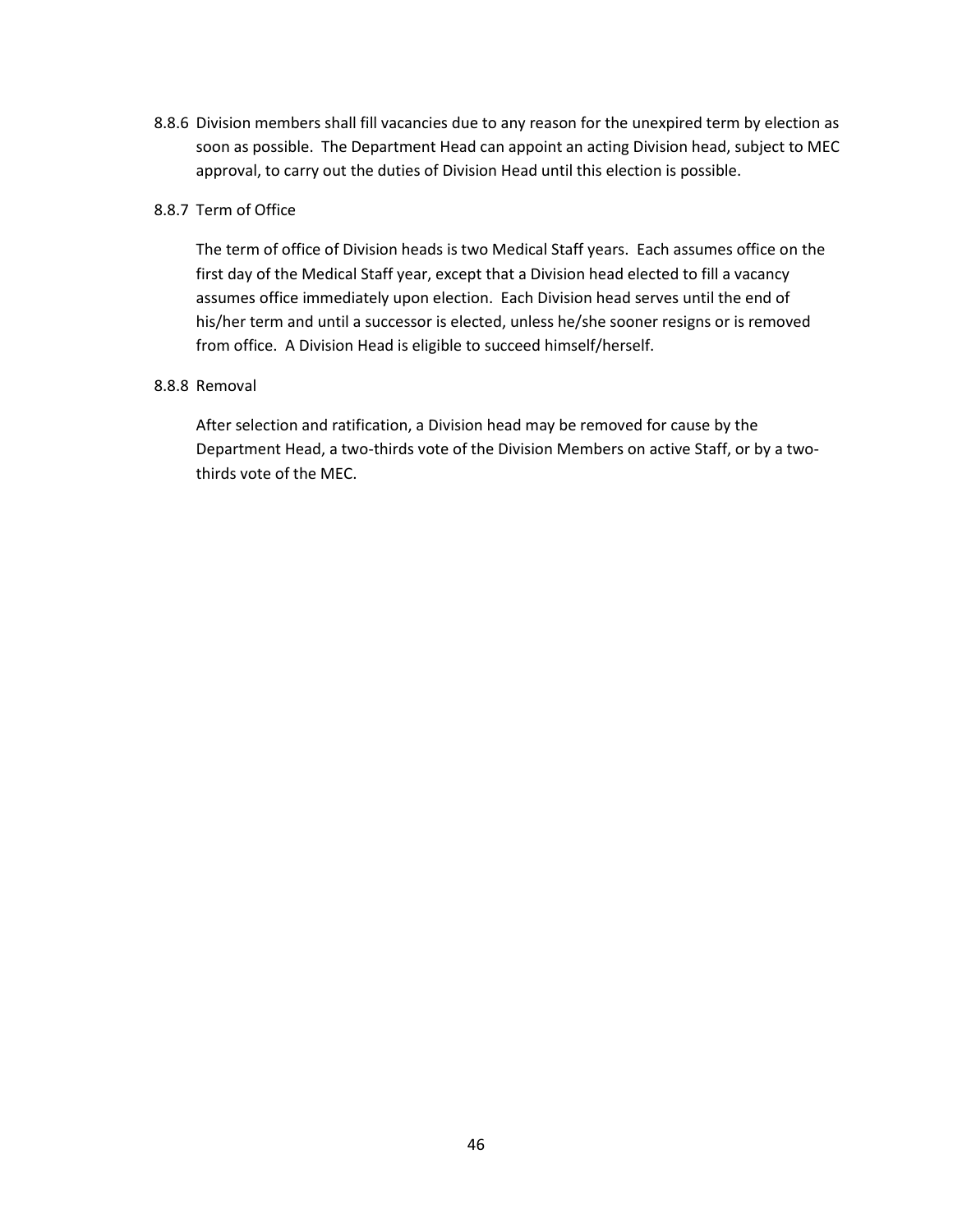# ARTICLE 9

# **COMMITTEES**

# **9.1 General Provisions**

# 9.1.1 Designation

- *A.* The Medical Executive Committee and the other committees described in these Bylaws shall be standing committees of the Medical Staff unless otherwise indicated.
- *B.* The Chairperson of the Medical Executive Committee, a standing committee, or a Department may create subcommittees, or Ad-Hoc committees, in order to carry out specified tasks. These specified tasks must be within the scope of authority of the committee whose chairperson created the committee. Such committees terminate once the specified task is completed and are not standing committees.

# 9.1.2 Appointment of Members to Committees

- *A.* The Medical Staff President, with the approval of the MEC, shall appoint chairpersons and members of standing committees unless otherwise specified in the Bylaws. Committee members are appointed for a term of one Medical Staff year unless otherwise specified by the Bylaws, and shall serve either until the end of this period, until the member's successor is appointed, or until the member resigns or is removed from the committee.
- *B.* Only Medical Staff in good standing may be voting members of any Medical Staff Committee. Other individuals may be appointed to committee positions as either Exofficio or non-medical Staff members.
- *C.* For committees that are not standing committees, the person creating the committee shall appoint Chairpersons and Members.

# 9.1.3 Removal of Committees

Unless otherwise specified in the Bylaws, committee members may be removed by the appointing authority without cause.

9.1.4 Vacancies

Vacancies on any committees shall be filled in the same manner as an original appointment is made.

# 9.1.5 Conduct of Meeting of Committees

Committee meetings shall be conducted and documented in the manner specified in these Bylaws.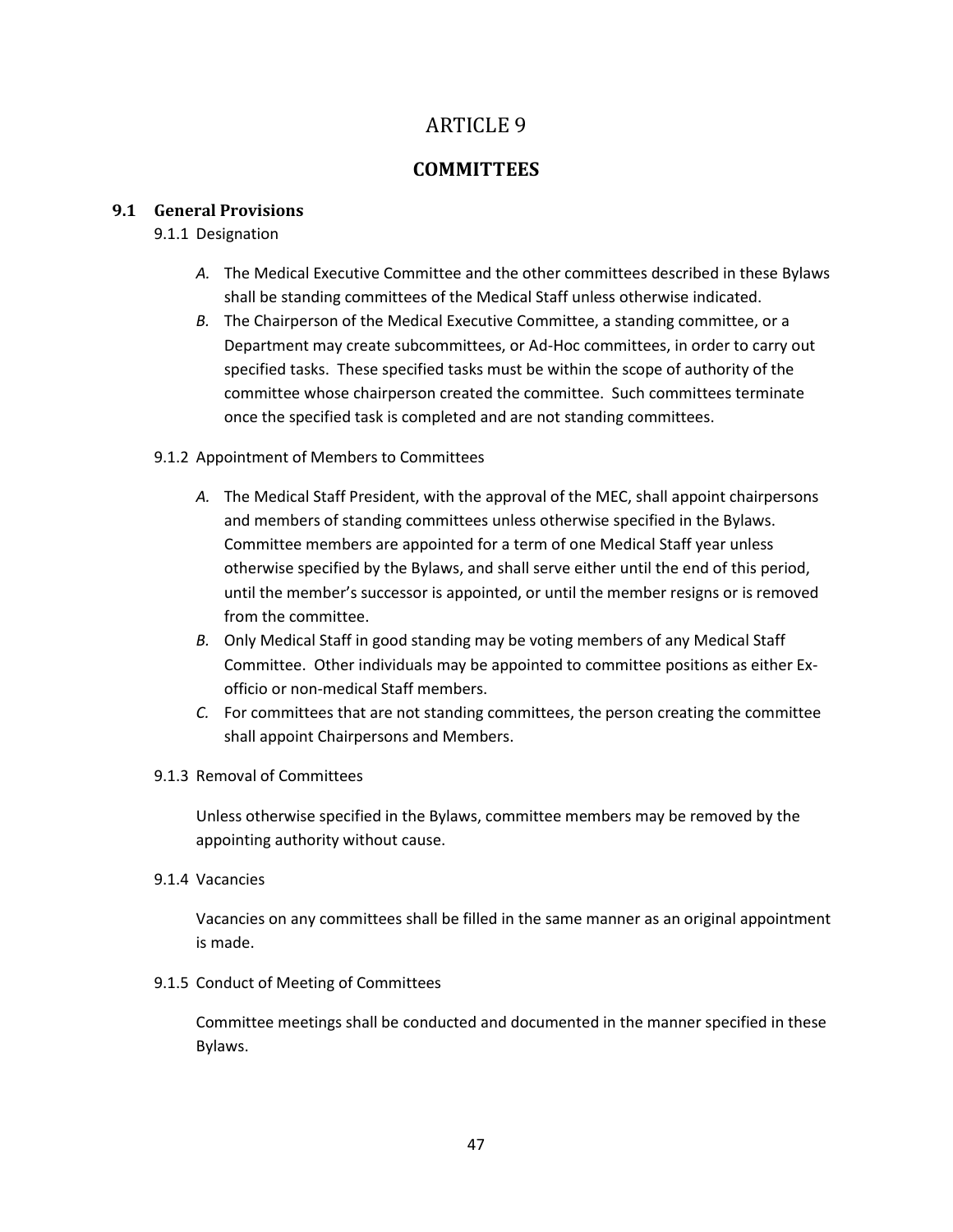#### 9.1.6 Attendance of Non-Members

Members in good standing of the Medical Staff who are not committee members my attend committee meetings only with the permission of the Chair of the committee.

9.1.7 Accountability

All committees of the Medical Staff are accountable to the Medical Executive Committee.

#### **9.2 Medical Executive Committee**

9.2.1 Composition

The Medical Executive Committee (MEC) consists of the following Members of the Medical Staff as voting members:

- 1) President of the Medical Staff;
- 2) President-Elect;
- 3) Past President;
- 4) Clinical Department Heads;
- 5) Division heads;
- 6) The Chairpersons of the following committees shall be voting members of the MEC:
	- *A.* Administrative Affairs
	- *B.* Ambulatory Policy
	- *C.* Credentials
	- *D.* Patient Safety and Performance Improvement
		- *E.*Patient Care Policy and Evaluation
- 7) Chief administrators are official members of MEC with regular reporting duties without voting rights. These include the Director of Health Services, the Chief Financial Officer, the Chief Executive Officer of Hospital and Clinics, the Chief Medical Officer, the Chief Nursing Officer, the Chief Operations Officer for CCRMC/HC, the Ambulatory Care Medical Director, the Hospital Medical Director, Medical Director of Patient Safety and Performance Improvement, the Chief Medical Informatics Officer, the Residency Program Director and the Medical Director of Contra Costa Health Plan. The Chairperson of the MEC may invite other individuals to participate in the MEC meetings as non-voting guests.

#### 9.2.2 Duties

The Medical Executive Committee shall:

- *A.* Perform and/or delegate performance of all Medical Staff functions in a manner consistent with the Bylaws and the Rules;
- *B.* Coordinate and implement the Activities of the committees and the Departments;
- *C.* Make recommendations regarding Medical Staff membership and privileges;
- *D.* Initiate and pursue disciplinary or corrective actions when indicated;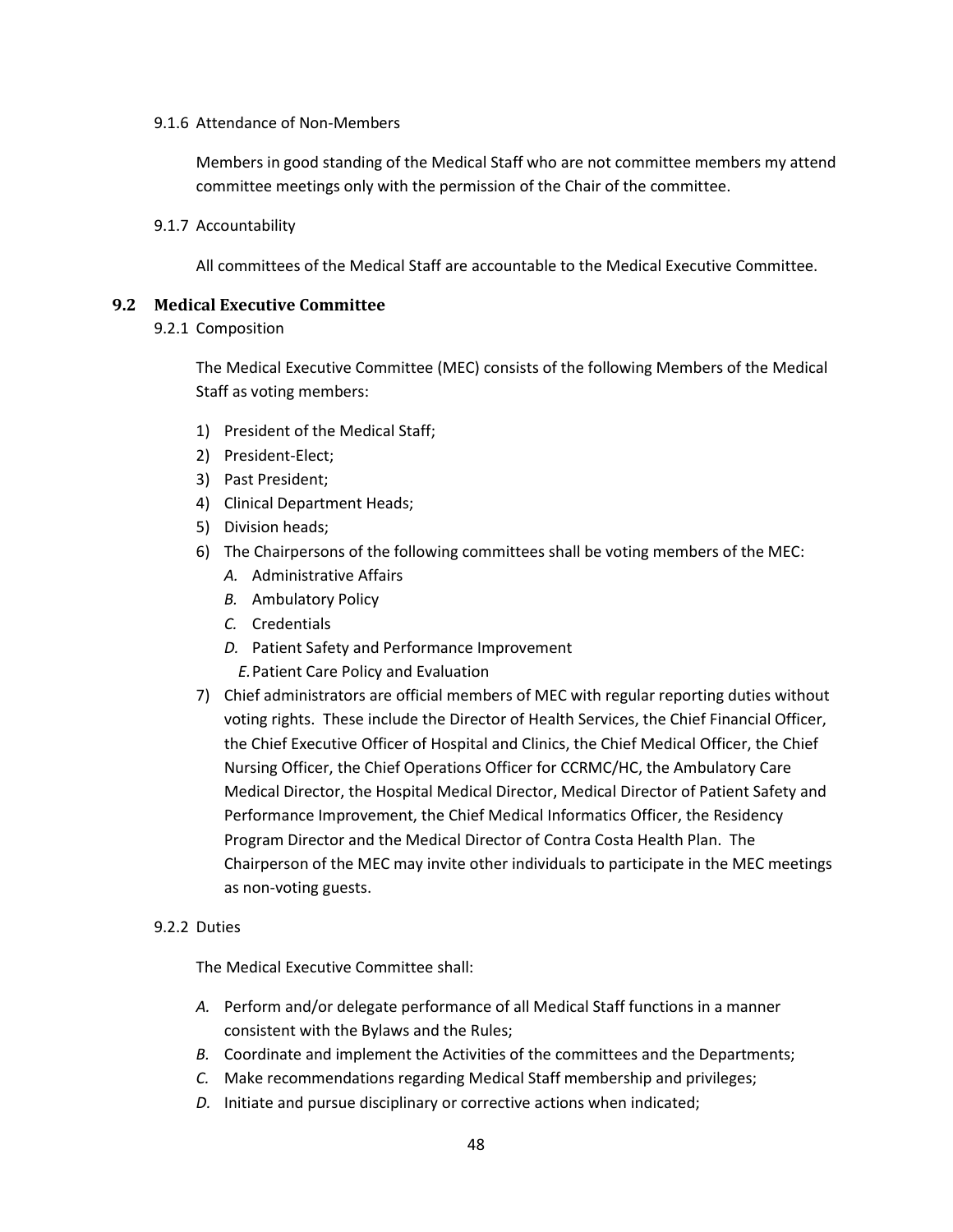- *E.* Supervise the Medical Staff's compliance with the Medical Staff Bylaws, Rules and policies;
- *F.* Supervise the Medical Staff's compliance with County laws, rules, policies and procedures;
- *G.* Supervise the Medical Staff's compliance with state and federal laws and regulations;
- *H.* Supervise the Medical Staff's compliance with TJC and other applicable accreditation and certification rules;
- *I.* Regularly report to the Governing Body regarding the status of Medical Staff issues;
- *J.* Meet monthly to conduct Medical Staff business;
- *K.* Represent and act on behalf of the Medical Staff in the intervals between Medical Staff meetings, subject only to such specific limitations as may be imposed by those Bylaws.

# **9.3 Committees**

In order to remain in good standing on a committee, a member must attend at least 50 percent of the meetings.

# 9.3.1 Administrative Affairs Committee

*A.* Purpose and Meetings

The Administrative Affairs Committee (AAC) fulfills staff responsibilities relating to review and revision of Medical Staff Bylaws and related manuals and forms and assumes the responsibilities for investigating and providing recommendations on such other administrative policy-making and planning matters and activities of concern to the Staff as are referred by the MEC. The AAC oversees the Institutional Review Committee (IRC) which reviews, approves or denies, monitors and evaluates research projects, protocols, and clinical investigations to be conducted within the Medical Services, in compliance with the regulations of the Food and Drug Administration and observing all requirements of any other applicable regulatory authorities for any given study. The AAC may overrule a positive recommendation of the IRC, but the AAC may not approve a study or the use of an investigational agent if disapproved/denied by the IRC. The AAC meets as needed, and reports to the MEC. When appropriate, it shares its monitoring and evaluation findings from research projects with the Patient Safety and Performance Improvement Committee and vice versa.

## *B.* Composition

The Administrative Affairs Committee includes;

- 1) A Physician Chairperson, appointed by the Medical Staff President, subject to MEC approval;
- 2) At least 4-6 additional Staff Members;
- 3) Administrator, with vote; and
- 4) Their members with special expertise as necessary on an ad-hoc basis, without vote.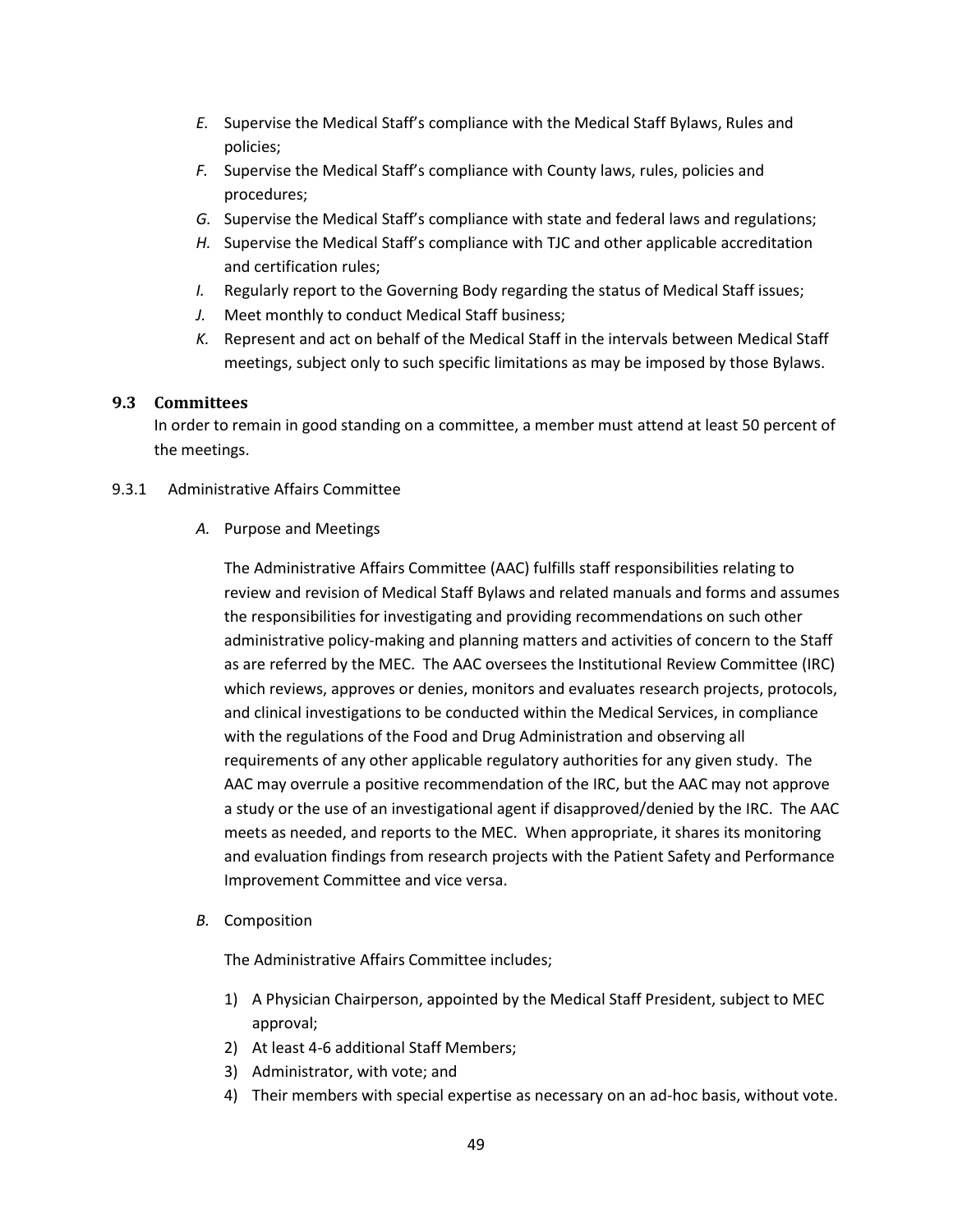#### 9.3.2 Ambulatory Policy Committee

## *A.* Purpose and Meetings

The Ambulatory Policy Committee (APC) sets Medical Staff policy in the health centers and acts as a liaison with Nursing and Administration for coordination of policies and procedures under joint Medical Staff-Administration or Medical Staff-Nursing purview.

APC develops policies to resolve issues that affect more than one Medical Staff Department and focuses on policies and projects that relate to quality of care, the efficiency of the health centers and patients that relate to quality care, the regulatory compliance. APC coordinates its activities with PSPIC and receives quality assurance reports suggestive of or requiring changes in policies and procedures from individual Medical Staff Departments and from the Ambulatory Subcommittee of PSPIC.

## I. Composition

The Ambulatory Policy Committee includes:

- 1) A Physician Chairperson; appointed by the Medical Staff President, subject to MEC approval
- 2) One Staff Member from each Region;
- 3) The Department Head of Family Medicine or his/her designee;
- 4) Representative of the Departments of Obstetrics & Gynecology, Surgery, Pediatrics and Medicine, with vote;
- 5) Other members with special expertise as needed on an ad-hoc basis without vote;
- 6) Director of Health Information Management as needed on an ad-hoc basis without vote;
- 7) A representative of the Allied Health Professionals, without vote;
- 8) Ambulatory Care Medical Director without vote;
- 9) Chief Nursing Officer without vote.

## 9.3.3 Bioethics Committee

*A.* Purpose and Meetings

The Bioethics Committee provides a multi-disciplinary forum for the development of guidelines for consideration of cases and issues having bioethical implications; development and implementation of procedures for the review of such cases; development and/or review of institutional policies regarding care and treatment in cases or issues having bioethical implications; consultation with concerned parties to facilitate and education of the hospital staff regarding bioethical matters. The committee will meet regularly (at least six (6) times yearly) and will also provide a mechanism for other meetings as necessary to perform the case consultation functions. The committee chair will report to the Medical Executive Committee.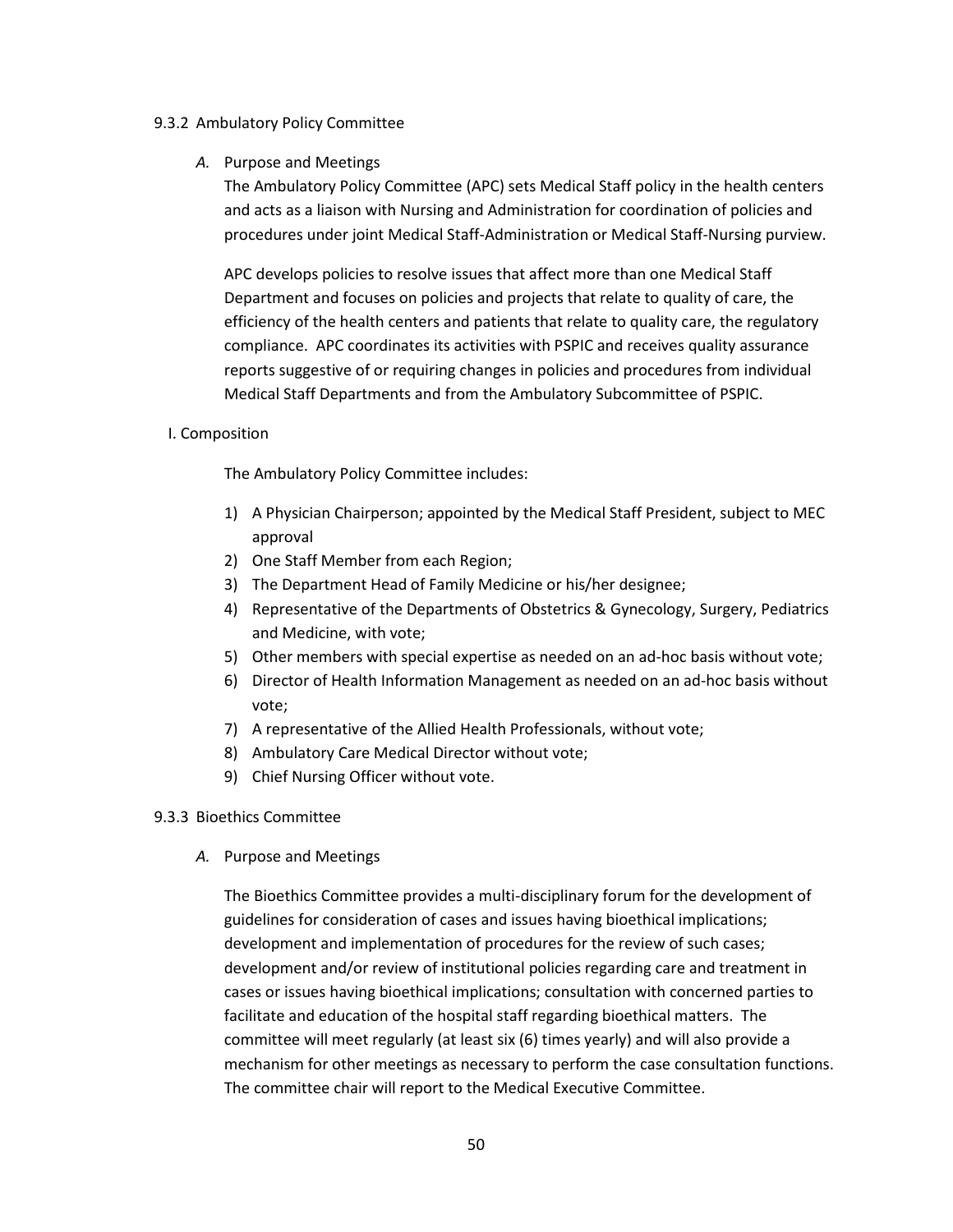#### *B.* Composition

The Bioethics Committee includes;

- 1) A physician chairperson appointed by the Medical Staff President subject to Medical Executive Committee approval;
- 2) Multi-disciplinary representation selected to represent the various clinical services of the medical and nursing staff, ancillary support services (such as social workers, chaplains, etc.) and lay members. At least a third of the committee membership will be physicians;
- 3) A member representing hospital administration; and
- 4) The committee may invite other professional or community lay members to be utilized when discussing issues involving their particular clinical, ethnic, religious or other background.

## 9.3.4 Cancer Committee

#### *A.* Purpose and Meetings

The Cancer Committee is a multi-disciplinary committee that organizes, conducts and evaluates hospital-wide oncology services and the cancer registry. The committee assures that full oncology services including surgery, chemotherapy, radiation therapy, as well as rehabilitation and hospice care are available to all patients. The committee will develop and monitor annual goals and objectives for clinical care, community outreach, quality improvement and programmatic endeavors related to cancer care. The committee is responsible for establishing and monitoring the Cancer Conference format, frequency and multi-disciplinary attendance. The committee will ascertain if there is a need for specific educational programs both professional and public based on survival and comparison data. The committee will also supervise the Cancer Registry for quality control of case-funding, abstracting, staging, reporting and follow-up. The committee will conduct a minimum of two patient care evaluation studies annually, one to include survival data. The committee will meet at least quarterly or more often as needed and communicate as necessary with the Patient Safety and Performance Improvement Committee. The committee will designate one coordinator for each of the four areas of Cancer Committee activity: Cancer Conference, quality control of the cancer registry, quality improvement and community outreach.

## *B.* Composition

The Cancer Committee includes:

1) A Physician chairperson appointed by the Medical Staff President, subject to Medical Executive Committee approval;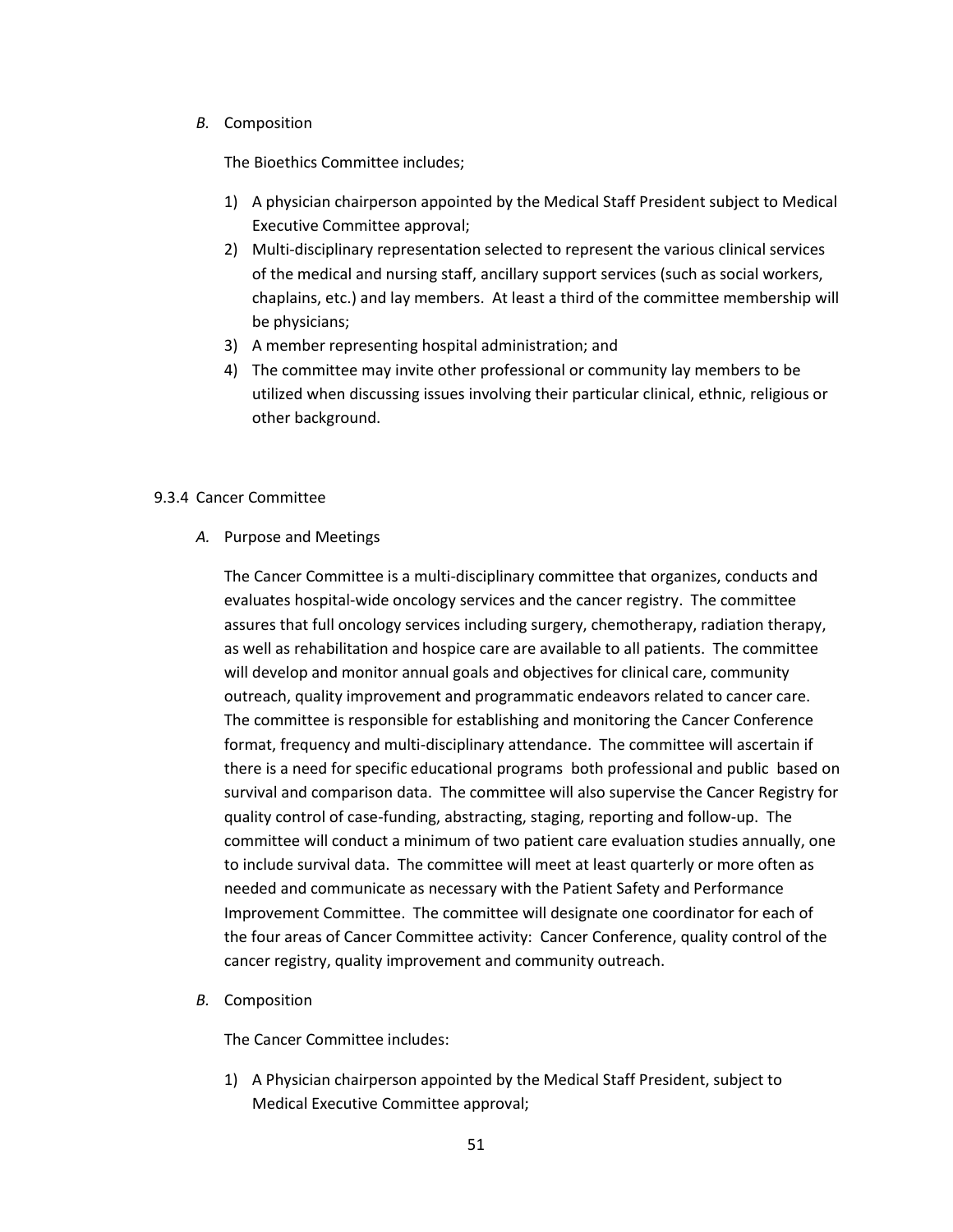- 2) At least five (5) additional Medical Staff Members including representation from Surgery, Pathology, Hematology/Oncology, Family Practice, and Diagnostic Imaging;
- 3) Cancer Liaison Physician;
- 4) Representation for Administration, Social Services, Nursing, and the American Cancer Society all with vote; and
- 5) The Cancer Registrar, who will act as staff to the Cancer Committee, with vote.
- 9.3.5 Continuing Medical Education Committee
	- *A.* Purpose and Meetings

The Continuing Medical Education Committee (CMEC) directs the development of CME programs for the Staff responsive to quality assurance findings and to developments pertinent at the Hospital and apprises the Staff of outside education opportunities. It coordinates the educational activities of the Departments and of the Staff and Hospital Department. The CMEC also analyzes the status and needs of, and makes recommendations regarding, the medical library services. It meets at least quarterly and more frequently if needed and reports on its activities to the MEC.

*B.* Composition

The CMEC includes:

- 1) A Chairperson appointed by the Medical Staff President, subject to MEC approval;
- 2) At least two additional Staff Members; and
- 3) Medical Librarian, without vote.

## 9.3.6 Credentials Committee

*A.* Purpose and Meetings

The Credentials Committee coordinates the staff credentials function by receiving and analyzing applications and recommendations for appointment, provisional period conclusion or extension, reappointment, clinical privileges, and changes therein, and recommending action therein, and by integrating quality assurance and utilization review and monitoring, membership, and other relevant information into the individual credentials files. It also assists in designing and participates in implementing the credentialing procedures for Allied Health Practitioners. It meets monthly or as necessary and reports to the MEC regarding the credentialing of Staff Members.

*B.* Composition

The Credentials Committee includes: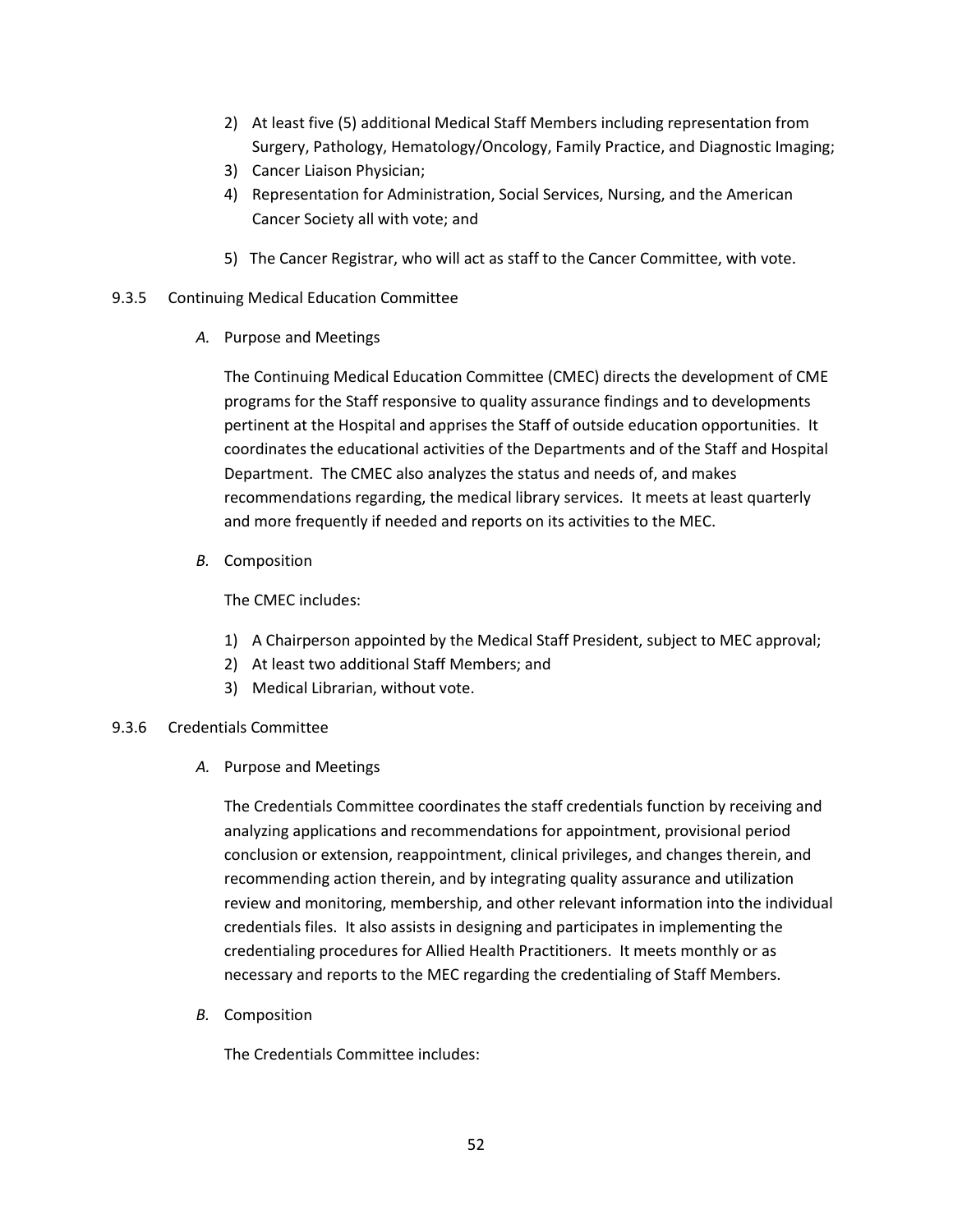- 1) A physician chairperson, appointed by the Medical Staff President, subject to MEC approval; and
- 2) At least 4-6 additional Staff Members, selected to be representative of the Departments and major clinical specialties.
- 9.3.7 Informatics Advisory Committee
	- *A.* Purpose and Meetings

The Informatics Advisory Committee provides governance in informatics and Information Technology (IT)-related clinical systems. It prioritizes issues, reports and optimization and acts as a liaison between medical staff departments and IT/clinical informatics.

## I. Composition

- 1) Chief Medical Informatics Officer (CMIO) who serves as Chair
- 2) Director of Nursing Informatics
- 3) Director of Medical Outpatient Informatics
- 4) Director of Medical Inpatient Informatics
- 5) A representative of each department.

## 9.3.8 Institutional Review Committee

*A.* Purpose and Meetings

The Institutional Review Committee shall review and have authority to: approve, require modification in (to secure approval), or disapprove all research activities within the Hospital and Health Centers; approve, require modification in, or disapprove the use of investigation drugs or devices in individuals (i.e. "compassionate use" cases); receive prompt notification of the emergency use of investigational drugs or devices and approve, require modification in or, disapprove their continued use; continue, require modifications in or terminate any ongoing studies at intervals of not greater than twelve (12) months; immediately terminate or suspend any research not conducted in accordance with the IRC's requirements or that has been associated with unexpected serious harm to subjects; ensure all compliance with federal informed consent regulations regarding investigational use of drugs and devices; and assure the protection of the rights and welfare of all human subjects. The Institutional Review Committee shall meet semi-annually or more often as necessary to fulfill its obligations. If the Institutional Review Committee disapproves of any activity within its purview, that decision is final. The Institutional Review Committee chairperson reports to the Administrative Affairs Committee.

*B.* Composition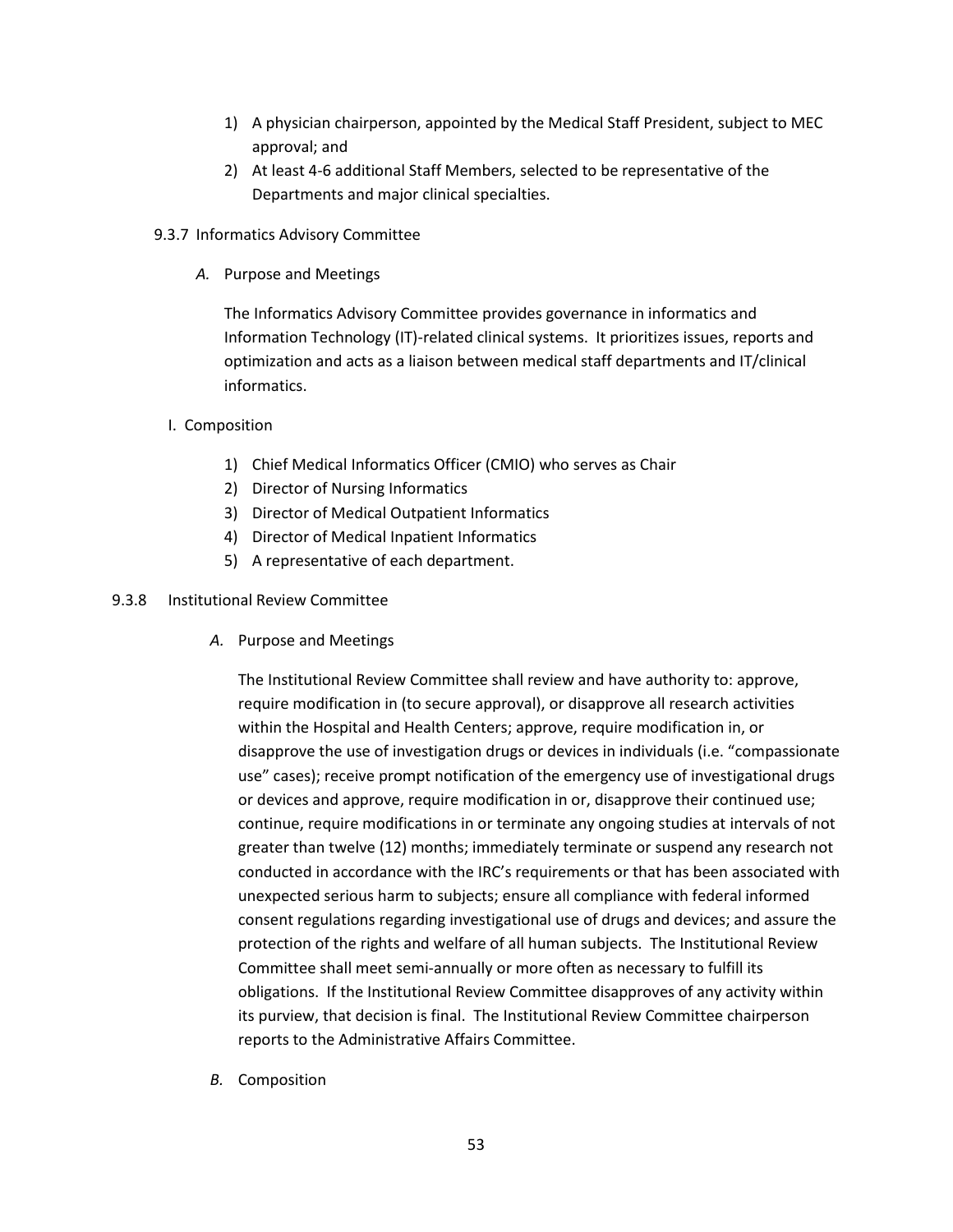The Institutional Review Committee includes:

- 1) A Chairperson appointed by the Chairperson of the Administrative Affairs Committee, subject to Medical Executive Committee approval;
- 2) At least one member of each gender;
- 3) At least one member from outside the medical profession;
- 4) At least one non-scientist;
- 5) At least one member not affiliated with the Hospital and Health Centers; and
- 6) A total of at least five (5) members, including representative ethnic and cultural backgrounds, of the community.

#### 9.3.9 Inter-Disciplinary Practice Committee

*A.* Purpose and Meetings

The Inter-Disciplinary Practice Committee (IPC) shall perform functions consistent with the requirements of law and regulations (Title 22 of the California Code of Regulations, Section 70706). Method for the approval of standardized procedures in accordance with sections 2725 of the Business and Professions Code in which affirmative approval of the administrator or designee and a majority of the physicians and a majority of registered nurse members would be required. The IPC shall routinely report to the MEC; and, in addition, shall submit an annual report to the MEC. The IPC shall meet at least annually, or more often as necessary.

## *B.* Composition

The IPC shall consist of:

- 1) A Physician Chairperson, appointed by the Medical Staff President, subject to MEC approval;
- 2) A Director of Nursing, or Designee: such as the clinical services director of Public Health who has oversight over NP/AHP function;
- 3) An Administrator, or designee: such as the Ambulatory Care Medical Director;
- 4) Chair of the Credentials Committee;
- 5) Nurse Practitioner Division Head
- 6) Two (2) additional allied health professionals, appointed by the IPC Chairperson, in consultation with the NP Division Head
- 7) A medical staff representative from the clinical psychology department.
- 8) Additional Allied Health Professionals who are performing or will perform functions requiring standardized procedures will be appointed by the IPC Chair on a temporary basis when issues pertaining to their functions are discussed.
- 9) Additional physician members of the medical staff physicians and/or registered nurses may be appointed by the physician chairperson or the director of nursing,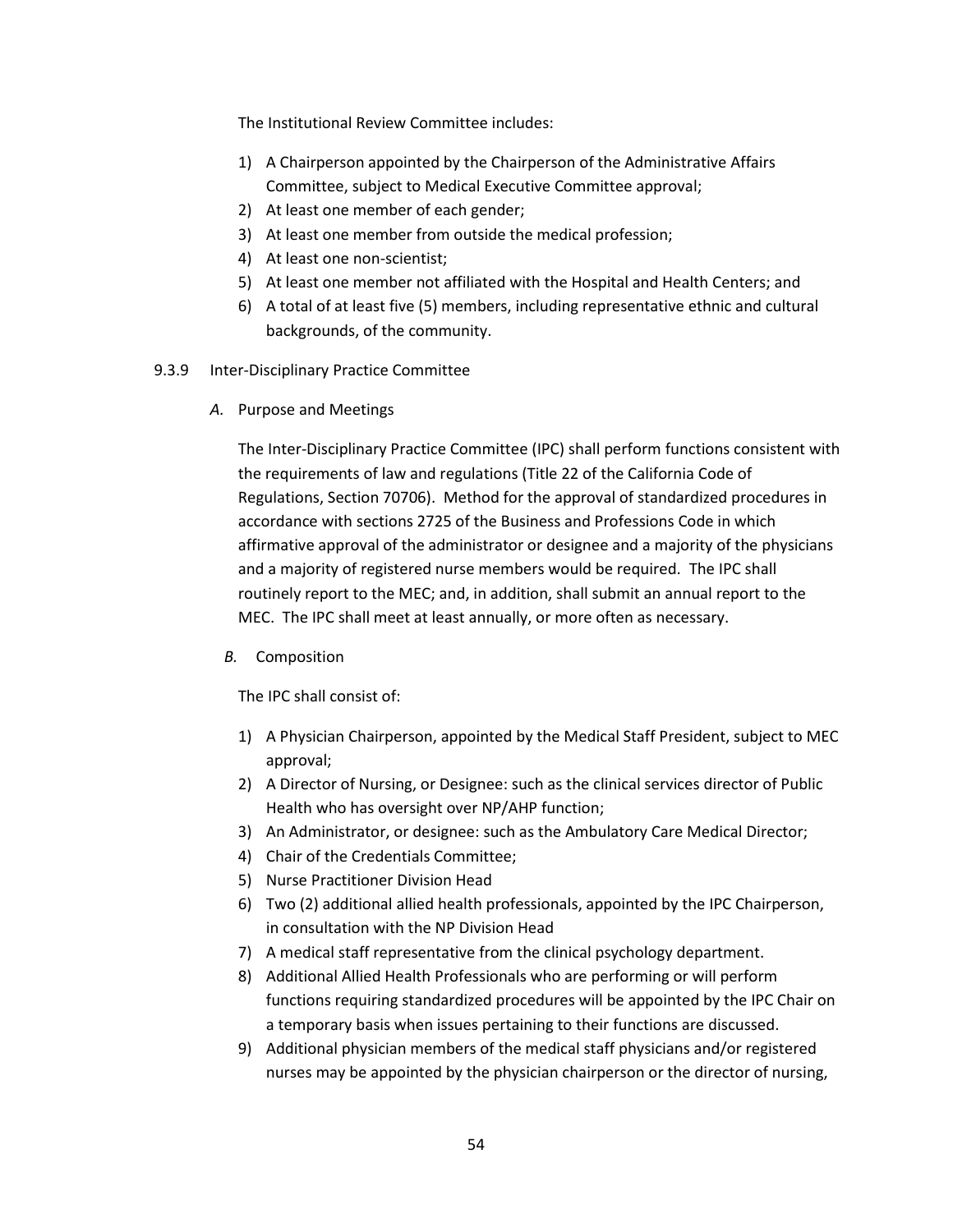respectively, to maintain equal numbers of each on the committee in accordance with Title 22 of the California Code of Regulations, Section 70706.

- 9.3.10 Joint Conference Committee
	- *A.* Purpose and Meetings

The Joint Conference Committee constitutes a forum between the Medical Staff, the Administration and the Governing Body. Two members of the Medical Executive Committee who serve at the will of the Medical Executive Committee represent the Medical Staff. These members shall act as directed by the MEC in their capacity as members of the Joint Conference Committee.

The Governing Body and the Administration shall have representation pursuant to authority separate from these Bylaws.

#### 9.3.11 Medical Staff Assistance Committee

*A.* Purpose and Meetings

In order to improve the quality of care and promote the well-being of the Medical Staff, the Medical Staff Assistance Committee (MSAC) receives reports related to health concerns, well-being, or impairment of Medical Staff Members, and other Licensed Independent Practitioners (LIPs) and, as it deems appropriate, investigates such reports. With respect to matters involving individual Medical Staff Members and other LIPs, the committee may, on a voluntary basis, provide such advice, counseling, or referrals as may seem appropriate. Such activities shall be confidential; however, in the event information received by the committee clearly demonstrates that the health or known impairment of a Medical Staff Member or LIP poses an unreasonable risk of harm to patients, that information may be referred for corrective action.

The process that the MSAC uses to accomplish these goals includes:

- 1) Education of the Medical Staff and other organization staff about illness and impairment recognition issues specific to the Medical Staff Member or licensed independent practitioners;
- 2) Self-referral by a physician or Licensed Independent Practitioner (LIP) and referral by other organization staff;
- 3) Referral of the Physician, or the affected LIP to the appropriate professional internal or external resources for diagnosis and treatment of the condition or concern;
- 4) Maintenance of the confidentiality of the Physician, or LIP seeking referral or referred for assistance except as limited by law, ethical obligation, or when the safety of a patient is threatened;
- 5) Evaluation of the credibility of a complaint, allegation, or concern;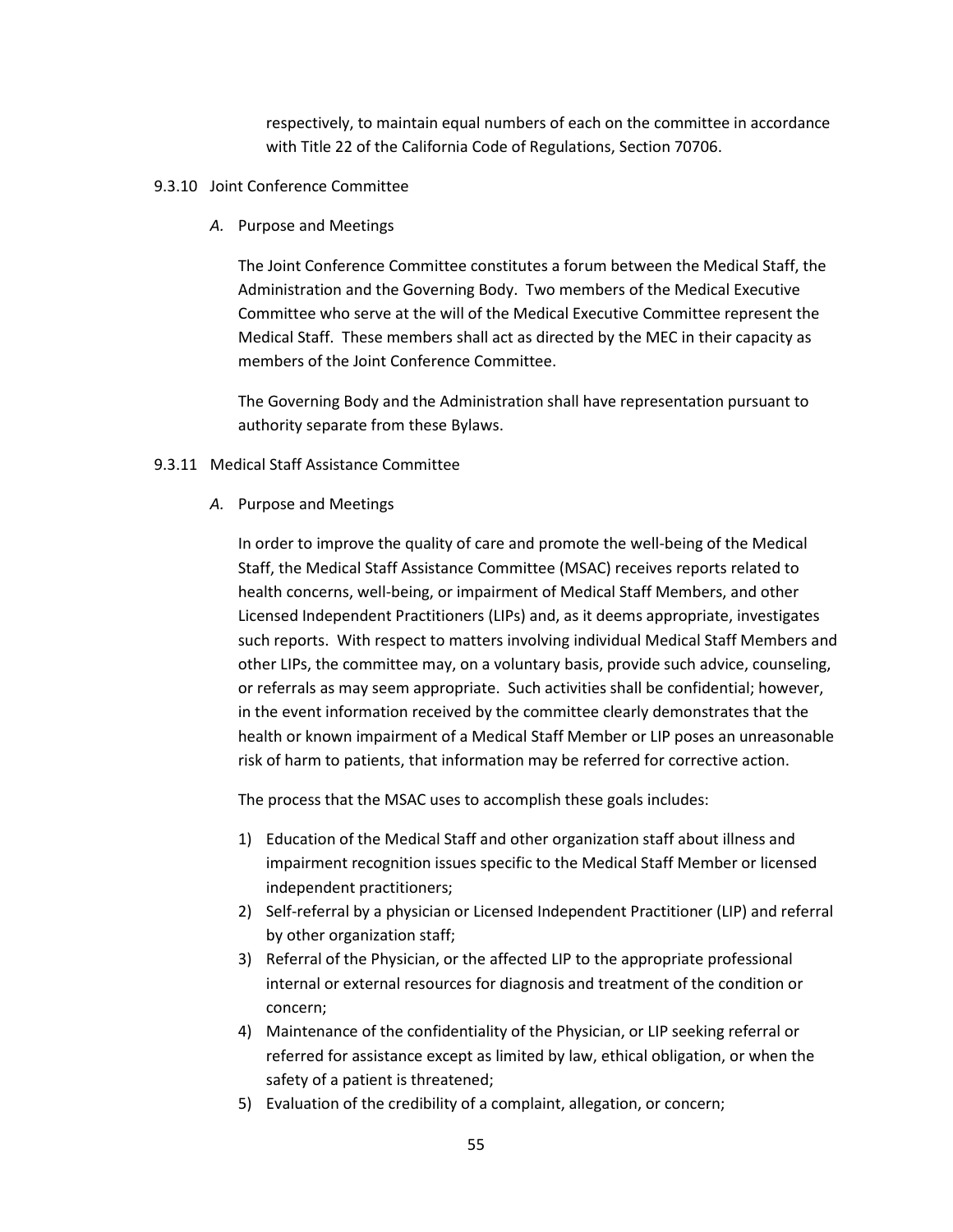- 6) Monitoring of the Physician, or affected LIP and the safety of patients until the rehabilitation or any disciplinary process is complete;
- 7) Reporting to the Medical Staff leadership instances in which a Physician or LIP is providing unsafe treatment; and
- 8) Initiating appropriate action when a Physician or LIP fails to complete the required rehabilitation program.

The committee shall also consider general matters related to the health and wellbeing of the Medical Staff, and, with the approval of the Medical Executive Committee, develop educational programs or related activities. The Medical Staff Assistance Committee shall meet as often as necessary, but at least quarterly. It shall maintain only such record of its proceedings as it deems advisable but shall report on its activities on a routine basis to the Medical Executive Committee.

*B.* Composition

The Medical Staff Assistance Committee includes;

- 1) A Physician Chairperson, appointed by the Medical Staff President, subject to Medical Executive Committee approval;
- 2) At least two (2) additional practitioners; and
- 3) A Member of the Resident staff.

Except for the resident, who shall serve on the committee for one (1 ) year, each member shall serve for a term of three (3) years, and the term shall be staggered as deemed appropriate by the Medical Executive Committee to achieve continuity. In so far as possible, members of this committee shall not serve as active participants on other peer review or quality assurance committees while serving on this committee.

The Chairperson may appoint additional individuals who are not members of the Medical Staff, including non-physicians, when such appointment may materially increase the effectiveness of the work of the committee. These individuals shall serve for a term that shall be determined by the Chairperson.

#### 9.3.12 Informatics Clinical Communication Committee (ICCC)

*A.* Purpose and Meetings

The Informatics Clinical Communication Committee addresses clinical workflows to enhance patient safety and maximize efficient care. The InBasket is the hub of communication and information flow in the electronic health record. The committee brings together provider, nursing, ancillary and technical representative to design, build, and troubleshoot processes to allow providers, nurses, and ancillary staff to care for patients safely and efficiently.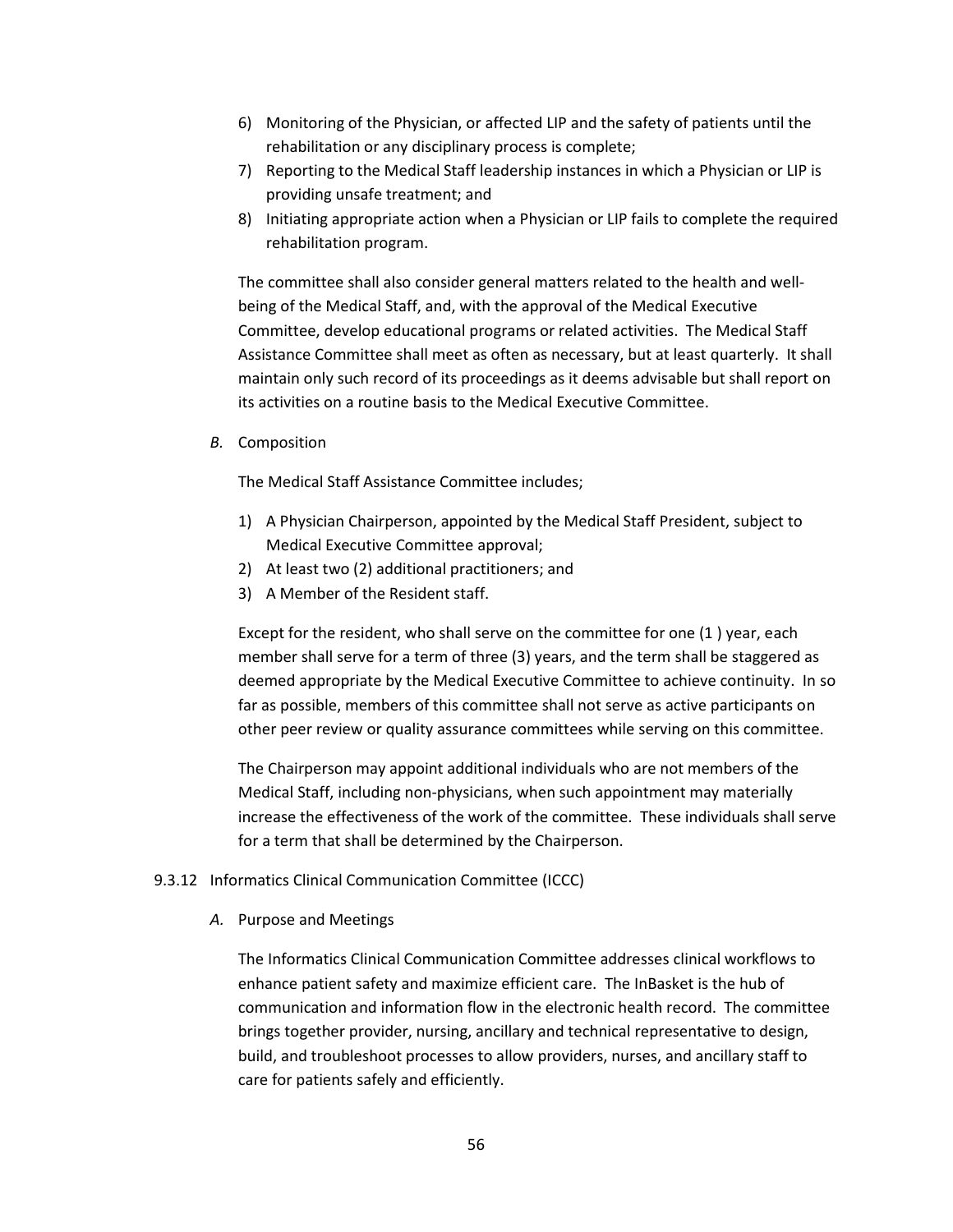The committee will meet at least monthly and more frequently as needed.

- *B.* Composition
	- 1) A Chairperson appointed jointly by the Chief Medical Informatics Officer and the Medical Staff President
	- 2) Family and Adult Medicine Department Representative
	- 3) Pediatrics Department Representative
	- 4) Internal and Specialty Medicine Representative
	- 5) At least one (1) representative from Nursing Administration
	- 6) At least one (1) representative from Nursing Informatics
	- 7) A representative from the Public Health Division
	- 8) A representative from the Information Technology Department
	- 9) A representative from the Residency Program

In addition, the committee will seek representation from departments whose workflows appear on the meeting agenda, including the various ancillary services departments.

This ICCC Chair or his/her designee shall report to the Medical Executive Committee on an annual basis. The ICCC will make recommendations to IAC and operations leadership as appropriate.

- 9.3.13 Patient Care Policy and Evaluation Committee
	- *A.* Purpose and Meetings

The Patient Care Policy and Evaluation (PCP&E) Committee monitors, assesses and recommends improvements to the MEC for:

- 1) The clinical and medical records policies and rules of the Medical Staff and of its inpatient clinical units and diagnostic and therapeutic support services (including OR/PAR, ER, CCU's, etc.);
- 2) Medical-related aspects of infection control policies;
- 3) Pharmacy and therapeutics policies and practices; and
- 4) Blood and blood products usage policies and practices.

It also acts as liaison with Nursing and Administration for review and coordination of policies, procedures, rules or regulations under joint Medical Staff-Administration or Medical Staff-Nursing purview and coordinates its activities with those of the Ambulatory Policy Committee. The PCP&EC receives quality assurance findings suggestive of or requiring changes. It serves as a forum for identifying and discussing problems in the delivery of patient care services and in the observance of patients' rights. The PCP&EC meets monthly and reports to the MEC.

*B.* Composition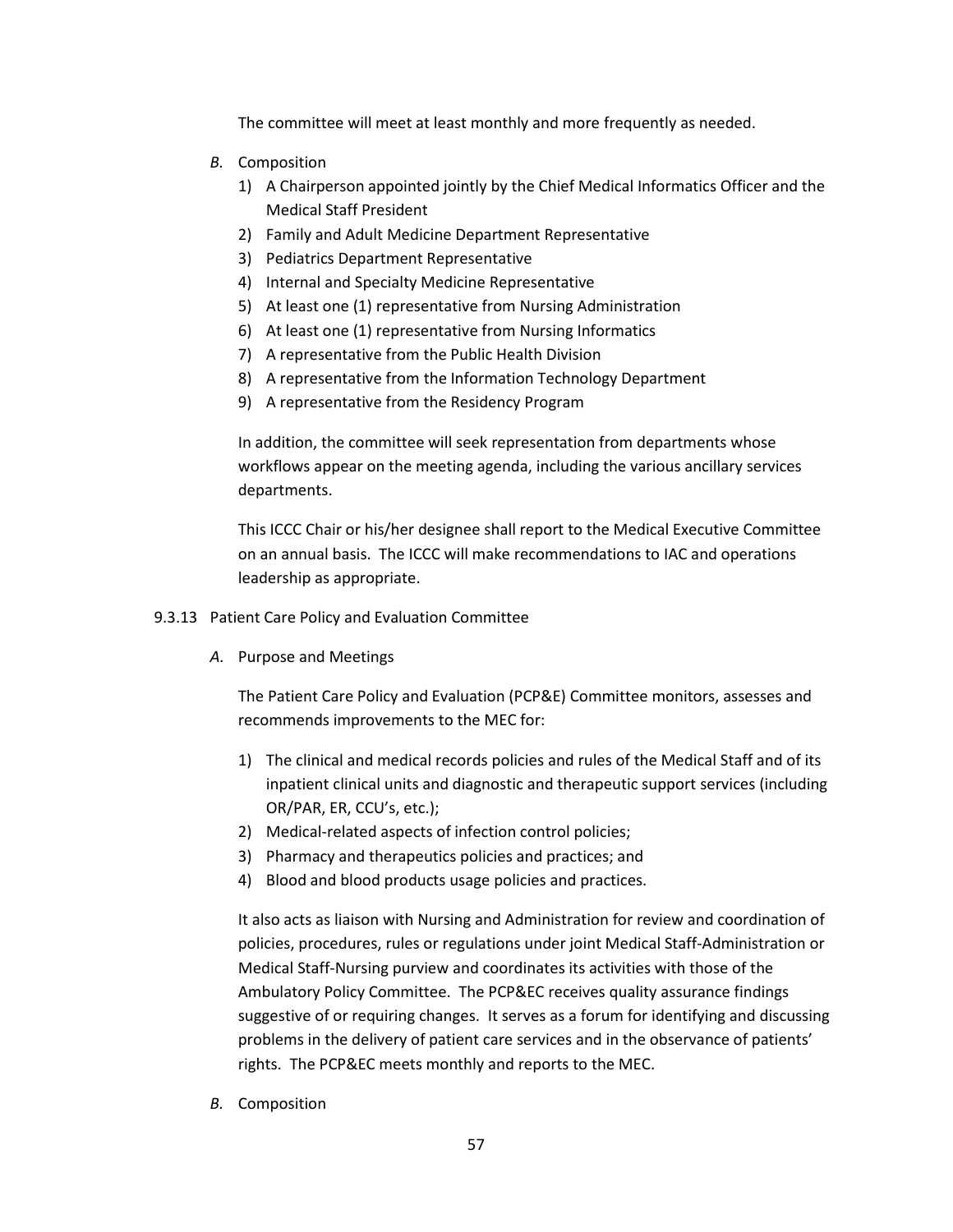The Patient Care Policy and Evaluation Committee includes:

- 1) A Physician Chairperson appointed by the Medical Staff President, subject to MEC approval;
- 2) At least 6-8 staff members selected to be representative of major clinical areas;
- 3) A representative of Nursing Service;
- 4) Director of Pharmacy ad-hoc for Pharmacy and Therapeutic function;
- 5) A representative from Pathology Department ad-hoc for blood and blood product review function;
- 6) Manager of Infection Control and Prevention Committee of the Hospital;
- 7) A representative of Administration responsible for policy committee support without vote;
- 8) A Nursing Supervisor/Coordinators for specialty units invited on an ad-hoc basis without vote;
- 9) A representative of other clinical services and professional, technical, administrative support staff participate as consultants in relevant areas of expertise ad-hoc without vote; and
- 10) Director of Health Information management quarterly and as needed without vote.

9.3.14 Patient Safety and Performance Improvement Committee

*A.* Purpose and Meetings

The Patient Safety and Performance Improvement Committee (PSPIC) has the authority and responsibility for implementing and directing the Quality Management Program for the Hospital. It is responsible for setting the quality management standards, determining criteria by which care will be measured, setting priorities for which aspects of care will be monitored, and analyzing the quality of care studies, indicators, utilization reports, grievances, survey data, and risk management information. A systematic, multi‐disciplinary improvement process is followed. It develops an annual plan for performance improvement activities (Quality Management Plan).

## *B.* Composition

The Patient Safety and Performance Improvement Committee includes the following Members:

1) A Physician Chairperson, appointed by the Medical Staff President, subject to MEC Approval.

- 3) The Medical Staff President;
- 4) The CCRMC Chief Executive Officer;
- 5) The Director of Pharmacy;
- 6) The Chief Medical Officer;
- 7) The Chief Nursing Officer;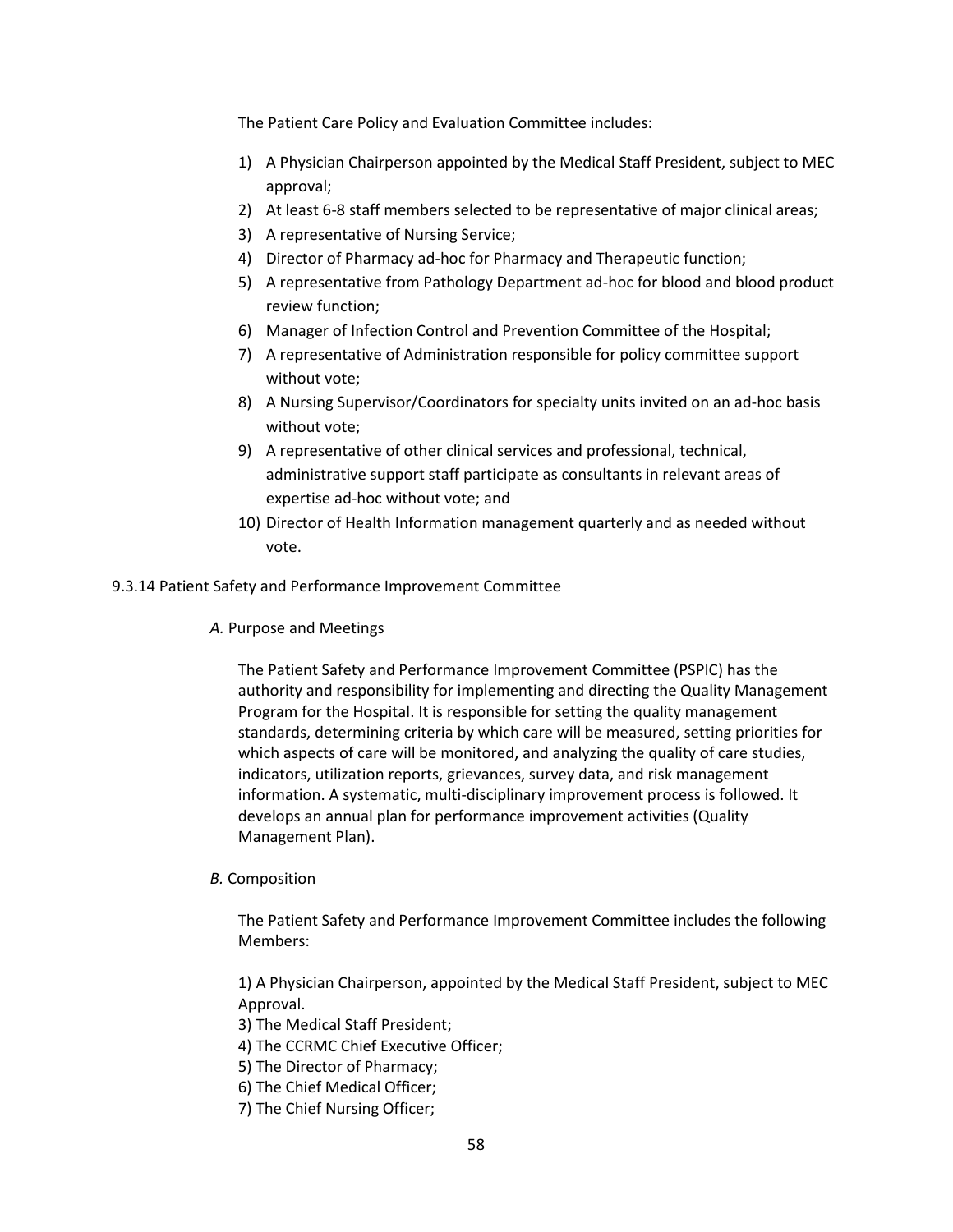8) The Ambulatory Care Medical Director;

9) The Chief Operating Officer;

10) The Chief Quality officer;

12) The past Medical Staff President;

13) The Chair of the Patient Care Policy and Evaluation Committee; and

14) Two (2) Medical Staff Physician representatives, appointed by the Medical Staff

President, subject to MEC approval;

15) Patient Safety Officer;

16) Director of Safety and Performance Improvement;

17) Medical Director of Quality and Safety;

18) Hospital Medical Director;

19) Specialty Medical Director;

20) Hospital Regulatory Compliance Officer;

21) Quality Manager Program Coordinator;

22) One (1) Medical Staff Member representative from the Behavioral Health Division, appointed by the Medical Staff President, subject to MEC approval.

- 9.3.15 Peer Review Oversight Committee
	- *A.* Purpose and Meetings

The Peer Review Oversight Committee will oversee the peer review that is carried out by the departments. It will supervise the processes, help address systems issues and review cases that involve more than one department.

## *B.* Composition

- 1) The Medical Staff President shall serve as Chair of the Committee;
- 2) Each department will have at least one (1) representative. Large departments will have two (2) representatives one from inpatient and the other from outpatient. Large departments are: Family and Adult Medicine, Internal and Specialty Medicine, Surgery, and Psychiatry/Psychology.

9.3.16 Perinatal Morbidity and Mortality (PM&M) Committee.

*A.* Function

The Perinatal Morbidity and Mortality Committee (PM&M Committee) is an interdisciplinary committee which monitors perinatal outcomes. It is intended to complement the quality assurance activities of the Departments of Pediatrics and Obstetrics and Gynecology by focusing on those cases whose management involves both obstetrical and pediatric issues. The PM&M Committee reports to the Departments of OB/GYN and Pediatrics.

*B.* Composition.

The Perinatal Morbidity and Mortality Committee consist of: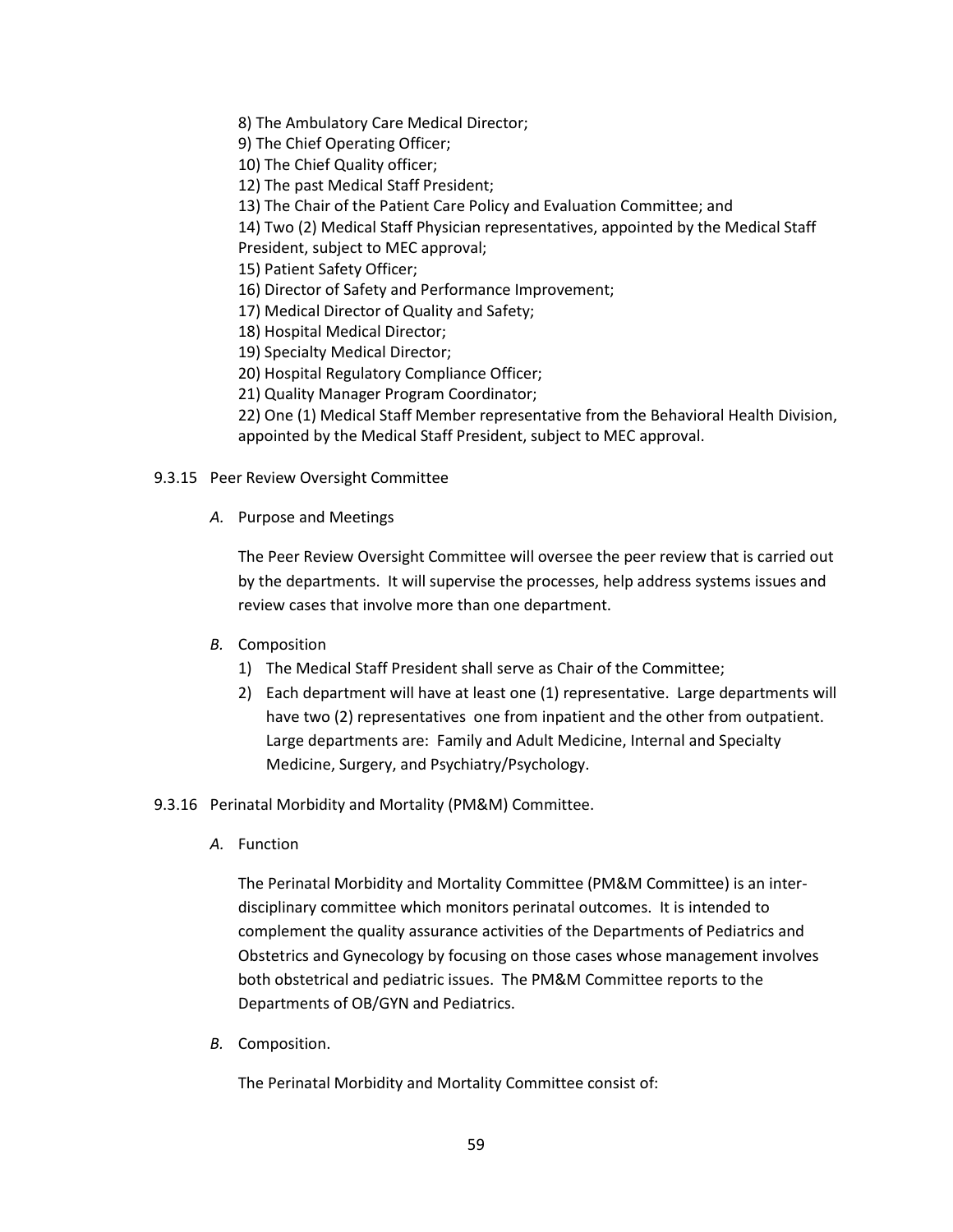- 1) All Members in good standing of the Departments of OB/GYN, Pediatrics and Anesthesia. The individual departments established attendance obligations;
- 2) Nurse Program manager for the Perinatal Unit, Clinical Nurse Specialists for maternity and nursery and the RN Case Coordinator are members, all with voting privileges; and
- 3) Regularly invited members, all without vote, including:
	- (a) Consultant Perinatologist;
	- (b) Consultant Neonatologist;
	- (c) Any Member of the Department of Ambulatory Medicine having obstetrical privilege;
	- (d) Any Member of the Resident Staff presently assigned to the Pediatrics or OB/GYN services or with a particular interest in a case being discussed; and
	- (e) Any member of the nursing staff with a particular interest in a case being discussed. The Nurse Program Manager or his/her designee will maintain a file of confidentiality agreements signed by non-physician attendees.
- 9.3.17 Professional Affairs Committee
	- *A.* Purpose of Meetings

The Professional Affairs Committee consists of the two members of the Governing Body who sit on the Joint Conference Committee. The members of the Professional Affairs Committee shall invite representatives from the Medical Staff and Administration, as appropriate, to its meetings.

*B.* Composition

The Professional Affairs Committee consists of the two (2) members of the Governing Body who sit on the Joint Conference Committee. The members of the Professional Affairs Committee shall invite representatives from the Medical Staff and Administration, as appropriate, to its meetings.

- 9.3.18 Utilization Management Committee
	- *A.* Purpose and Meetings

The Utilization Management Committee develops and oversees implementation and operation of the utilization management plan relating to inpatient, ambulatory and clinical support services, makes utilization decisions as required under the plan, analyzes utilization profiles and evaluates the effectiveness of the UR program. Physician members of the committee act as the physician advisors required by the UR plan. The URC meets at least quarterly and reports to the Performance Improvement Committee.

*B.* Composition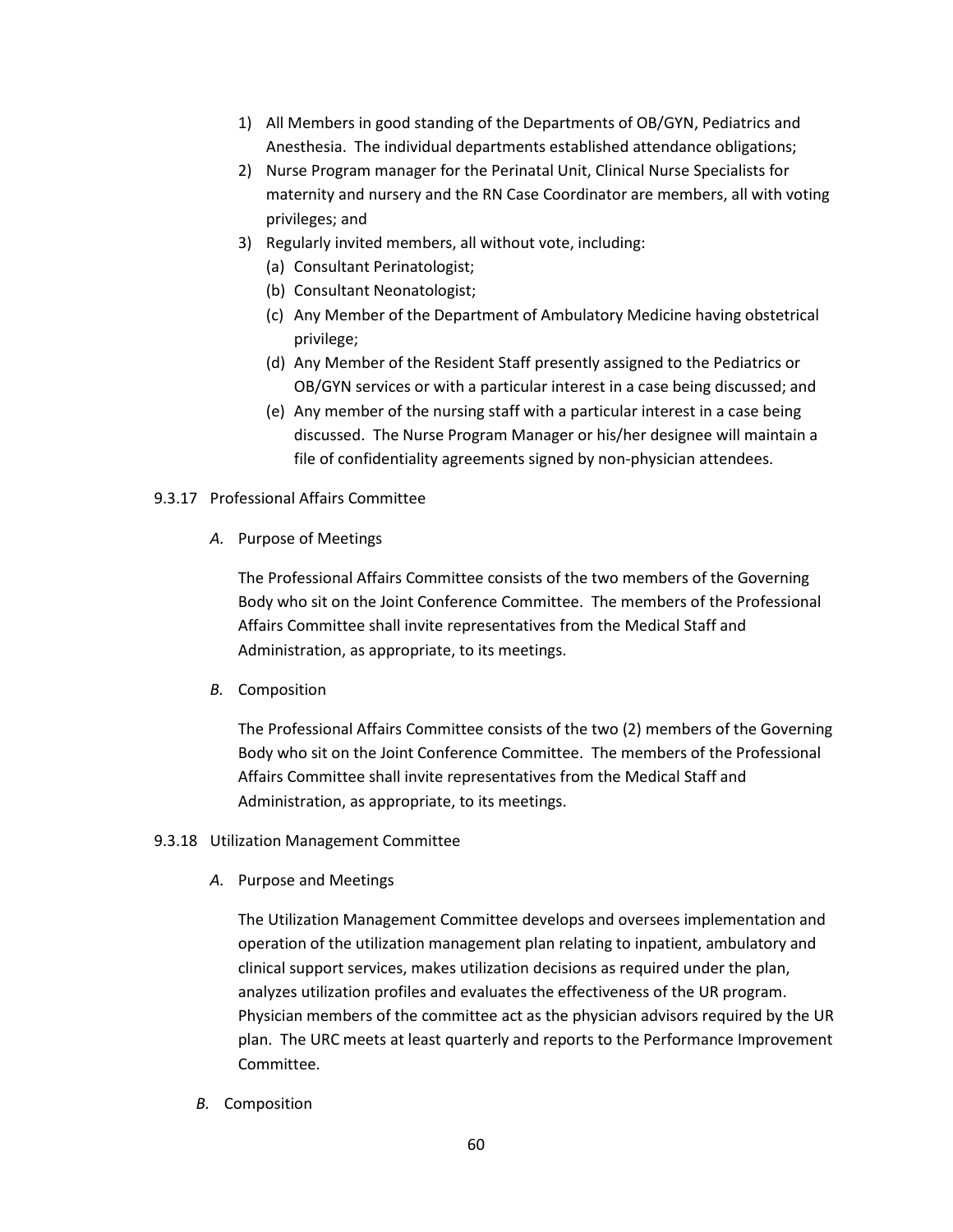The Utilization Management Committee includes:

- 1) A Chairperson appointed by the Chairperson of the PSPIC, subject to MEC approval;
- 2) At least 6-8 additional Medical Staff members, selected to provide broad representation from the Medical Staff;
- 3) At least one (1) representative from Administration, without vote;
- 4) Director of Social Services, without vote;
- 5) Representative from Nursing, without vote;
- 6) Representative from Finance, without vote;
- 7) Representative from Quality Assurance Department, without vote; and
- 8) Director of Health Information Management, without vote.

# ARTICLE 10

# **MEETINGS**

# **10.1 Medical Staff Meetings**

10.1.1 Regular Meetings

General Staff meetings will be held quarterly. The Medical Executive Committee may authorize additional regular general Staff meetings by resolution. The resolution authorizing any such additional meeting shall require notice specifying the place, date, and time for the meeting, and that the meeting can transact any business as may come before it.

## 10.1.2 Special Meetings

A special meeting of the Medical Staff may be held by the Medical Executive Staff President. A special meeting must be held by the President at the written request of the Governing Body, the Chief Medical Officer, the Administrator, the Medical Executive Committee, or 25% of the active staff in good standing.

## **10.2 Clinical Department and Committee Meetings**

10.2.1 Regular Meetings

Clinical Departments, Division, and Committees may establish by resolution the time for regular meetings. No additional notice is required.

## 10.2.2 Special Meetings

A special meeting of any Department, Division, or Committee may be held by the Head or Chairperson thereof. A special meeting must be held by the Head or Chairperson at the written request of the Administrator, the Medical Executive Committee, the Medical Staff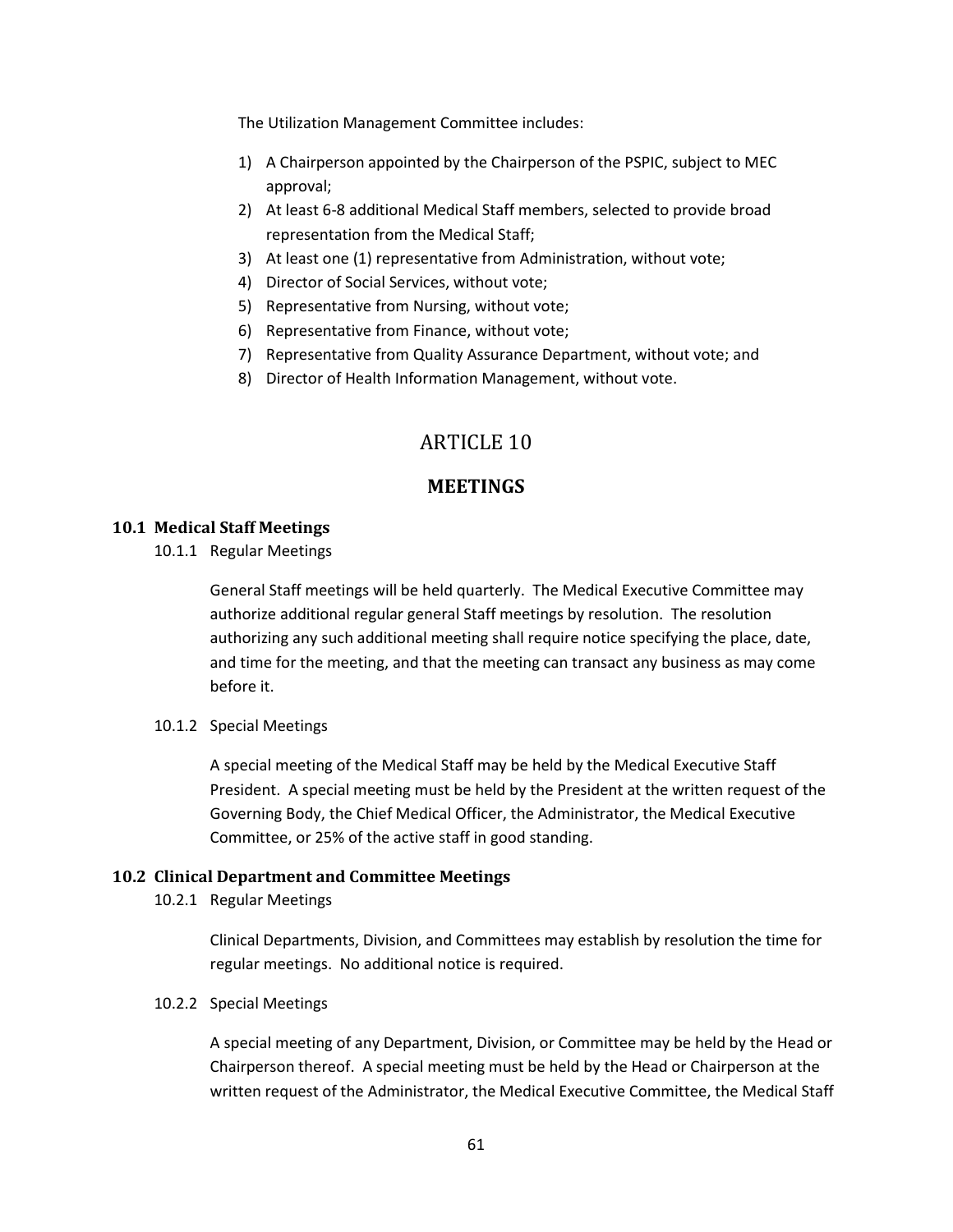President, the Chief Medical Officer, or 25% of the group's current members in good standing.

10.2.3 Executive (Closed) Session

Any Committee, Department or Division may call itself into executive session at any time during a regular or special meeting. All ex-officio members shall leave during the executive session unless requested to remain by the Chairperson. Accurate and complete minutes must be made and kept of any executive session.

#### **10.3 Quorum**

10.3.1 Medical Staff Meetings

The presence of one-third (1/3) of the active Medical Staff at a General or Special Medical Staff meeting shall constitute a quorum for all appropriate actions except the removal of a Medical Staff Officer. For a meeting considering the removal of a Medical Staff Officer, the quorum shall be one-half (1/2) of the active Medical Staff. Ex-officio members do not count for quorum purposes.

10.3.2 Department and Committee Meetings

For committees, a quorum shall consist of 25% of the members of a committee by no fewer than two (2) members. For Department and division meetings, a quorum shall consist of 25% of the members. Ex-officio members do not count for quorum purposes.

## **10.4 Manner of Action**

Except as otherwise specified, the action of a majority of the members present and voting at a meeting at which a quorum is present shall be the action of the group. A meeting at which a quorum is initially present may continue to transact business notwithstanding the withdrawal of members, if any action taken is approved by a least a majority of the required quorum for such meeting, or such greater number as may be specifically required by these Bylaws.

## **10.5 Notice of Meetings**

Written notice of any regular general medical Staff meeting, or any regular committee or Department meeting, not held pursuant to resolution, will be delivered personally or via mail to each person entitled to attend at not less the five (5) days or more than fifteen (15) days before the date of such meeting. Notice of any special meeting of the Medical Staff, a Department, or a committee will be given orally or in writing at least seventy-two (72) hours prior to the meeting. Personal attendance at a meeting constitutes a waiver of notice of such meeting, except when a person attends a meeting for the express purpose of objecting, at the beginning of the meeting, to the transaction of any business because of lack of notice. No business shall be transacted at any special meeting except that listed in the meeting notice.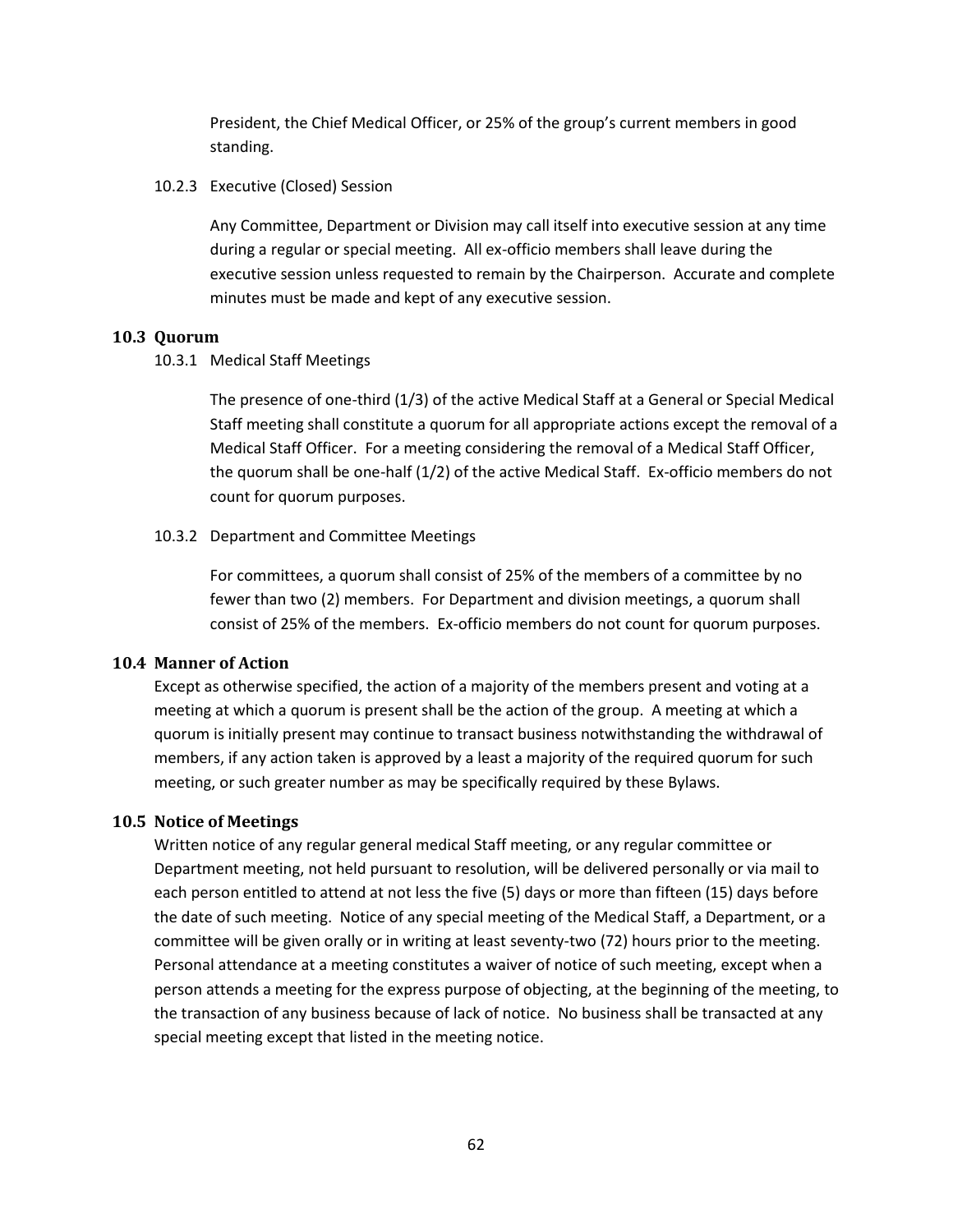## **10.6 Minutes**

Except as otherwise specified herein, minutes of all meetings will be prepared and retained. They shall include, at a minimum, the date and time of the meeting, a record of the attendance or members and the vote taken on all matters. A copy of the minutes shall be signed by the presiding officer of the meeting and forwarded to the medical Executive Committee.

# **10.7 Agenda**

The Medical Staff president and Medical Executive Committee shall determine the order of business at a meeting of the Medical Staff. The agenda shall include, insofar as feasible:

- 1) Reading and acceptance of the minutes of the last regular meeting and of all special meetings held since the last regular meeting;
- 2) Administrative reports from the Medical Staff president, Departments, Committees, and the Administrator;
- 3) Election of officers when required by these Bylaws;
- 4) Reports by responsible Officers, Committees and Department on the overall results of patient care audits and other quality review, evaluation, and monitoring activities of the Staff and on the fulfillment of other required Staff functions;
- 5) Old business; and
- 6) New business.

# **10.8 Attendance Requirements**

10.8.1 Medical Staff Meetings

The Medical Executive Committee may adopt attendance requirements for the Medical Staff and Department meetings.

## 10.8.2 Special Attendance

At the discretion of the Chairpersons or presiding Officer, when a Member's practice or conduct is scheduled for discussion at a regular Department, Division or Committee meeting, the Member may be requested to attend. If a suspected deviation from standard clinical practice is involved, the notice shall be given at least seven (7) days prior to the meeting and shall include time and place of the meeting and a general indication of the issue involved. Failure of a Member to appear at any meeting, with respect to which he/she was given such notice, unless excused by the Medical Executive Committee upon a showing of good cause, is grounds for corrective action.

## **10.9 Conduct of Meetings**

Unless otherwise specified, meetings shall be conducted according to Robert's Rules of Order; however, technical or non-substantive departures from such rules shall not invalidate action taken at such a meeting.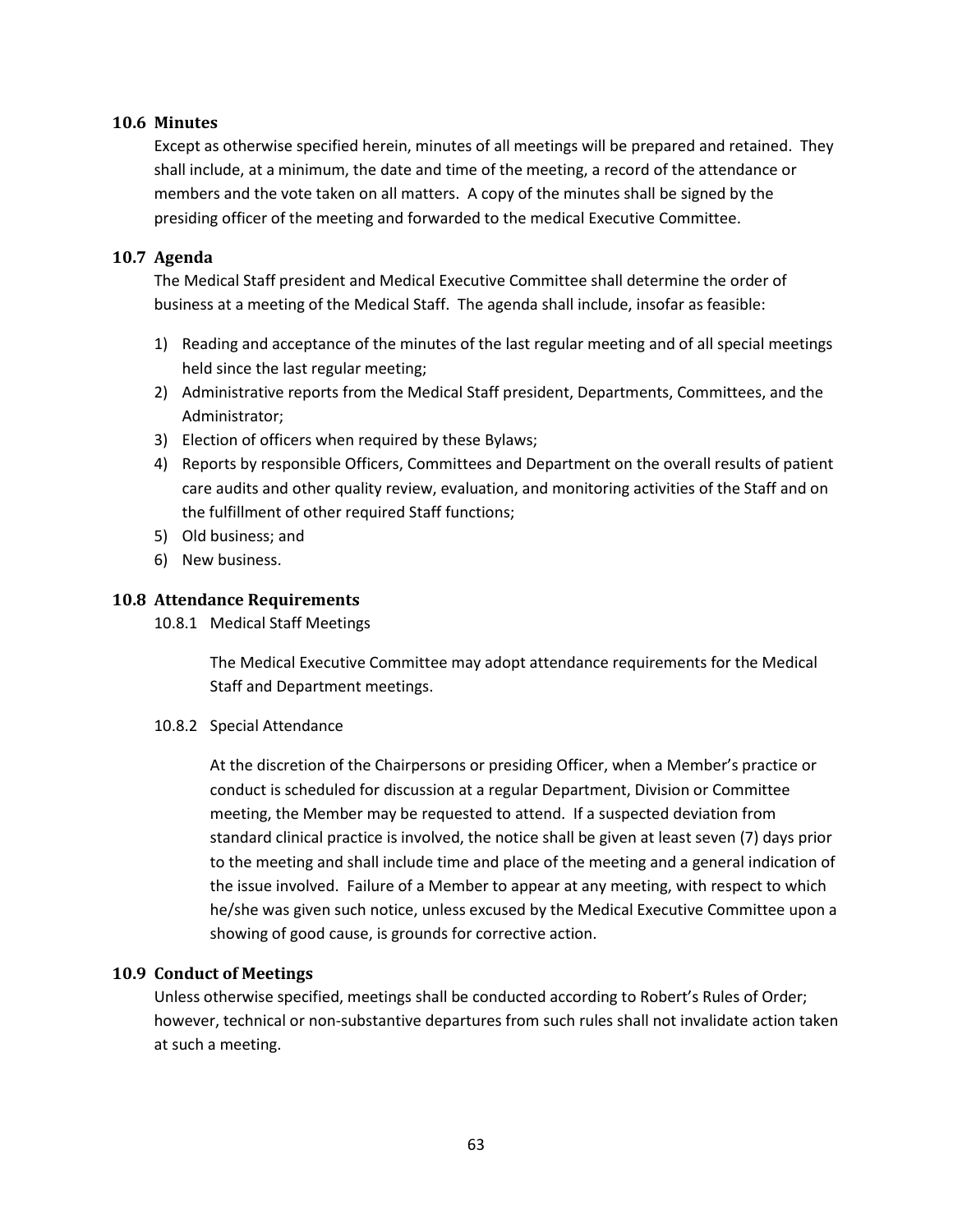# ARTICLE 11

# **CORRECTIVE ACTION**

#### **11.1 Corrective Action**

#### 11.1.1 Initiation

Any person may provide information to the Medical Executive Committee about the conduct, performance, or competence of its Members. When reliable information indicate a Member may have exhibited acts, demeanor, or conduct reasonably likely to be (a) detrimental to patient safety, (b) unethical or illegal, (c) contrary to the Medical Staff Bylaws and/or rules and regulations, or (d) below applicable professional standards, a request for an investigative and/or corrective action against such Member may be initiated. The President of the Medical Staff, a Department Chair, the Chair of any standing Committee, or the Governing Body may initiate such a request. All requests for corrective action and/or formal investigation shall be in writing, shall be made to the Medical Executive Committee, and shall be supported by reference to the specific activities or conduct which constitutes the grounds for the request. If the Medical Executive Committee initiates the request, it shall make an appropriate written record of the reasons for the request.

#### 11.1.2 Formal Investigation

If the Medical Executive Committee concludes a formal investigation is warranted, it may conduct the investigation itself, or assign the task to an appropriate medical Staff Officer, Department, or standing or ad-hoc committee of the Medical Staff. If the investigation is delegated, the designee shall proceed with the investigation in a prompt manner and shall provide a written report of the investigation to the Medical Executive Committee as soon as practical. The report may include recommendation for appropriate corrective action. The Member shall be given an opportunity to provide information in a manner and upon such terms as the investigating body deems appropriate. The individual or body investigating the matter may, but is not obligated to, conduct interviews with persons involved; however, such investigation shall not constitute a hearing, nor shall the procedural rules with respect to hearings or appeals apply. Despite the status of any investigation, at all times the Medical Executive Committee shall retain authority and discretion to take whatever action may be warranted by the circumstances, including the imposition of summary suspension, termination of the investigative process, or other action. Any reports that are made to the Medical Executive Committee must be shared promptly with the Member under investigation.

The MEC may also require a medical or psychological exam. The examining physician shall be chosen in the manner described in Section 5.2, however, the Member is not required to pay for the exam.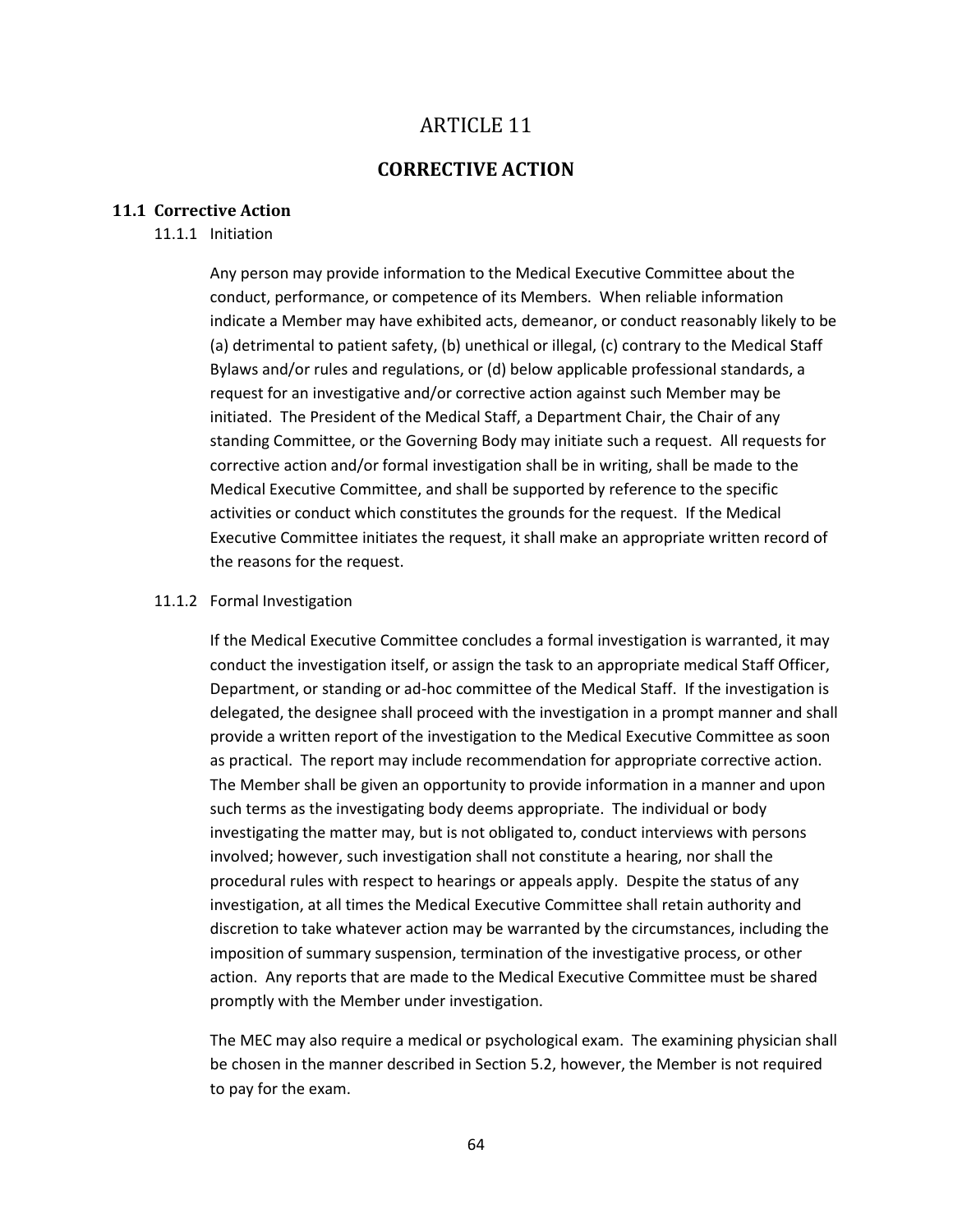#### 11.1.3 Medical Executive Committee Action

As soon as practical after the conclusion of the formal investigation (or without a formal investigation if deemed unwarranted), the Medical Executive Committee shall take action that may include, without limitation:

- *A.* Determining no corrective action is warranted and, if the Executive Committee determines there was no credible evidence for the complaint in the first instance, removing any adverse information from the Member's file;
- *B.* Deferring action for a reasonable time where circumstances warrant;
- *C.* Issuing letters of admonition, censure, reprimand, or warning. Nothing herein shall preclude Department Heads from issuing written or oral warnings or counseling. In the event the MEC issues such letters, the affected Member may make a written response which shall be placed in the Member's file;
- *D.* Recommending the imposition of terms of probation or special limitation upon continued Medical Staff membership or exercise or clinical privileges including, without limitation, requirements for co-admissions, mandatory consultation, or monitoring;
- *E.* Recommending reduction, modification, suspension or revocation of clinical privileges;
- *F.* Recommending reductions of membership status or limitation of any prerogatives directly related to the Member's delivery of patient care;
- *G.* Recommending suspension, revocation or probation of Medical Staff membership;
- *H.* Taking other actions that are appropriate under the circumstances.
- 11.1.4 Subsequent Action
	- *A.* If corrective action as set forth above is recommended by the Medical Executive Committee, the MEC shall notify the Administrator, the Governing Body, and the affected member of the Medical Staff of the recommended action.
	- *B.* The recommendations of the Medical Executive Committee shall be final, unless the affected member or the Governing Body requests a hearing to challenge the recommendations.

# **11.2 Summary Restriction of Suspension**

11.2.1 Criteria for Initiation

Whenever a Member's conduct appears to require that immediate action be taken to protect the life or well-being of patient(s) or to reduce a substantial and imminent likelihood of significant impairment of the life, health, or safety of any patient, prospective patient, or other person, the Governing body, the Administrator, the Medical Staff President, the Medical Executive Committee, or the head of the Department in which the Member holds privileges may summarily restrict or suspend the Medical Staff membership or Clinical Privileges of such member. Unless otherwise stated, the summary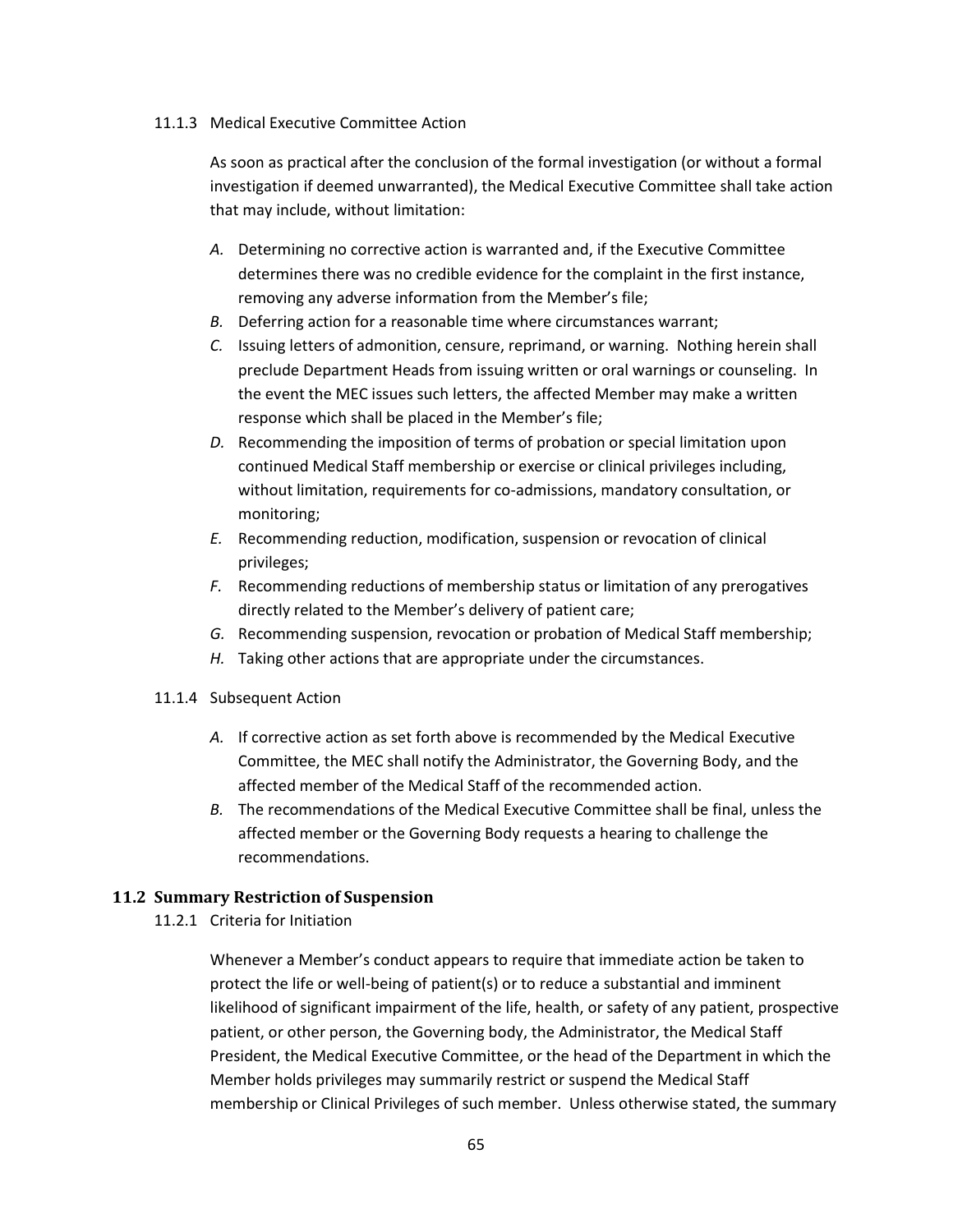restriction or suspension shall become effective immediately, and the person or body responsible shall promptly give written notice to the Member as described below, the Governing Body, the Medical Executive Committee, and the Administrator. The summary restriction or suspension may be limited in duration and shall remain in effect for the period stated or until resolved as set forth herein. Unless otherwise indicated by the terms of the summary restriction or suspension, the Member's patients shall be promptly assigned to another member(s) by the Department Chair or by the Medical Staff President, considering, where feasible, the wishes of the patient in the choice of a substitute Member.

#### 11.2.2 Written Notice of Summary Suspension

Within one working day of imposition of a summary suspension, the affected Medical Staff Member shall be provided with written notice of such suspension. This initial written notice shall include a statement of facts demonstrating that the suspension was necessary because failure to suspend or restrict the practitioner's privileges summarily could reasonably result in an imminent danger to the health of an individual. The statements of facts provided in this initial notice shall also include a summary of one or more particular incidents giving rise to the assessment of imminent danger. This initial notice shall not substitute for, but is in addition to, the notice required by theses Bylaws for further action of the MEC regarding issues related to such a summary suspension.

#### 11.2.3 Medical Executive Committee Action

As soon as practicable after a summary restriction or suspension has been imposed, but no more than ten (10) calendar days thereafter, a meeting of the Medical Executive Committee shall be convened to review and consider the summary suspension or restriction. The Member may attend the meeting and make a statement concerning the issues under investigation on such terms and conditions as the Medical Executive Committee may impose. In no event shall any meeting of the Medical Executive Committee, with or without the Member in attendance, constitute a hearing, nor shall any procedural rules apply. A Member's failure, without good cause, to attend a meeting of the Medical Executive Committee after a written request to attend was mailed to the Member by the Medical Executive Committee, shall constitute a waiver of the Member's right to appear and be heard. The request of the Medical Executive Committee for the Member to attend the meeting shall be made in writing, mailed to Member's last known address by first class mail of the United States Postal Service at least five (5) calendar days before the meeting, and shall inform the Member that his or her failure to attend said meeting shall constitute a waiver of his or her rights to appear and be heard. The Medical Executive Committee may postpone or reschedule the meeting on the written request of the Member. The Medical Executive Committee may modify, continue, vacate, or terminate the summary restriction or suspension. The Medical Executive Committee shall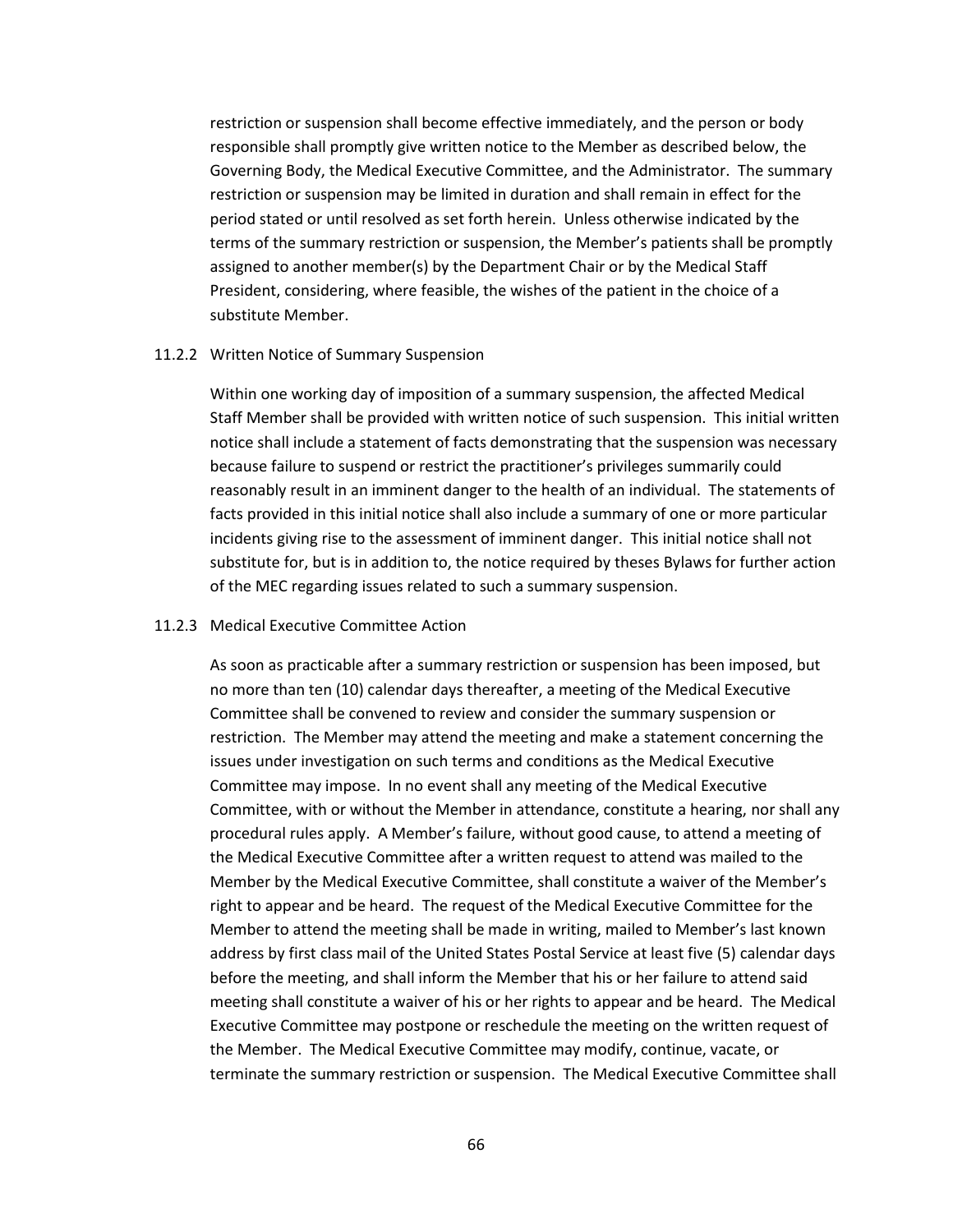mail the Member written notice of its decision that shall be effective upon deposit in the United States Mail.

# 11.2.4 Procedural Rights

Unless the Medical Executive Committee terminated or vacates the summary restriction or suspension, the Member is entitled to the procedural rights afforded by these Bylaws.

# **11.3 Grounds for Automatic Suspensions and/or Restrictions**

In certain instances, the Member's Privileges or membership may be suspended or limited as a result of certain occurrences that disqualify the member from membership or the exercise of certain Privileges. These grounds for automatic suspension do not require any action of the MEC or the Governing Body prior to the suspension and/or restriction. If a Member requests a hearing to challenge these automatic suspensions and/or restrictions, the scope of such a hearing is limited. The only question before the Judicial Review Committee in these situations is whether the grounds for automatic suspension have occurred.

# 11.3.2 Licensure

*A.* Revocation and Suspension

Whenever a Member's license or other legal credential authorizing practice in the state is revoked or suspended by the applicable licensing or certifying authority, Medical Staff membership and Clinical Privileges shall be automatically revoked as of the date such action becomes effective.

*B.* Restriction

Whenever a Member's license or other legal credential authorizing practice in this state is limited or restricted by the applicable licensing or certifying authority, any Clinical Privileges which the Member has been granted at the Hospital which are within the scope of said limitation or restriction are automatically limited or restricted in a similar manner, as of the date such action becomes effective and throughout its term.

# *C.* Probation

Whenever a Member is placed on probation by the applicable licensing or certifying authority, his or her membership status and Clinical Privileges are automatically subject to the same terms and conditions of the probation as of the date such action becomes effective and throughout its term.

*D.* Suspension of Membership when a License is Not Renewed

Expiration: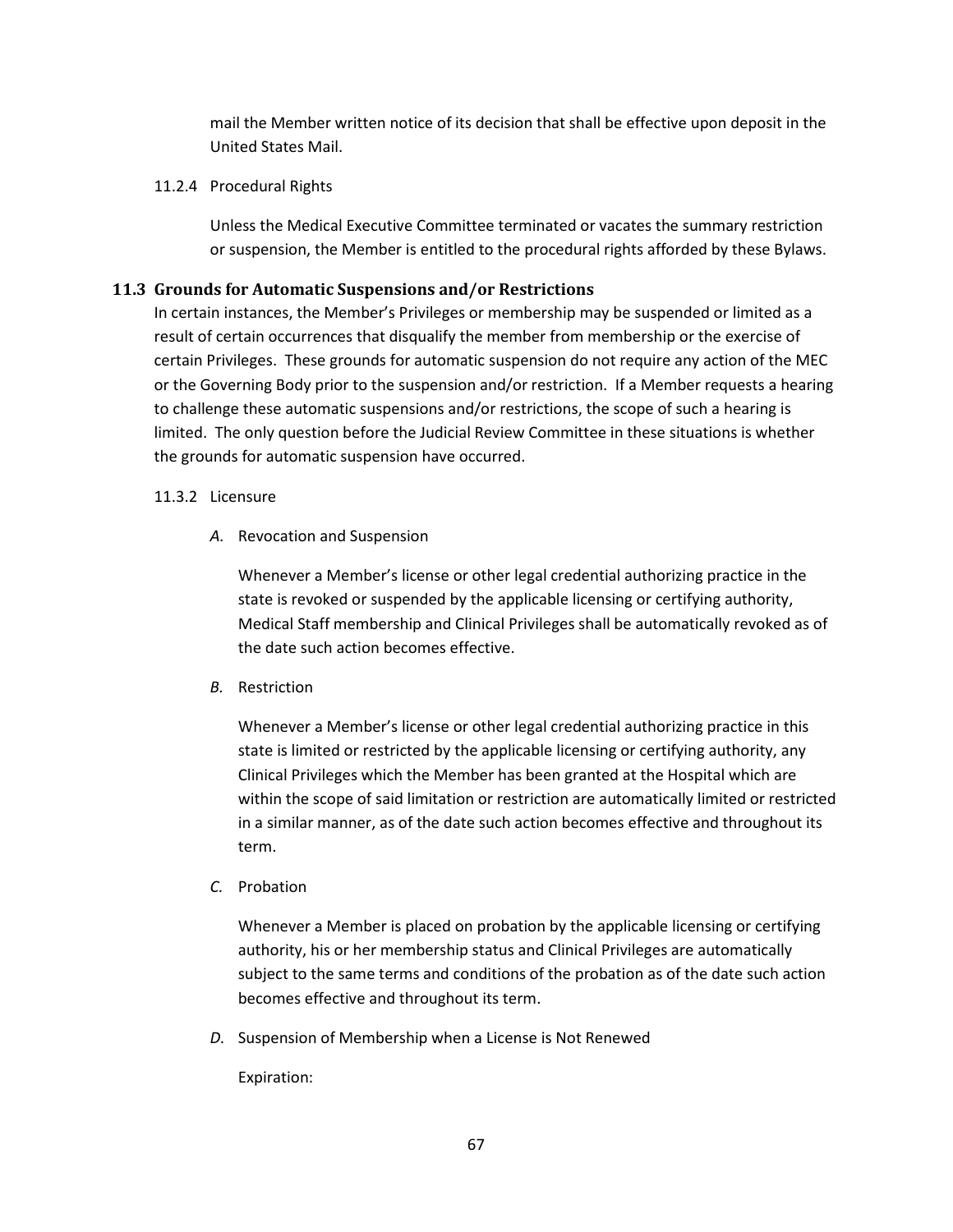Whenever a Member's license or other credential authorizing practice in the state expires, Medical Staff Membership and Clinical Privileges shall automatically suspended. If the member renews his or her license and is effective retroactive, the suspension will be vacated. If it is not renewed within six (6) months, Medical Staff Membership and Privileges shall be automatically revoked.

#### 11.3.3 Controlled Substances

Whenever a Member's DEA certificate is revoked, limited or suspended, the Member automatically and correspondingly be divested of the right to prescribe medications covered by the certificate, as of the date such action becomes effective and throughout its term.

#### *A.* Probation

Whenever a Member's DEA certificate is subject to probation, the Member's right to prescribe such medications shall automatically become subject to the same terms of the probation, as of the date such action becomes effective and throughout its term.

#### 11.3.4 Failure to Satisfy Appearance Requirement

Failure of a Member, without good cause, to appear at a Special Appearance is cause for automatic suspension of membership and restriction of Privileges.

#### 11.3.5 Medical Records

Members of the Medical Staff are required to complete medical records within such reasonable time as may be prescribed by the Medical Executive Committee. Failure to comply with the Medical Executive Committee policies regarding completion of medical records is criteria for suspension or other corrective action. If a Member is automatically suspended for incomplete records, his/her membership is automatically reinstated once the medical records are completed. A prolonged period of automatic suspension or a repeated pattern of automatic suspensions for incomplete medical records may be grounds for further corrective action by the Medical Staff and may result in adverse reports to governmental and licensing authorities.

#### 11.3.6 Professional Liability Insurance

Failure to maintain professional liability insurance shall result in the immediate suspension of the Member's Clinical Privileges. Written notice of the suspension shall be mailed to the member at his or her last known address. Said notice shall also state that the member has ninety (90) days to provide proof of professional liability insurance, that the suspension will continue until proof of insurance is provided, and that failure to provide proof of insurance within ninety (90) days shall result in termination of Medical Staff membership. If proof of professional liability insurance is not provided to the Medical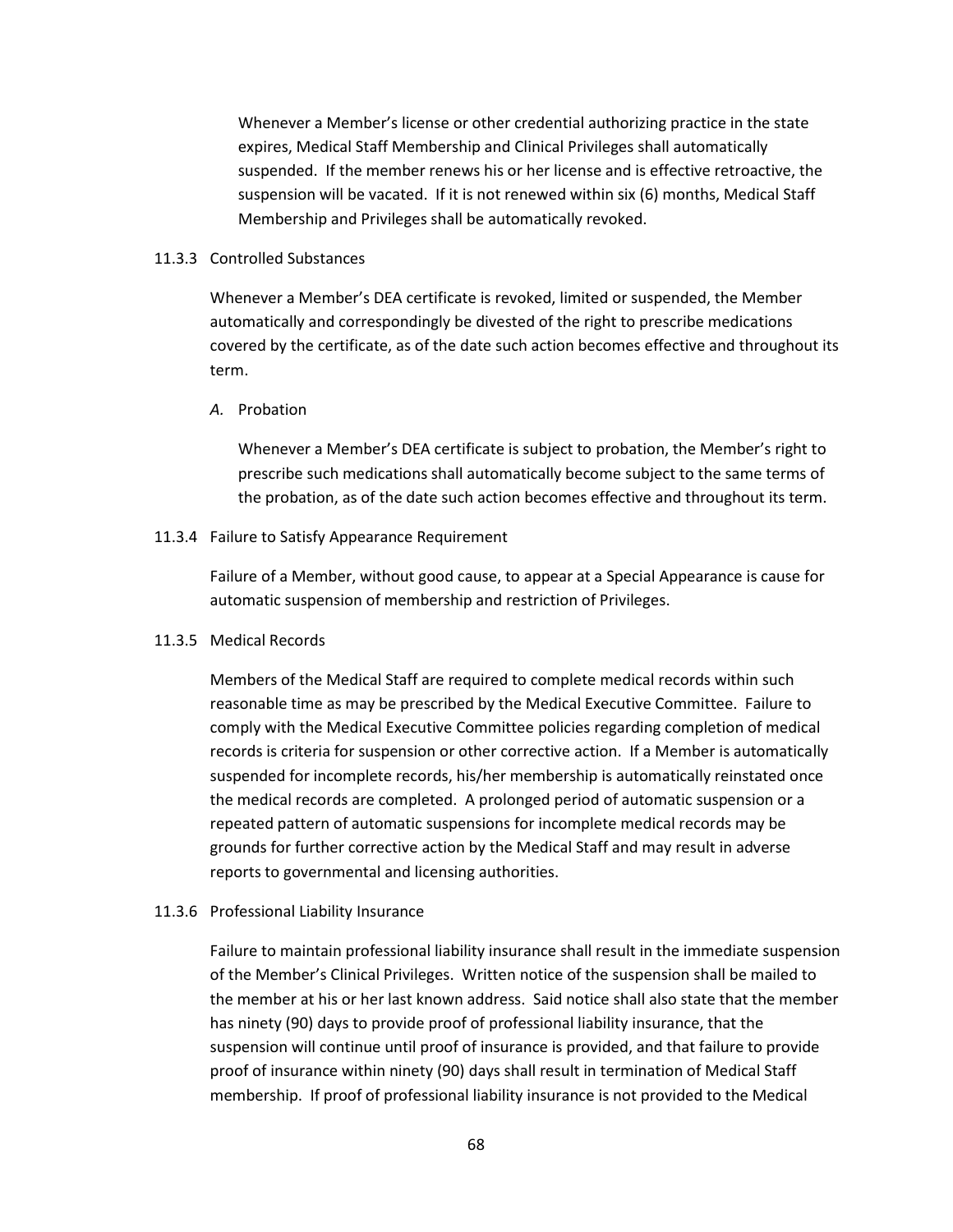Executive Committee within ninety (90) days, the Medical Executive Committee shall mail written notice of termination of Medical Staff membership to the Member at his or her last known address, including the information that he or she is entitled to the procedural rights set forth in these Bylaws.

# ARTICLE 12

# **HEARING AND APPELLATE REVIEWS**

#### **12.1 Grounds for Hearing**

Except as otherwise specified in these Bylaws, any one or more of the following actions or recommended actions shall be deemed actual or potential adverse action and constitute grounds for a hearing:

- 12.1.1 Denial of Medical Staff Membership;
- 12.1.2 Denial of requested advancement in Staff Membership category;
- 12.1.3 Denial of Medical Staff reappointment;
- 12.1.4 Demotion to lower Medical Staff category;
- 12.1.5 Suspension of Staff Membership;
- 12.1.6 Revocation of Medical Staff Membership;
- 12.1.7 Denial of any requested Clinical Privilege(s) except temporary Privileges;
- 12.1.8 Involuntary reduction of current Clinical Privileges, including temporary Privileges;
- 12.1.9 Suspension of any Clinical Privileges, including temporary Privileges;
- 12.1.10 Termination of any or all Clinical Privileges, including temporary Privileges;
- 12.1.11 Involuntary imposition of significant consultation or monitoring requirements, excluding monitoring incidental to provisional status;
- 12.1.12 Any other restriction(s) on Medical Staff membership or Clinical Privileges which is reportable pursuant to Section 805 of the Business and Professions Code.

#### **12.2 Exhaustion of Remedies**

If adverse action described above is taken or recommended, the applicant of Member must exhaust the remedies afforded by these Bylaws before resorting to legal action.

#### **12.3 Requests for Hearing**

12.3.1 Notice of Action or Proposed Action.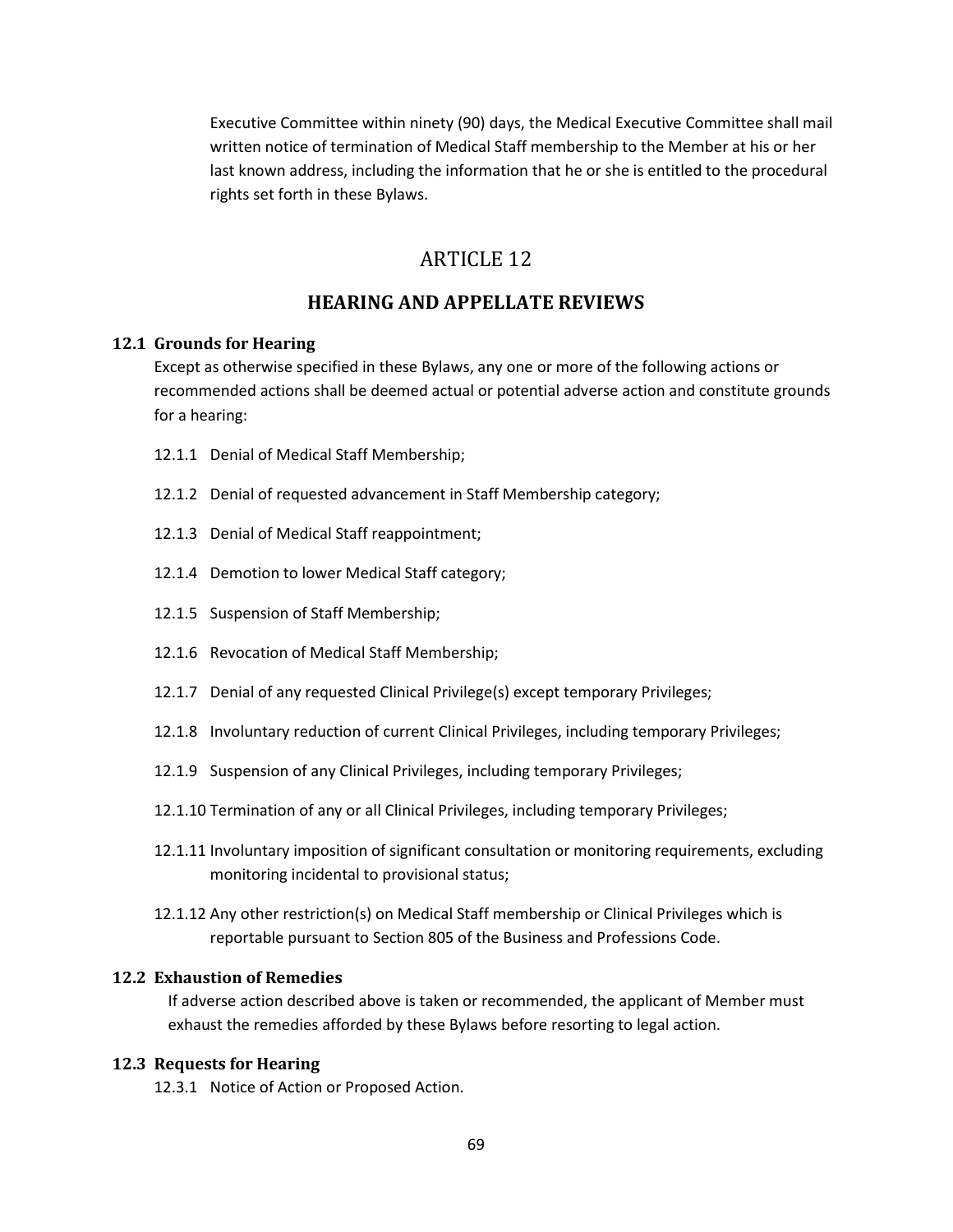In the event of a proposed or actual action against a Member of the Medical Staff or an applicant, the Medical Staff President shall give the Member or applicant:

- 12.3.2 Prompt notice of the recommendation or action, including a brief description of the reasons for the recommendation or action;
- 12.3.3 Notice of the right to request a hearing;
- 12.3.4 Notice that failure to request a hearing within the prescribed time period and in the proper manner constitutes a waiver of rights to a hearing and to an appellate review on the matter that is the subject of the notice;
- 12.3.5 Notice regarding whether the proposed action, if adopted, is reportable pursuant to Business & Professions Code Section 805 and following;
- 12.3.6 A summary of the rights the Member or applicant will have at the hearing.
- 12.3.7 Requesting a Hearing

The affected Member or applicant must request a hearing within thirty (30) calendar days after the date of the notice of action or proposed action. The request for hearing shall be in writing and address to the Medical Staff President. Failure to make a timely request and in the manner described may result in the denial of a hearing at the discretion of the Medical Executive Committee.

#### 12.3.8 Time and Place for Hearing

Upon receipt of a request for hearing, the Medical Staff President shall schedule a hearing and provide notice to the Member or applicant of the time, place and date of the hearing. The hearing shall commence not less than thirty (30) days or more than ninety (90) days from the date of the Notice of Hearing. When the Member is under summary suspension, the hearing shall commence not more that forty-five (45) days from the date of the Notice of the Hearing is mailed or otherwise delivered to the Member under summary suspension. The Member may waive these time limits if he/she wishes.

#### 12.3.9 Notice of Charges

In the Notice of Hearing, the Medical Staff President shall state the reason(s) for the adverse action taken or recommended, including the acts or omissions with which the Member or applicant is charged and a list of the charges in question, where applicable. In addition, the Medical Staff President shall furnish a list of witnesses the Medical Executive Committee expects will testify on its behalf at the hearing. This list may be amended at a later time should new names emerge.

#### 12.3.10 Judicial Review Committee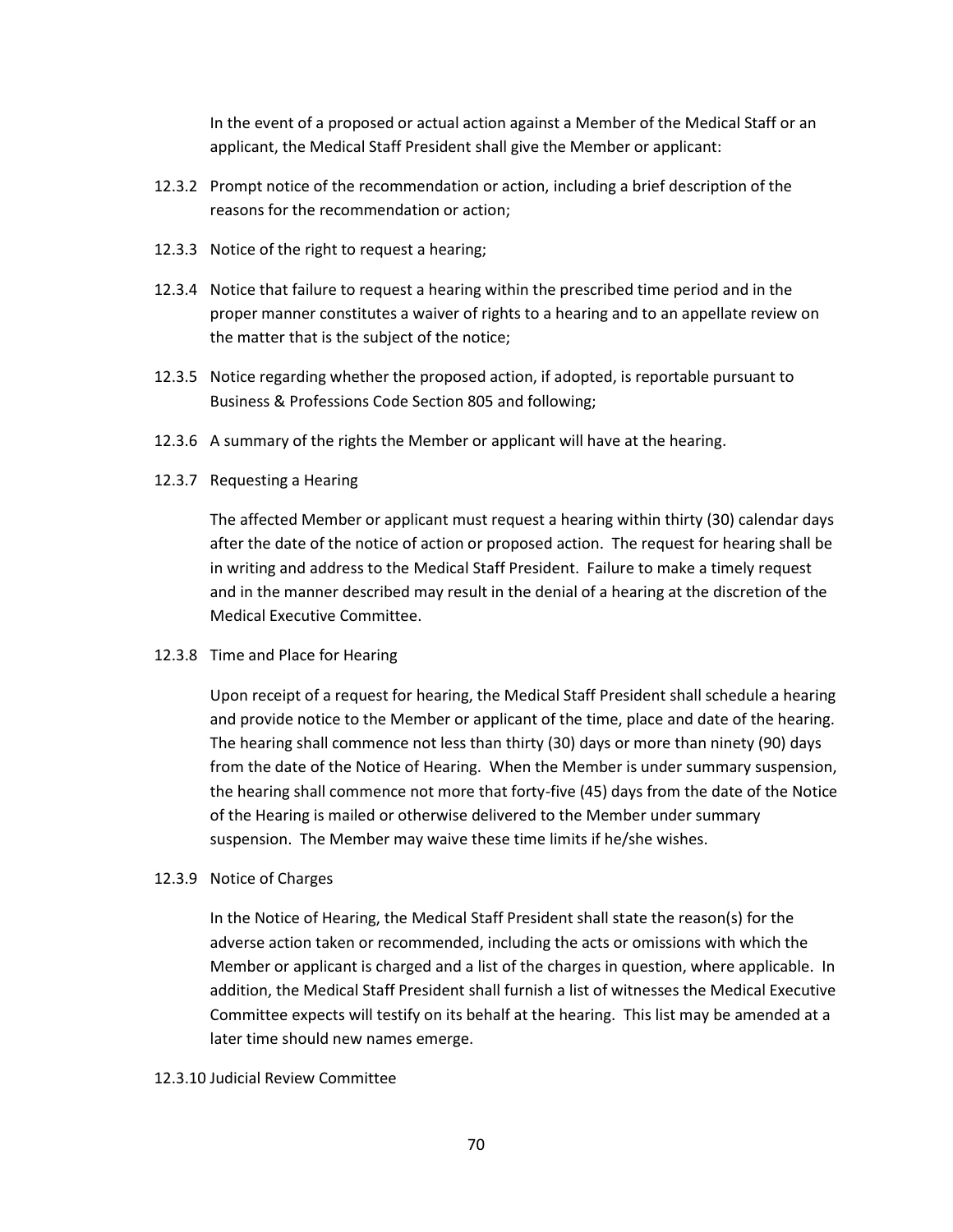When a hearing is requested, the Medical Executive Committee shall appoint a Judicial Review Committee which shall be composed of not less than five (5) Members of the Medical Staff who have not actively participated in the consideration of the matter leading up to the recommendation or action and who are not in direct economic competition with the member charged. The Medical Executive Committee shall designate one of the five as Chair. Knowledge of the matter involved shall not preclude a Member of the Medical Staff from serving as a member of the Judicial Review Committee. In the event that it is not feasible to appoint a Judicial Review Committee from the Medical Staff, the Medical Executive Committee may appoint practitioners who are not Members of the Medical Stall. The Judicial Review Committee shall include at least one member with the same healing arts licensures as the affected Member. All other members shall have M.D. or D.O. degrees.

12.3.11 Failure to Appear or Proceed

Failure, without good cause, of the Member or applicant to personally attend and proceed at such a hearing shall constitute voluntary acceptance of the recommendations or action at issue.

12.3.12 Postponements and Extensions

Once a hearing is requested, postponements and extension of time beyond the times permitted in these Bylaws may be permitted by the Medical Staff President, the Judicial Review Committee, or its Chairperson on a showing of good cause.

#### **12.4 Hearing Procedure**

#### 12.4.1 Pre-hearing Procedure

- *A.* The Medical Executive Committee or its designee may request, in writing, a list of names and addresses of all persons the Member or applicant anticipates calling to testify at the hearing on the Member's or applicant's behalf. The Member or applicant shall furnish the witness list within seven (7) days of the date of the request. Upon written request, the Medical Executive Committee or its designee shall provide the Member or applicant with copies of all documents upon which the adverse action is based. Upon written request, the Member or applicant shall provide the Medical Executive Committee or its designee with copies of all documents the Member applicant expects to present at his/her hearing.
- *B.* It is the duty of the Member or applicant and the Medical Executive Committee or its designee to exercise reasonable diligence in notifying the Chairperson of the Judicial Review Committee of any pending or anticipated procedural disputes as far in advance of the scheduled hearing as possible, in order that decision concerning such matters may be made in advance of the hearing. Objections to any pre-hearing decision may be again made at the hearing.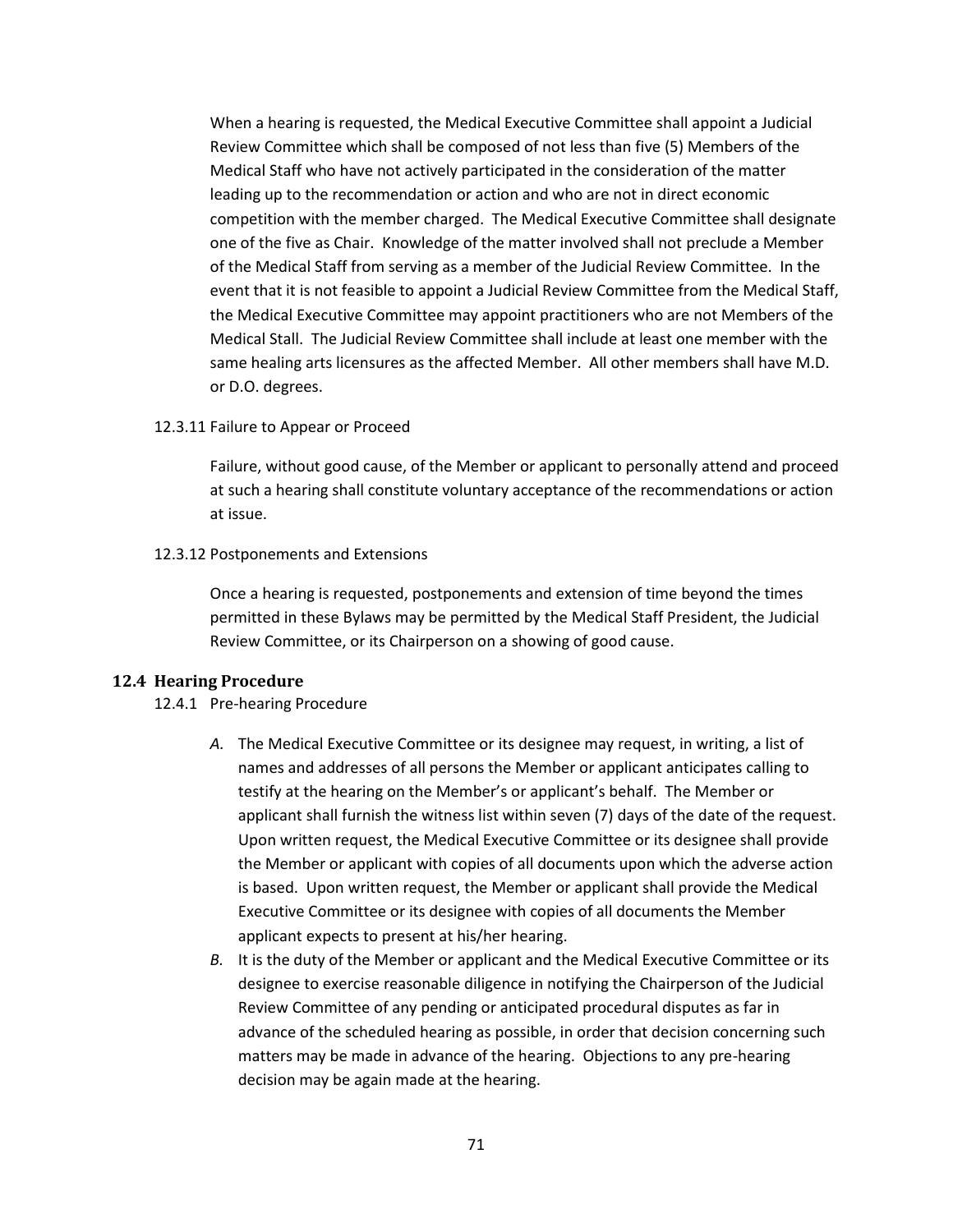#### 12.4.2 Representation

The hearings provided for in these Bylaws are for the purpose of intra-professional resolution of matters bearing on professional conduct, professional competency, and/or character. The Member or applicant shall be entitled to representation by legal counsel in any phase of the hearing and shall receive notice of the right to obtain representation by an attorney at law. In the absence of legal counsel, the Member or applicant shall be entitled to be accompanied by and represented at the hearing by a practitioner licensed to practice in the State of California who is not also an attorney at law. If the Member or applicant is not represented by an attorney, the Medical Executive Committee shall appoint a representative who is not an attorney to represent its position, present the supporting witnesses and material, examine witnesses, and respond to appropriate questions. The Medical Executive Committee shall only be represented by an attorney at law if the Member or applicant is also represented by an attorney.

#### 12.4.3 The Hearing Officer

The Medical Executive Committee shall appoint a Hearing Officer (who may also be the Chair of the Judicial Review Committee) to preside at the hearing. The Hearing Officer will not act as a prosecuting officer or as an advocate. The Hearing Officer shall endeavor to ensure that all participants in the hearing have a reasonable opportunity to be heard and to present relevant oral and documentary evidence in an efficient and expeditious manner, and that proper decorum is maintained. The Hearing Officer shall determine the order of or procedure for presenting evidence and argument during the hearing and shall have the authority and discretion to make all rulings on questions that pertain to matters of law, procedure and/or the admissibility of evidence. If the Hearing Officer determines that any participant is not proceeding in an efficient and expeditious manner, the Hearing Officer may take actions as seems warranted by the circumstances.

#### 12.4.4 Hearing Record

A record of the hearing shall be made that is of sufficient accuracy to permit review by any appellate group that may later be called upon to review the matter. The Judicial Review Committee may determine to make the record by use of (a) a court reporter or (b) by a tape recording and minutes of the proceedings. The Member or applicant may request, in writing, a copy of the hearing record. The copy will be provided to the Member or applicant upon payment of the cost of preparing and copying the record.

#### 12.4.5 Rights of the Parties

Both parties at the hearing may call and examine witnesses for relevant testimony, introduce relevant documents, cross-examine and/or impeach witnesses who have testified on any matter relevant to the issues, and otherwise rebut evidence, as long as theses rights are exercised in an efficient and expeditious manner. The Member or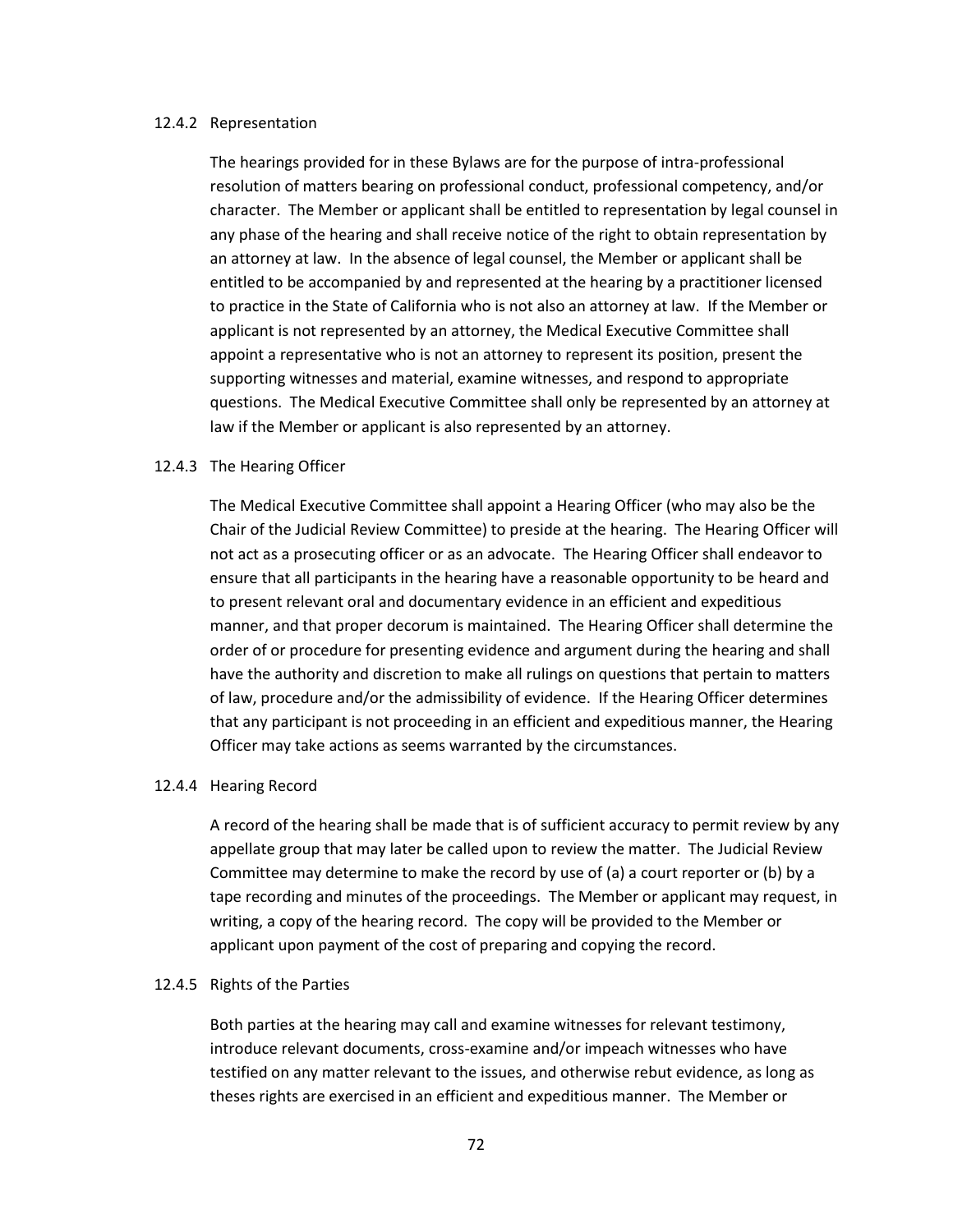applicant may be called by the Medical Executive Committee or its designee and examined as if under cross-examination. The Member or applicant may, at the beginning of the hearing, challenge the membership of the Judicial Review Committee because of alleged conflict of interest on the part of any committee member. Should such a challenge occur, the Medical Staff President may choose to remove and replace the challenged member (requiring a postponement if necessary) or proceed without removal. If the Medical Staff President chooses to proceed without removal, any challenge by the Member or applicant shall be made succinctly in writing and shall be make part of the hearing record.

#### 12.4.6 Miscellaneous Rules

Judicial rules of evidence and procedure relating to the conduct of the hearing, examination of witnesses, and presentation of evidence, do not apply to a hearing conducted under this Article. Any relevant evidence, including Quality Assurance profiles, credentials files, and hearsay shall be admitted if it is the sort of evidence on which responsible persons are accustomed to rely in the conduct of serious affairs, regardless of the admissibility of such evidence in a court of law. However, no finding of fact may be based solely on hearsay. The Judicial Review Committee may interrogate the witnesses and/or call additional witnesses if it deems such action appropriate. At its discretion, the Judicial Review Committee may request or permit both sides to file written arguments. A Medical Staff Member does not have the right to view or use peer review information of other practitioners as part of the fair hearing process.

#### 12.4.7 Burden of Proof

When a hearing related to denial of initial appointment, denial of requested Department or division membership, denial or restriction of Clinical Privileges, mandatory consultation or supervision requirements as it pertains to an initial application for membership or Privileges, or denial of a request to advance from courtesy to active Staff, or termination due to inactivity, the practitioner has the burden of proving that the adverse action or recommendation lacks a substantial factual basis or that the action is arbitrary, unreasonable, or capricious. Otherwise, the Medical Executive Committee has the burden of proving that the adverse action is warranted and has a substantial factual basis.

#### 12.4.8 Adjournment and Conclusion

After the presentation of the oral and written evidence, oral closing arguments, or written closing arguments, if requested by the Judicial Review Committee, the hearing shall be closed.

#### 12.4.9 Basis for Decision

The decision of the Judicial Review Committee shall be based on the evidence introduced at the hearing, including all logical and reasonable inferences from the evidence and the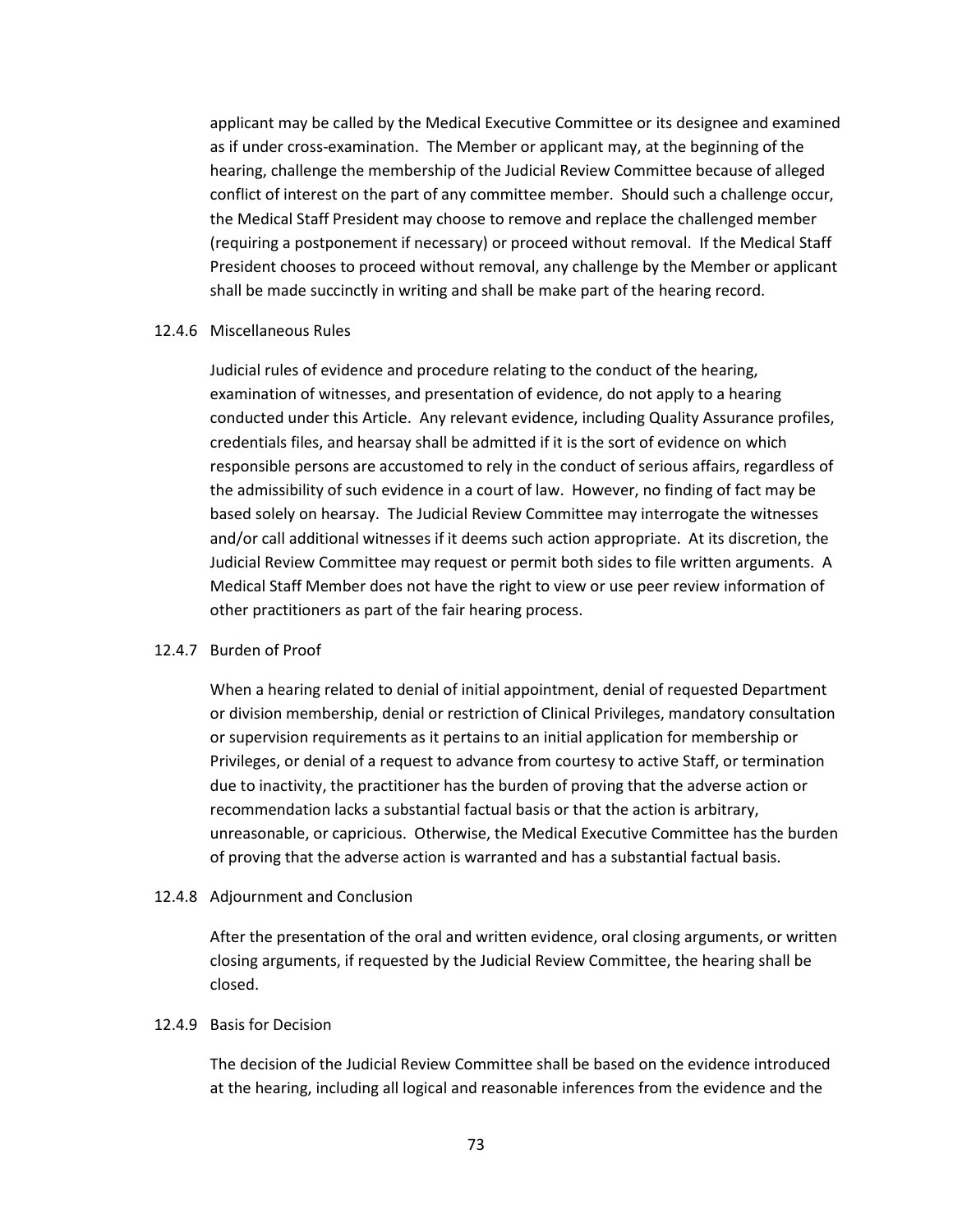testimony, and shall be within the constraints of these Bylaws. The decision of the Judicial Review Committee shall be final, subject to the Appeal provision of these Bylaws.

12.4.10 Presence of Judicial Review Committee members and Vote

A majority of the Judicial Review Committee must be present throughout the hearing and deliberations. If the committee member is absent from any part of the proceedings, he/she may not participate in the deliberations or the decision.

- 12.4.11 Decision of the Judicial Review Committee
	- *A.* The Judicial Review Committee shall make findings of fact.
	- *B.* The Judicial Review Committee may make one of the following decisions based upon the findings of fact:
		- 1) The action of the Medical Executive Committee is sustained;
		- 2) The action of the Medical Executive Committee is overturned; or
		- 3) The action of the Medical Executive Committee is modified. (The modification may be less or more adverse to the Member or applicant than the action of the Medical Executive Committee.)
	- *C.* The Judicial Review Committee shall make its decision by simple majority vote. The numerated results of the vote are not reported in the final report of the Judicial Review Committee.
	- *D.* Within thirty (30) workdays after adjournment of the hearing, the Judicial Review Committee shall render a decision, which shall be in writing. If the Member is currently under suspension, however, the time for the decision and report shall be fifteen (15) workdays. The original report and decision shall be forwarded to the Medical Staff President, the Professional Affairs Committee and the Member or applicant at his or her last known address. The report shall contain the findings of fact, a statement of the reasons in support of the decision, and the decision. The decision of the Judicial Review Committee shall be final, subject to such rights or appeal as set forth in these Bylaws.

#### **12.5 Appeals**

12.5.1 Time for Appeal

Within ten (10) calendar days of the date that the report/decision of the Judicial Review Committee is mailed to the Member of applicant, either the Member or applicant or the Medical Executive Committee may request an appellate review of the decision. The written request for such review shall be delivered to the Medical Staff President and mailed or delivered to the other party to the hearing. If a request for appellate review is not made within the specified time period, the decision of the Judicial Review Committee shall be final.

#### 12.5.2 Grounds for Appeal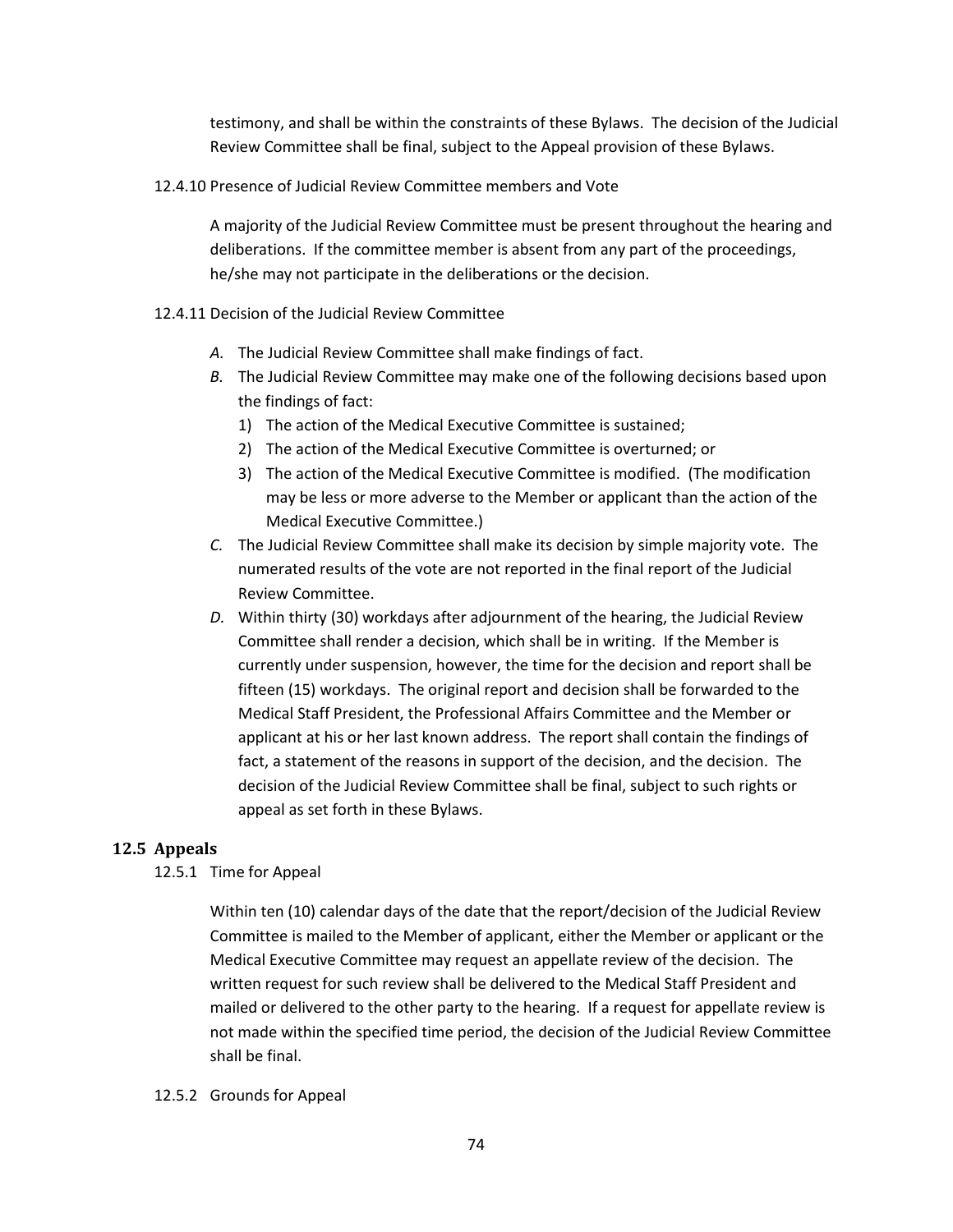A written request for an appeal shall include an identification of the grounds for appeal and a clear and concise statement of the fact in support of the appeal. The grounds for appeal from the hearing shall be: (a) substantial non-compliance with the procedures required by these Bylaws or applicable law which has created demonstrable prejudice; (b) the decision was not supported by substantial evidence based upon the hearing record or such additional information as may be permitted.

#### 12.5.3 Time, Place and Notice

If an appellate review is to be conducted, the appeal board shall, within thirty (30) days after receipt of notice of appeal, schedule a review date and cause each side to be given notice of the time, place and date of the appellate review. The date of appellate review shall not be less than thirty (30) nor more than sixty (60) days from the date of such notice, provided, however, that when a request for appellate review concerns a Member who is under suspension which is then in effect, the appellate review shall be held as soon as the arrangements may reasonably be made, not to exceed fifteen (15) days from the date of the notice. The time for appellate review may be extended by the appeal board for good cause.

#### 12.5.4 Appeal Board

The Governing Body, or an authorized committee of the Governing Body, shall sit as the Appeal Board. Knowledge of the matter involved shall not preclude any person from serving as a member of the Appeal Board, so long as that person did not take part in a prior hearing on the same matter. The Appeal Board may select an attorney to assist it in the proceeding, but that attorney shall not be entitled to vote with respect to the appeal.

#### 12.5.5 Appeal Procedure

The proceeding by the Appeal Board shall be in the nature of an appellate hearing based upon the record of the hearing before the Judicial Review Committee, provided that the Appeal Board may accept additional oral or written evidence, subject to a foundational showing that such evidence could not have been made available to the Judicial Review Committee in the exercise of reasonable diligence and subject to the same rights of cross-examination or confrontation provided at the Judicial Review Hearing; or the Appeal Board may remand the matter to the judicial Review Committee for the taking of further evidence and for decision. Each party shall have the right to be represented by legal counsel in connection with the appeal, to present a written statement in support of his or her position on appeal and, in its sole discretion, the Appeal Board shall present its written recommendations as to whether the Governing Body should affirm, modify, or reverse the Judicial Review Committee decision, or remand the matter to the Judicial Review Committee for further review and decision.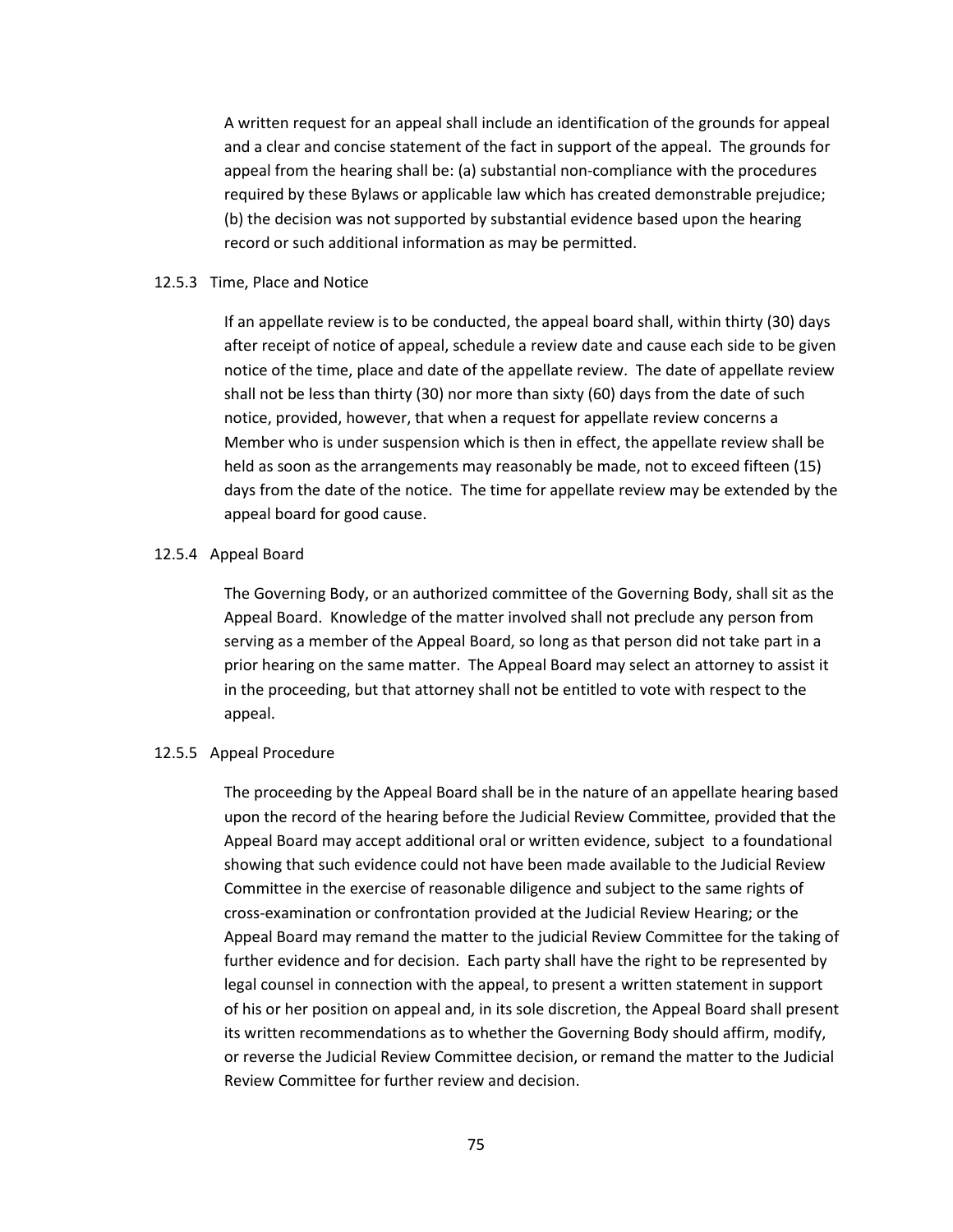#### 12.5.6 Decision

- *A.* Except as otherwise provided herein, within thirty (30) days after the conclusion of the appellate review proceeding, the Governing Body shall render a decision in writing and shall forward copies thereof to each side involved in the hearing.
- *B.* The Governing Body may affirm, modify, or reverse the decision of the Judicial Review Committee or remand the matter to the Judicial Review Committee for reconsideration. If the matter is remanded to the Judicial Review Committee for further review and recommendation, said committee shall promptly conduct its review and make its recommendations to the Governing Body. This further review and the time required to report back shall not exceed thirty (30) days in duration except as the parties may otherwise agree or for good cause as jointly determined by the Chairpersons of the Governing Body and the Judicial Review Committee.
- *C.* In the event the decision of the Governing Body is unfavorable to the applicant or Member, that action shall become final. In the event the decision is favorable, that action also shall become final unless the Medical Executive Committee elects within fifteen (15) days to submit the matter to an ad-hoc committee. This ad-hoc committee shall be composed of two (2) members of the Governing Body (appointed by the Chair of the Governing Body) and two (2) Members of the Medical Staff (as appointed by the Medical Staff President) and shall have access to the records from the hearing and appeal. The decision of this committee shall be in writing within thirty (30) days of receipt of the matter unless extended for good cause. The decision of this committee shall specify the reasons for the action taken and shall be forwarded to the Governing Body who shall reconsider its action, and then render a final decision.

#### 12.5.7 Right to One Hearing

No Member or applicant shall be entitled to more than one evidentiary hearing and one appellate review on any matter that has been the subject of adverse action or recommendation.

## **12.6 Exceptions to Hearing Rights**

12.6.1 Automatic Suspension or Limitations of Practice Privileges.

In the circumstances set forth in these Bylaws causing Automatic Suspension, the issues which may be considered at a hearing, if requested, shall not include evidence designed to show that the determination by the licensing or credentialing authority was unwarranted, but only (1) whether the revocation, suspension, restriction, or probation occurred, (2) the terms of any restrictions, or probation, and (3) whether the Member may continue to practice in the Hospital with the Limitations imposed by the licensing or credentialing authority.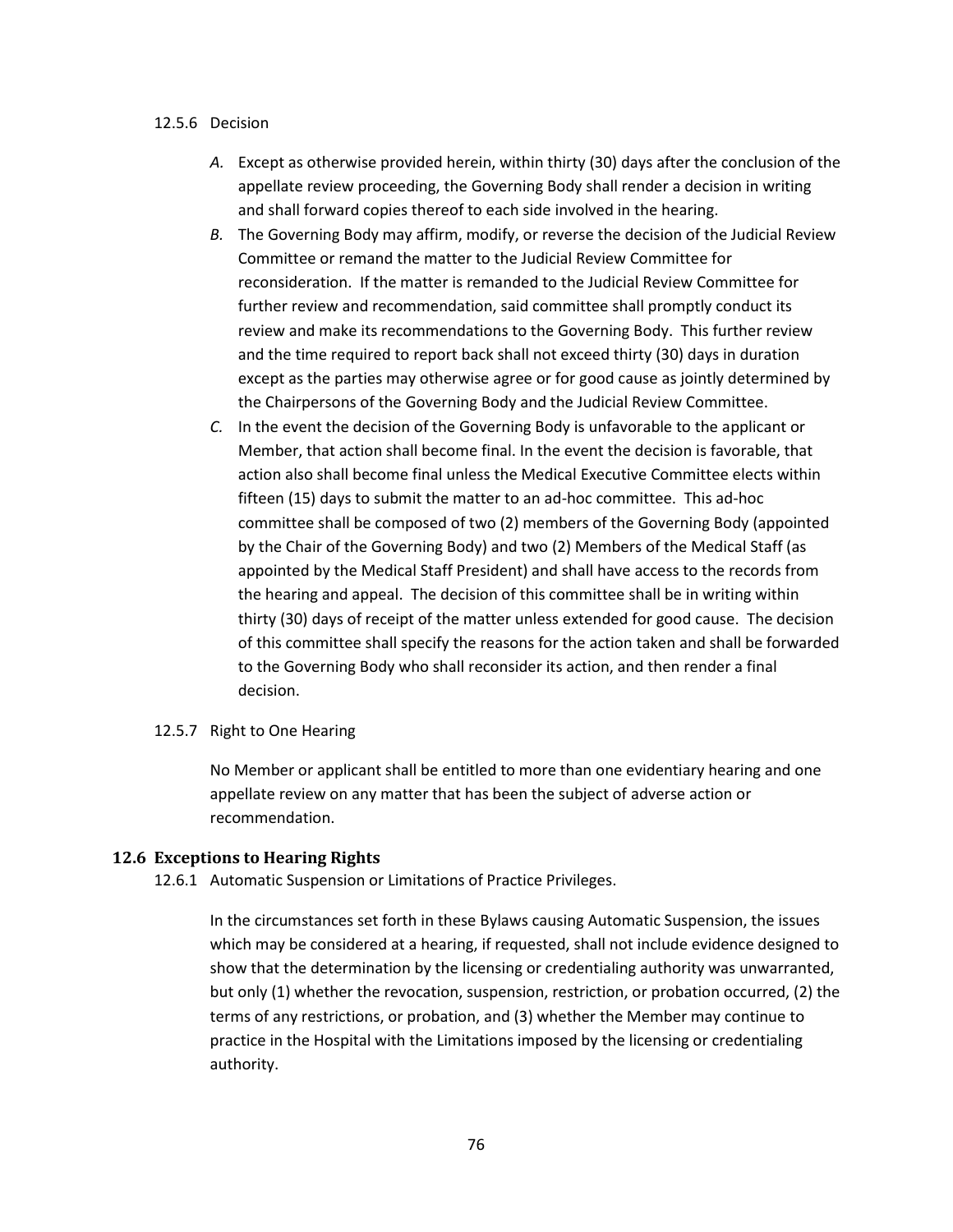#### 12.6.2 Expunction of Disciplinary Action.

Upon petition, the Medical Executive Committee, in its sole discretion, may expunge previous disciplinary action upon a showing of good cause or rehabilitation.

# ARTICLE 13

# **CONFIDENTIALITY**

## **13.1 General**

Discussion, deliberation, records and proceedings of all meetings of all Medical Staff committees having the responsibility of evaluation and improvement of quality care rendered in this Hospital, including, but not limited to meetings of the Medical Staff meeting as a committee of the whole, meeting of Departments and Division, meeting of Committees, and meetings of special and ad-hoc committees and including information regarding any Member or applicant to the Medical Staff, shall be confidential to the fullest extent permitted by law.

"Records" includes, but is not limited to, the credentials and quality assurance profiles of individual practitioners and the records of all Medical Staff credentialing, peer review, and quality review activities.

Records will be disclosed only in the furtherance of credentialing, peer review, and quality review activities, and only as specifically permitted under the condition described in this Article, or otherwise required by law.

Records that are disclosed to the Governing Body of the Hospital or its authorized representatives, in order for the Governing Body to discharge its lawful obligations and responsibilities, shall be maintained as confidential.

## **13.2 Breach of Confidentiality**

Inasmuch as effective peer review and consideration of the qualifications of Medical Staff Members and applicants to perform specific procedures must be based on free and candid discussions, any breach of confidentiality provision of these Bylaws, except in conjunction with other Hospital, professional society, or licensing authority duties, is unauthorized conduct for any Medical Staff member and is grounds for corrective action.

## **13.3 Protection**

All Medical Staff records shall be maintained in the Medical Staff Office and in the Quality Assurance Department. Such records shall be maintained in locking cabinets under the custody of the Chairpersons of the Credentials Committee and the Patient Safety and Performance Improvement Committee or their designees. The profile cabinets will be locked except during such times as these Chairpersons or their designees are able to monitor access to the records.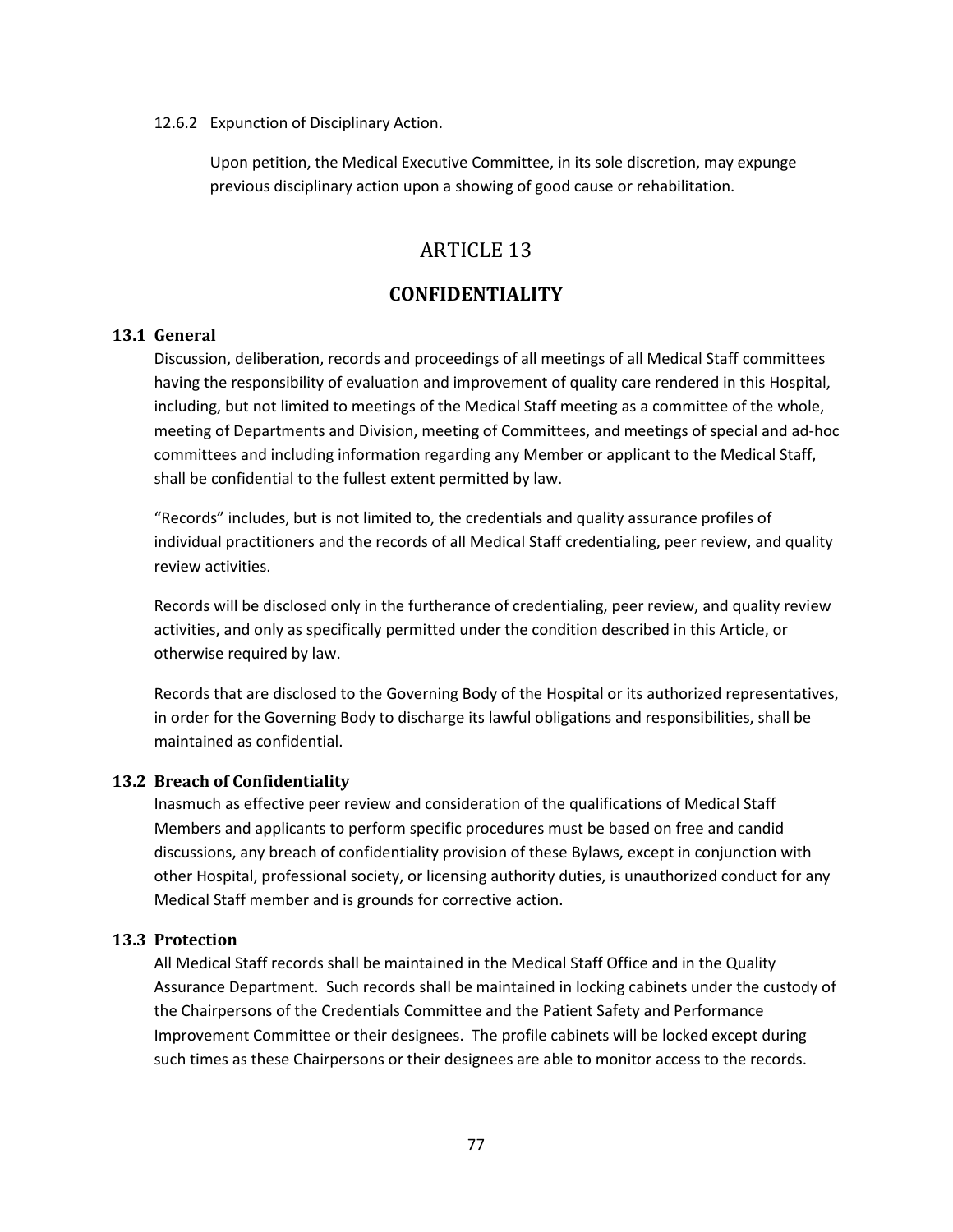## **13.4 Access by persons or Agencies Outside the Jurisdiction of the Hospital**

13.4.1 Credentialing or Peer Review at Other Hospitals

The Medical Staff president, the Credentials Committee Chairperson or the designee of either, may release information contained in a credentials profile in response to a request from another hospital or its Medical Staff. That request must include information that the practitioner is a member of the requesting hospital's Medical Staff, exercise privileges at the requesting hospital, or is an applicant for Medical Staff membership or privileges at that hospital, and must include a release for such records signed by the concerned practitioner.

## 13.4.2 Requests by Hospital Surveyor/Investigators

Hospital surveyor/investigators are entitled to inspect records (excluding quality assurance profiles, which shall not be made available to any persons or agencies outside the jurisdiction of the Hospital) covered by this Article on the hospital premises in the presence of the Medical Staff President (or designee), provided that:

- *A.* No originals or copies may be removed from the premises;
- *B.* Access is only with concurrence of the Administrator (or designee) and the Medical Staff President (or designee); and
- *C.* The surveyor demonstrates the following to Hospital and Medical Staff representatives;
	- 1) That the surveyor has specific statutory or regulatory authority to review the requested materials;
	- 2) That the materials sought are directly relevant to the matter being investigated;
	- 3) That the materials sought are the most direct and least intrusive means to carry out the pending investigation or survey, bearing in mind that credentials profiles regarding individual practitioners are confidential materials;
	- 4) That sufficient specificity is provided to allow for the production of individual documents without undue burden to the Hospital or Medical Staff; and
	- 5) That in the case of a request for documents with physician identifiers, the need for such identifiers is documented.
	- 6) Additionally, at the discretion of the Medical Staff President and the Administrator, the surveyor may be asked to sign a statement acknowledging notification of the provisions of confidentiality. If he/she declines to sign, it will be noted at the bottom of the prepared statement that the surveyor, identified by name, has declined to sign but has been provided a copy of confidentiality provisions.

## 13.4.3 Subpoenas

All subpoenas of Medical Staff records shall be referred to the Administrator, who shall have the option of consulting legal counsel for the purpose of formulation a response.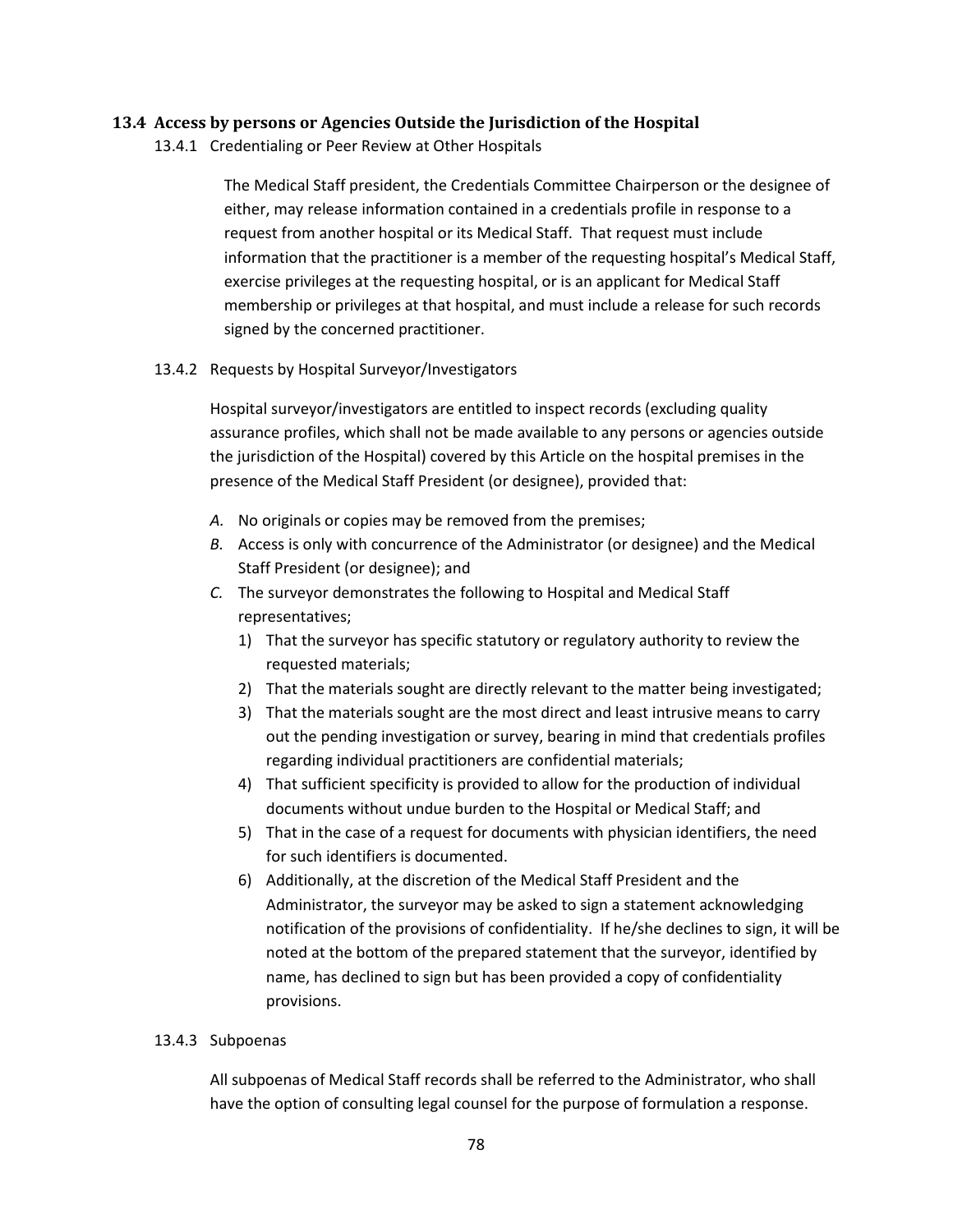The Administrator shall notify the Medical Staff President when a subpoena for Medical Staff records is received.

## 13.4.4 Requests from Licensing Boards

Current law allows the California Medical Board, the Board of Osteopathic Examiners, and the Board of Dental Examiners to review certain materials pertaining to Medical Staff hearings concerning corrective action recommendations or decisions. Given the current requirements of law, copies of the following records of a Medical Staff disciplinary hearing shall be made available to the appropriate licensing board upon the specific request of such board:

- *A.* The Notice of Charges presented to the practitioner before the beginning of a Medical Staff hearing;
- *B.* Any document, medical record, or other exhibit received in evidence at the hearing; and/or,
- *C.* Any written opinion, finding, or conclusions of the Medical Staff hearing committee that were made available to the concerned practitioner.

In the event that the concerned practitioner did not request a hearing as per these Bylaws, the Notice of Action or Proposed Action shall be made available

The Medical Staff President, or designee, must review and approve the disclosure before it is made. Any request for documents other than those cited above shall be disclosed only in accordance with this Article.

## 13.4.5 Other Requests

All other requests for information contained in the Medical Staff records shall be forwarded to the Medical Staff President and the Administrator for an appropriate response.

## **13.5 Access by Persons within the Jurisdiction of the Hospital**

- 13.5.1 Quality Assurance Profiles
	- *A.* Any practitioner may review his/her Quality Assurance profiles and/or work folder without cause and without approval by giving timely notice in writing to the designee of the Medical Executive Committee. An observer shall be present when the practitioner is reviewing his/her profile. When a Member has reviewed his/her profile as provided under this section, he/she may request a correction or deletion of information in his/her Quality Assurance profile by written request to the Medical Executive Committee. Such a request shall include a statement of the basis for the action requested. The request will be considered and acted upon in accordance with the Bylaws.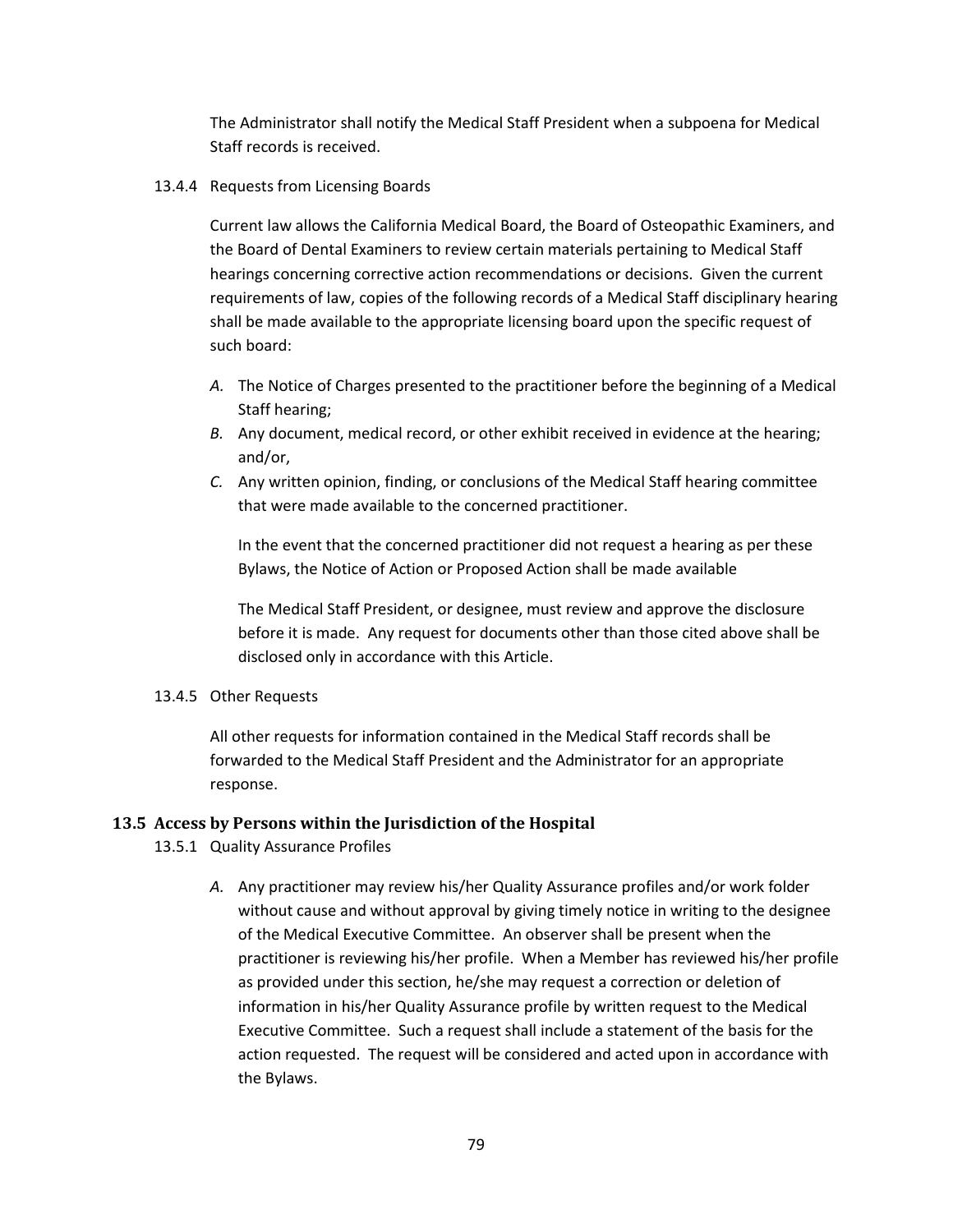- *B.* Except as noted above, no Member of the Medical Staff, other than those specified in the Bylaws, may be provided with access to a practitioner's Quality Assurance profile and/or work folder. No member of the Hospital Administration or the Governing Body may be provided with access to practitioner's Quality Assurance profile or work folder, except as required by the administrative hearing process in these Bylaws. The individual practitioner under review will be notified in writing whenever this request occurs.
- *C.* Quality Assurance profiles may be submitted as evidence during a fair hearing conducted pursuant to these Bylaws.

#### 13.5.2 Credential Files

A Medical Staff Member shall be granted access to his/her own credentials files, subject to the following provisions;

- *A.* The request shall give timely notice to the Medical Staff President or his/her designee;
- *B.* The Member may review, and receive a copy of, only those documents provided by or personally address to the Member. A summary of all other information, including peer review committee findings, letters of reference, monitoring reports, complaints, etc., shall be provided to the Member in a timely manner, in writing, by the Medical Staff President or designee. Such summary shall disclose the substance, but not the source, of the information summarized;
- *C.* The review by the Member shall take place in the Medical Staff Office, during normal working hours, in the presence of the Medical Staff President or designee.
- 13.5.3 When a Member has reviewed his/her file, he/she may address to the Medical Staff President a written request for correction or deletion of information in his/her credentials files. Such request shall include a statement of the basis for the action requested. The Medical Staff President shall review such a request within a reasonable time and shall recommend to the Medical Executive Committee after such review whether to make the correction or deletion requested. The Medical Executive Committee, when so informed, shall either grant or deny the request by a majority vote. The Member shall be notified promptly, in writing, of the decision of the Medical Executive Committee. In any case, a Member shall have the right to add to his/her own credentials profile a statement responding to any information contained in the file.
- 13.5.4 The Medical Staff President, Department Chairpersons, committee chairpersons, the Chief Medical Officer, and the Administrator shall have access to credentials files to the extent necessary to perform their official duties. Medical Staff committee members shall have access only to the records of committees on which they serve.
- 13.5.5 No members of the Hospital Administrator or the Governing Body will be given access to a practitioner's credentials file; however, the Governing Body or its designee, consistent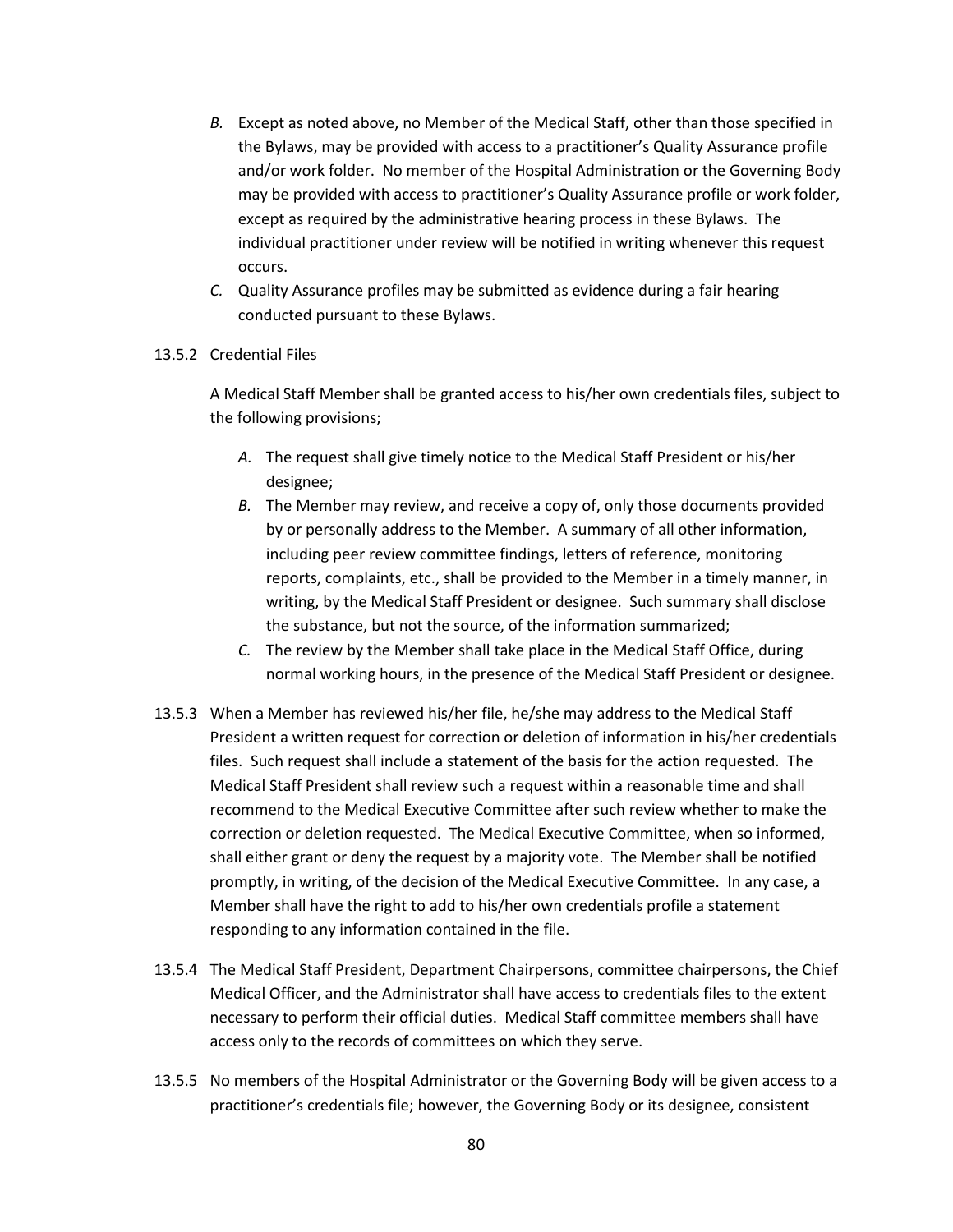with its ultimate responsibility to oversee quality or care, may wish to have an individual practitioner's credentials profile evaluated for specific reasons of concern. The individual practitioner under review must be immediately notified in writing whenever this request occurs.

# ARTICLE 14

# **GENERAL PROVISIONS**

#### **14.1 Rules and Regulations**

The Medical Staff must annually review the Rules. The procedure for adopting, amending, and repealing the Rules is set forth in Article 15 of the Bylaws. Once a rule or regulations is adopted or amended by the Governing Body, it is effective and governs applicants and Members of the Medical Staff. If there is a conflict between the Bylaws and the Rules, the Bylaws prevail. The process set forth in Article 15 of the Bylaws is the sole method for the initiation, adoption, amendment, and repeal of medical Staff Rules.

#### **14.2 Dues or Assessments**

The Medical Executive Committee shall annually recommend the amount of annual dues or assessments, if any, for each category of Medical Staff membership, subject to the approval of the Medical Staff, and to determine the manner of expenditure of such funds.

#### **14.3 Construction of Terms and Headings**

The captions or headings in these Bylaws are for convenience only and are not intended to limit of define the scope of or affect any of the substantive provisions of these Bylaws. These Bylaws apply with equal force to both genders wherever either term is used.

#### **14.4 Authority to Act**

Any Member or Members who act in the name of this Medical Staff without proper authority shall be subject to such disciplinary action, as the Medical Executive Committee may deem appropriate.

## **14.5 Division of Fees**

Any division of fees by Members of the Medical Staff is forbidden and any such division of fees shall be cause for exclusion or expulsion from the Medical Staff.

#### **14.6 Special Notices**

Except as otherwise provided in these Bylaws, all notices, demands and requests required or permitted to be mailed shall be in writing addressed to the last known address provided by the Member, sealed, with postage fully paid, and deposited in the United States Postal Service. In the alternative, any notice, demand, or request that is required or permitted to be mailed may be hand-delivered. If the official records of the Medical Staff and the Hospital contain different addresses, the notice, request or demand shall be mailed to both addresses.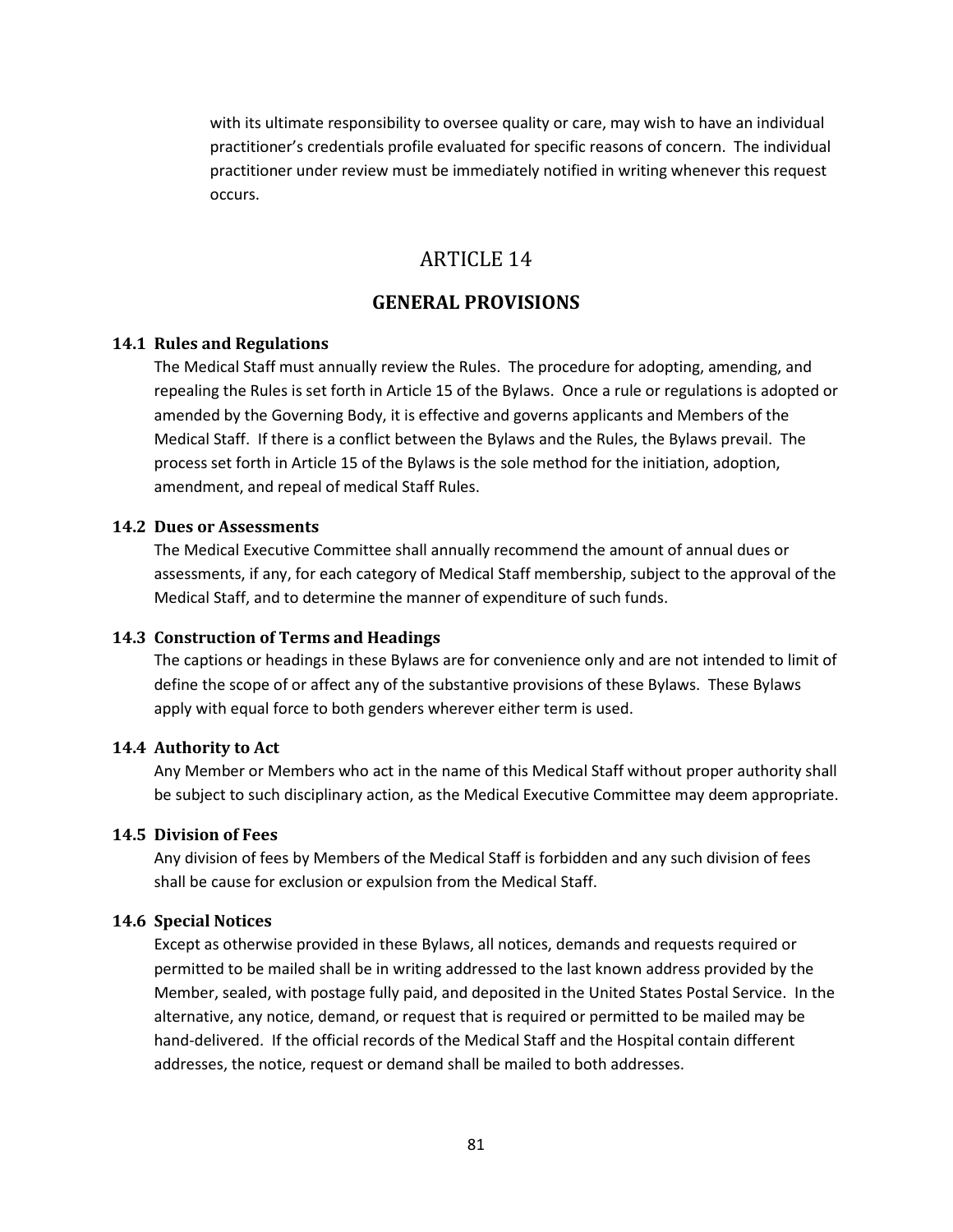# **14.7 Requirements for Elections of Medical Staff President, Department Heads, Division heads and for Bylaws Amendments**

14.7.1 Elections by Secret Ballot:

All elections shall be by secret ballot.

14.7.2 Eligibility to Vote:

Only active Members of the Medical Staff in Good Standing may vote in elections governed by these Bylaws. An active Member of the Medical Staff is one who has been approved for active status by the Governing Body at least seven (7) days before the day ballots are mailed.

14.7.3 Mailing Address:

It is the responsibility of each Member of the Medical Staff to provide the Medical Staff Office with his/her current mailing address. Ballots will be mailed to the last address provided by the Medical Staff Member.

14.7.4 Runoff Elections:

A candidate shall be elected by a majority of the votes cast. If no candidate receives a majority vote on the first ballot, a runoff election shall be conducted as soon as is practical between the two candidates who received the highest pluralities. If the runoff election results in a tie, the election shall be repeated. If there is still a tie, the Medical Staff president will cast the deciding vote. If the election is for the Medical Staff President, the Medical Executive Committee will decide.

14.7.5 Voting within Committees and Departments:

At the discretion of the Department Chair, ballots may be by voice, by hand, or by secret ballot. However, at the request of any voting Member within that committee or Department, that vote shall be by secret ballot. Voting Members are determined in accordance with these Bylaws.

## **14.8 Disclosure of Interest.**

All nominees for election or appointment to Medical Staff offices, Department Chairs, or the Medical Executive Committee shall, at least twenty (20) days prior to the date of election or appointment, disclose in writing to the Medical Executive Committee those personal, professional, and financial affiliations and relationships of which they are reasonably aware that could foreseeably result in a conflict of interest with their activities or responsibilities on behalf of the Medical Staff.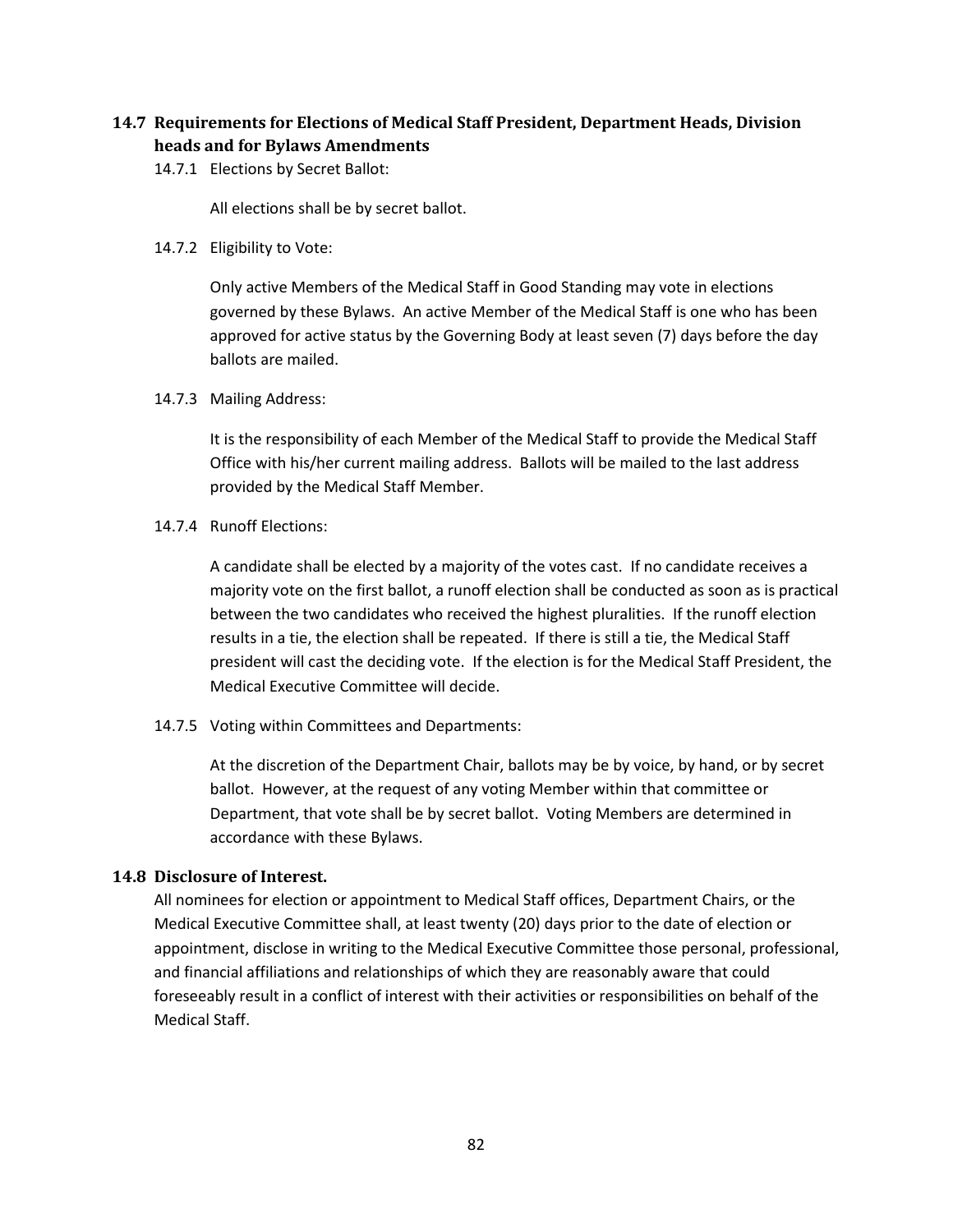## **14.9 Authorization, Immunity, and Releases.**

14.9.1 Authorization and Conditions.

By applying for or exercising clinical privileges within this hospital, an applicant;

- *A.* Authorizes representatives of the hospital and the Medical Staff to solicit, provide, and act upon information bearing upon, or reasonably believed to bear upon, the applicant's professional ability and qualifications;
- *B.* Authorized persons and organizations to provide information concerning such practitioner to the Medical Staff;
- *C.* Agrees to be bound by the provisions of this Article and to waive all legal claims against any representative of the Medical Staff or the hospital who acts in accordance with the provisions of these Bylaws; and
- *D.* Acknowledges that the provisions of these Bylaws are express conditions to an application for Medical Staff membership, the continuation of such membership, and to the exercise of clinical privileges at this hospital.
- 14.9.2 Releases.

Each applicant or Member shall, upon request of the Medical Staff or hospital, execute general and specific releases as necessary to carry out the provision of these Bylaws.

## **14.10 Standards for History and Physical Examination.**

- 14.10.1 The complete history and physical examination (H&P), as required for the patient's medical record, shall be completed within twenty-four (24) hours after admission of the patient, and, in case a patient is admitted for surgery, shall be completed prior to the time surgery is done. When the history and physical examination is dictated, a holding note must be recorded in the medical record at the time of examination. A history and physical may be performed up to thirty (30) days in advance provided a durable and legible copy is inserted into the inpatient medical record no later than twenty (24) hours after admission and is updated as appropriate.
- 14.10.2 Special Standards for Elective Surgery.

The following procedure is to be followed when scheduling a patient for either elective outpatient surgery or elective surgery to be done on the day of admission (for general or regional anesthesia.)

- 14.10.3 The scheduling surgeon must schedule the patient for a pre-op H&P to be done within thirty (30) days prior to surgery. The surgeon must clearly enter in the medical record:
	- *A.* The procedure being scheduled and type of anesthesia;
	- *B.* The surgical indications;
	- *C.* Whether the patient is to be admitted following the surgery.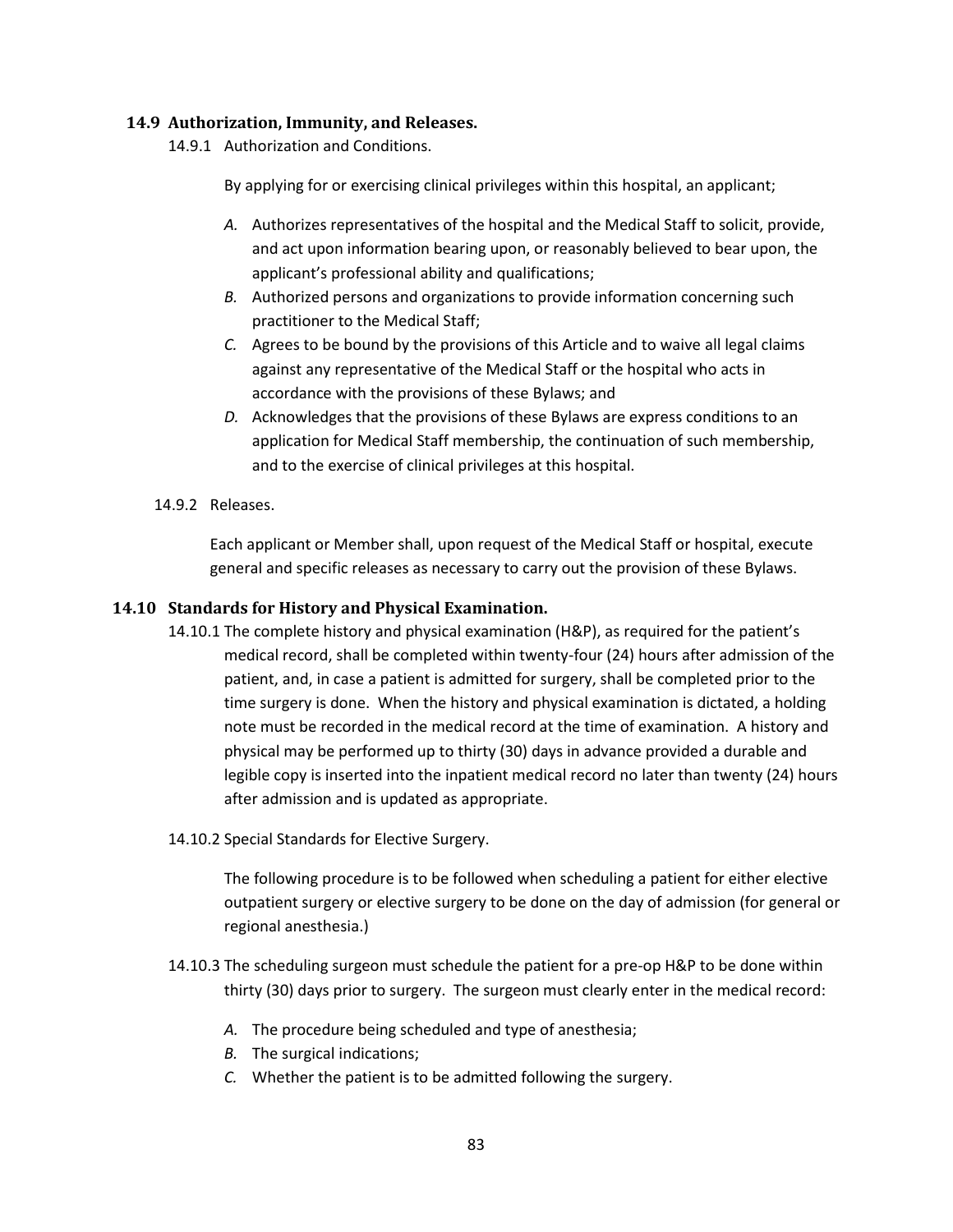- 10.10.4 It is the responsibility of the surgeon scheduling the procedure to obtain informed consent from the patient at the time it is scheduled, having explained the risks and benefits to the patient.
- 10.10.5 The pre-op H&P and all ordered tests will be reviewed by the anesthesiologist prior to surgery. The provider performing the H&P and/or the primary care provider may be consulted in evaluation of abnormal results prior to cancellation of surgery.

# ARTICLE 15

# ADOPTION AND AMENDMENT OF BYLAWS AND RULES

## **15.1 Annual Review.**

These Bylaws and the Rules shall be reviewed annually by the Medical Executive Committee.

## **15.2 Procedure.**

Upon the request of the Medical Staff President, the Medical Executive Committee, the Administrative Affairs Committee, or upon timely written petition signed by at least 10% of the Members of the Medical Staff in Good Standing who are entitled to vote, consideration shall be given to the adoption, amendment or repeal of these Bylaws or Rules.

## **15.3 Medical Staff Action.**

These Bylaws and Rules may be adopted, amended, or repealed by:

- 15.3.1 The affirmative vote of a majority of the active Staff Members in Good Standing present at a regular or special Staff Meeting at which a quorum attends, provided that the proposed documents or amendments are made available to Staff Members entitled to vote thereon no less than two (2) weeks before balloting with or at the time of notice of the meeting; or
- 15.3.2 The affirmative vote of a majority of ballots returned by Members in Good Standing, provided that a copy of the proposed documents or amendments are made available to each Staff member entitled to vote thereon no less than two (2) weeks before balloting, and provided that no less than two (2) weeks' time interval exists between the date the ballot was mailed to active Members and the due date of the ballot.

All elections to adopt amend or repeal the Bylaws or Rules and Regulations shall be conducted in accordance with these Bylaws.

## **15.4 Approval.**

By laws and Rules changes adopted by the Medical Staff shall not become effective until approved by the Governing Body. Neither the Medical Staff nor the Governing Body may unilaterally amend the Bylaws or Rules.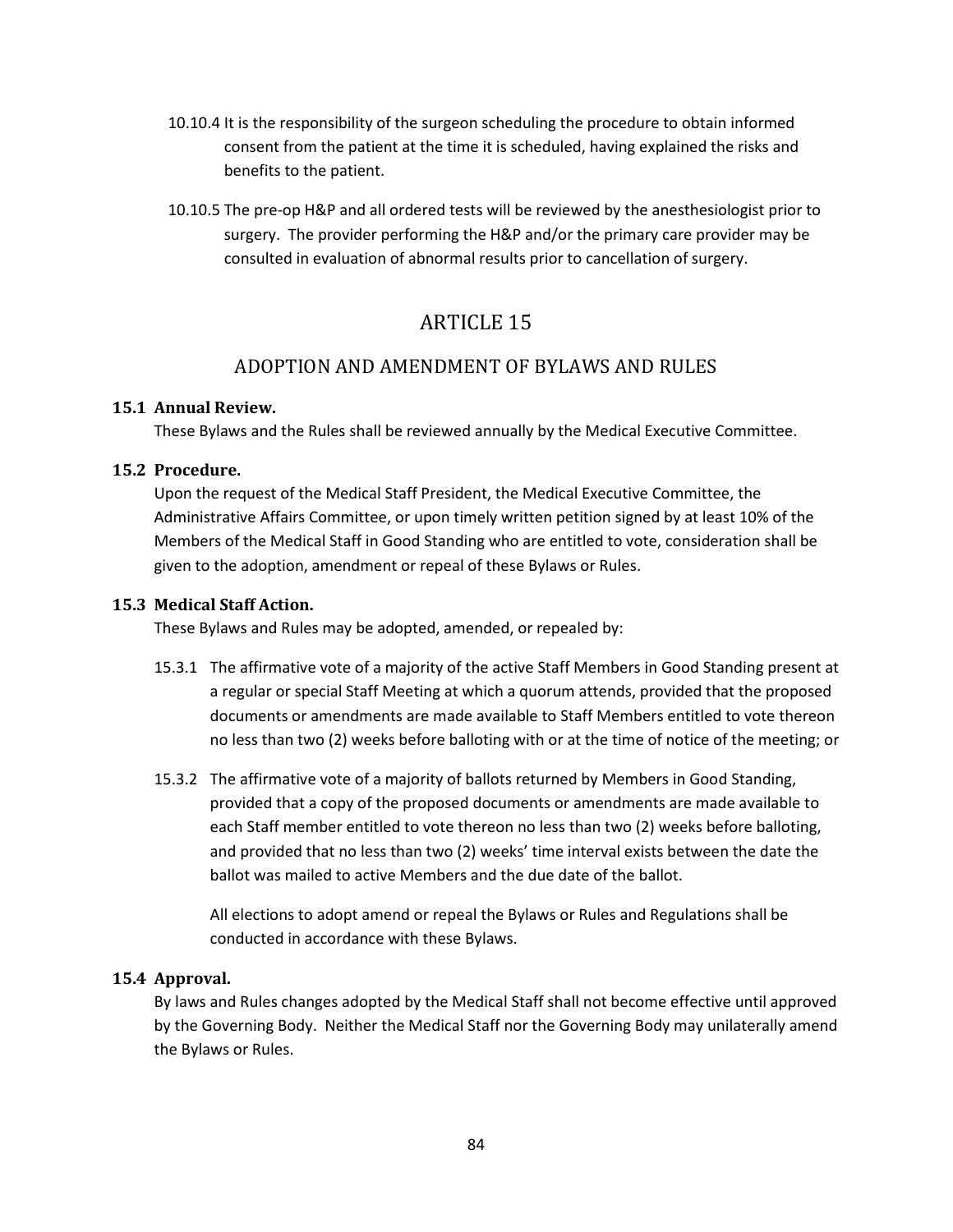# **15.5 Exclusivity.**

The mechanism described herein shall be the sole method for the initiation, adoption, amendment, and/or repeal of the Bylaws or Rules.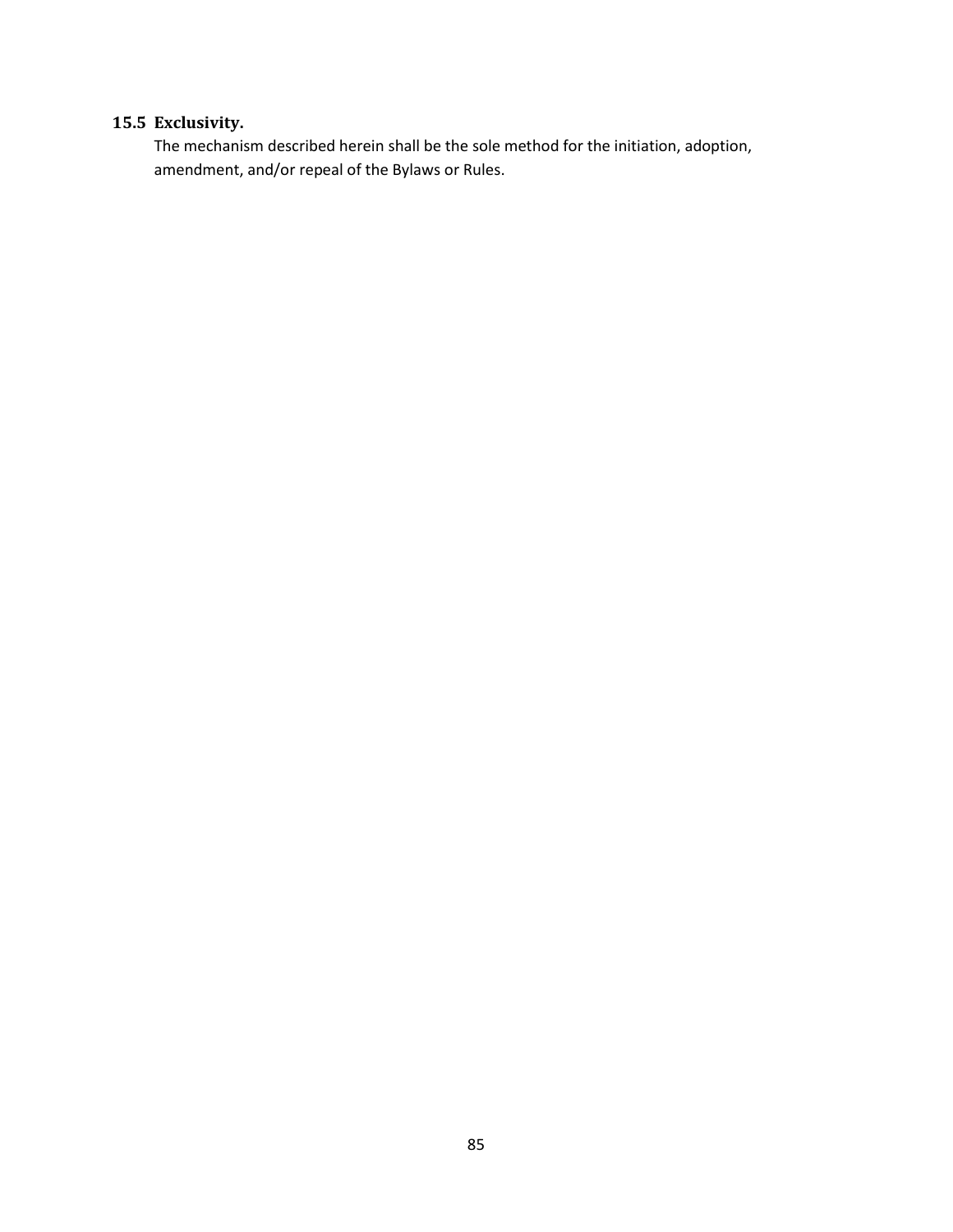# **Rules and Regulations**

These Rules and Regulations are adopted pursuant to Article 15 of the Medical Staff Bylaws. These Rules use the same Definitions as the ones described in the Bylaws. The Rules specifically include those policies and procedures that are referenced herein.

# **1. General Rules**

# **A. Admissions**

1. All admissions of patients are subject to rules delineated in the Medical Staff Bylaws, specific department policies and hospital policies.

# **B. Continuous Responsibility for Patients**

# *1. Inpatient*

a. The attending physician is responsible for the complete and continuing care of his/her patients. He/she is required to keep appropriate personnel informed as to where he/she can be reached in case of emergency and shall designate at least one physician to render emergency or other necessary patient care if he/she is not available. Each patient shall be reassessed daily.

# *2. Outpatient*

a. Primary Care Providers are responsible for their panel of patients as described in the Ambulatory Care Policies.

# **C. Medical Records**

# *1. General Provisions*

- a. Abbreviations
	- i. An "Unacceptable Abbreviations List" is posted throughout the hospital and clinics. Copies may be obtained from Medical Records.
- b. Records Belonging to Health Services Department
	- i. Refer to Hospital Policy 705 Removal, Retention and Destruction of Protected Health Information. All medical records and other records relating to the admission, care and discharge of a patient are the property of the Contra Costa County Health Services Department and may be removed from the Health Services Department's jurisdiction and safekeeping only in accordance with a subpoena, court order or other statute. In case of readmission of any patient, all previous records shall be available to the attending physician.
- c. Electronic Signature
	- i. Approved electronic signature of medical records is acceptable for chart completion.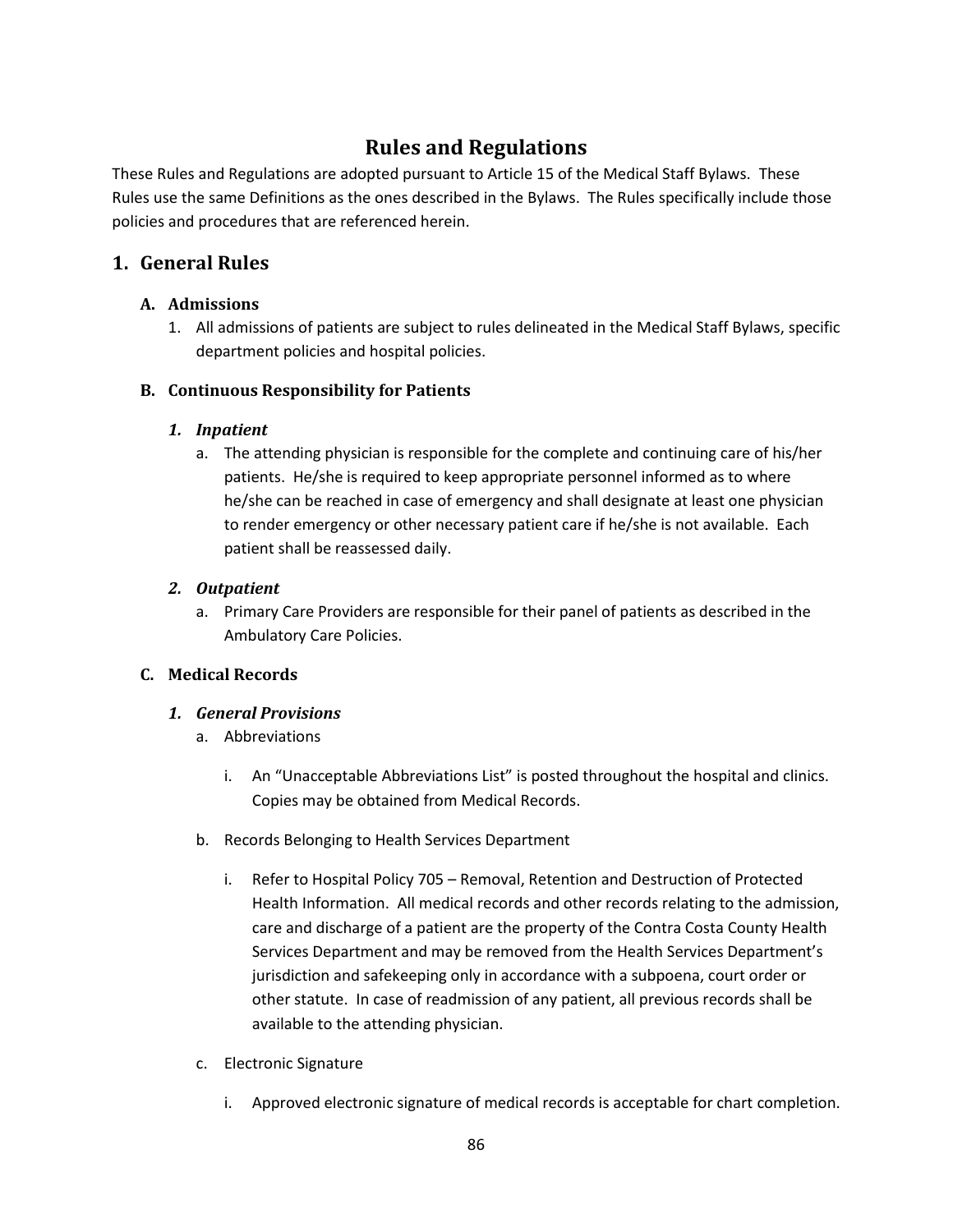#### *2. Completion of Records*

- a. Inpatient Records
	- i. Responsibilities of the Members of Medical Staff and General Provisions
- b. Content of Staff Entry
	- i. The attending physician shall be responsible for preparing a complete medical record for each patient as described in Hospital Policy 706 – Medical Record Content. This record shall include at least the following minimum information.
	- ii. Patients shall be discharged only upon the order of the attending physician or another physician acting as his/her representative. At the time the patient is discharged, the attending physician shall complete the medical record, indicate the reason for admission, state the final diagnosis, record treatment and/or procedures performed, describe the condition of the patient on discharge, including specific comparison with condition on admission and any specific instructions given the patient and/or family (e.g., diet, medication, physical activity and follow-up care.) When pre-printed instructions are given to the patient, the record should so indicate and a sample of the instruction sheet in use at the time must be kept on file in the Medical Records Department. All medical record entries must be signed and dated.
	- iii. When a patient has been hospitalized a discharge summary is required.
	- iv. All surgery performed shall be fully described by the operating surgeon in the patient's medical record. Such description shall include a detailed account of the technique used, identification of tissues and foreign material removed, if any, and a description of the findings. Such description shall be done immediately after surgery is concluded. A brief interim operative note shall be placed in the medical record immediately after surgery is concluded if the complete note is not immediately visible in the electronic health record.
	- v. At the discretion of the attending physician, tissues and foreign materials removed in surgery shall be submitted, together with adequate clinical information, to the pathologist on duty. The Pathology Department may establish appropriate guidelines.
	- vi. In addition to the operating surgeon's report, the record of every operation involving use of an anesthetic other than local shall include a proper anesthetic record and a post-anesthetic follow-up report.
	- vii. Standards for History and Physical Examination. The complete history and physical examination (H&P), as required for the patient's medical record, shall be completed within twenty-four (24) hours after admission of the patient, and, in case a patient is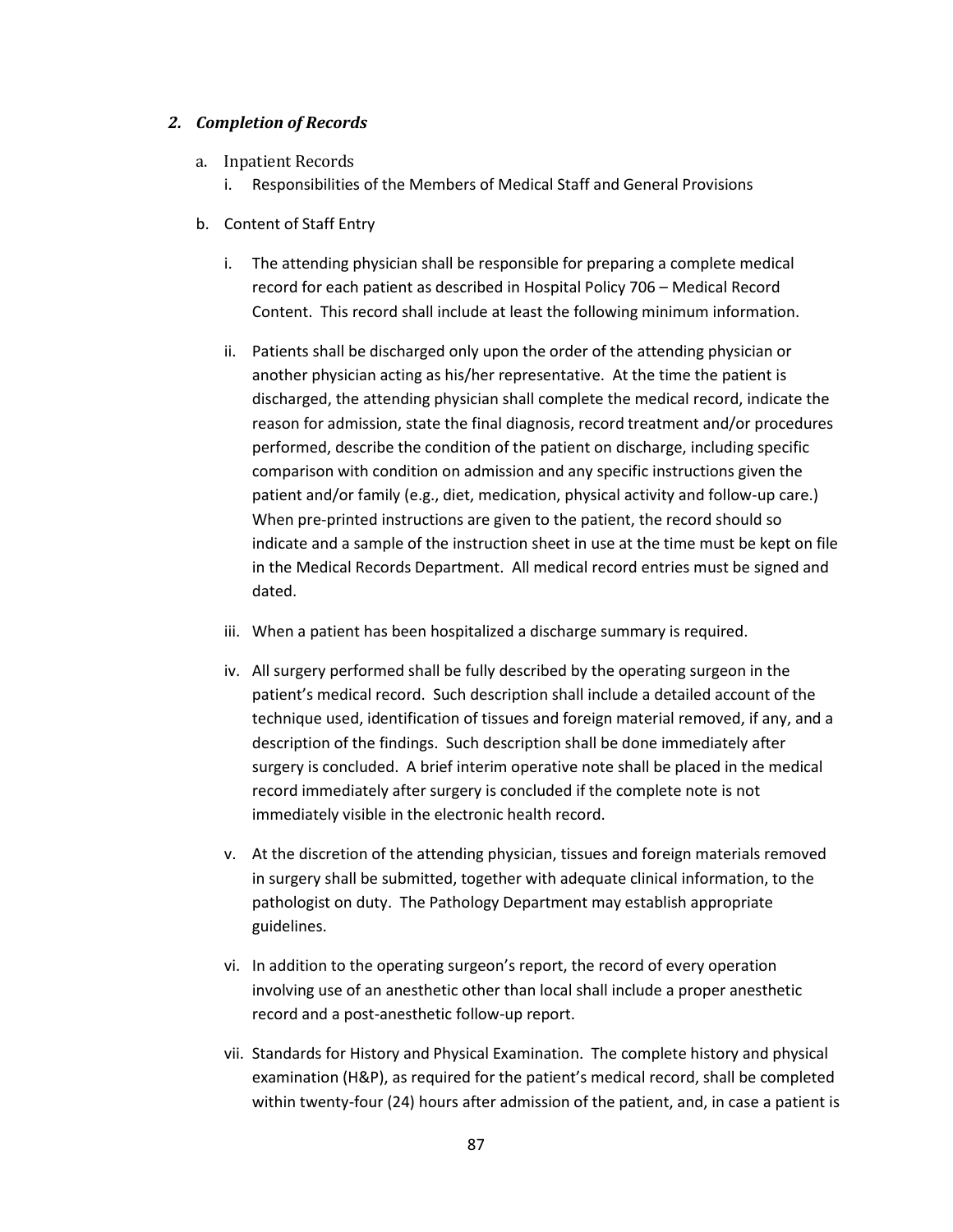admitted for surgery, shall be completed prior to the time surgery is done. When the history and physical examination is done a holding note must be recorded in the medical record at the time of examination. History and physical may be performed up to thirty (30) days in advance provided a durable and legible copy is inserted into the inpatient medical record no later than twenty-four (24) hours after admission of the patient, and, in case a patient is admitted for surgery, shall be completed prior to the time surgery is done. When the history and physical examination is done a holding note must be recorded in the medical record at the time of examination. A history and physical may be performed up to thirty (30) days in advance provided a durable and legible copy is inserted into the inpatient medical record no later than twenty-four (24) hours after admission and is updated as appropriate. At a minimum the H&P will include the following sections: HPI, Problem List, Allergies, Medications, Physical Exam, and Assessment/Plan.

- viii. Special Standards for Elective Surgery. The following procedure is to be followed when scheduling a patient for either elective outpatient surgery or elective surgery to be done on the day of admission (for general or regional anesthesia.)
	- 1. The scheduling surgeon must schedule the patient for a pre-op H&P to be done within thirty (30) days prior to the surgery. The surgeon must clearly enter in the medical record:
		- a. The procedure being scheduled and type of anesthesia;
		- b. The surgical indications;
		- c. Whether the patient is to be admitted following the surgery.
	- 2. It is the responsibility of the surgeon scheduling the procedure to obtain informed consent from the patient at the time it is scheduled, having explained the risks and benefits to the patient.
	- 3. A History and Physical shall be done on all pre-op patients.
	- 4. Pre-op lab work should be scheduled within two weeks prior to surgery.
	- 5. The pre-op H&P and all ordered tests will be reviewed by the anesthesiologist prior to surgery. The provider performing the H&P and/or the primary care provider may be consulted in evaluating abnormal results prior to cancellation of surgery.

## *3. Delinquency*

a. All charts must be completed within the time limits specified below. A "complete medical record" is defined as one that meets all criteria as set forth.

## **i). Inpatient and Surgery**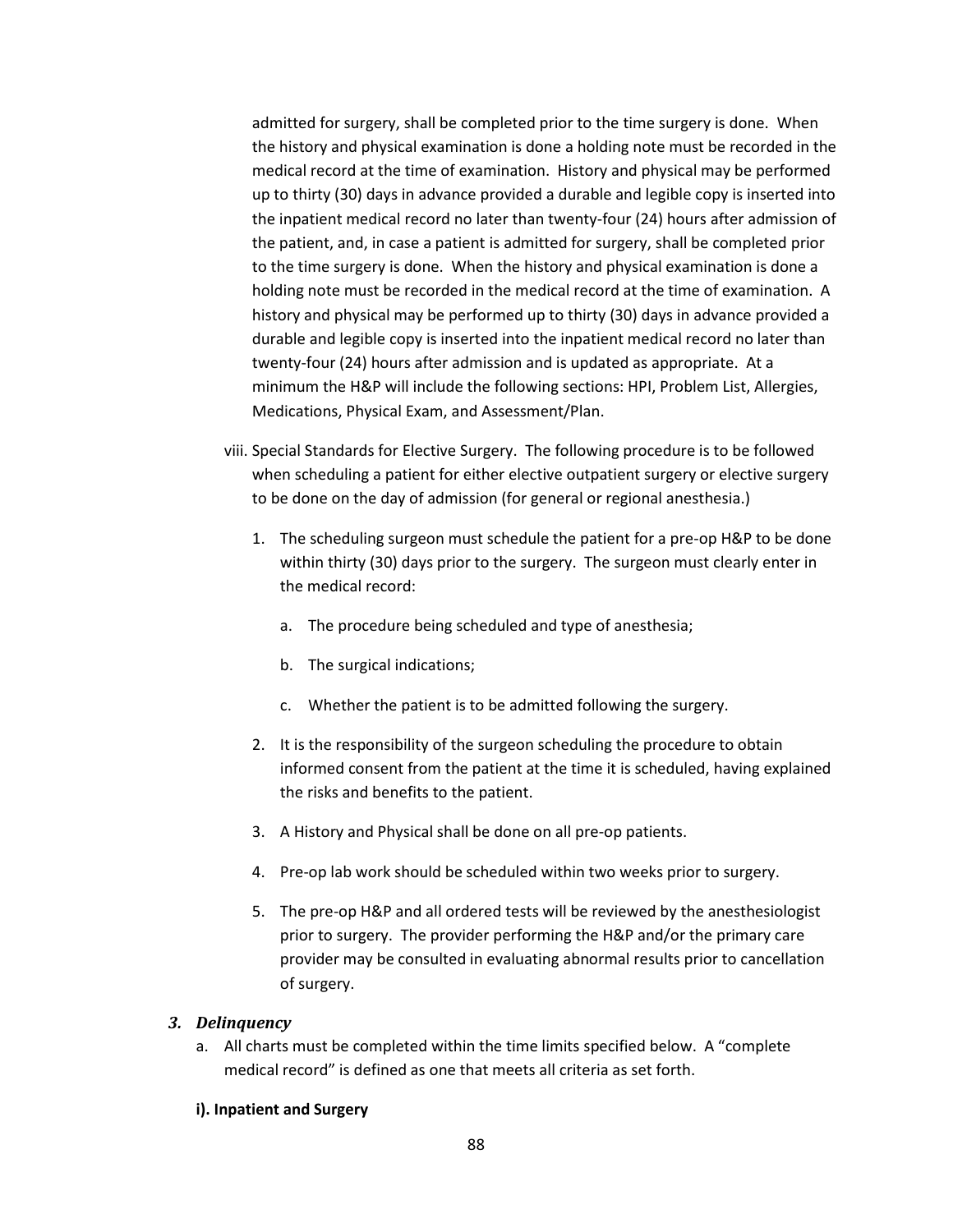| <b>Document</b>                                        | <b>Time Due</b>                                                                                          |
|--------------------------------------------------------|----------------------------------------------------------------------------------------------------------|
|                                                        | Thirteen (13) days post discharge                                                                        |
|                                                        | Twenty-four (24) hours post admission                                                                    |
|                                                        | Less than twenty-four (24) hours prior to<br>surgery                                                     |
|                                                        | Immediately after surgery                                                                                |
|                                                        | Must be completed prior to being placed<br>under anesthesia unless extreme<br>emergency                  |
|                                                        | 6 hours after conclusion of anesthesia                                                                   |
|                                                        | Authenticated by twenty-four (24) hours<br>for IV Fluid or IV drug orders; all others<br>within 48 hours |
| Other inpatient documentation as required by           |                                                                                                          |
| law, including;                                        | At hospital discharge                                                                                    |
| a) Diagnostic and therapeutic orders;                  |                                                                                                          |
| b) Clinical observations and results of therapy;       |                                                                                                          |
| c) Reports of procedures, tests, and their<br>results; | Must be signed within thirteen (13) days<br>and are delinquent after the fourteenth<br>$(14th)$ day.     |
| d) Conclusions at the termination of care.             |                                                                                                          |
| e) All inpatient dictations.                           |                                                                                                          |

#### *ii. Outpatient Records*

- a. Providers are encouraged to chart as soon as possible after visit. At a minimum, the diagnosis and treatment plan shall be charted at the time of the visit. The provider note must be complete within twenty-four (24) hours.
- b. Outpatient notes should contain the following elements:
	- i. Patient identification.
	- ii. Date of visit.
	- iii. Relevant history or pertinent update of the illness or injury.
	- iv. Physical findings, if applicable.
	- v. Results of tests and other studies, if applicable.
	- vi. Diagnostic assessment.
	- vii. Treatment plan, including prescriptions.
	- viii. Results of treatment rendered during the visit, if applicable.
	- ix. Patient teaching, including instructions given to the patient and/or family and follow-up care.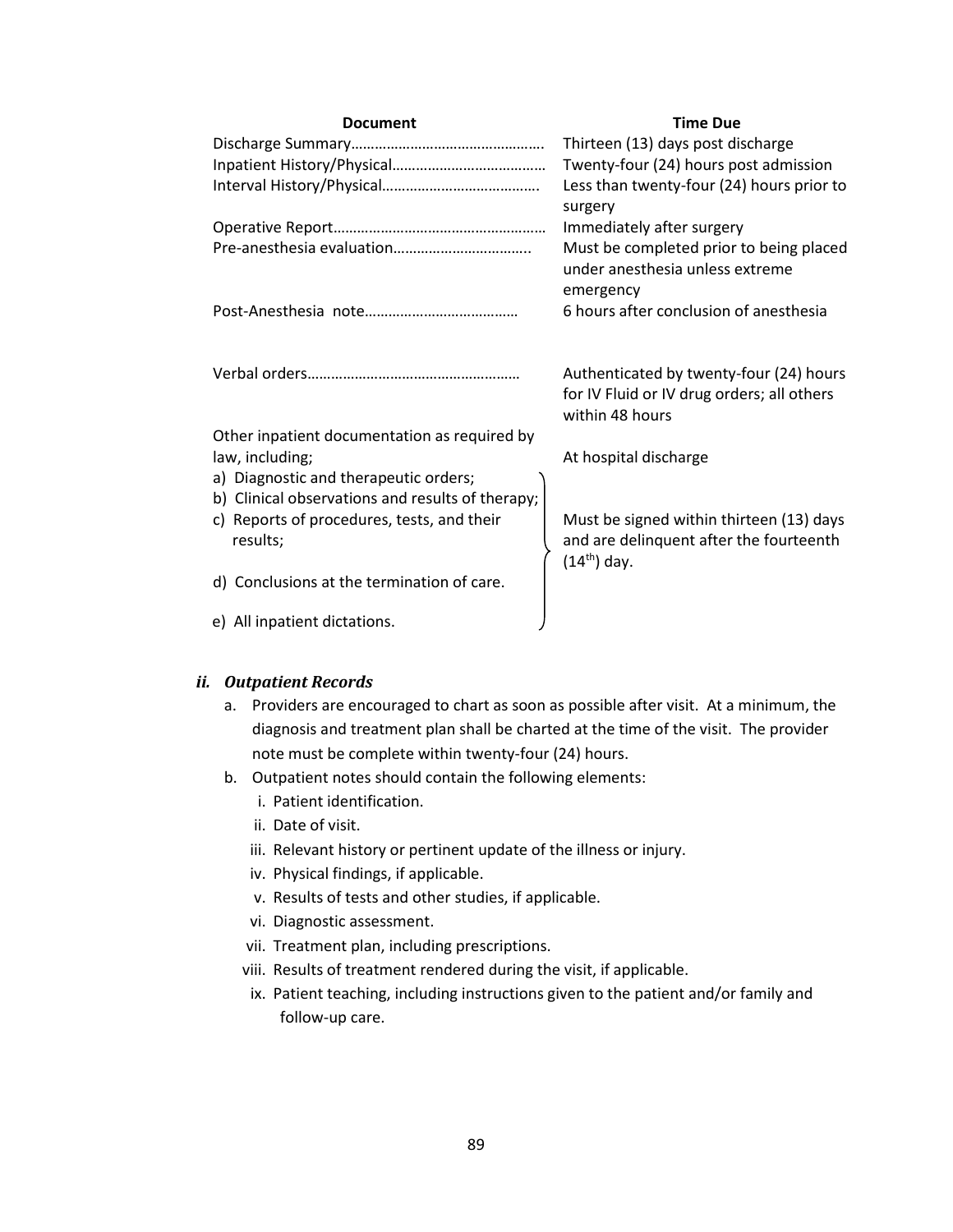## *4. Disciplinary Proceedings*

- a. Process
	- i. An incomplete chart is considered delinquent fourteen (14) days after the due date as specified at 1.C.3.a. Automatic initiation of disciplinary proceedings for the responsible practitioner will occur as soon as a chart becomes delinquent.
	- ii. A letter will be sent to the practitioner responsible for the delinquent records from Health Information Management. The Medical Staff Office will also contact the practitioner, using the contact information provided to the office by the practitioner. Practitioners are responsible for making sure their contact information is up to date.
	- iii. The letter shall state:
		- *A.* The list of delinquent records;
		- *B.* That failure to complete delinquencies within seven (7) days will result in suspension of all Medical Staff Privileges and Staff Membership by the Medical Staff President until the stated delinquent charts are completed.
	- iv. If delinquent records referred to in the letter are not completed with seven (7) days, the Medical Staff President shall immediately suspend all Medical Staff Privileges and Membership until the delinquent charts are properly completed. The Medical Staff President will notify the appropriate Department Heads, the Executive Director of the Hospital, Chief Medical Officer and the Residency Director as appropriate.
- b. Further Sanctions
	- i. Any practitioner suspended for a cumulative total of thirty (30) days or more during any 12-month period will be reported to the Medical Board of California by the Medical Staff President.

## **D. Medical Orders**

## *1. Inpatient*

- a. All orders must be reconciled when a patient is transferred into or out of the Critical Care units (ICU and IMCU.)
	- i. Orders can be dictated or telephoned to a health professional listed below and later signed by the attending physician, or, in case of treatment required in the absence of the attending physician, by the physician then responsible for the patient's care/ Verbal orders shall be accepted and entered by a licensed nurse, occupational therapist, physical therapist, licensed respiratory therapist or speech therapist, registered pharmacist or registered dietician only and such action will be limited to urgent circumstances.
	- ii. Verbal orders are not valid for orders to limit or remove lifesaving procedures.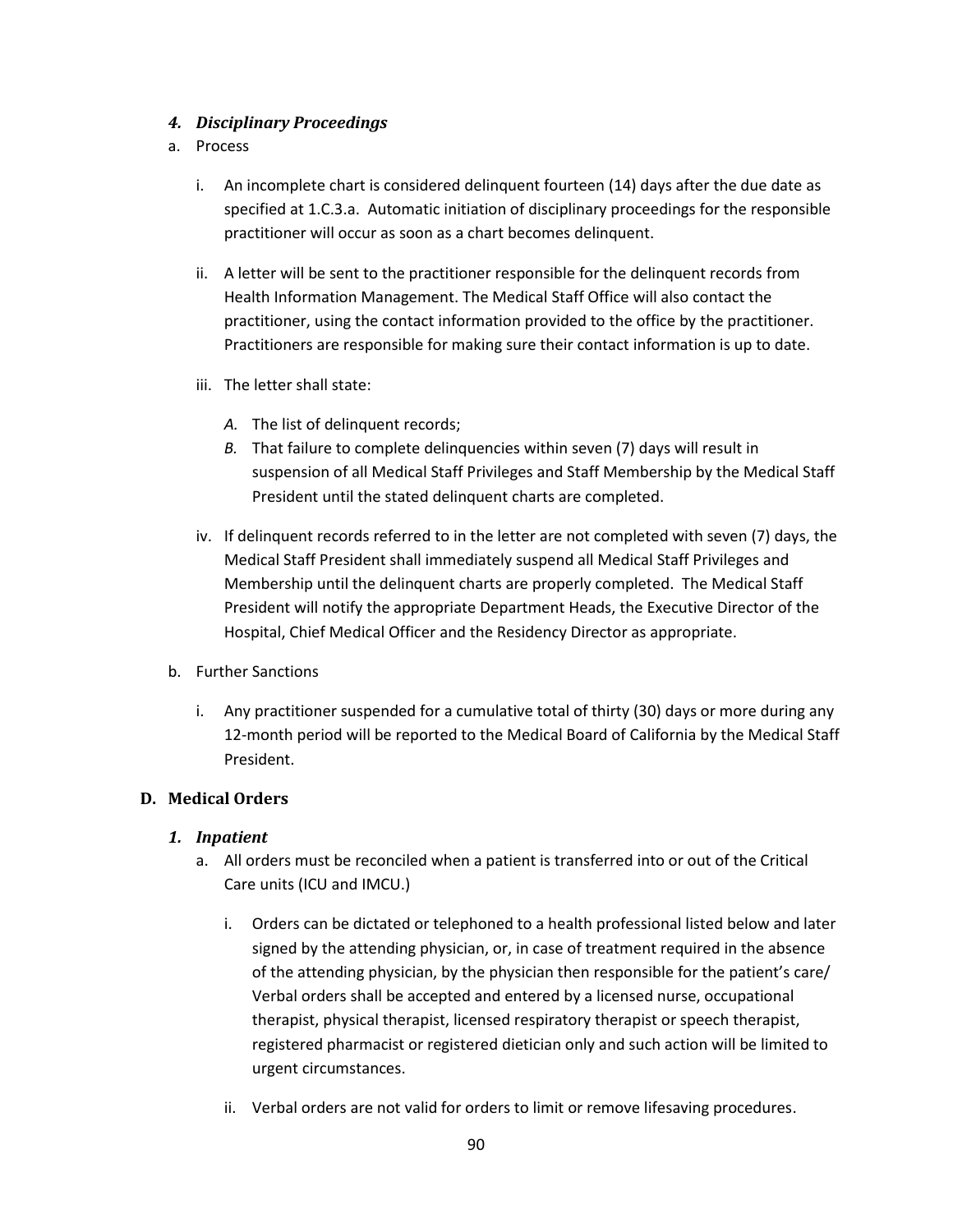iii. There are no routine or standing orders regarding patient care or ordering of diagnostic tests.

# *2. Outpatient*

a. Outpatient orders should be entered in the medical records. Any verbal orders must be co-signed by the M.D. or FNP within twenty-four (24) hours.

# **E. CPR**

1. Although a "Basic CPR" certificate is not required for Medical Staff membership, it is strongly encouraged for all those physicians in patient care. Individual Departments may require it for membership.

# **F. Disaster Assignments: Refer to Hospital Disaster Plan**

- 1. Contra Costa Regional Health Center & Health Centers maintains a disaster plan based upon the Hospital Emergency Incident Command System (HEICS) which delineates the administrative structure for disaster responses. Each individual Department also has in place disaster and evacuation plans.
- 2. Employed members of the Medical Staff are designated automatically as disaster workers in the event of a disaster. Other members of the Medical Staff are eligible to participate in disaster work, as is volunteer staff under the guidelines of disaster credentialing as delineated in the Medical Staff Bylaws.

## **G. Consultation Policy**

- 1. All providers are expected to seek consultation and advice whenever they encounter a situation in the course of caring for a patient in whom they are not confident of their own ability or knowledge. They should also seek consultation when it become evident that the patient is not comfortable with the diagnosis or management of his or her problem. Consultation may be obtained from Members of the Staff who are privileged to care for the problem for which the advice is sought, and his or her report shall be included in the medical record. The consultation report should be placed in the medical report.
- 2. Except where consultation is precluded by emergency circumstances, the attending physician shall consult with another qualified physician in all of the following cases:
	- a. All major surgical cases in which the patient is not a good risk.
	- b. In all cases in which the diagnosis is obscure or in which there is doubt as to the best therapeutic measures to be utilized.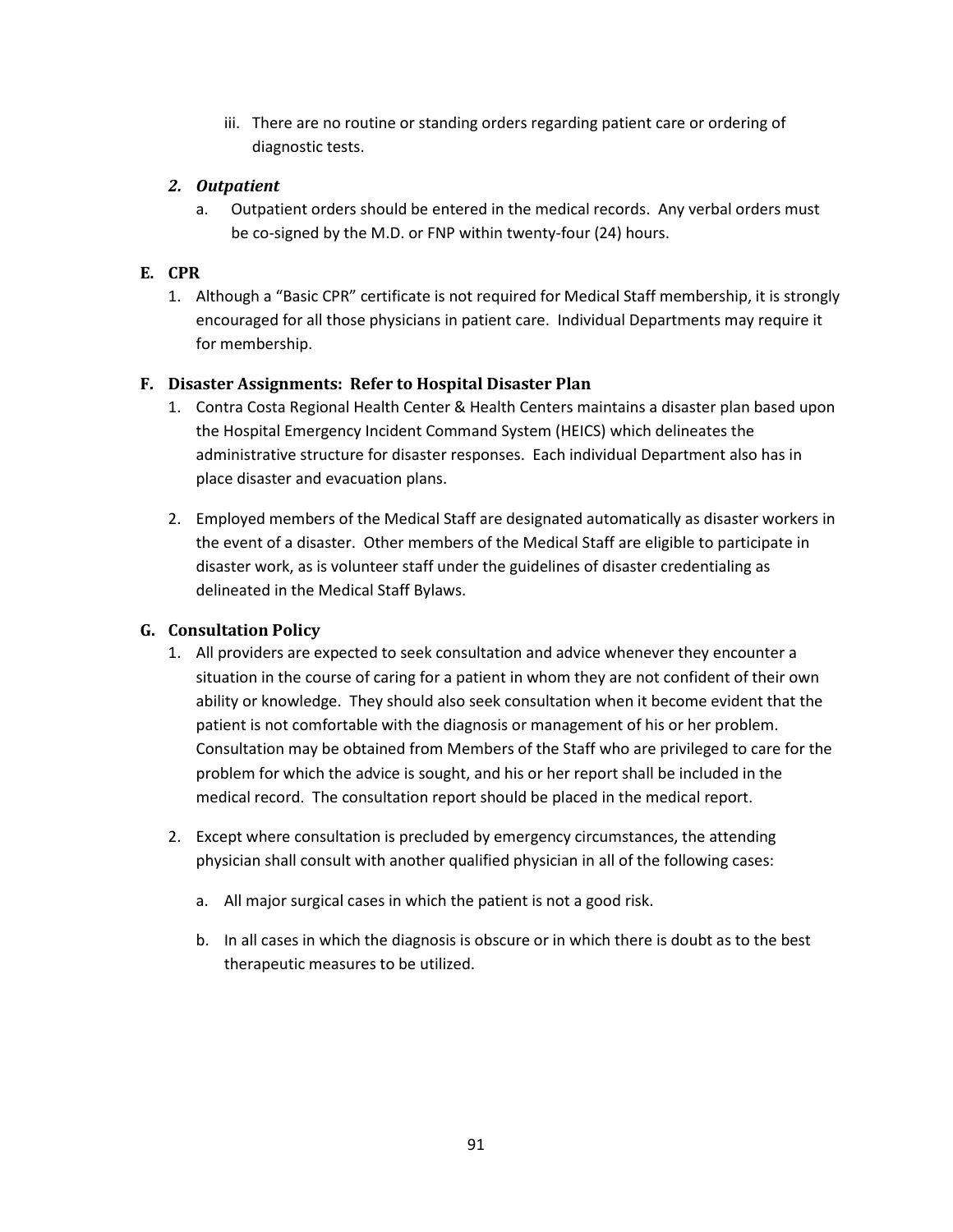## **H. Operating Room Policies**

## *1. Consents:*

- a. Except in cases of emergency, no surgery shall be performed except pursuant to written informed consent from the patient or his/her legal representative, and all other persons, if any, from whom consent is required.
	- i. History and physical examination;
	- ii. Pre-operative diagnosis;
	- iii. All necessary Laboratory and X-ray work;
	- iv. Pre-anesthetic evaluation in all cases receiving a general anesthetic;
- b. If, in any surgical cases, the foregoing requirements are not met prior to the time scheduled for surgery, the operation shall be canceled by the Operating Room Supervisor or designee and rescheduled unless the attending physician documents that such delay would be detrimental to the patient.

## *2. Prompt attendance of surgeon and attendants:*

Surgeons and attendants must be in the operating room and ready to commence surgery at the time scheduled.

## **I. Supervision of Resident Physicians**

- 1. Resident physicians shall have appropriate supervision present at all times regardless of patient complexity or resident competency. All medical care provided by resident staff is under the supervision of licensed physician members of the Medical Staff who have privileges for the patient care being rendered and the Residency Director. Such care shall be in accordance with the provision of a program approved by and in conformity with the Accreditation Council on Graduate Medical Education of the American Medical Association and the American Osteopathic Association. Residents must be supervised by members of the Medical Staff in such a way that the trainee assumes progressively increasing responsibility for patient care according to their level of training, ability and experience.
- 2. Inpatient Supervision

Resident physicians shall identify a licensed physician member of the Medical Staff who has privileges for the patient care being rendered or the Residency Directoras the attending of record on the admission orders of all patients admitted to the hospital. All critically ill patients admitted by the resident physician shall be discussed with an attending physician. Teaching rounds shall be held daily.

- a.
- b. All "DNR/DNI" orders entered by resident physicians shall document concurrent discussion with a licensed physician member of the Medical Staff who has privileges for the patient care being rendered and the Residency Director.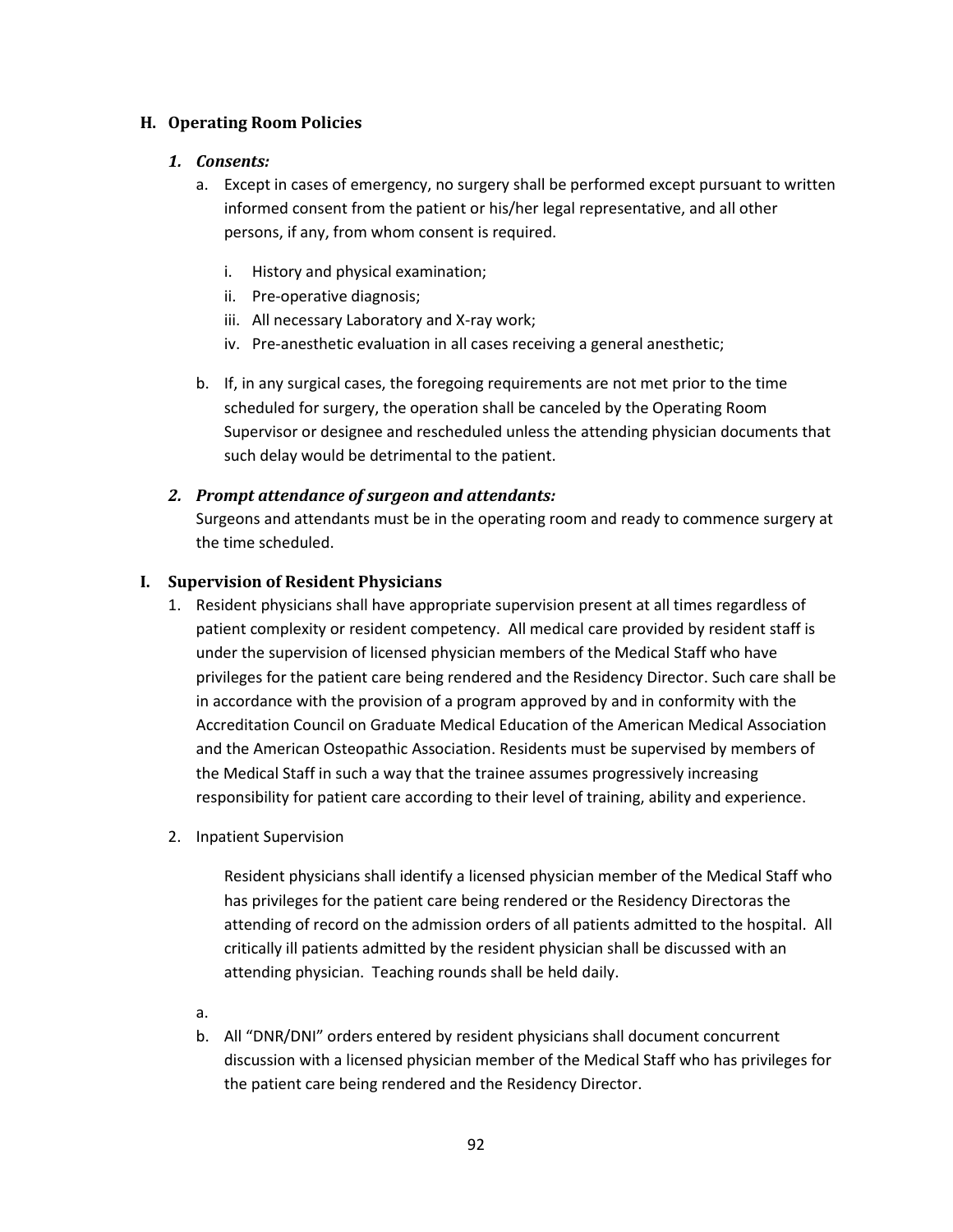- c. Medical Staff co-signatories are needed for all resident physicians for the following medical records and documents:
	- i. Inpatient History and Physical
	- ii.Consultative Reports
	- iii.Procedure notes and operative reports
- 3. Outpatient Supervision
	- a. Detailed and specific resident supervision policies are located in the Graduate Medical Education (GME) Policies and Procedures manual. A copy of this manual is located in the residency office or an electronic version is available upon request.
	- i. Prescriptions
		- *A.* All first year residents, even if they have a post-graduate training license, must have all prescriptions co-signed.
	- ii. Family Medicine Clinics
		- *A.* All resident physicians must have a preceptor with appropriate privileges assigned to supervise and precept them. This preceptor must be immediately available and have adequate time for teaching.
		- *B.*All medical record entries by medical students must be co-signed by a provider with privileges.
	- iii*.* Specialty Clinics
		- *A.* A staff physician will directly supervise all residents working in a specialty clinic. The resident physicians are expected to discuss all patients with the supervising physician before the patient leaves. The supervising physician should be identified on the consultation.
		- *B.*All medical record entries by medical students must be co-signed by a provider with privileges.

# **J. On-Call Response Time**

1. Departments shall determine and monitor appropriate on-call procedures for their specific services.

# **K. Processing and Delivery of Ordered Blood Products**

- 1. Blood products ordered by any physician shall be provided by the Blood Bank/Transfusion Service without delay. If questionable indications for transfusion are felt to be present, the pathologist, while processing of this order proceeds without delay, will attempt to discuss this issue with the ordering physician. If, after discussion, the pathologist still believes the request to be questionable, he/she will report this case to the appropriate Department or committee for review.
- 2. The physician who has primary responsibility for the patient has the final say in decision making, although we encourage a team approach utilizing dialogue between the clinician and the transfusion service.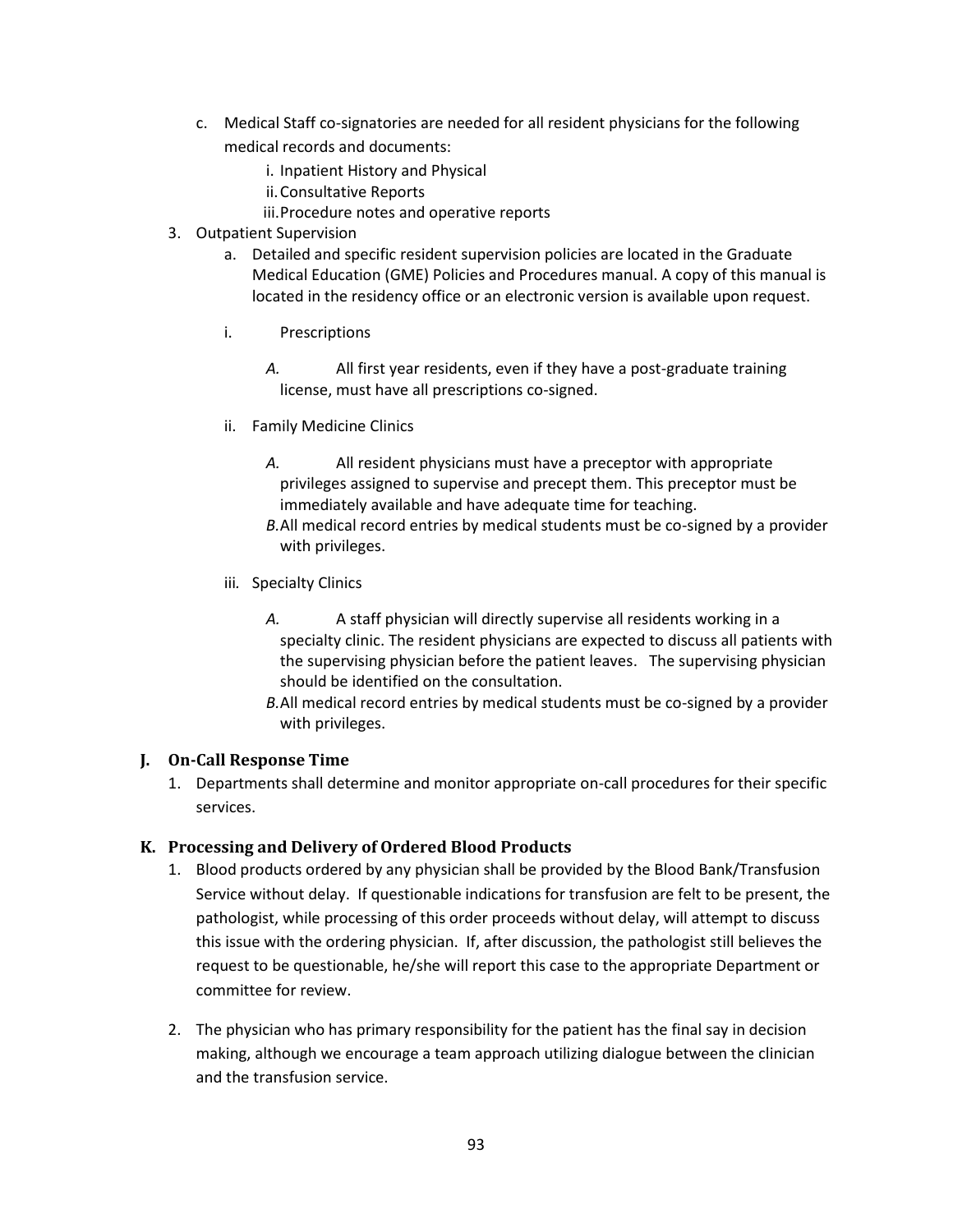## **L. Collection and Expenditures of Medical Staff Funds**

## **1. Application Fees**

- a. Each application may be assessed an application non-refundable processing fee. This fee shall be Three Hundred Dollars (\$300) and shall also be considered as payment of any dues, for which the applicant shall be liable during the period of the initial appointment, should the applicant be appointed to the staff. The fee for applications for Courtesy, Honorary, Temporary, Administrative, Allied Health Professional, and Telemedicine Staff shall be One Hundred and Fifty Dollars (\$150)
- b. In the event that the applicant is not accepted, no portion of this applications fee shall be refunded. In special circumstances as defined by the Credentials Committee and the Medical Executive Committee, this application fee may be waived.

## **2. Medical Staff Dues**

- a. The Medical Executive Committee shall have the power to determine the amount of biennial reappointment dues. The following dues are currently in effect:
	- i. Active Staff:

Two Hundred Dollars (\$200) for each two-year reappointment

ii. Courtesy, Honorary, Temporary, Administrative, Allied Health Professional, and Telemedicine Staff:

One Hundred Dollars (\$100) for each two-year reappointment

## **3. Reappointment Late Processing Fees**

- a. Pursuant to the Bylaws and the Rules, the Medical Staff is authorized to collect late processing fees. An application for reappointment is late when less than one hundred fifty (150) calendar days remain until the end of Members' term. In addition to the regular reappointment fee, the following late processing fees are assessed:
	- i. At one hundred fifty (150) days from the end of a term  $-$  Fifty dollars (\$50) (may be waived in extenuating circumstances, such as vacation);
	- ii. At one hundred twenty (120) days from the end of the term Fifty dollars (\$50) more for a total penalty of one hundred dollars (\$100) – (may not be waived);
	- iii. At ninety (90) days from the end of the term Fifty dollars (\$50) more for a total penalty of one hundred fifty dollars (\$150),
	- iv. At ninety (90) days, all fees must be paid in full and application must be complete or reappointment application is not processed and the membership is deemed to have expired automatically at the end of the term. If the member submits a new application for membership in the medical staff within six (6) months of the expiration of the appointment, he/she must pay the one hundred fifty dollar (\$150) penalty in addition to the application fee.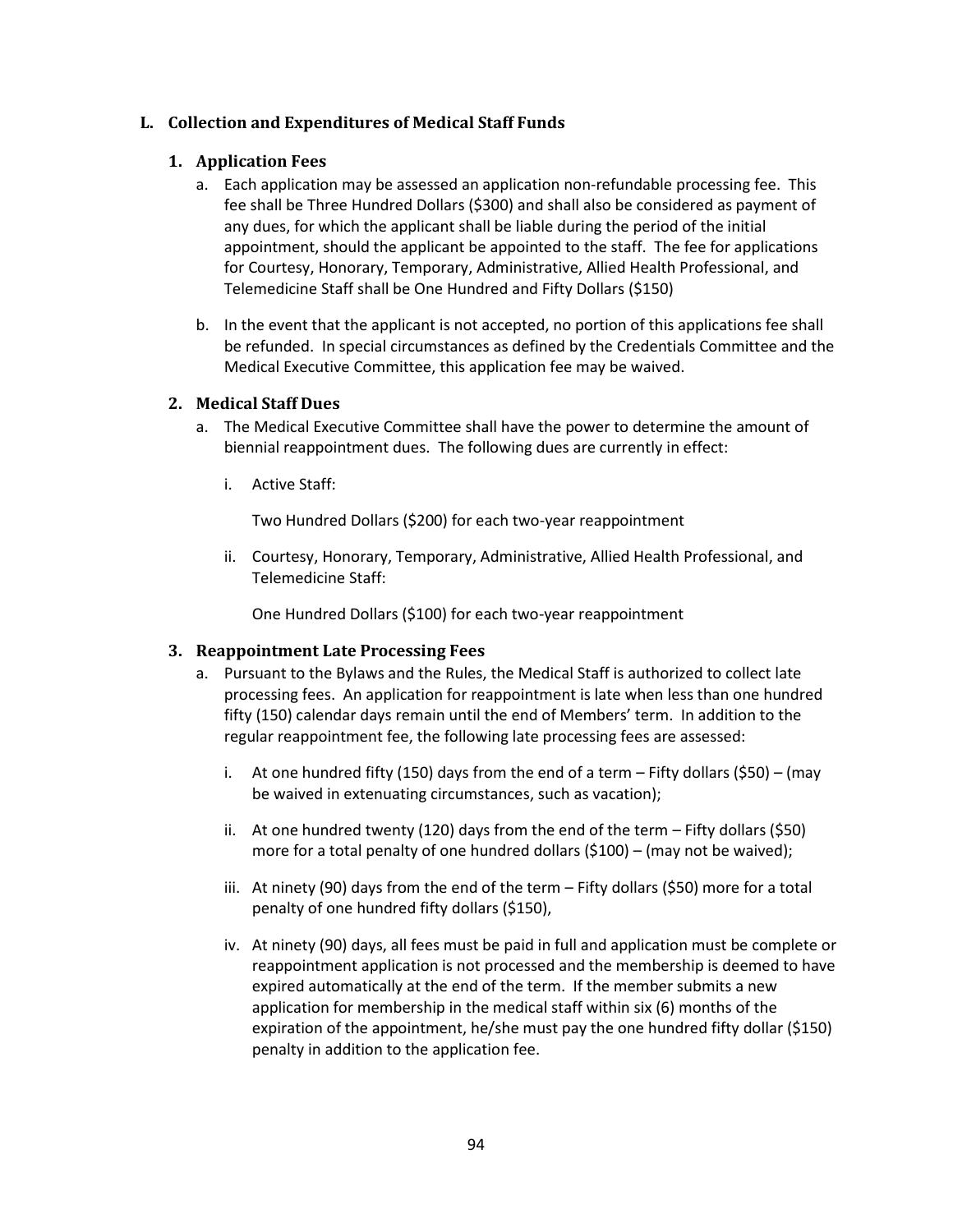## **4. Expenditure of Funds**

- a. The Medical Executive Committee shall determine the method of disbursement of Medical Staff funds. The Medical Executive Committee may appoint a Medical Staff Funds Advisory Committee to advise the Medical Executive Committee regarding such expenditures.
- b. If an Advisory Committee is appointed, it shall study the various possible uses for the funds and recommend specific expenditures, including specific dollar amounts, to the Medical Executive Committee on an annual basis or more often as appropriate.
- c. The Medical Executive Committee shall retain ultimate control of these funds. The Medical Executive Committee may deposit these funds in any accounts it deems suitable.
	- i. Any account shall have the following co-signers:
		- *A.* The Medical Staff President
		- *B.* The Medical Staff President-Elect
		- *C.* The Immediate Past President of the Medical Staff
		- *D.* The Chair(s) of the Administrative Affairs Committee
		- *E.* Two Medical Staff Coordinators as designated by the Medical Executive Committee
	- ii. Any two (2) of these co-signers may distribute Medical Staff funds provided at least one co-signer is a Member of the Medical Staff. Any disbursement of funds greater than five hundred dollars (>\$500) must be approved in advance by the Medical Executive Committee. Any disbursement of funds of five hundred dollars or less (<=\$500) may be authorized by any two (2) of the cosigners listed above. Any such disbursement of funds without the advance approval of the Medical Executive Committee must be reported to the Medical Executive Committee by the Medical Staff President at the next regularly scheduled Medical Executive Committee meeting.

## **M. Medical Staff Evaluation and Development**

- 1. Each Member of the active Medical Staff shall be reviewed no less often than every eleven (11) months by his/her Department Head on a form approved by the Medical Executive Committee. The purpose of this evaluation shall be to facilitate verbal and documented communications between the Department Head and the Staff Member in an attempt to acknowledge the Staff Member's areas of excellence and to identify those areas which can be improved.
- 2. The Medical Staff President shall evaluate the Department Heads in the same manner after consultation with the Members of his/her department. If the Department Head is also the Medical Staff President, an individual designated by the Credentials Committee shall evaluate him or her.
- 3. Upon completion, the evaluator and the Medical Staff Member shall meet face to face and each receives a copy of the evaluation, with additional copy to be placed in the individual's